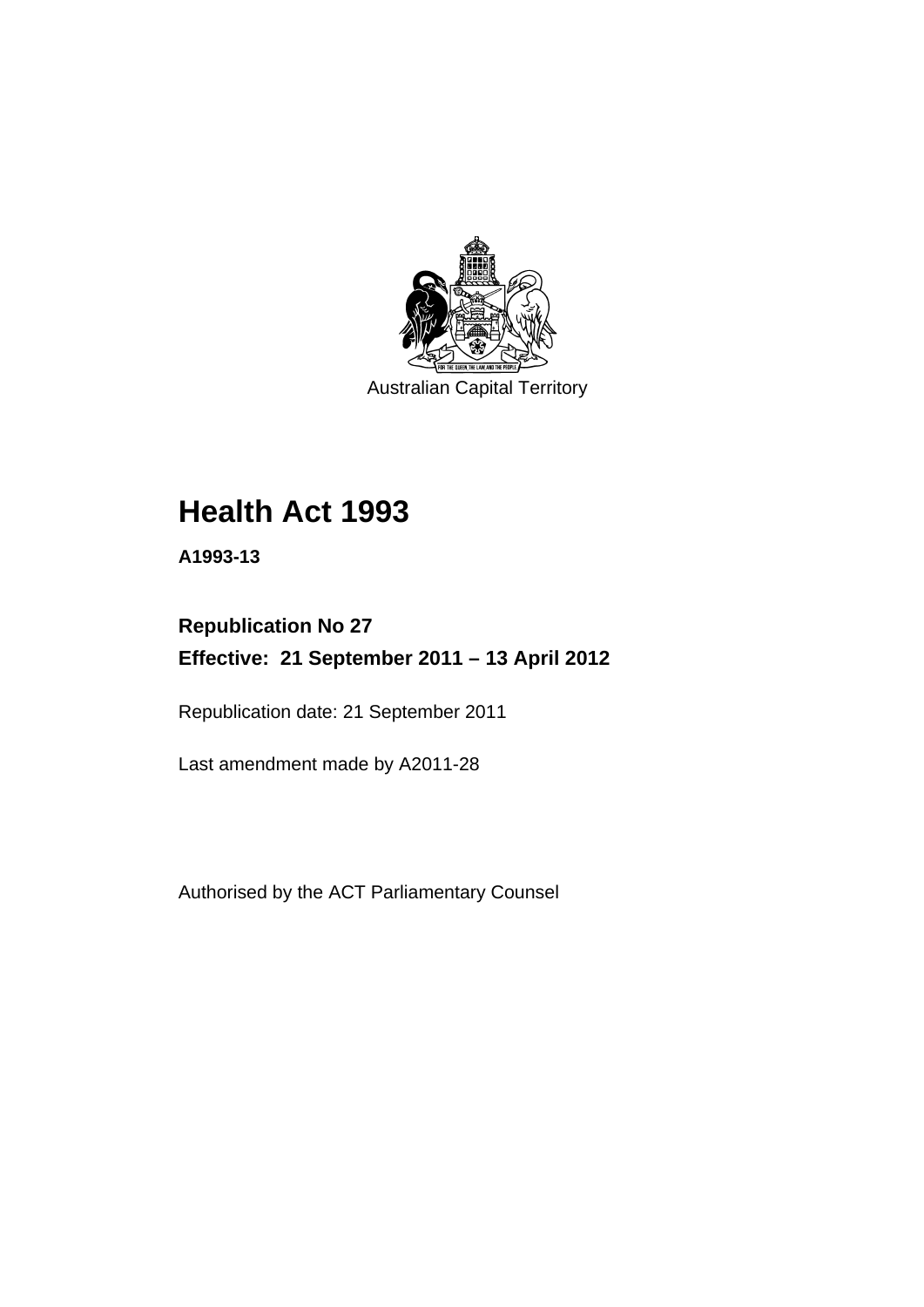#### **About this republication**

#### **The republished law**

This is a republication of the *Health Act 1993* (including any amendment made under the *Legislation Act 2001*, part 11.3 (Editorial changes)) as in force on 21 September 2011*.* It also includes any commencement, amendment, repeal or expiry affecting this republished law to 21 September 2011.

The legislation history and amendment history of the republished law are set out in endnotes 3 and 4.

#### **Kinds of republications**

The Parliamentary Counsel's Office prepares 2 kinds of republications of ACT laws (see the ACT legislation register at www.legislation.act.gov.au):

- authorised republications to which the *Legislation Act 2001* applies
- unauthorised republications.

The status of this republication appears on the bottom of each page.

#### **Editorial changes**

The *Legislation Act 2001*, part 11.3 authorises the Parliamentary Counsel to make editorial amendments and other changes of a formal nature when preparing a law for republication. Editorial changes do not change the effect of the law, but have effect as if they had been made by an Act commencing on the republication date (see *Legislation Act 2001*, s 115 and s 117). The changes are made if the Parliamentary Counsel considers they are desirable to bring the law into line, or more closely into line, with current legislative drafting practice.

This republication does not include amendments made under part 11.3 (see endnote 1).

#### **Uncommenced provisions and amendments**

If a provision of the republished law has not commenced, the symbol  $\mathbf{U}$  appears immediately before the provision heading. Any uncommenced amendments that affect this republished law are accessible on the ACT legislation register (www.legislation.act.gov.au). For more information, see the home page for this law on the register.

#### **Modifications**

If a provision of the republished law is affected by a current modification, the symbol  $\mathbf{M}$ appears immediately before the provision heading. The text of the modifying provision appears in the endnotes. For the legal status of modifications, see the *Legislation Act 2001*, section 95.

#### **Penalties**

At the republication date, the value of a penalty unit for an offence against this law is \$110 for an individual and \$550 for a corporation (see *Legislation Act 2001*, s 133).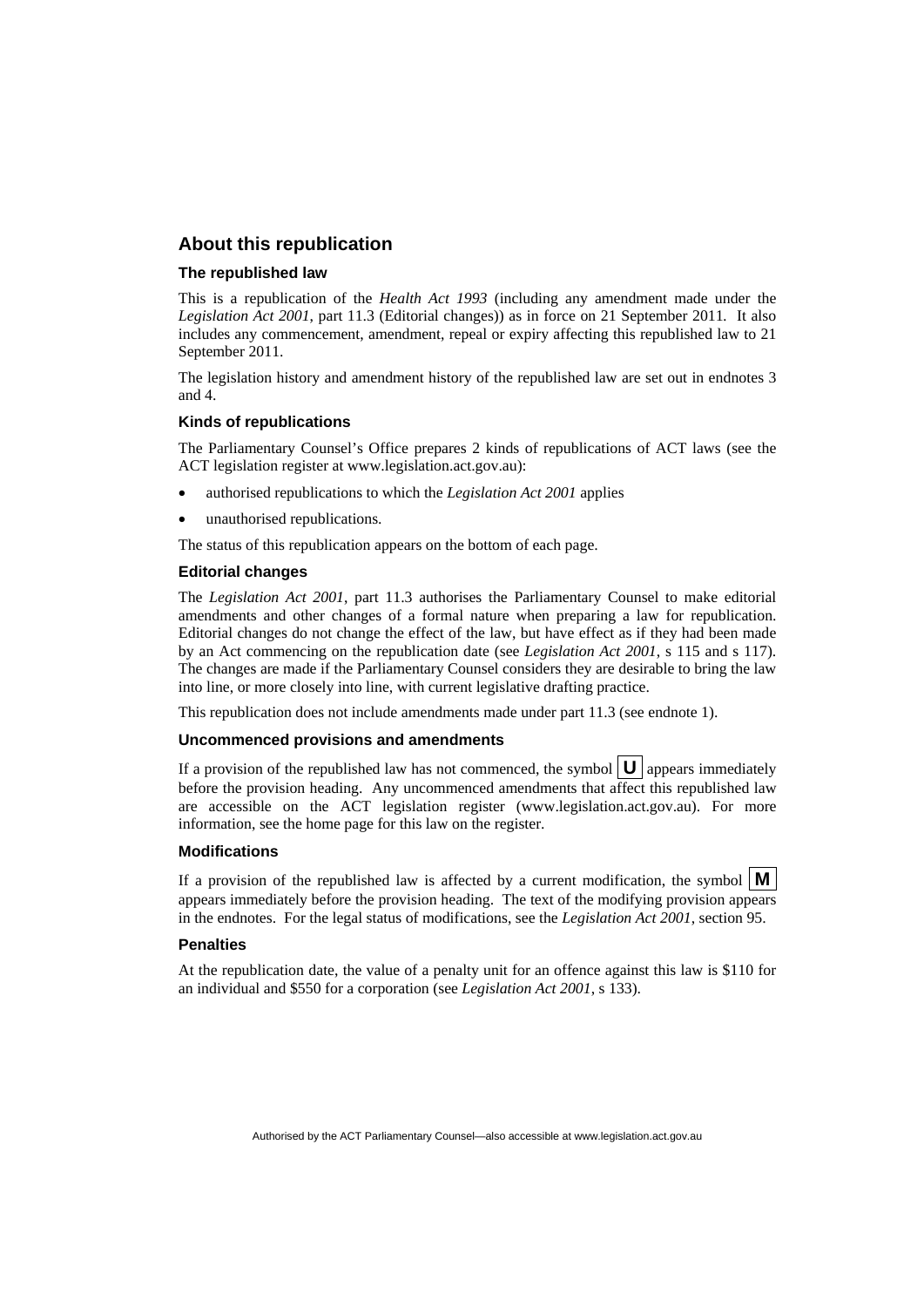

Australian Capital Territory

# **Health Act 1993**

# **Contents**

|                 |                                                       | Page       |
|-----------------|-------------------------------------------------------|------------|
| Part 1          | <b>Preliminary</b>                                    |            |
| 1               | Name of Act                                           | 2          |
| 2               | Dictionary                                            | 2          |
| 3               | <b>Notes</b>                                          | 2          |
| 4               | Offences against Act—application of Criminal Code etc | 3          |
| Part 2          | <b>Important concepts</b>                             |            |
| 5               | What is a <i>health service</i> ?                     | 4          |
| 6               | What is a <i>health facility</i> ?                    | 4          |
| 7               | Who is a health service provider?                     | 4          |
| 8               | What is the local hospital network?                   | 5          |
| Part 3          | Health care principles                                |            |
| 10              | Objectives                                            | 6          |
| 11              | Medicare principles and commitments                   | 6          |
| R <sub>27</sub> | Health Act 1993                                       | contents 1 |
| 21/09/11        | Effective: 21/09/11-13/04/12                          |            |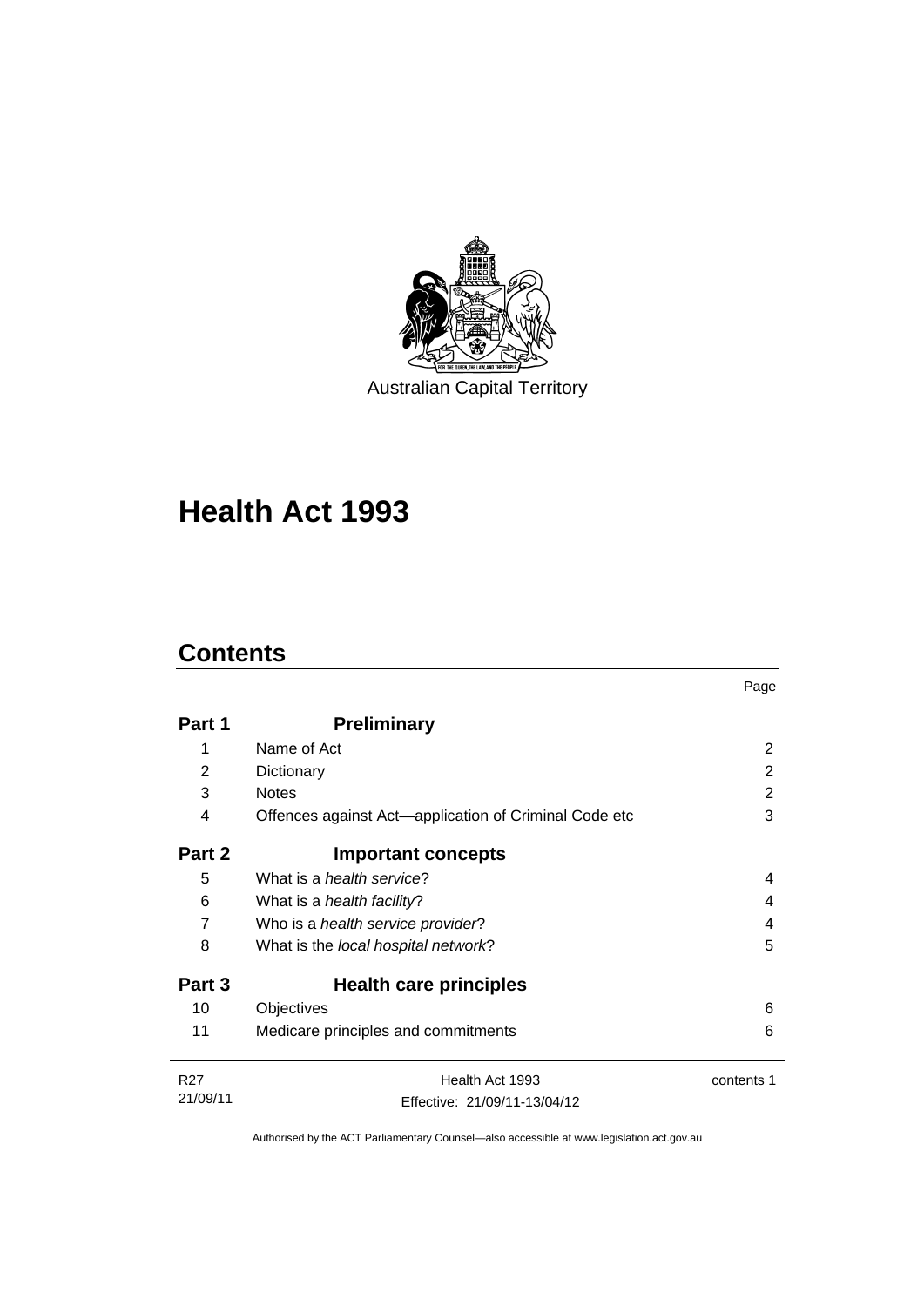| 12                   | Legal effect                                                                            | Page<br>8.      |
|----------------------|-----------------------------------------------------------------------------------------|-----------------|
| Part 3A              | <b>Local Health and Hospitals Network</b>                                               |                 |
| <b>Division 3A.1</b> | <b>Establishment, functions and members of Local</b><br><b>Hospital Network Council</b> |                 |
| 13                   | <b>Local Hospital Network Council</b>                                                   | 9               |
| 14                   | Functions of council                                                                    | 9               |
| 15                   | Council report to Minister etc                                                          | 10              |
| 16                   | Membership of council                                                                   | 11              |
| 17                   | Members of council                                                                      | 11              |
| 18                   | Chair and deputy chair                                                                  | 12 <sup>2</sup> |
| 19                   | Term of appointment of members                                                          | 12              |
| 19A                  | Ending of appointment of members                                                        | 12 <sup>2</sup> |
| 19B                  | Conditions of appointment generally                                                     | 13              |
| Division 3A.2        | <b>Proceedings of council</b>                                                           |                 |
| 19C                  | Time and place of meetings of council                                                   | 13              |
| 19D                  | Procedures governing proceedings of council                                             | 13              |
| 19E                  | Council-disclosure of interests                                                         | 14              |
| <b>Division 3A.3</b> | Review of pt 3A                                                                         |                 |
| 19F                  | Review of pt 3A                                                                         | 15              |
| Part 4               | <b>Quality assurance</b>                                                                |                 |
| <b>Division 4.1</b>  | <b>Quality assurance-important concepts</b>                                             |                 |
| 20                   | Definitions-pt 4                                                                        | 16              |
| 21                   | What is a health professional organisation?                                             | 17              |
| 22                   | Who is the CEO of a health facility?                                                    | 17              |
| 23                   | Who is the CEO of a health professional organisation?                                   | 17              |
| <b>Division 4.2</b>  | Quality assurance-quality assurance committees                                          |                 |
| 24                   | What is a quality assurance committee?                                                  | 17              |
| 25                   | Approval of health facility QACs                                                        | 18              |
| 26                   | Approval of health professional organisation QACs                                       | 18              |
| 27                   | Approval of special purpose QACs                                                        | 18              |
| 27A                  | <b>Quality Assurance Committees-term</b>                                                | 18              |
| 28                   | Quality assurance committees-criteria for approval                                      | 18              |
|                      |                                                                                         |                 |

Effective: 21/09/11-13/04/12

21/09/11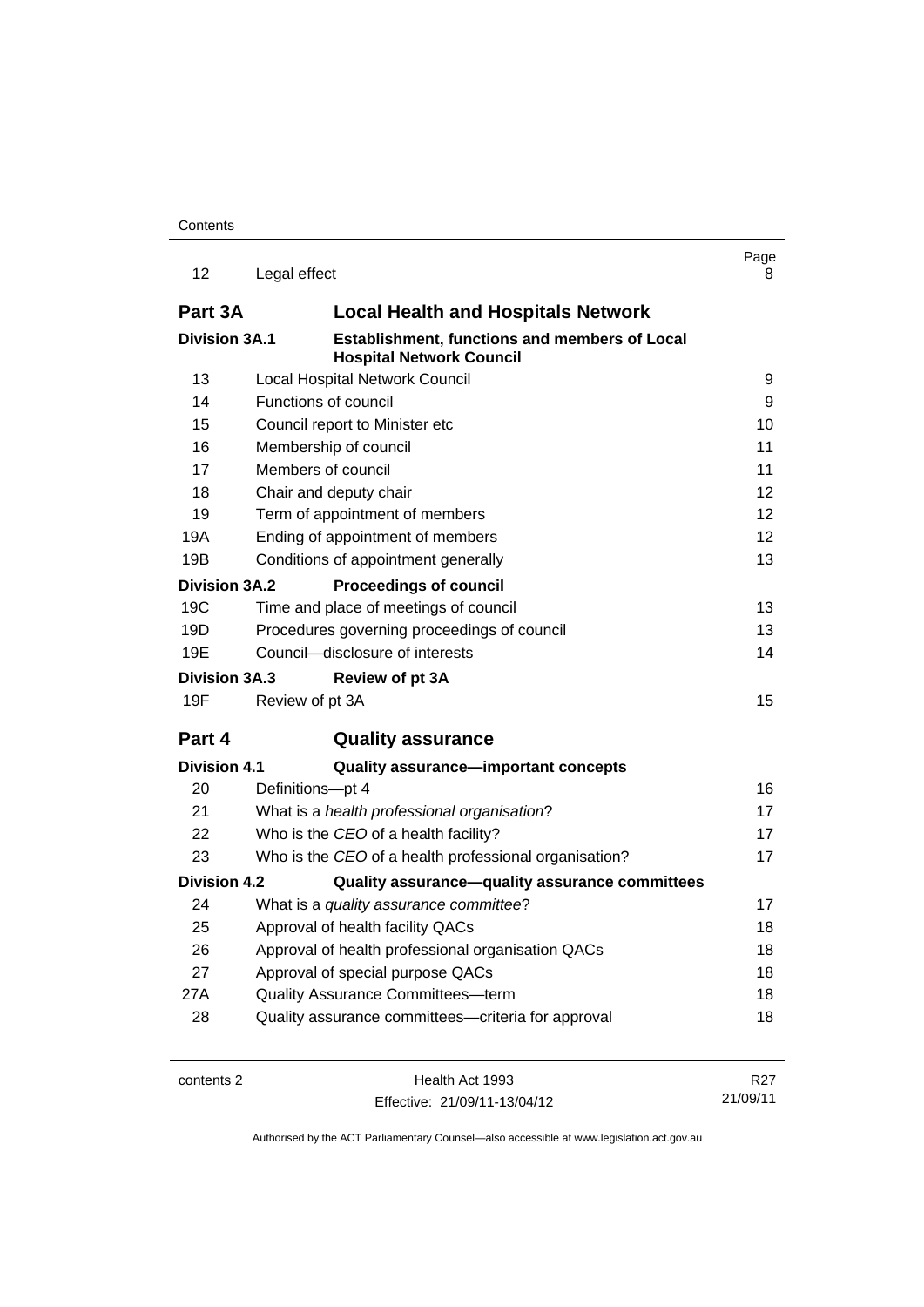| 29                  | Quality assurance committees—revocation of approval                                                 | Page<br>19 |
|---------------------|-----------------------------------------------------------------------------------------------------|------------|
| 30                  | Quality assurance committees-functions                                                              | 20         |
| 31                  | Quality assurance committees—appointment of members                                                 | 20         |
| 32                  | Quality assurance committees-disclosure of interests                                                | 20         |
| 33                  | Quality assurance committees-procedure                                                              | 21         |
| 34                  | Quality assurance committees-protection of members etc from<br>liability                            | 21         |
| 35                  | Quality assurance committees-obtaining information                                                  | 22         |
| <b>Division 4.3</b> | Assessment and evaluation of health services                                                        |            |
| 36                  | Assessment and evaluation of health services                                                        | 23         |
| 37                  | Approval of quality assurance activities                                                            | 23         |
| 38                  | Preparing health service reports                                                                    | 24         |
| 38A                 | <b>Extraordinary reports</b>                                                                        | 24         |
| 38B                 | Interim reports                                                                                     | 25         |
| 39                  | Giving health service reports to CEO or director-general                                            | 25         |
| 40                  | Monitoring implementation of recommendations                                                        | 26         |
| Division 4.4        | Quality assurance committees-reporting                                                              |            |
| 41                  | Annual quality assurance committee report to Minister                                               | 26         |
| 42                  | Other quality assurance committee reports                                                           | 27         |
| Division 4.5        | Quality assurance committees-information sharing                                                    |            |
| 43                  | Quality assurance committees-giving information to the Coroner's<br>Court                           | 28         |
| 44                  | Quality assurance committees-giving information to other quality<br>assurance committees            | 28         |
| 45                  | Quality assurance committees-giving information to health board and<br>health services commissioner | 28         |
| 46                  | Quality assurance committees-giving information to Minister                                         | 29         |
| 47                  | Quality assurance committees-admissibility of evidence                                              | 29         |
| Part 5              | Reviewing scope of clinical practice                                                                |            |
| 50                  | Definitions-pt 5                                                                                    | 30         |
| 51                  | What is a scope of clinical practice committee?                                                     | 30         |
| 52                  | Who is a doctor or dentist for a health facility?                                                   | 30         |
|                     |                                                                                                     |            |
| 53                  | Who is the CEO of a health facility?                                                                | 31         |

| R27      | Health Act 1993              | contents 3 |
|----------|------------------------------|------------|
| 21/09/11 | Effective: 21/09/11-13/04/12 |            |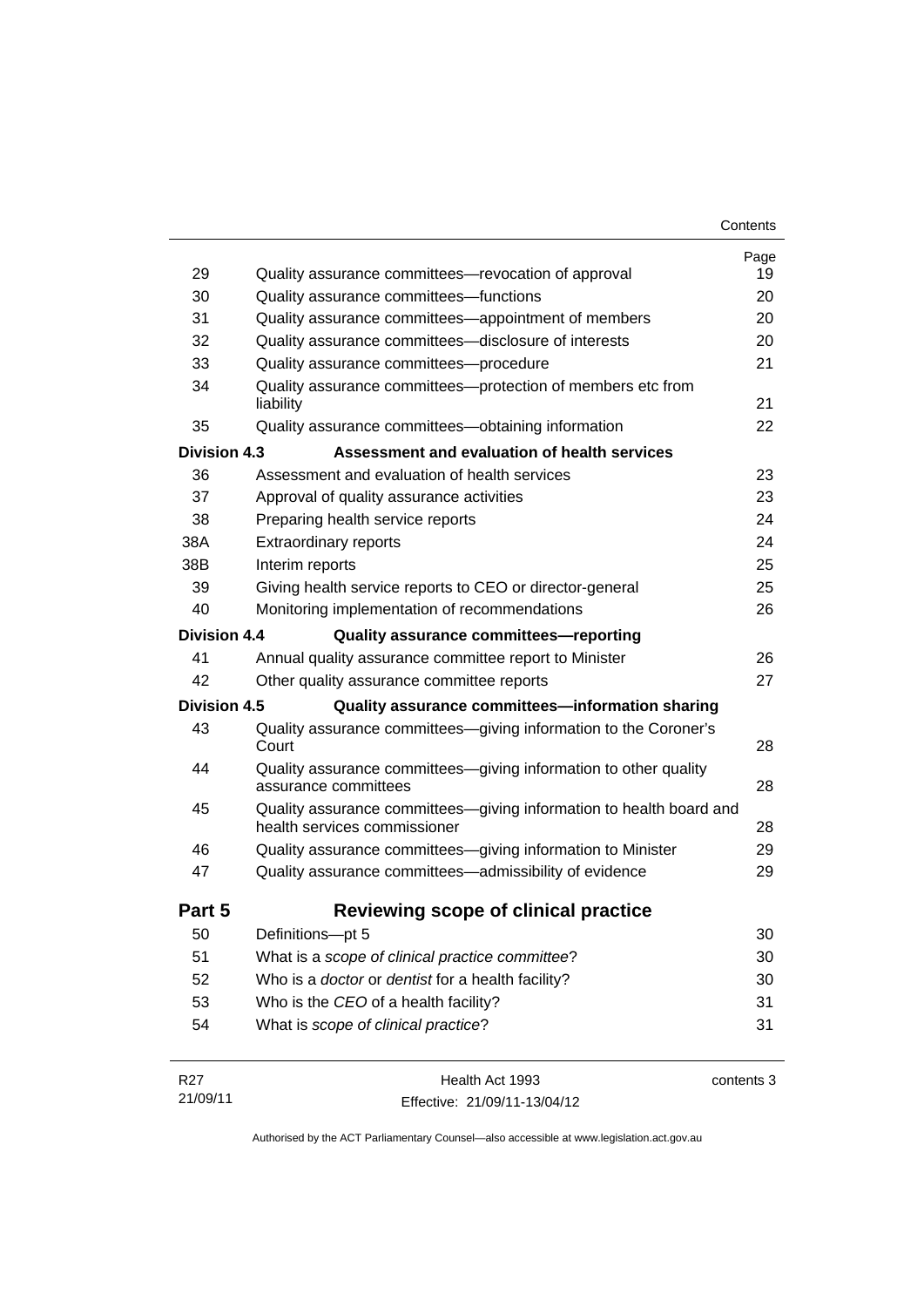#### **Contents**

| 55         | Meaning of review scope of clinical practice                                                                 | Page<br>31      |
|------------|--------------------------------------------------------------------------------------------------------------|-----------------|
| 56         | Approval of scope of clinical practice committees                                                            | 32              |
| 57         | Scope of clinical practice committees—criteria for approval                                                  | 32              |
| 58         | Scope of clinical practice committees—revocation of approval                                                 | 32              |
| 59         | Scope of clinical practice committees-functions                                                              | 33              |
| 60         | Scope of clinical practice committees—appointment of members                                                 | 34              |
| 61         | Scope of clinical practice committees—disclosure of interests                                                | 34              |
| 62         | Scope of clinical practice committees---procedure                                                            | 34              |
| 63         | Scope of clinical practice committees—protection of members etc from<br>liability                            | 35              |
| 64         | Scope of clinical practice committees-obtaining information                                                  | 36              |
| 65         | Scope of clinical practice committee must give doctor or dentist<br>opportunity to explain                   | 36              |
| 66         | Interim and emergency withdrawal or amendment of scope of clinical<br>practice by committee                  | 37              |
| 67         | Preparing scope of clinical practice reports                                                                 | 38              |
| 68         | Giving scope of clinical practice reports to CEO of health facility and<br>doctor or dentist                 | 39              |
| 69         | CEO may make interim or emergency decision on scope of clinical<br>practice                                  | 40              |
| 70         | CEO must make decision on scope of clinical practice report                                                  | 42              |
| 71         | When CEO decision on scope of clinical practice report takes effect                                          | 44              |
| 72         | CEO may give information about decision to health facility outside<br><b>ACT</b>                             | 44              |
| 73         | Request for information by health facility outside ACT                                                       | 45              |
| 74         | Scope of clinical practice committees-giving information to health<br>board and health services commissioner | 46              |
| 75         | Scope of clinical practice committees—admissibility of evidence                                              | 47              |
| 76         | Sharing information with other committees                                                                    | 47              |
| 77         | Sharing information with 3rd parties                                                                         | 47              |
| 78         | Complainants to remain anonymous                                                                             | 48              |
| Part 6     | <b>Abortions</b>                                                                                             |                 |
| 80         | Meaning of abortion for pt 6                                                                                 | 49              |
| 81         | Only doctor may carry out abortion                                                                           | 49              |
| 82         | Abortion to be carried out in approved medical facility                                                      | 49              |
| contents 4 | Health Act 1993                                                                                              | R <sub>27</sub> |

Effective: 21/09/11-13/04/12

21/09/11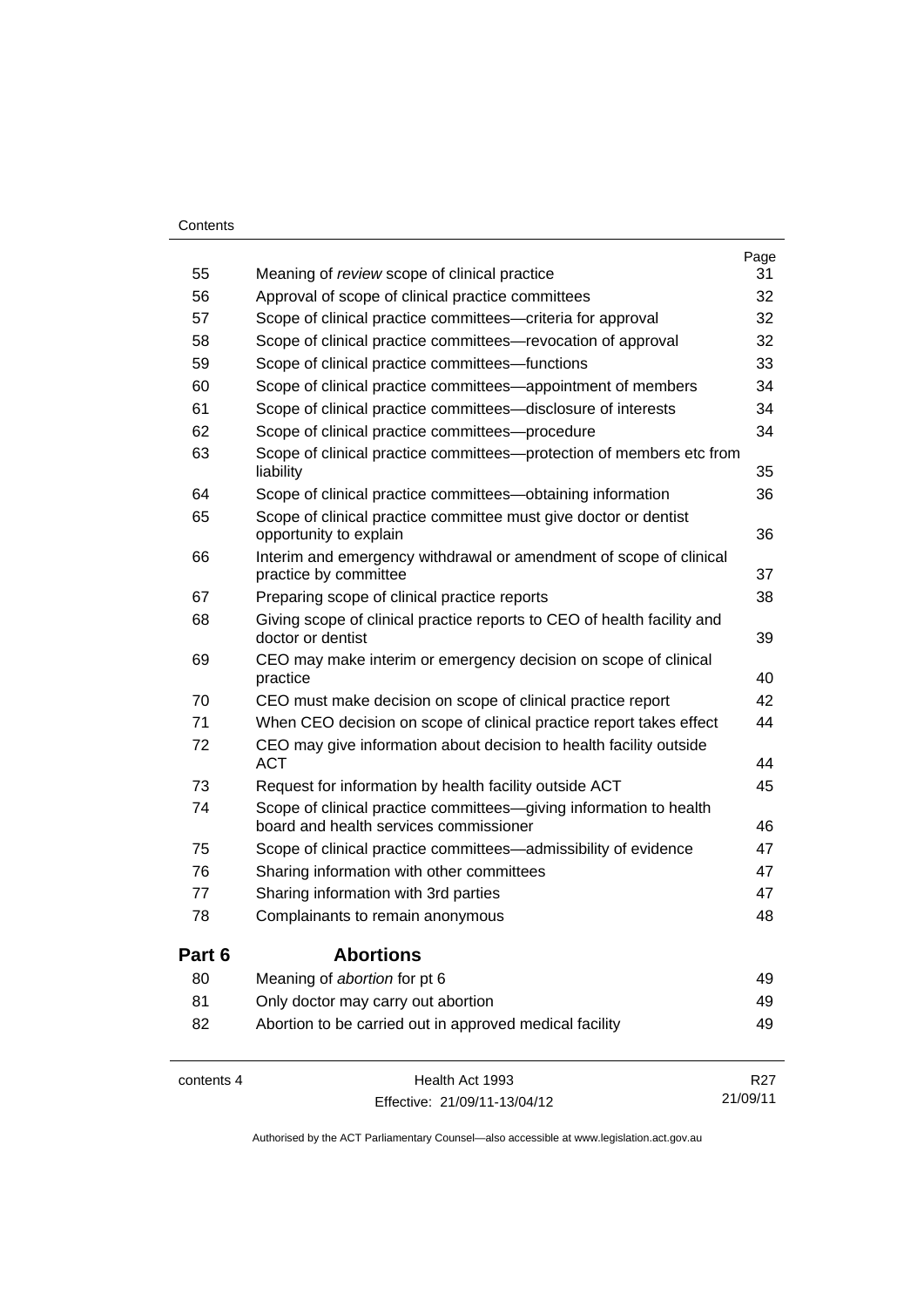|          |                                                                         | Contents   |
|----------|-------------------------------------------------------------------------|------------|
|          |                                                                         | Page       |
| 83       | Approval of facilities                                                  | 49         |
| 84       | No obligation to carry out abortion                                     | 50         |
| Part 7   | <b>VMO service contracts</b>                                            |            |
| 100      | Definitions for pt 7                                                    | 51         |
| 101      | Service contracts                                                       | 51         |
| 102      | Core conditions                                                         | 52         |
| 103      | Collective negotiations                                                 | 52         |
| 104      | Negotiating agents                                                      | 52         |
| 105      | Authorised representatives                                              | 54         |
| 106      | Arbitration                                                             | 54         |
| 107      | Competition and Consumer Act authorisation                              | 55         |
| Part 8   | <b>Secrecy</b>                                                          |            |
| 120      | Definitions-pt 8                                                        | 56         |
| 121      | When is information divulged?                                           | 56         |
| 122      | Who is an <i>information holder</i> ?                                   | 56         |
| 123      | What is protected information?                                          | 57         |
| 124      | What is sensitive information?                                          | 57         |
| 125      | Offence—secrecy of protected information                                | 58         |
| 126      | Information may be given to Medicare Australia                          | 60         |
| Part 8A  | Offence—provision of health services by non-                            |            |
|          | health practitioners                                                    |            |
| 127      | Provision of regulated health service by person not health practitioner | 61         |
| Part 9   | <b>Pharmacists and pharmacy premises</b>                                |            |
| 128      | Meaning of community pharmacy-pt 9                                      | 63         |
| 128A     | Complying pharmacy corporation                                          | 63         |
| 128B     | Standard of premises                                                    | 64         |
| 129      | Restriction on pharmacy premises-supermarkets                           | 65         |
| 129A     | Ownership of pharmacy business                                          | 65         |
| Part 10  | <b>Review of decisions</b>                                              |            |
| 130      | Review of decisions                                                     | 66         |
| 131      | Pt 9 obligations-no contracting out                                     | 66         |
| R27      | Health Act 1993                                                         | contents 5 |
| 21/09/11 | Effective: 21/09/11-13/04/12                                            |            |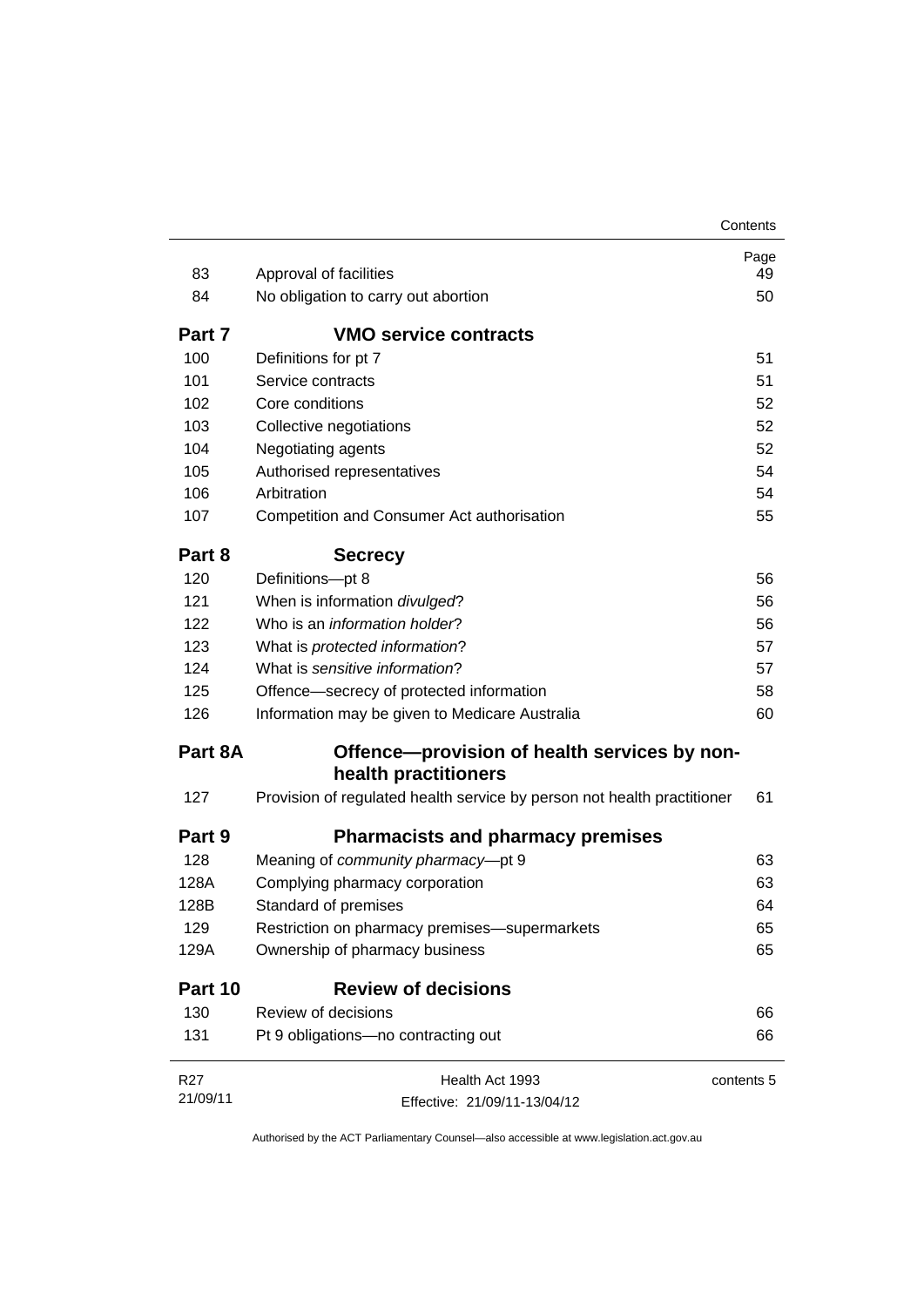#### **Contents**

|                   |                                                                       | Page |
|-------------------|-----------------------------------------------------------------------|------|
| Part 15           | <b>Miscellaneous</b>                                                  |      |
| 189               | Protection of doctor or dentist from liability in emergency           | 67   |
| 190               | Disclosure of interests by committee members                          | 68   |
| 191               | References to Health and Community Care Service                       | 70   |
| 192               | Determination of fees                                                 | 70   |
| 193               | Payment of fees and interest                                          | 71   |
| 194               | Approved forms                                                        | 72   |
| 195               | Regulations about nurse practitioners                                 | 72   |
| 196               | Regulation-making power                                               | 73   |
| Part 22           | Transitional—Health Amendment Act 2011                                |      |
| 255               | Definitions-pt 22                                                     | 74   |
| 256               | Transitional—quality assurance committee already appointed            | 74   |
| 257               | Transitional-clinical privileges-review not begun                     | 74   |
| 258               | Transitional-clinical privileges-review begun                         | 75   |
| 259               | Transitional—clinical privileges committees—admissibility of evidence | 75   |
| 260               | Expiry-pt 22                                                          | 75   |
| <b>Dictionary</b> |                                                                       | 76   |
| <b>Endnotes</b>   |                                                                       |      |
| 1                 | About the endnotes                                                    | 81   |
| 2                 | Abbreviation key                                                      | 81   |
| 3                 | Legislation history                                                   | 82   |
| 4                 | Amendment history                                                     | 87   |

contents 6 Health Act 1993 Effective: 21/09/11-13/04/12

R27 21/09/11

Authorised by the ACT Parliamentary Counsel—also accessible at www.legislation.act.gov.au

5 [Earlier republications 108](#page-115-0) 6 Renumbered provisions **109** 7 [Modifications of republished law with temporary effect 110](#page-117-0)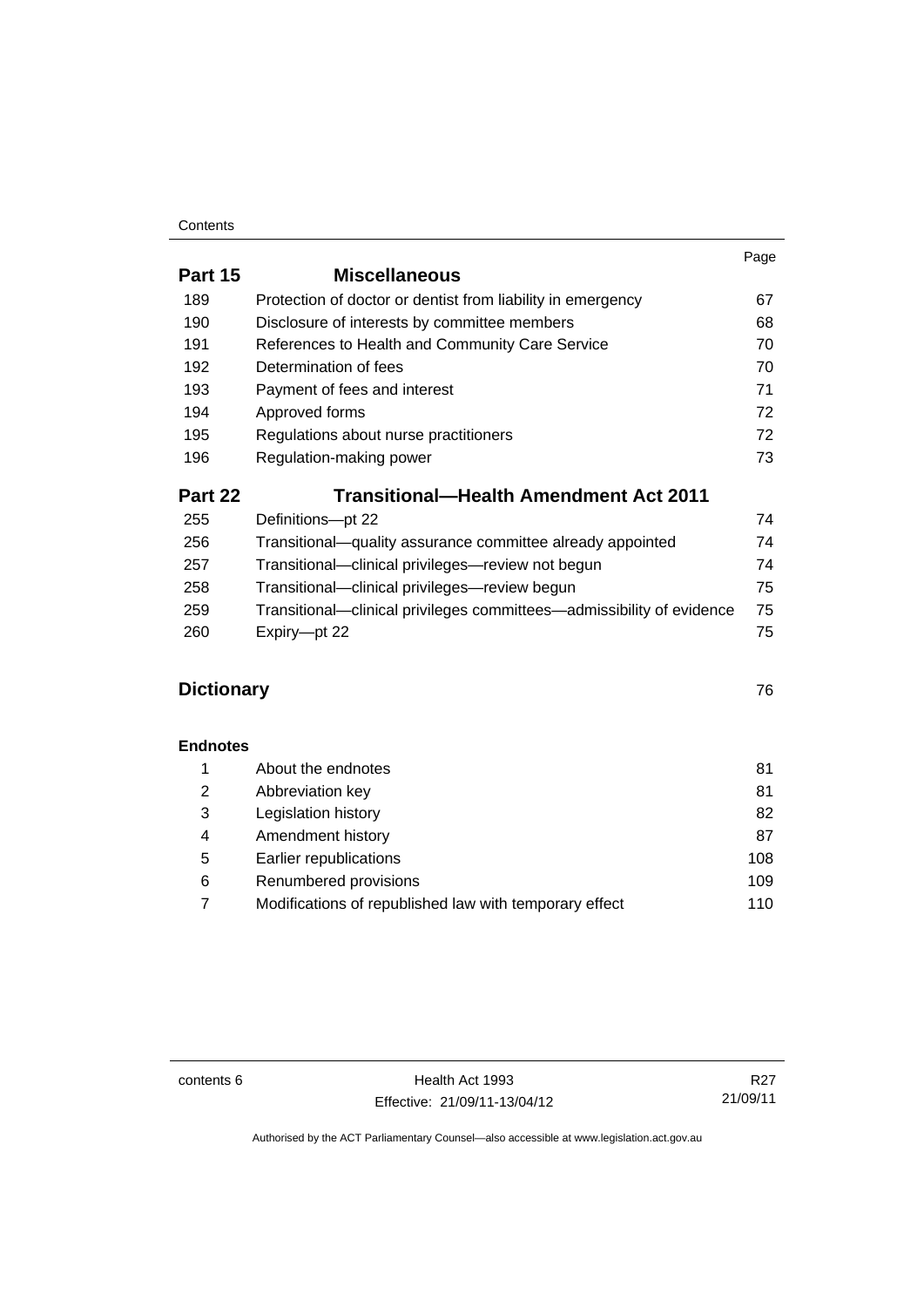

# **Health Act 1993**

An Act relating to the provision of health services

R27 21/09/11

Ī

page 1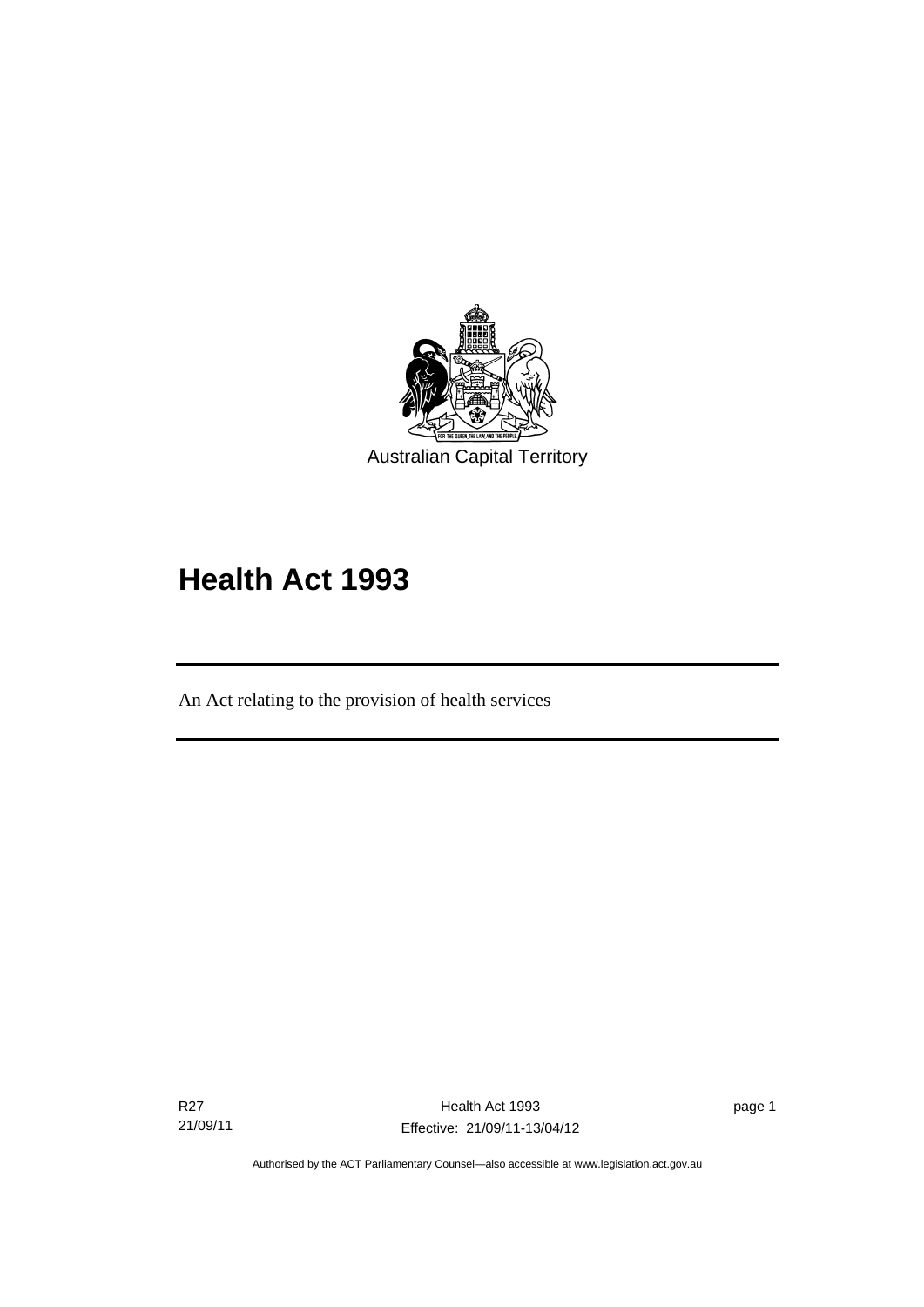#### Part 1 **Preliminary**

Section 1

# <span id="page-9-0"></span>**Part 1** Preliminary

#### <span id="page-9-1"></span>**1 Name of Act**

This Act is the *Health Act 1993*.

#### <span id="page-9-2"></span>**2 Dictionary**

The dictionary at the end of this Act is part of this Act.

*Note 1* The dictionary at the end of this Act defines certain terms used in this Act, and includes references (*signpost definitions*) to other terms defined elsewhere in this Act.

> For example, the signpost definition '*health facility*—see section 6.' means that the term 'health facility' is defined in that section.

*Note* 2 A definition in the dictionary (including a signpost definition) applies to the entire Act unless the definition, or another provision of the Act, provides otherwise or the contrary intention otherwise appears (see Legislation Act,  $s$  155 and  $s$  156 (1)).

#### <span id="page-9-3"></span>**3 Notes**

A note included in this Act is explanatory and is not part of this Act.

*Note* See Legislation Act, s 127 (1), (4) and (5) for the legal status of notes.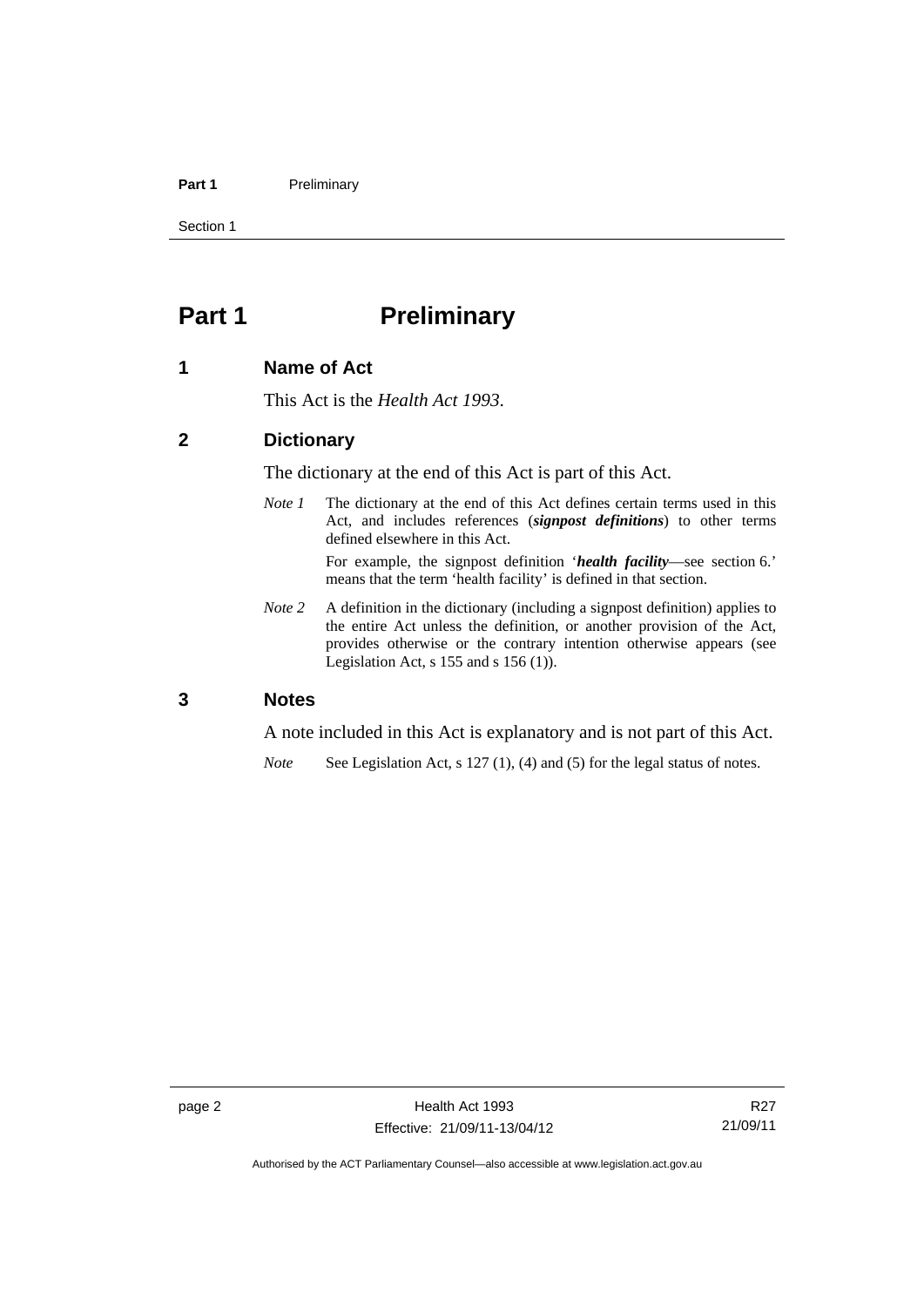#### <span id="page-10-0"></span>**4 Offences against Act—application of Criminal Code etc**

Other legislation applies in relation to offences against this Act.

#### *Note 1 Criminal Code*

The Criminal Code, ch 2 applies to all offences against this Act (see Code, pt 2.1).

The chapter sets out the general principles of criminal responsibility (including burdens of proof and general defences), and defines terms used for offences to which the Code applies (eg *conduct*, *intention*, *recklessness* and *strict liability*).

#### *Note 2 Penalty units*

The Legislation Act, s 133 deals with the meaning of offence penalties that are expressed in penalty units.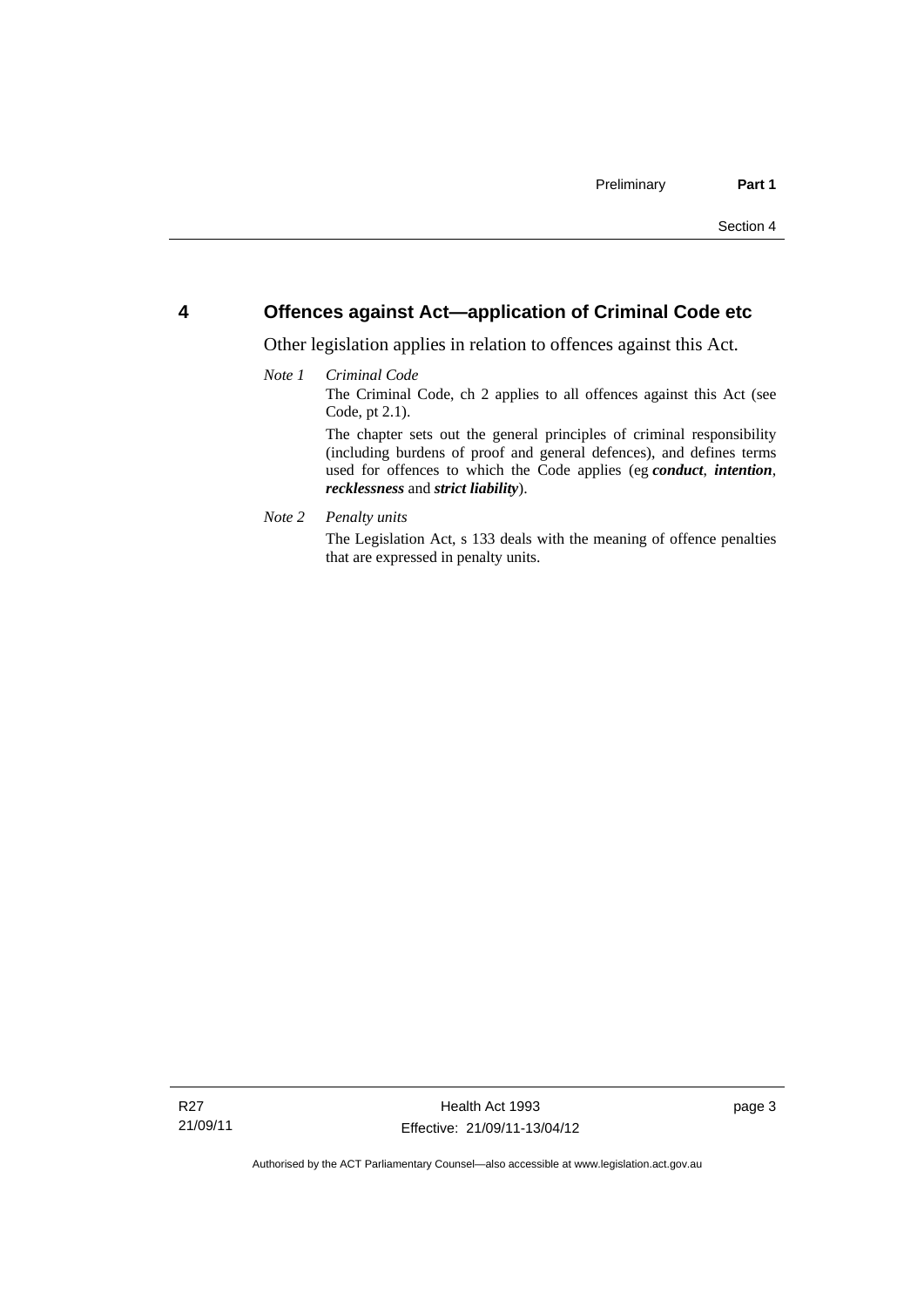#### **Part 2 Important concepts**

Section 5

# <span id="page-11-0"></span>**Part 2 Important concepts**

#### <span id="page-11-1"></span>**5 What is a** *health service***?**

For this Act, a *health service* is a service provided to someone (the *service user*) for any of the following purposes:

- (a) assessing, recording, maintaining or improving the physical, mental or emotional health, comfort or wellbeing of the service user;
- (b) diagnosing, treating or preventing an illness, disability, disorder or condition of the service user.

#### <span id="page-11-2"></span>**6 What is a** *health facility***?**

(1) In this Act:

*health facility* means the following facilities where health services are provided:

- (a) a hospital, including a day hospital;
- (b) a hospice;
- (c) a nursing home;
- (d) a health practitioner's consulting room;
- (e) another facility ordinarily used by the Territory to provide health services;
- (f) any other facility prescribed by regulation for this section.

#### <span id="page-11-3"></span>**7 Who is a** *health service provider***?**

In this Act:

#### *health service provider*—

 (a) means a health practitioner or other person who provides a health service; and

R27 21/09/11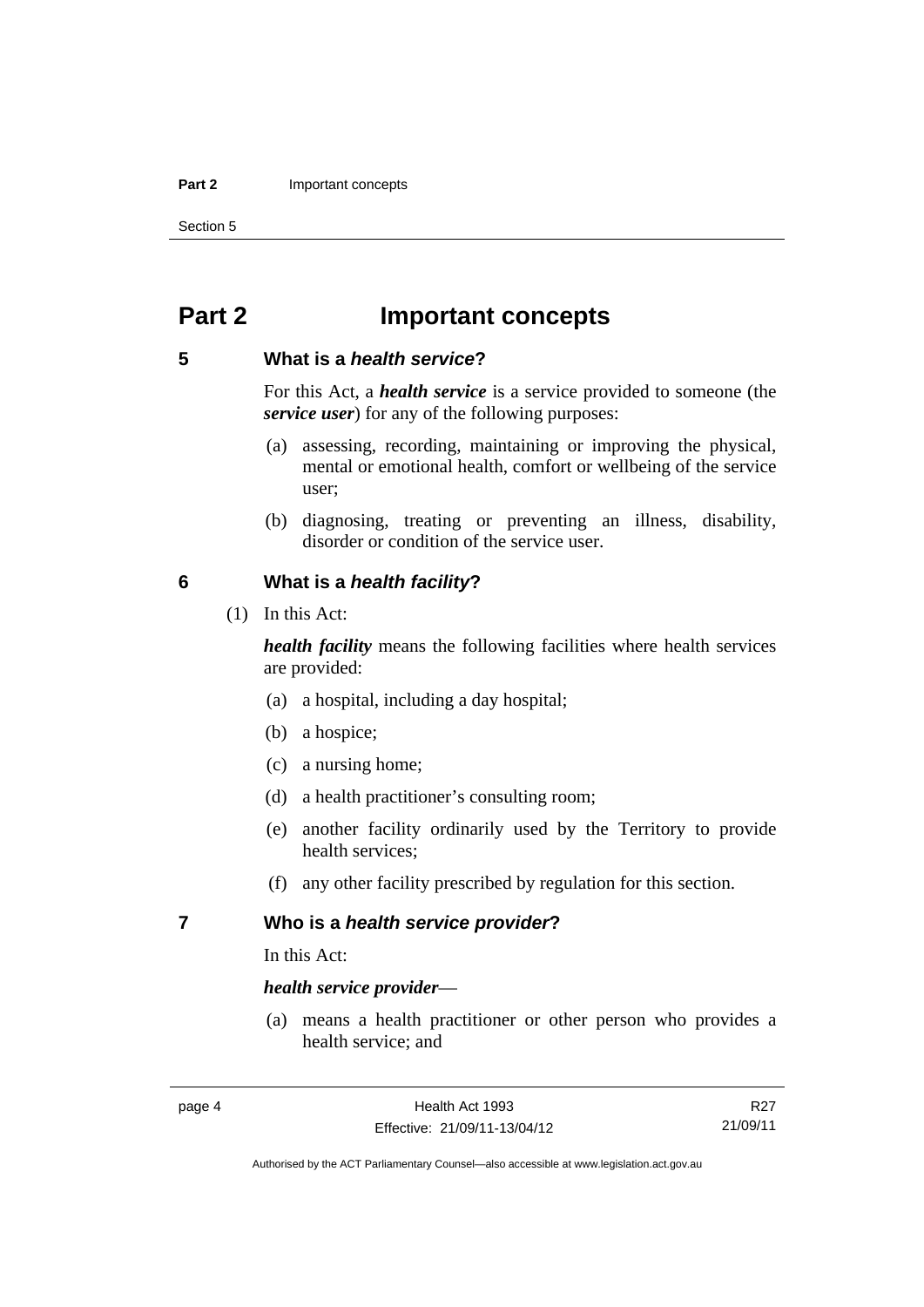- (b) for a health facility, means a health service provider who—
	- (i) provides a health service at the health facility; or
	- (ii) uses the equipment or other facilities of the health facility to provide a health service elsewhere.

#### **Examples of people who may be health service providers**

- 1 a chiropractor
- 2 a dentist
- 3 a dental technician
- 4 a dental prosthetist
- 5 a doctor
- 6 a nurse
- 7 an osteopath
- 8 an optometrist
- 9 a pharmacist
- 10 a physiotherapist
- *Note* An example is part of the Act, is not exhaustive and may extend, but does not limit, the meaning of the provision in which it appears (see Legislation Act, s 126 and s 132).

#### <span id="page-12-0"></span>**8 What is the** *local hospital network***?**

In this Act:

*local hospital network* means the system of health services in the ACT that is made up of health services provided by each of the following health facilities in accordance with an agreement between each facility and ACT Health:

- (a) Calvary Hospital (as a deliverer of hospital services to public patients);
- (b) Canberra Hospital;
- (c) Clare Holland House;
- (d) Queen Elizabeth II Family Centre.

page 5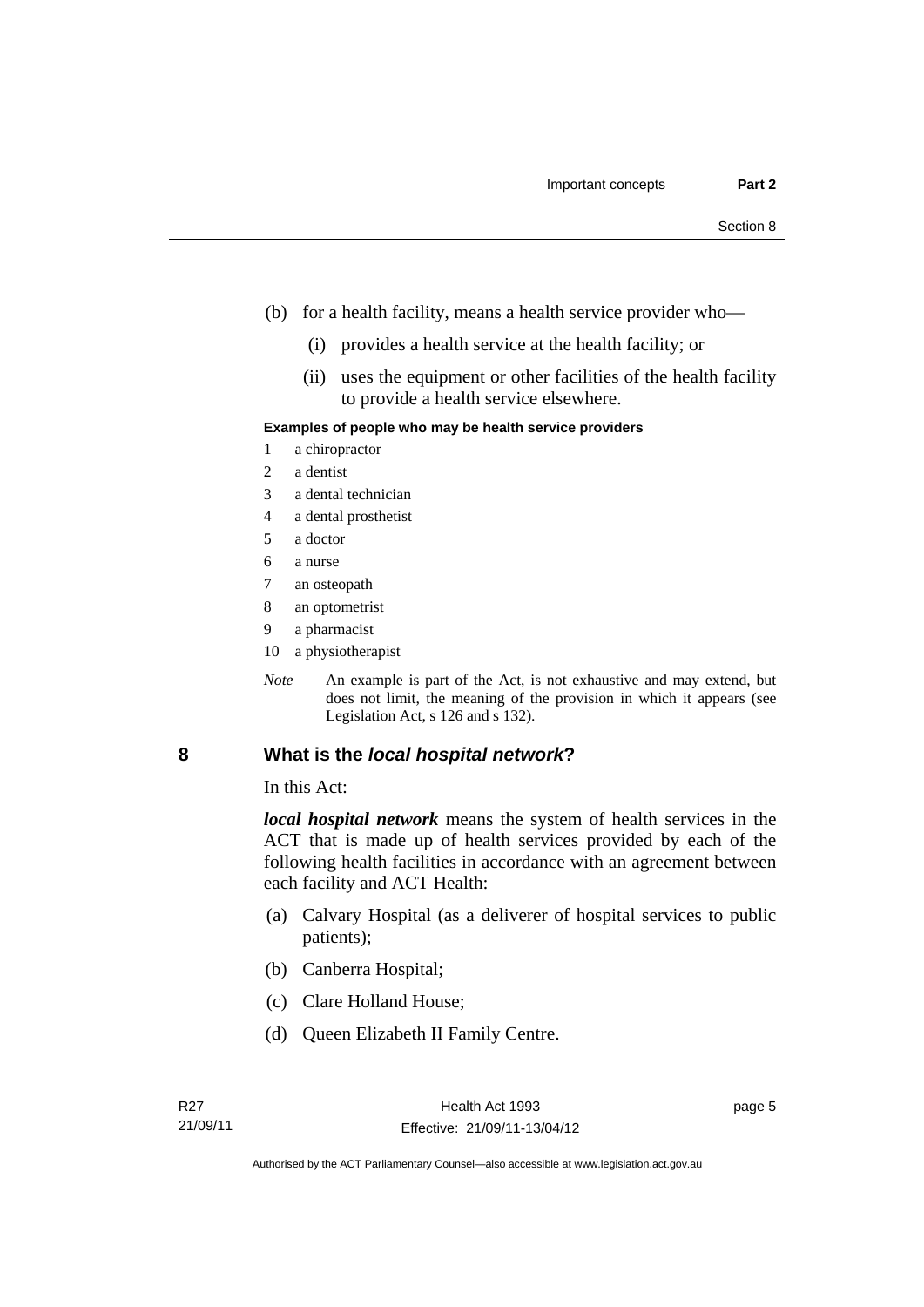#### **Part 3 Health care principles**

Section 10

# <span id="page-13-0"></span>**Part 3 Health care principles**

#### <span id="page-13-1"></span>**10 Objectives**

In providing health services the Territory must have regard to the following objectives:

- (a) to improve the efficiency, effectiveness and quality of health services;
- (b) to guarantee equitable access to and participation in health services and to ensure that language and cultural differences are not barriers to such access or participation;
- (c) to maintain a strong and viable public hospital system and a full range of community health services;
- (d) to support worker and community participation in the development of policies for the delivery of health services;
- (e) to ensure that the community is aware of the range of health services that is available and that patients have information that is sufficient to enable them to make informed choices;
- (f) to foster disease prevention and primary health care;
- (g) to cooperate with community groups in the provision of health services.

#### <span id="page-13-2"></span>**11 Medicare principles and commitments**

- (1) The following guidelines govern the delivery of public hospital services to eligible persons in the ACT:
	- *Note* The guidelines focus on the provision of public hospital services to eligible persons, but operate in an environment where eligible persons have the right to choose private health care in public and private hospitals supported by private health insurance.

R27 21/09/11

Authorised by the ACT Parliamentary Counsel—also accessible at www.legislation.act.gov.au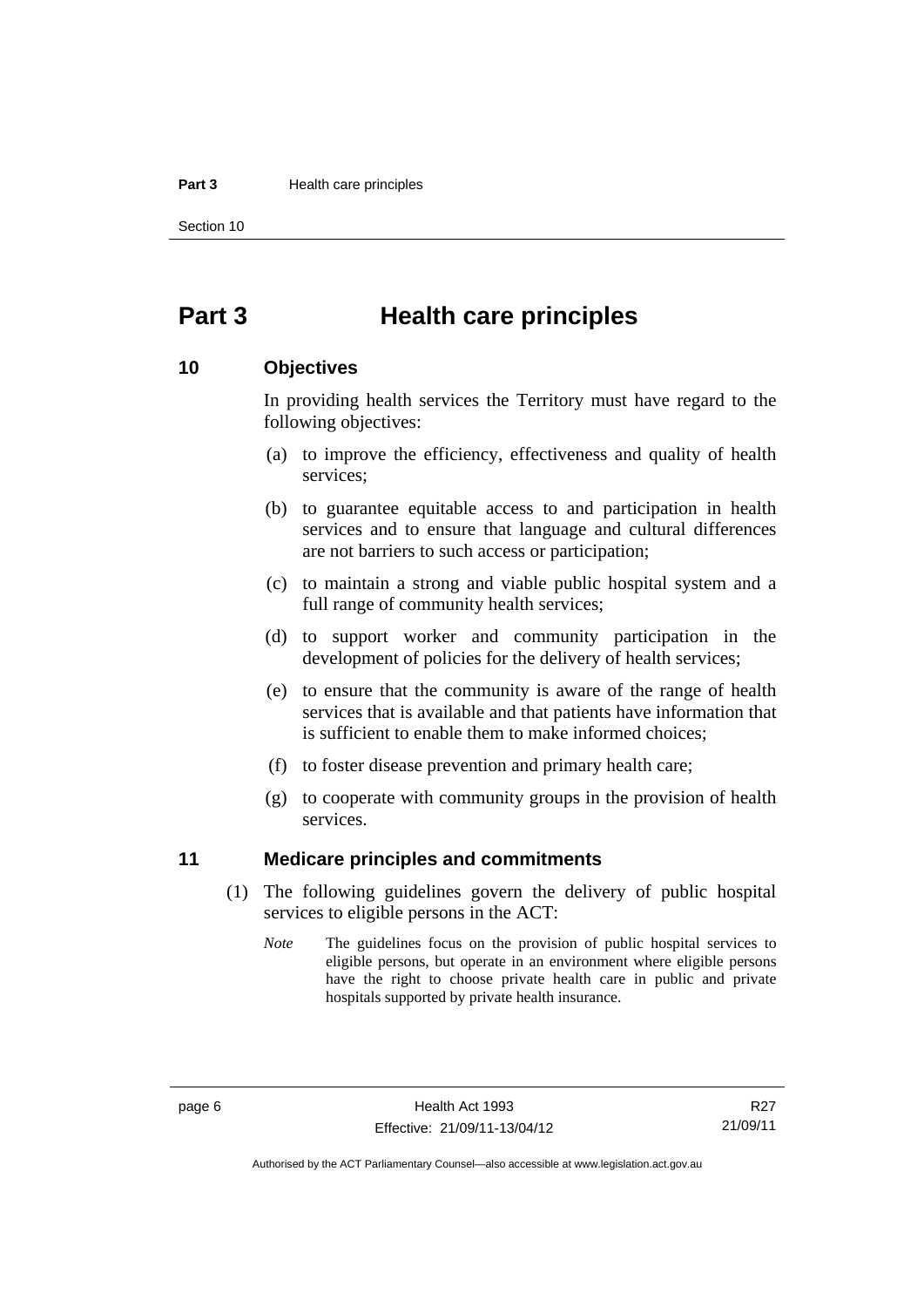- (a) eligible persons must be given the choice to receive public hospital services free of charge as public patients;
	- *Note 1* Hospital services include in-patient, outpatient, emergency services (including primary care where appropriate) and day patient services consistent with currently acceptable medical and health service standards.
	- *Note 2* At the time of admission to a hospital, or as soon as practicable after that, an eligible person will be required to elect or confirm whether he or she wishes to be treated as a public or private patient.
- (b) access to public hospital services is to be on the basis of clinical need;
	- *Note 1* None of the following factors are to be a determinant of an eligible person's priority for receiving hospital services:
		- (a) whether or not an eligible person has health insurance;
		- (b) an eligible person's financial status or place of residence;
		- (c) whether or not an eligible person intends to elect, or elects, to be treated as a public or private patient.
	- *Note 2* This guideline applies equally to waiting times for elective surgery.
- (c) to the maximum practicable extent, the Territory will ensure the provision of public hospital services equitably to all eligible persons, regardless of their geographical location;
	- *Note 1* This guideline does not require a local hospital to be equipped to provide eligible persons with every hospital service they may need.
	- *Note 2* In rural and remote areas, the Territory should ensure provision of reasonable public access to a basic range of hospital services that are in accord with clinical practices.

page 7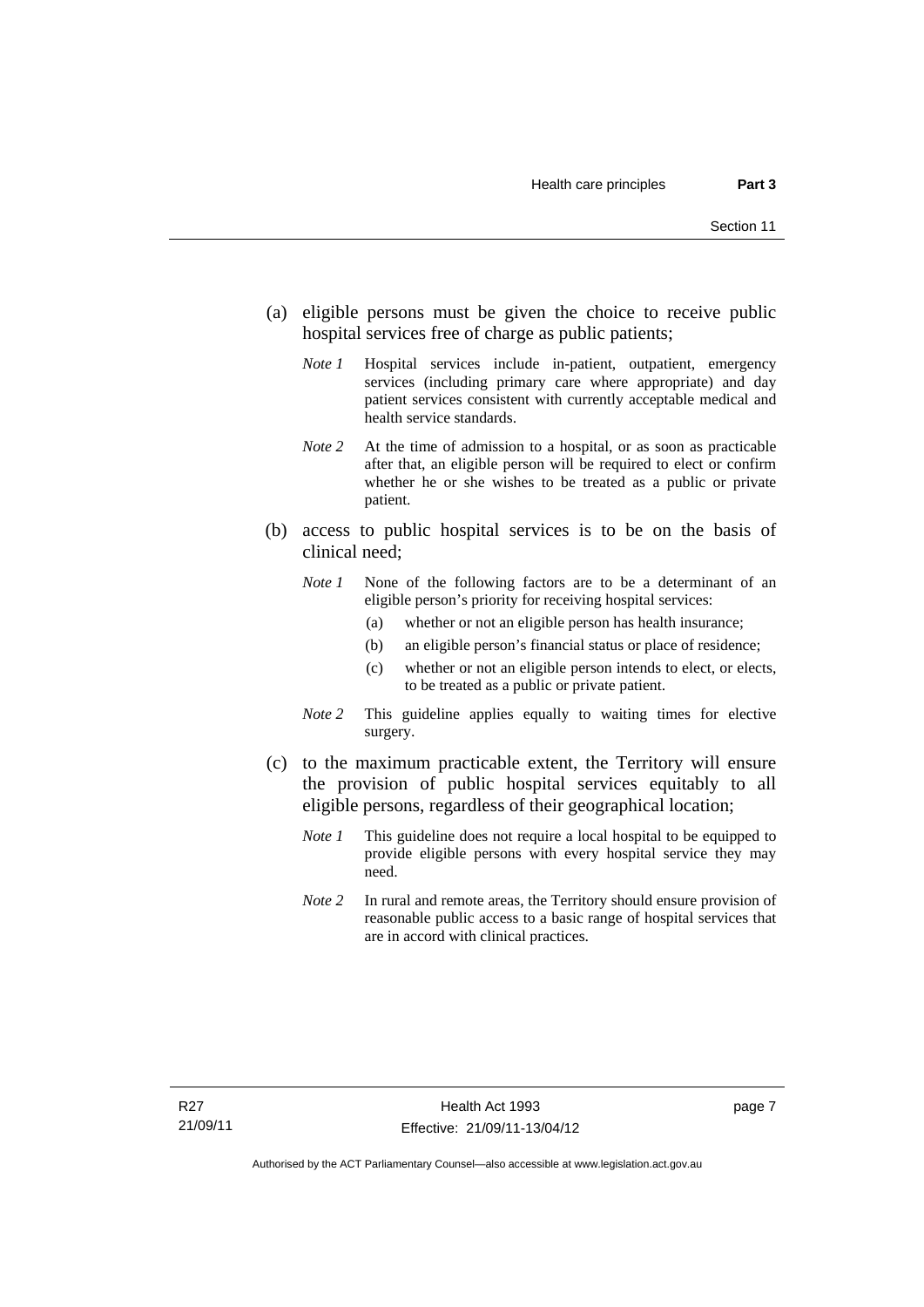Section 12

- (d) the Commonwealth and the Territory must make available information on the public hospital services eligible persons can expect to receive as public patients;
	- *Note 1* The joint Commonwealth/Territory development of a Public Patients Hospital Charter for the Territory will be a vehicle for the public dissemination of this information.
	- *Note 2* The Charter will set out the public hospital services available to public patients.
- (e) the Commonwealth and the Territory are committed to making improvements in the efficiency, effectiveness and quality of hospital service delivery.
	- *Note* This includes a commitment to quality improvement, outcome measurement, management efficiency and effort to integrate the delivery of hospital and other health and community services.
- (2) A word or expression used in the *Medicare Agreements Act 1992* (Cwlth) has the same meaning in subsection (1).

#### <span id="page-15-0"></span>**12 Legal effect**

Nothing in this part is to be taken to create any legal rights not in existence before the enactment of this part or to affect any legal rights in existence before that enactment or that would, apart from this part, have come into existence after that enactment.

R27 21/09/11

Authorised by the ACT Parliamentary Counsel—also accessible at www.legislation.act.gov.au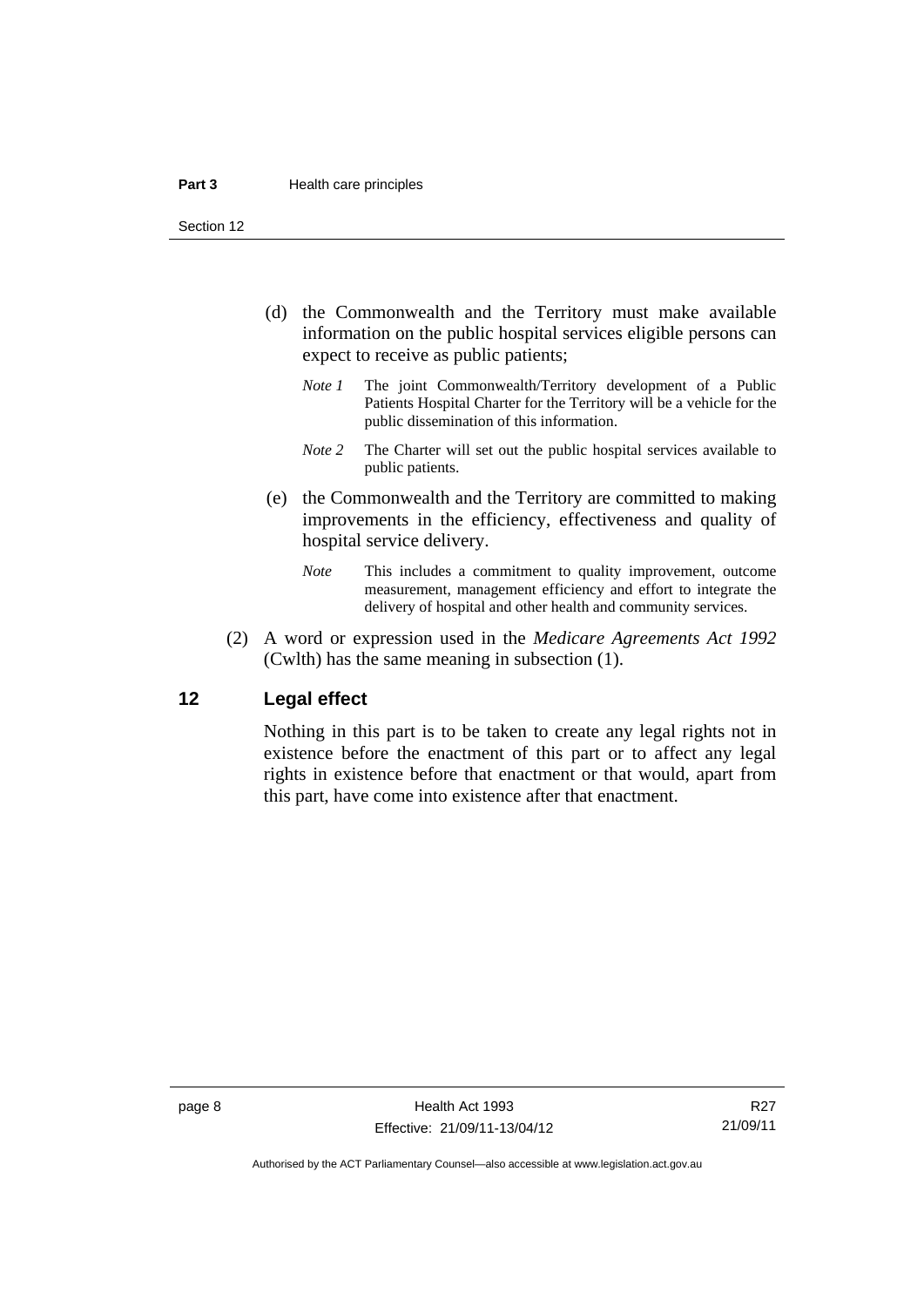# <span id="page-16-0"></span>**Part 3A Local Health and Hospitals Network**

# <span id="page-16-1"></span>**Division 3A.1 Establishment, functions and members of Local Hospital Network Council**

### <span id="page-16-2"></span>**13 Local Hospital Network Council**

The Local Hospital Network Council is established.

### <span id="page-16-3"></span>**14 Functions of council**

- (1) The function of the council is to advise the director-general about the following:
	- (a) the clinical and corporate governance framework needed to support the maintenance and improvement of standards of patient care and services under the local hospital network;
	- (b) strategies and methods—
		- (i) to support the efficient and economic operation of the local hospital network; and
		- (ii) to ensure the network manages its budget to meet performance targets; and
		- (iii) to ensure that network resources are applied equitably to meet the needs of the community; and
		- (iv) to promote cooperation between health facilities;
	- (c) ways in which to support, encourage and facilitate community and clinician involvement in the planning of services that form part of the local hospital network;
	- (d) the local hospital network's policies, plans and initiatives for the provision of health services;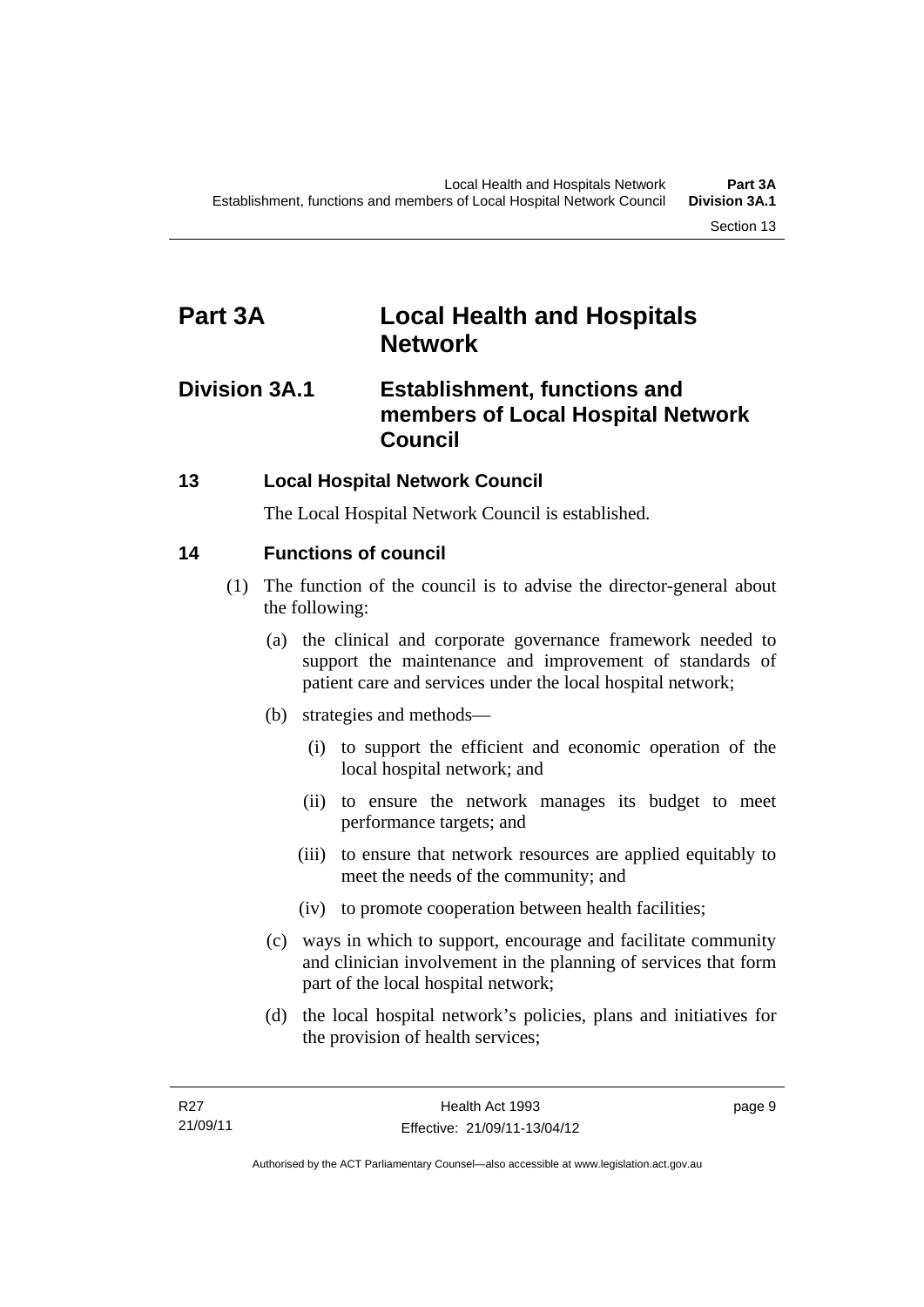- (e) any other matter prescribed by regulation.
- (2) The council may exercise any other function given to it under this Act, by regulation or another territory law.
	- *Note* A provision of a law that gives an entity (including a person) a function also gives the entity the powers necessary and convenient to exercise the function (see Legislation Act, s 196 (1) and dict, pt 1, defs *entity* and *function*).

#### <span id="page-17-0"></span>**15 Council report to Minister etc**

- (1) The council must give a report to the Minister each financial year on the following matters:
	- (a) the state of the local hospital network;
	- (b) any recommendations relating to the improvement of health services by the local hospital network that the council considers necessary.
- (2) Before giving a report, the council must consult with the community about any issues affecting the satisfactory delivery of health services, and the overall performance of the local hospital network at least once for the financial year to which the report relates.
- (3) In addition, the council must provide a report to the Minister as soon as practicable after the end of each quarter with details of progress the council has made for each of its functions and any other significant developments during the quarter.
- (4) The Minister must, within 6 sitting days after the day a report under subsection (1) is given to the Minister, present the report to the Legislative Assembly.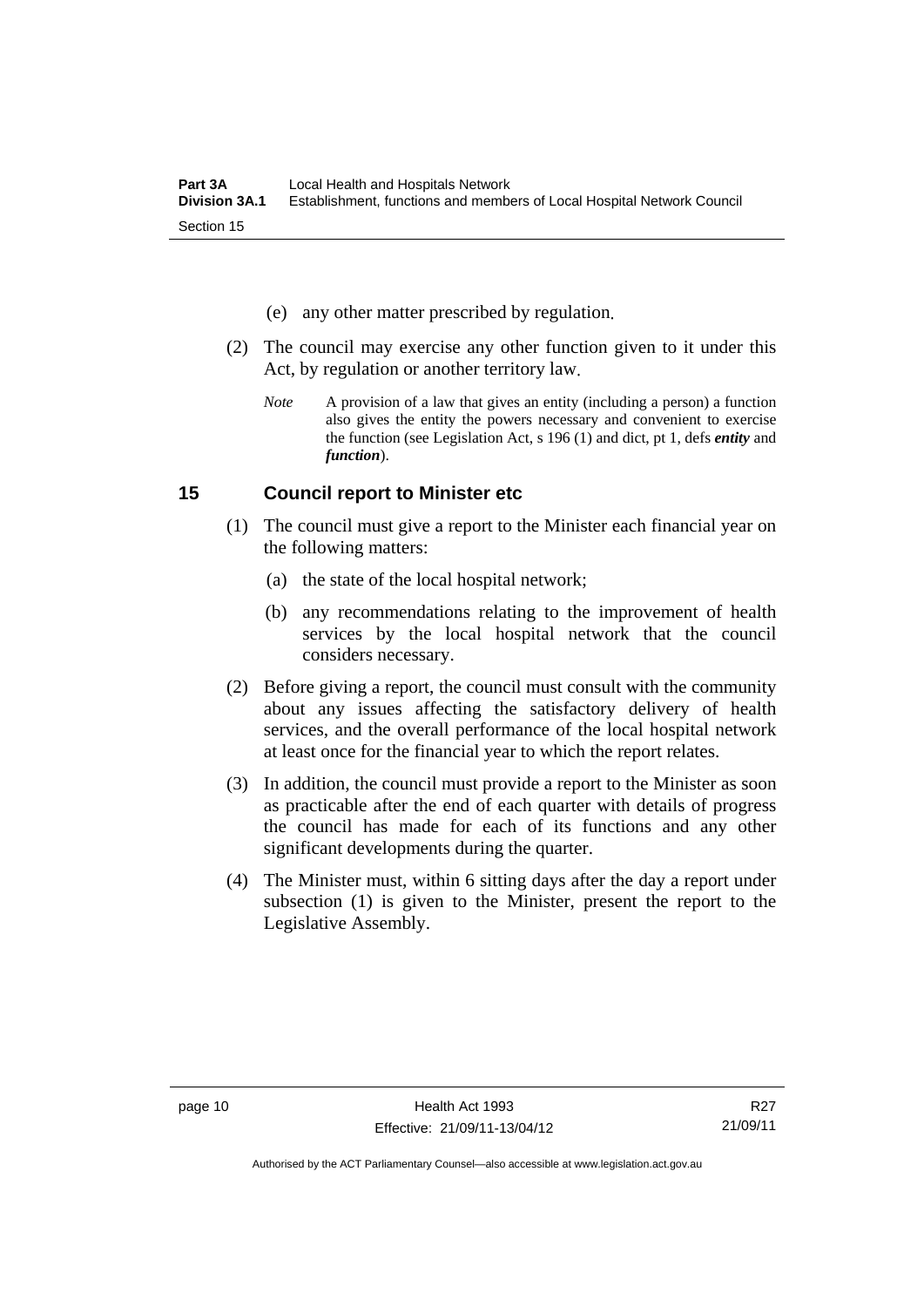### <span id="page-18-0"></span>**16 Membership of council**

The council consists of not more than 10 members appointed by the Minister.

- *Note 1* For the making of appointments (including acting appointments), see the Legislation Act, pt 19.3.
- *Note 2* In particular, an appointment may be made by naming a person or nominating the occupant of a position (see Legislation Act, s 207).
- *Note 3* Certain Ministerial appointments require consultation with an Assembly committee and are disallowable (see Legislation Act, div 19.3.3).

#### <span id="page-18-1"></span>**17 Members of council**

- (1) The council must include members who bring the necessary skills and experience to allow the council to perform its functions under the Act, and include members who have expertise or experience in 1 or more of the following areas:
	- (a) 1 person who has health management experience;
	- (b) 1 person who is a medical practitioner with at least 5 years clinical experience;
	- (c) 1 person who has expertise in clinical matters;
	- (d) 1 person who has expertise, knowledge or experience with local primary health care organisations;
	- (e) 1 person who has academic, teaching and research experience in the field of health services;
	- (f) 1 person who has financial management experience;
	- $(g)$  1 person who—
		- (i) has experience in the provision of carer services; or
		- (ii) is a consumer of health services;
	- (h) 1 person who has experience in managing public consultation processes.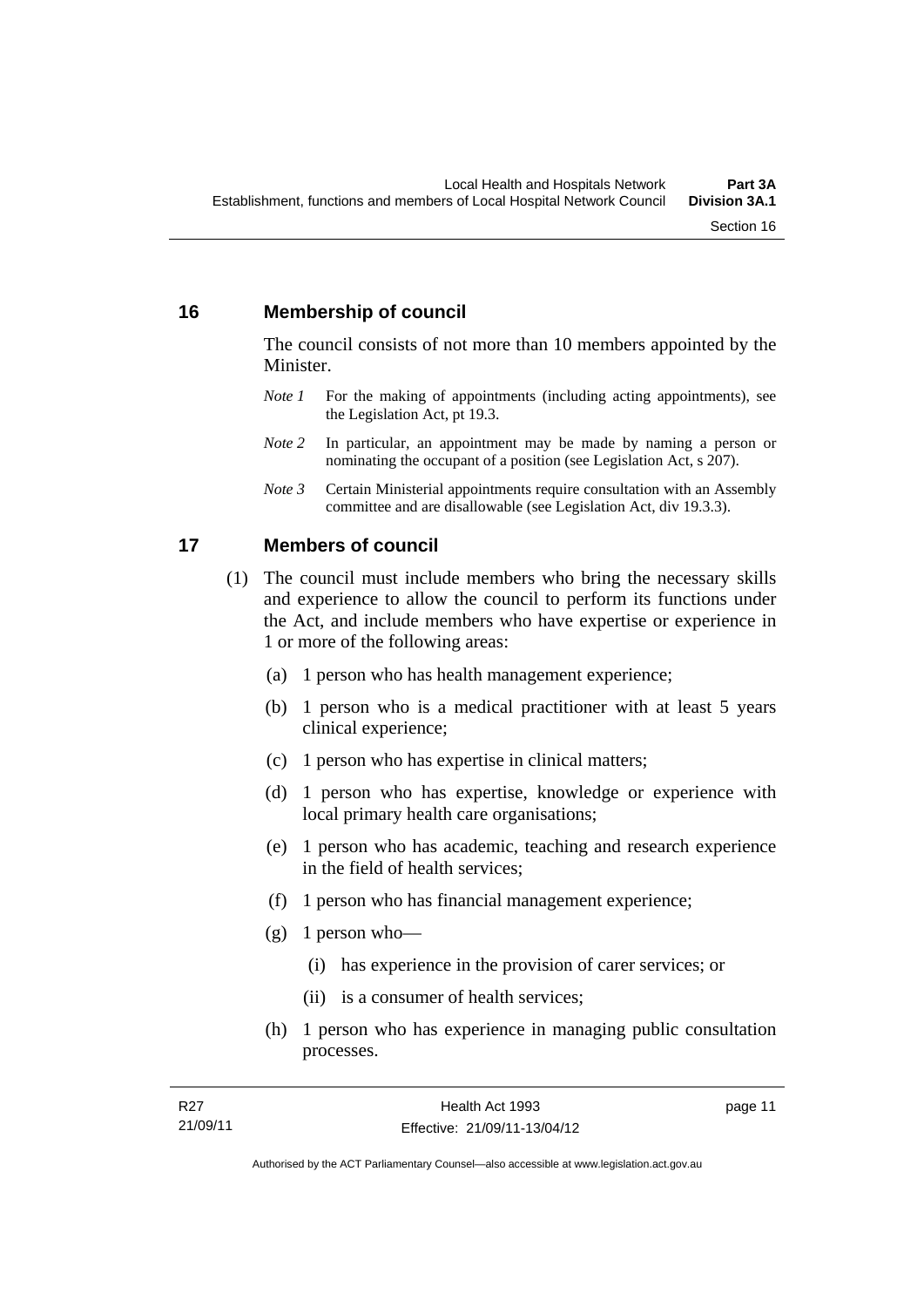(2) A regulation may increase the number of people with particular experience that are required to be included as members of the council.

#### <span id="page-19-0"></span>**18 Chair and deputy chair**

- (1) The Minister must appoint—
	- (a) a member to be chair; and
	- (b) another member to be deputy chair.
- (2) An appointment under subsection (1) ends if the appointee is no longer a member.

#### <span id="page-19-1"></span>**19 Term of appointment of members**

The appointment of a member must be for a term of not longer than 2 years.

*Note* A person may be reappointed to a position if the person is eligible to be appointed to the position (see Legislation Act, s 208 and dict, pt 1, def *appoint*).

#### <span id="page-19-2"></span>**19A Ending of appointment of members**

The Minister may end the appointment of a member—

- (a) for misbehaviour or physical or mental incapacity; or
- (b) if the member is absent for 3 consecutive meetings of the council without reasonable excuse; or
- (c) if the member is convicted or found guilty of an indictable offence; or
- (d) if the member fails to comply with section 19E (Council disclosure of interests) without reasonable excuse.
- *Note* A member's appointment also ends if the member resigns (see Legislation Act, s 210).

R27 21/09/11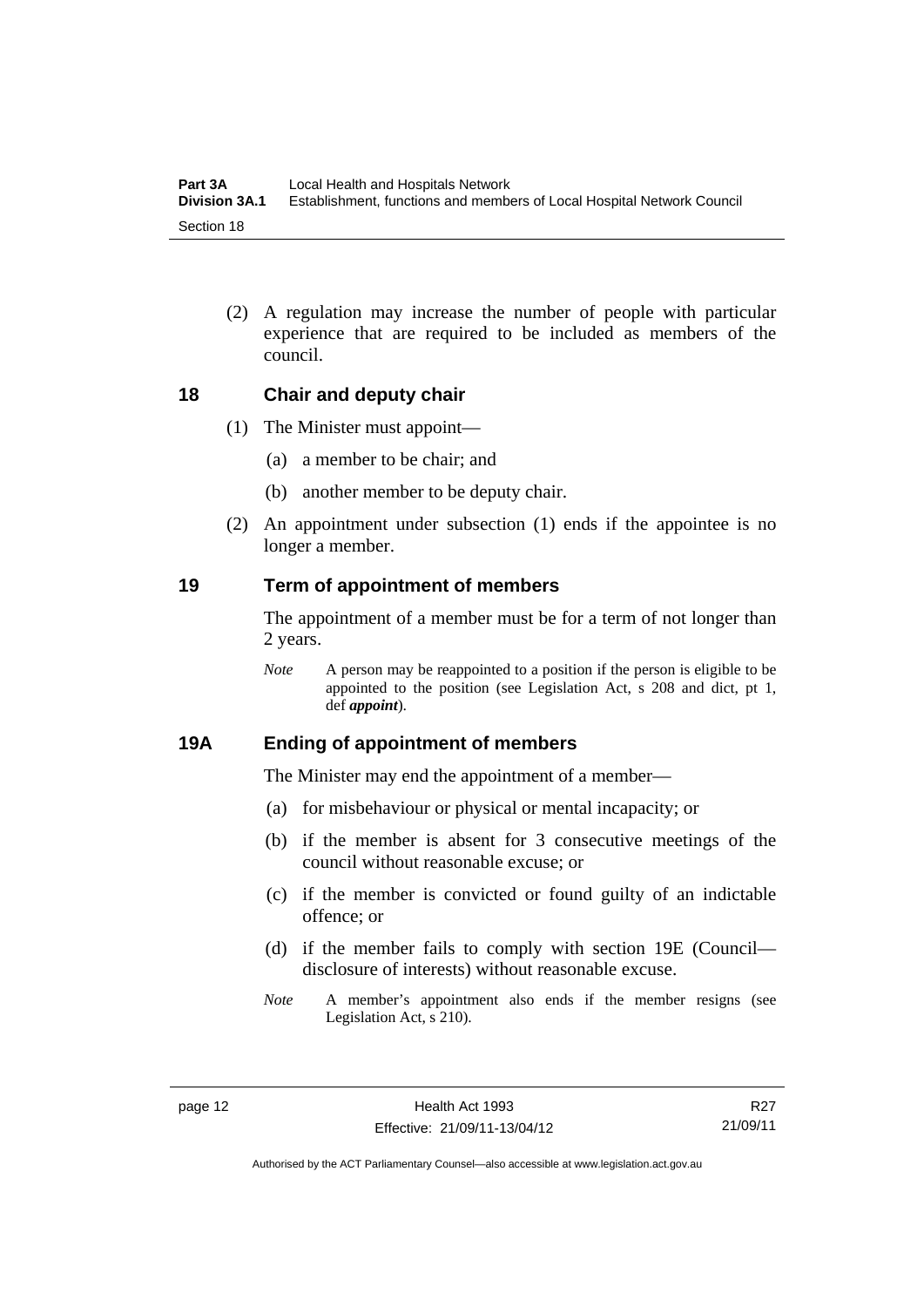#### <span id="page-20-0"></span>**19B Conditions of appointment generally**

The conditions of appointment of a member are the conditions agreed between the Minister and the member, subject to any determination under the *Remuneration Tribunal Act 1995*.

# <span id="page-20-1"></span>**Division 3A.2 Proceedings of council**

#### <span id="page-20-2"></span>**19C Time and place of meetings of council**

- (1) The council is to meet at the times and places it decides.
- (2) However, the council must meet at least 6 times a year.
- (3) The chair—
	- (a) may at any time call a meeting of the council; and
	- (b) must call a meeting if asked by the Minister, the director-general or at least 6 members.
- (4) If the chair is not available for any reason to call a meeting of the council, the deputy chair may call the meeting.

#### <span id="page-20-3"></span>**19D Procedures governing proceedings of council**

- (1) The chair presides at all meetings of the council at which the chair is present.
- (2) If the chair is absent, the deputy chair presides.
- (3) If the chair and deputy chair are both absent, the member chosen by the members present presides.
- (4) Business may be carried out at a meeting of the council only if 6 members are present.
- (5) At a meeting of the council each member has a vote on each question to be decided.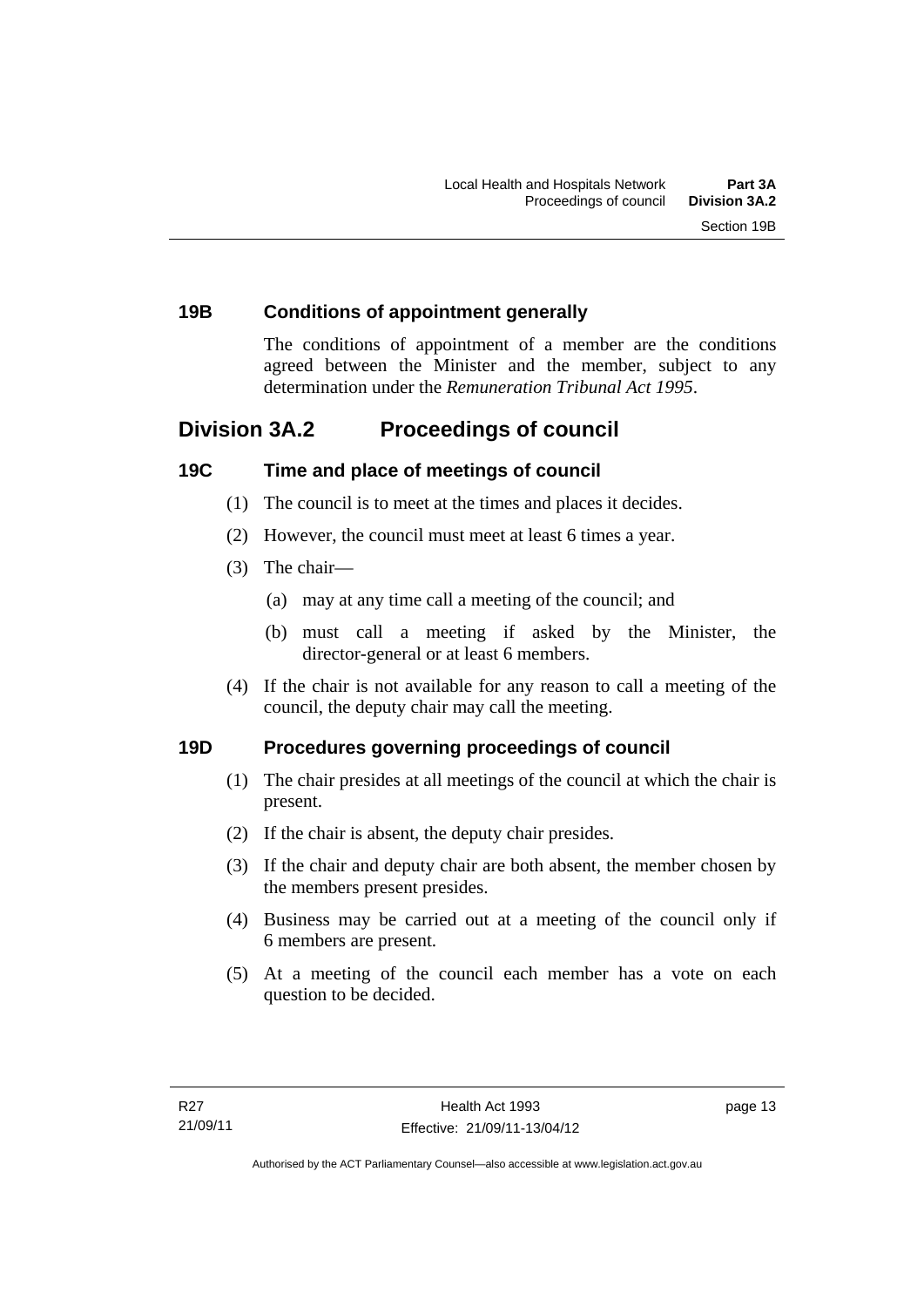- (6) A question is decided by a majority of the votes of the members present and voting but, if the votes are equal, the member presiding has a casting vote.
- (7) The council may hold meetings, or allow members to take part in meetings, by telephone, closed-circuit television or another form of communication.
- (8) A member who takes part in a meeting conducted under subsection (7) is taken to be present at the meeting.
- (9) A resolution of the council is a valid resolution, even though it was not passed at a meeting of the council, if—
	- (a) all members agree, in writing, to the proposed resolution; and
	- (b) notice of the resolution is given under procedures decided by the council.
- (10) The council must keep minutes of its meetings.
- (11) The council may conduct its proceedings (including its meetings) as it otherwise considers appropriate.
- (12) The director-general and a public servant appointed by the director-general may attend meetings of the council, but may not vote on any question to be decided.

#### <span id="page-21-0"></span>**19E Council—disclosure of interests**

- (1) Section 190 (Disclosure of interests by committee members) applies to the council as if the council were a committee and its members were members of a committee.
- (2) If a member of the council has a material interest in an issue being considered, or about to be considered, by the council, the person must disclose the nature of the interest, and all relevant facts about the interest, at a council meeting as soon as practicable after the relevant facts come to the person's knowledge.

Authorised by the ACT Parliamentary Counsel—also accessible at www.legislation.act.gov.au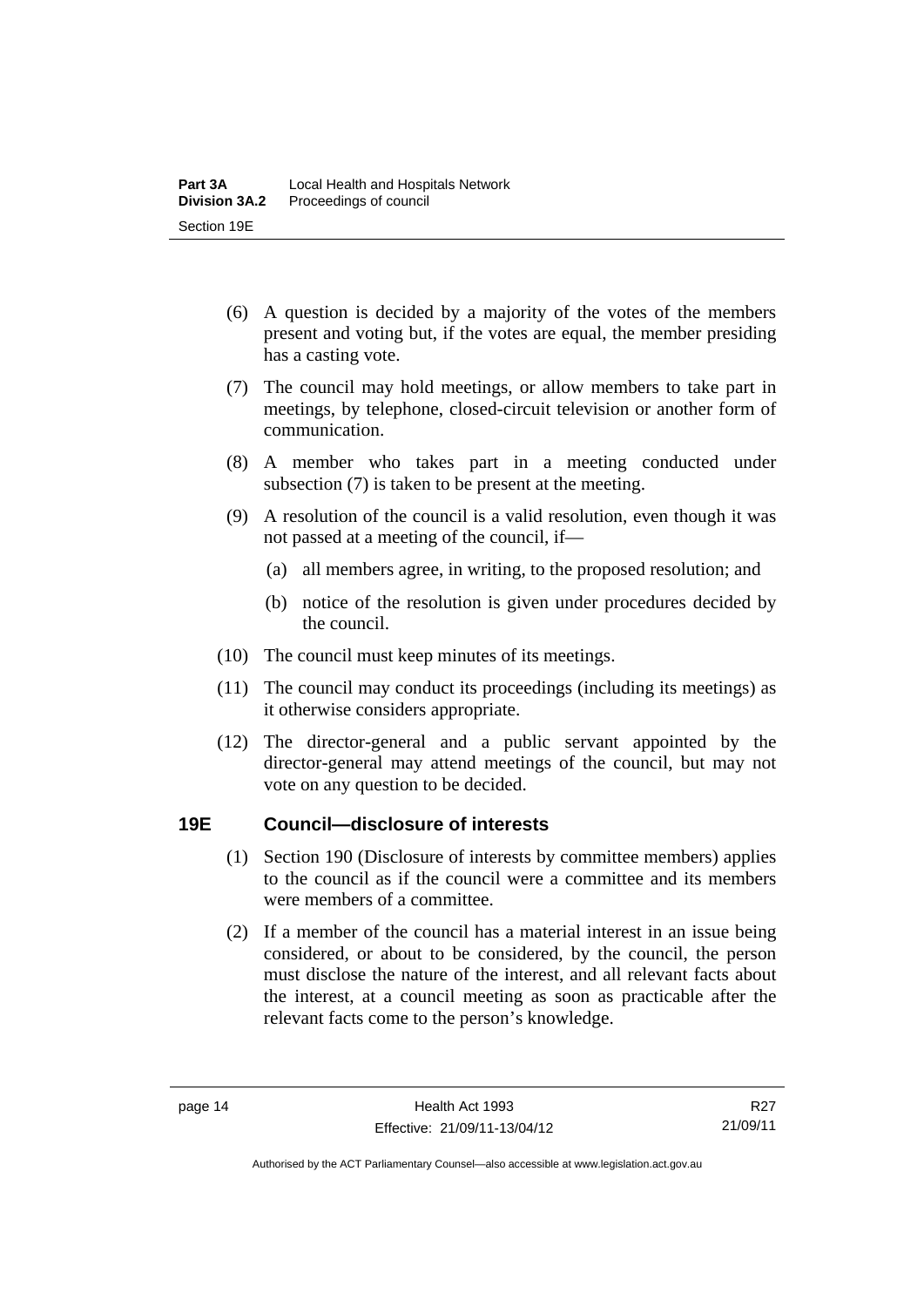- (3) Within 14 days after the end of each financial year, the chair of the council must give the Minister a statement of any disclosure of interest made under section 190 during the financial year.
- (4) In this section:

*material interest*—see section 190 (4).

# <span id="page-22-0"></span>**Division 3A.3 Review of pt 3A**

#### <span id="page-22-1"></span>**19F Review of pt 3A**

- (1) The Minister must review the operation of this part as soon as practicable after the end of its first year of operation.
- (2) The Minister must present a report of the review to the Legislative Assembly within 12 months after the day the review is started.
- (3) This division expires 2 years after the day it commences.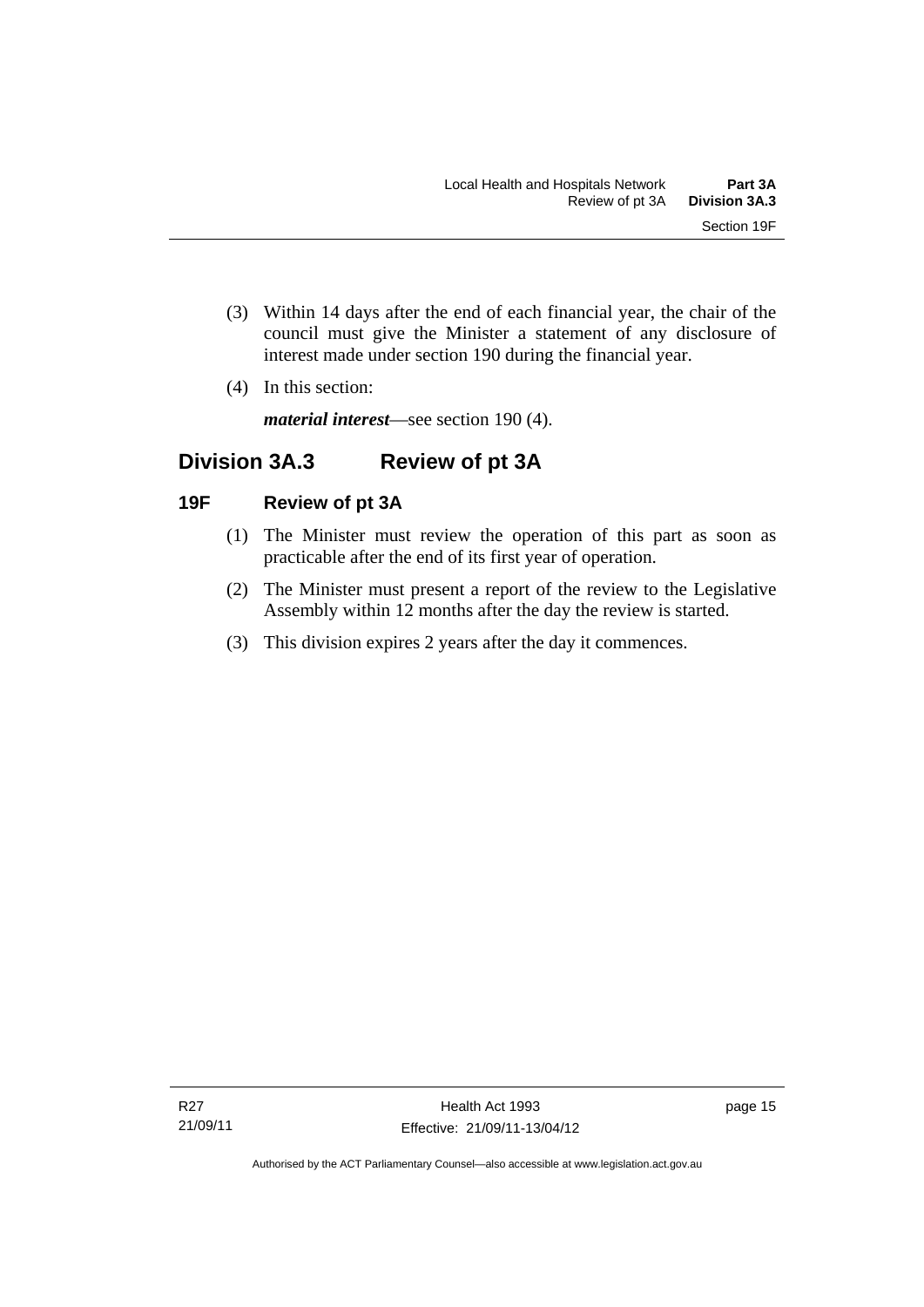# <span id="page-23-0"></span>**Part 4 Quality assurance**

# <span id="page-23-1"></span>**Division 4.1 Quality assurance—important concepts**

#### <span id="page-23-2"></span>**20 Definitions—pt 4**

In this part:

*CEO*—

- (a) of a health facility—see section 22; and
- (b) of a health professional organisation—see section 23.

*health facility QAC*, for a health facility, means a committee approved under section 25 as a quality assurance committee for the health facility.

#### *health professional organisation*—see section 21.

*health professional organisation QAC*, for a health professional organisation, means a committee approved under section 26 as a quality assurance committee for the health professional organisation.

*health service report*—see section 38.

*ministerial report*—see section 41.

*special purpose QAC* means a committee approved under section 27 for a purpose.

*Note Quality assurance committee* is defined for the Act in s 24.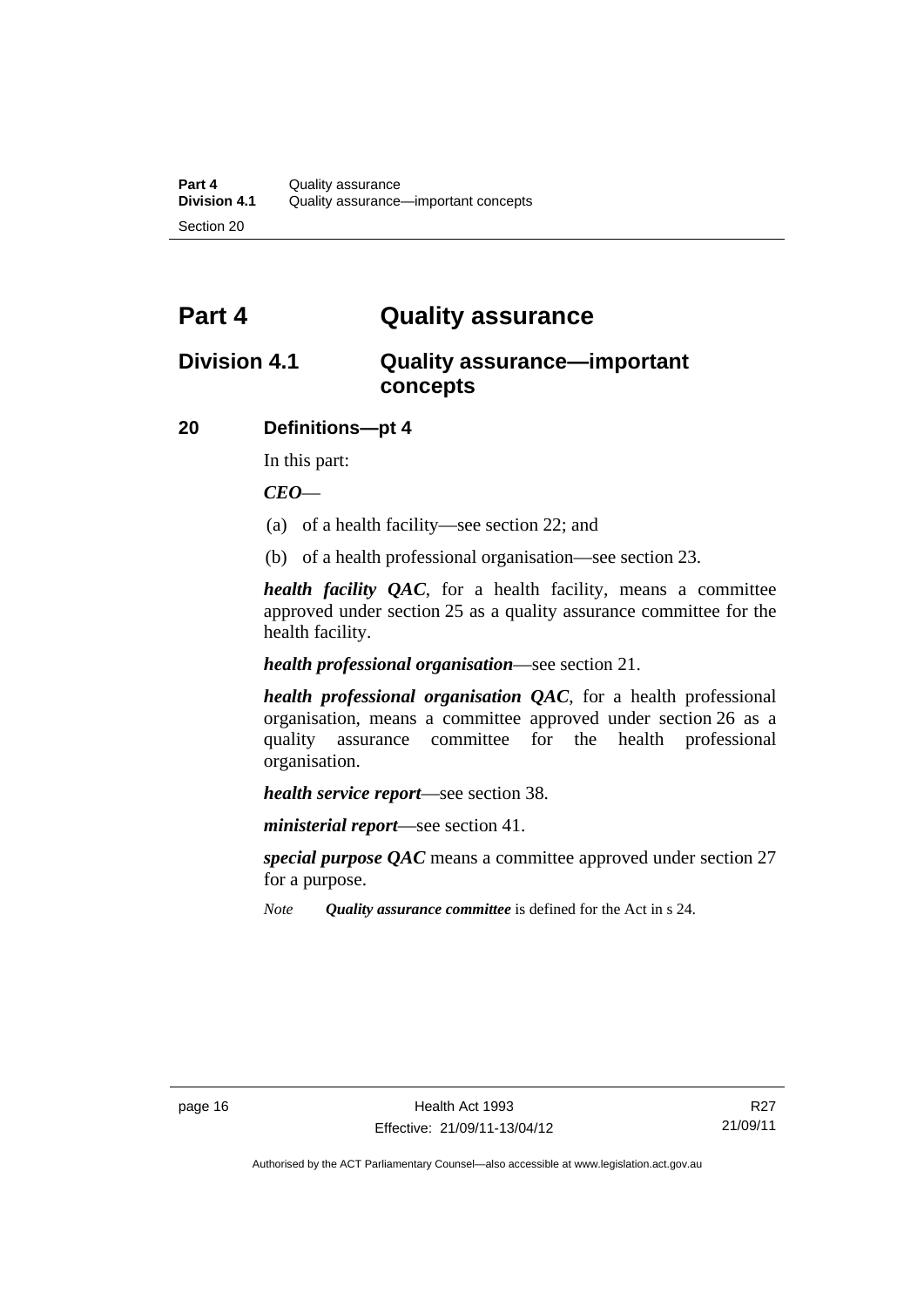#### <span id="page-24-0"></span>**21 What is a** *health professional organisation***?**

In this part:

*health professional organisation* means an entity that—

- (a) is an association, society, college, faculty or other body of professionals who provide a health service; and
- (b) is prescribed by regulation for this section.

## <span id="page-24-1"></span>**22 Who is the** *CEO* **of a health facility?**

In this part:

*CEO*, of a health facility, means—

- (a) for a health facility operated by the Territory—the director-general; or
- (b) in any other case—the person with overall responsibility for the control of the health facility.

#### <span id="page-24-2"></span>**23 Who is the** *CEO* **of a health professional organisation?**

In this part:

*CEO*, of a health professional organisation, means the person with overall responsibility for the control of the health professional organisation.

# <span id="page-24-3"></span>**Division 4.2 Quality assurance—quality assurance committees**

#### <span id="page-24-4"></span>**24 What is a** *quality assurance committee***?**

In this Act:

*quality assurance committee* means—

(a) a health facility QAC; or

page 17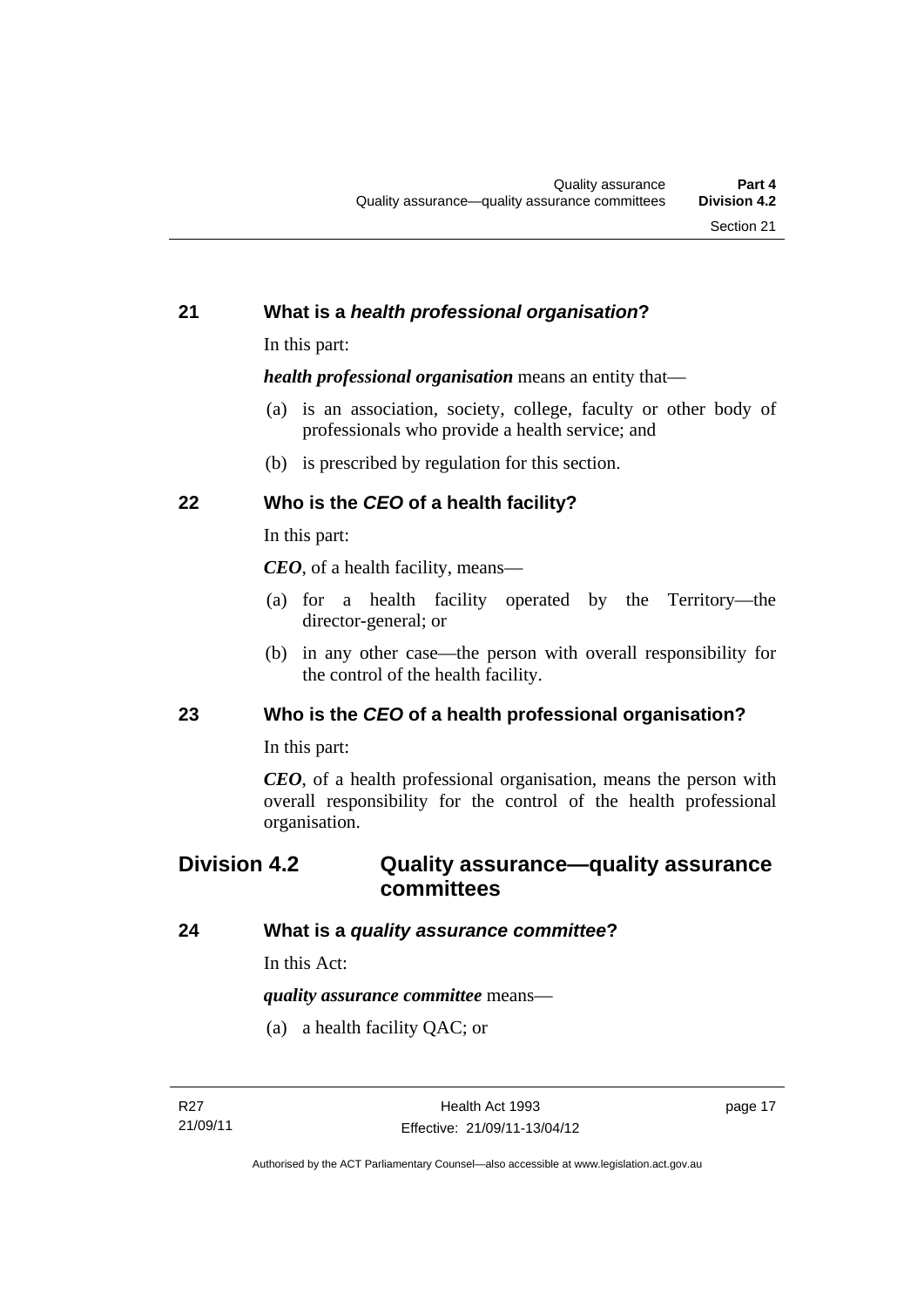- (b) a health professional organisation QAC; or
- (c) a special purpose QAC.

#### <span id="page-25-0"></span>**25 Approval of health facility QACs**

- (1) The Minister may approve a stated committee as a quality assurance committee for a stated health facility.
- (2) An approval is a notifiable instrument.

*Note* A notifiable instrument must be notified under the Legislation Act.

#### <span id="page-25-1"></span>**26 Approval of health professional organisation QACs**

- (1) The Minister may approve a stated committee as a quality assurance committee for a stated health professional organisation.
- (2) An approval is a notifiable instrument.

*Note* A notifiable instrument must be notified under the Legislation Act.

#### <span id="page-25-2"></span>**27 Approval of special purpose QACs**

- (1) The Minister may approve a stated committee as a quality assurance committee for a stated purpose.
- (2) An approval is a notifiable instrument.

*Note* A notifiable instrument must be notified under the Legislation Act.

#### <span id="page-25-3"></span>**27A Quality Assurance Committees—term**

The Minister may not approve a committee under section 25, section 26 or section 27 for a term longer than 3 years.

#### <span id="page-25-4"></span>**28 Quality assurance committees—criteria for approval**

The Minister may approve a committee as a quality assurance committee under section 25, section 26 or section 27 only if satisfied that—

R27 21/09/11

Authorised by the ACT Parliamentary Counsel—also accessible at www.legislation.act.gov.au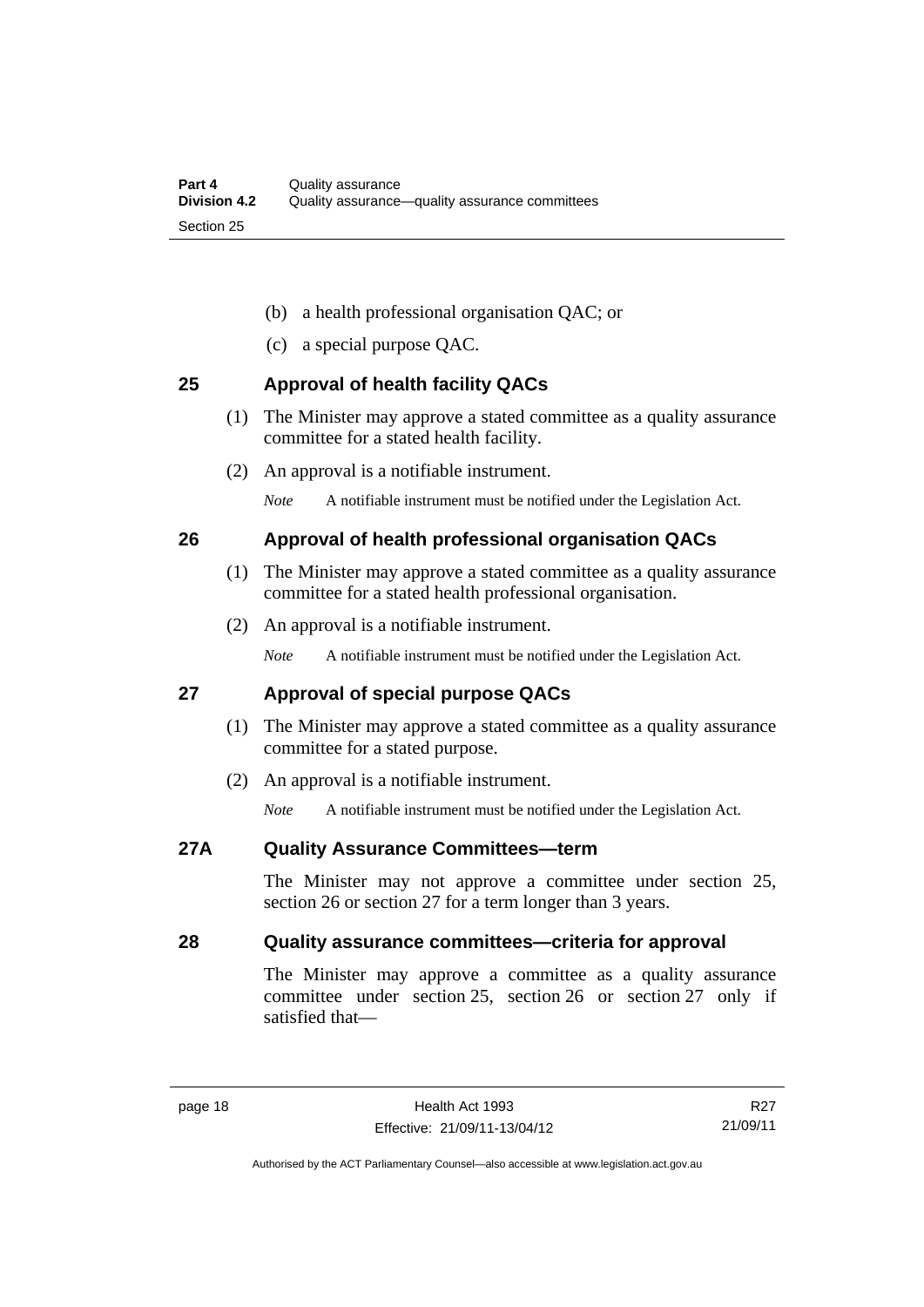- (a) the committee's functions would be facilitated by the members, and other people mentioned in section 34, being protected from liability under section 34 (Quality assurance committees—protection of members etc from liability); and
- (b) it is in the public interest for part 8 (Secrecy) to apply to information held by the committee members.

#### <span id="page-26-0"></span>**29 Quality assurance committees—revocation of approval**

The Minister may revoke the approval of a committee as a quality assurance committee if—

- (a) the Minister is not satisfied about 1 or both of the criteria mentioned in section 28 in relation to the committee; or
- (b) the committee has failed to prepare a health service report as required under section 38; or
- (c) the committee has failed to give a health service report as required under section 39; or
- (d) the committee has failed to prepare, or give, a ministerial report as required under section 41 (Annual quality assurance committee report to Minister); or
- (e) the committee has failed to prepare a report as required by a regulation made under section 42 (Other quality assurance reports); or
- (f) for the last year, none of the members of the committee has held sensitive information in the exercise of a function under this Act.
- *Note 1 Sensitive information* is defined in s 124.
- *Note* 2 Power to make a statutory instrument includes power to amend or repeal the instrument. The power to amend or repeal the instrument is exercisable in the same way, and subject to the same conditions, as the power to make the instrument (see Legislation Act, s 46).

page 19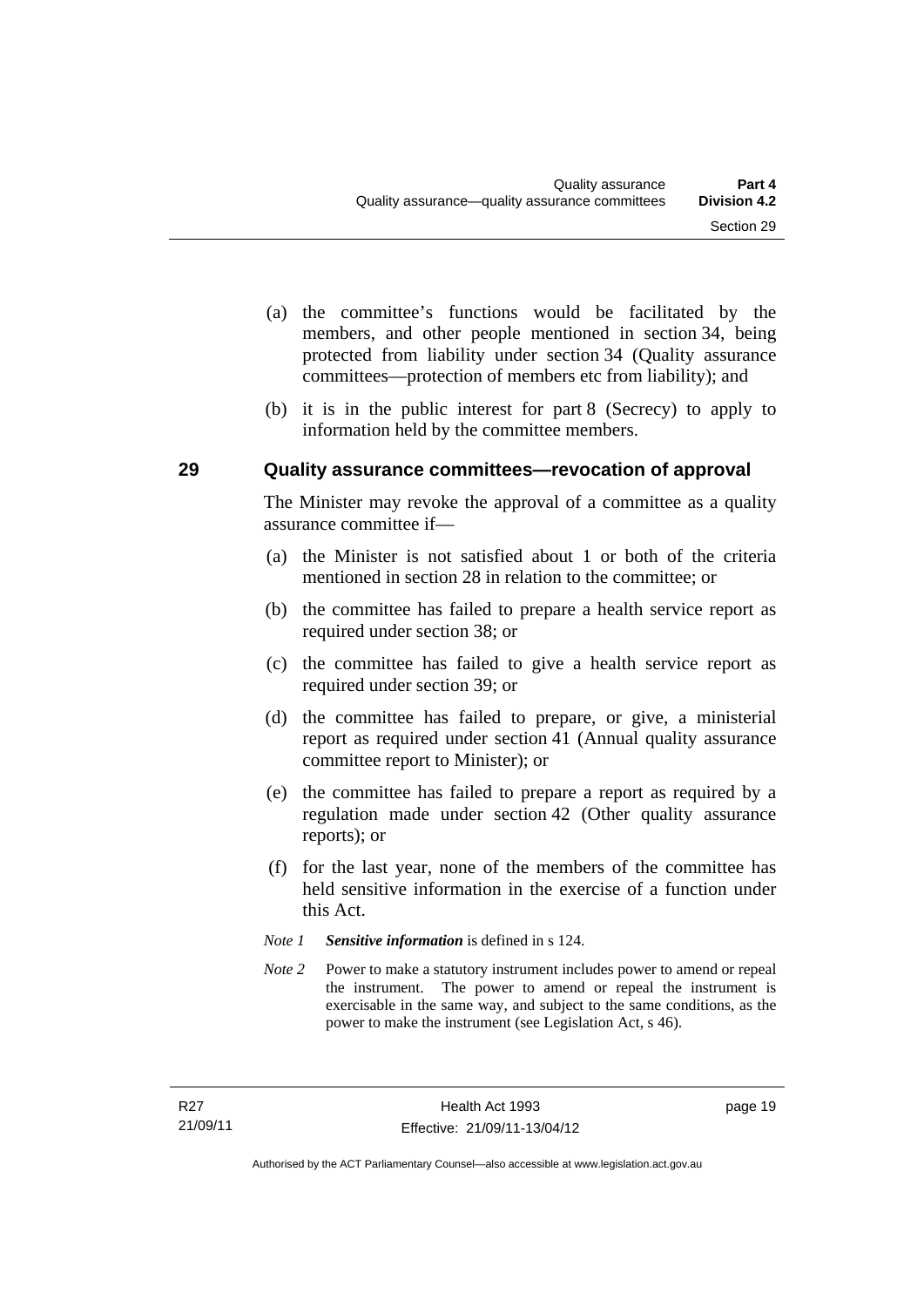#### <span id="page-27-0"></span>**30 Quality assurance committees—functions**

A quality assurance committee has the following functions:

- (a) to facilitate the improvement of health services provided in the ACT;
- (b) any other function given to the committee under this Act.

#### <span id="page-27-1"></span>**31 Quality assurance committees—appointment of members**

- (1) The CEO of a health facility must appoint the members of a health facility QAC for the health facility.
- (2) The CEO of a health professional organisation must appoint the members of a health professional organisation QAC for the health professional organisation.
- (3) The director-general must appoint the members of a special purpose QAC.
	- *Note 1* For the making of appointments (including acting appointments), see the Legislation Act, pt 19.3.
	- *Note 2* In particular, an appointment may be made by naming a person or nominating the occupant of a position (see Legislation Act, s 207).
	- *Note 3* A person may be reappointed to a position if the person is eligible to be appointed to the position (see Legislation Act, s 208 and dict, pt 1, def *appoint*).

#### <span id="page-27-2"></span>**32 Quality assurance committees—disclosure of interests**

- (1) Section 190 (Disclosure of interests by committee members) applies to quality assurance committees.
- (2) If a person acting under the direction of a quality assurance committee has a material interest in an issue being considered, or about to be considered, by the committee, the person must disclose the nature of the interest at a committee meeting as soon as practicable after the relevant facts come to the person's knowledge.
- (3) In this section:

R27 21/09/11

Authorised by the ACT Parliamentary Counsel—also accessible at www.legislation.act.gov.au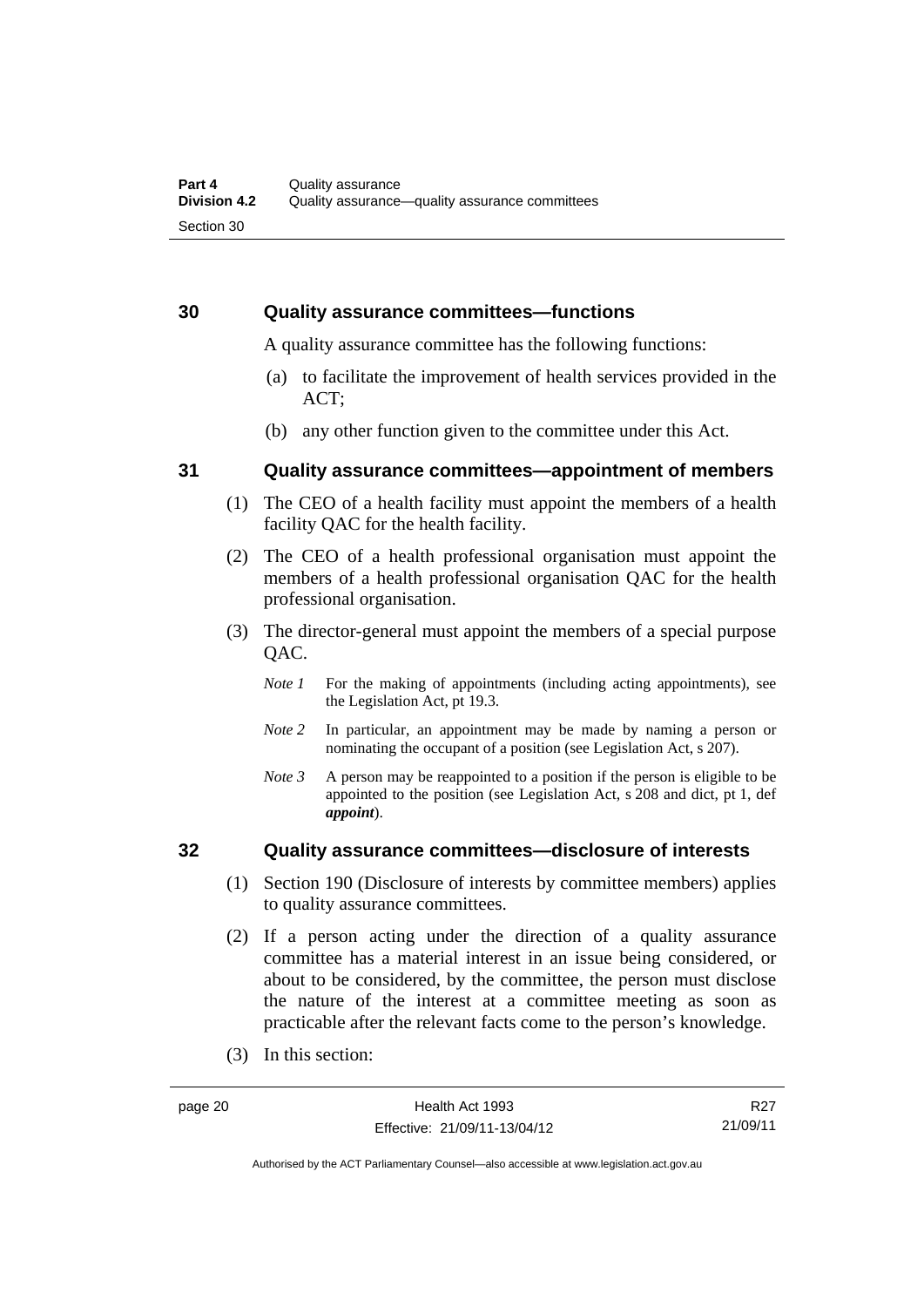*material interest*—see section 190 (4).

#### <span id="page-28-0"></span>**33 Quality assurance committees—procedure**

In exercising its functions, a quality assurance committee—

- (a) must comply with the rules of natural justice; and
- (b) is not bound by the rules of evidence but may inform itself of anything in the way it considers appropriate; and
- (c) may do whatever it considers necessary or convenient for the fair and prompt conduct of its functions.

#### <span id="page-28-1"></span>**34 Quality assurance committees—protection of members etc from liability**

(1) In this section:

*relevant person*, for a quality assurance committee—

- (a) means a person who is, or has been, a member of the committee; and
- (b) includes anyone engaging in conduct under the direction of a person who is a member of the committee.
- (2) A relevant person for a quality assurance committee is not personally liable for anything done or omitted to be done honestly and without recklessness—
	- (a) in the exercise of a function under this Act; or
	- (b) in the reasonable belief that the act or omission was in the exercise of a function under this Act.
	- *Note* A reference to an Act includes a reference to the statutory instruments made or in force under the Act, including any regulation (see Legislation Act, s 104).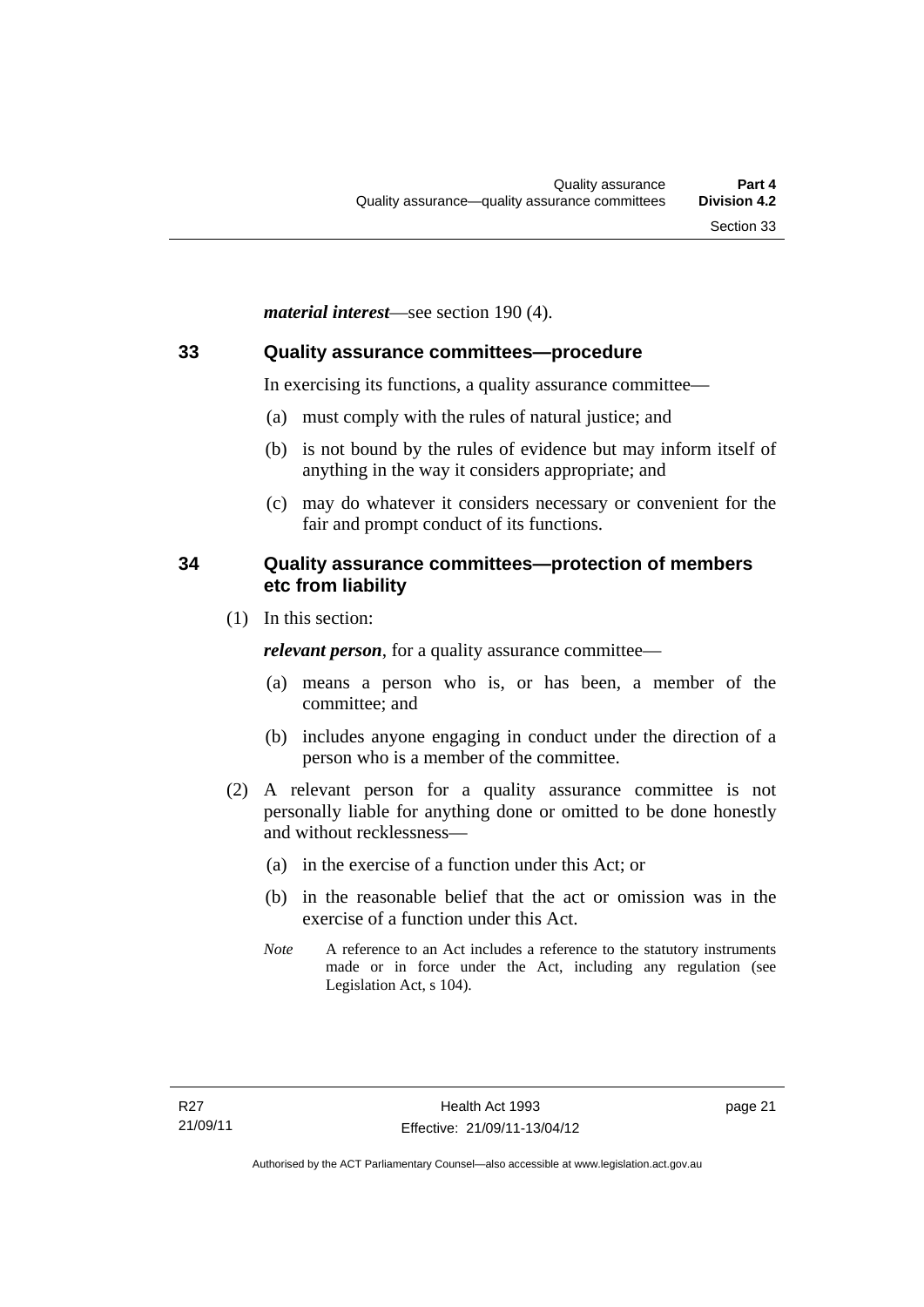- (3) Any civil liability that would, apart from this section, attach to a relevant person for a quality assurance committee attaches instead to—
	- (a) if the committee is a health facility QAC for a health facility the health facility; or
	- (b) if the committee is a health professional organisation QAC for a health professional organisation—the health professional organisation; or
	- (c) if the committee is a special purpose QAC—the Territory.

#### <span id="page-29-0"></span>**35 Quality assurance committees—obtaining information**

- (1) A quality assurance committee carrying out a function under this Act may ask anyone to give the committee information, including protected information, that is relevant to the committee carrying out the function.
	- *Note* The identity of a person who gives information to a committee under this section is protected (see pt 8).
- (2) When asking anyone for information, the committee must tell the person that giving false or misleading information is an offence against the Criminal Code, section 338 (Giving false or misleading information).
- (3) If someone gives information honestly and without recklessness to a quality assurance committee under subsection (1)—
	- (a) the giving of the information is not—
		- (i) a breach of confidence; or
		- (ii) a breach of professional etiquette or ethics; or
		- (iii) a breach of a rule of professional conduct; and
	- (b) the person does not incur civil or criminal liability only because of the giving of the information.

R27 21/09/11

Authorised by the ACT Parliamentary Counsel—also accessible at www.legislation.act.gov.au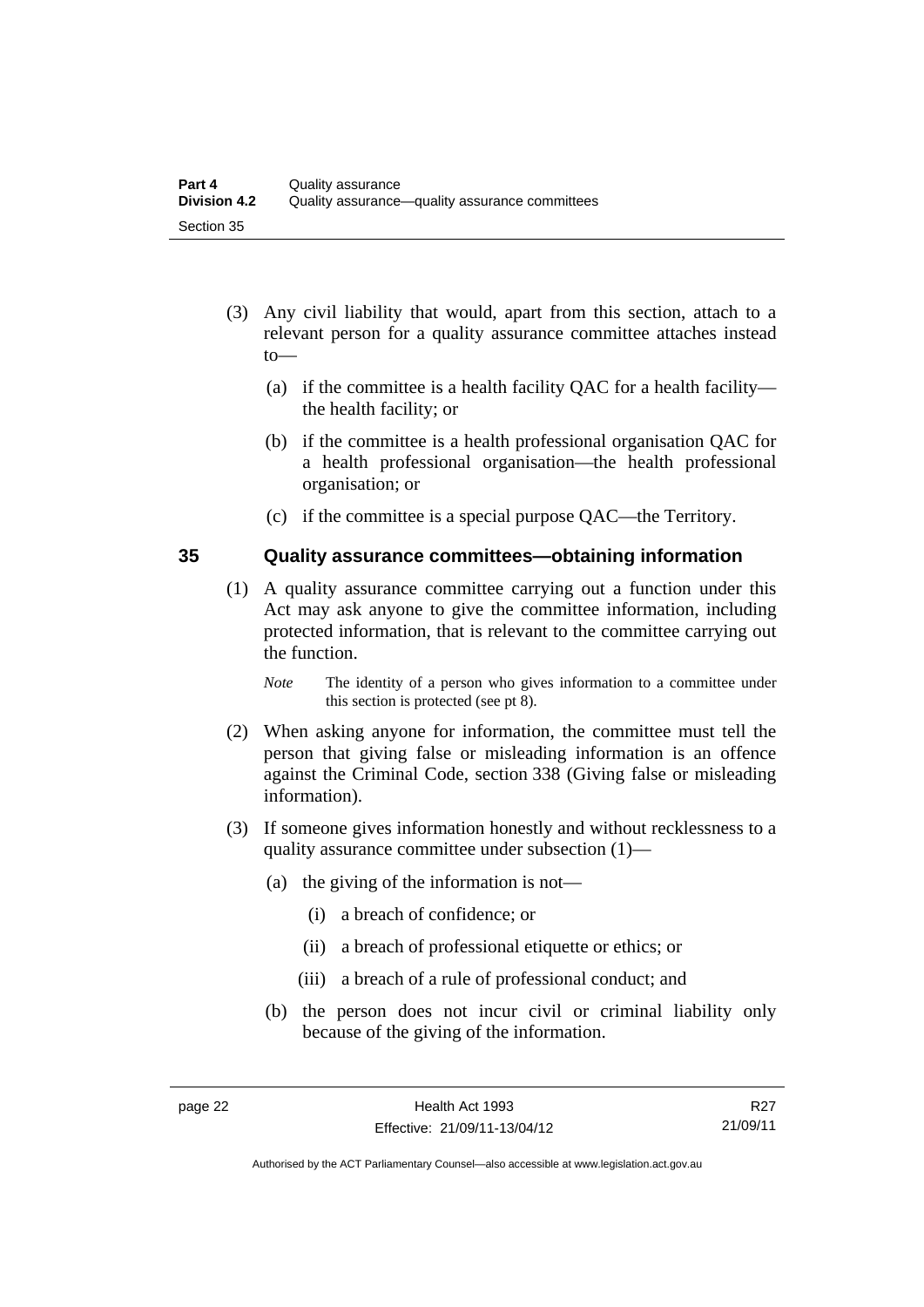# <span id="page-30-0"></span>**Division 4.3 Assessment and evaluation of health services**

<span id="page-30-1"></span>**36 Assessment and evaluation of health services** 

 (1) A health facility QAC for a health facility may assess and evaluate health services provided by health service providers for the health facility by carrying out a quality assurance activity with the health service providers.

 (2) A health professional organisation QAC for a health professional organisation may assess and evaluate health services provided by health service providers who are members of a health professional organisation by carrying out a quality assurance activity with the health service providers.

- (3) A special purpose QAC may, for a purpose for which it was approved, assess and evaluate health services provided by health service providers for any health facility by carrying out a quality assurance activity with the health service providers.
- (4) In this section:

*quality assurance activity* means an activity approved as a quality assurance activity under section 37.

## <span id="page-30-2"></span>**37 Approval of quality assurance activities**

- (1) The Minister may approve an activity as a quality assurance activity if satisfied that the activity is designed to evaluate, monitor or improve the quality of a health service.
- (2) An approval is a notifiable instrument.

*Note* A notifiable instrument must be notified under the Legislation Act.

**Examples of activities designed to evaluate, monitor or improve the quality of a health service** 

- 1 clinical audits
- 2 records audits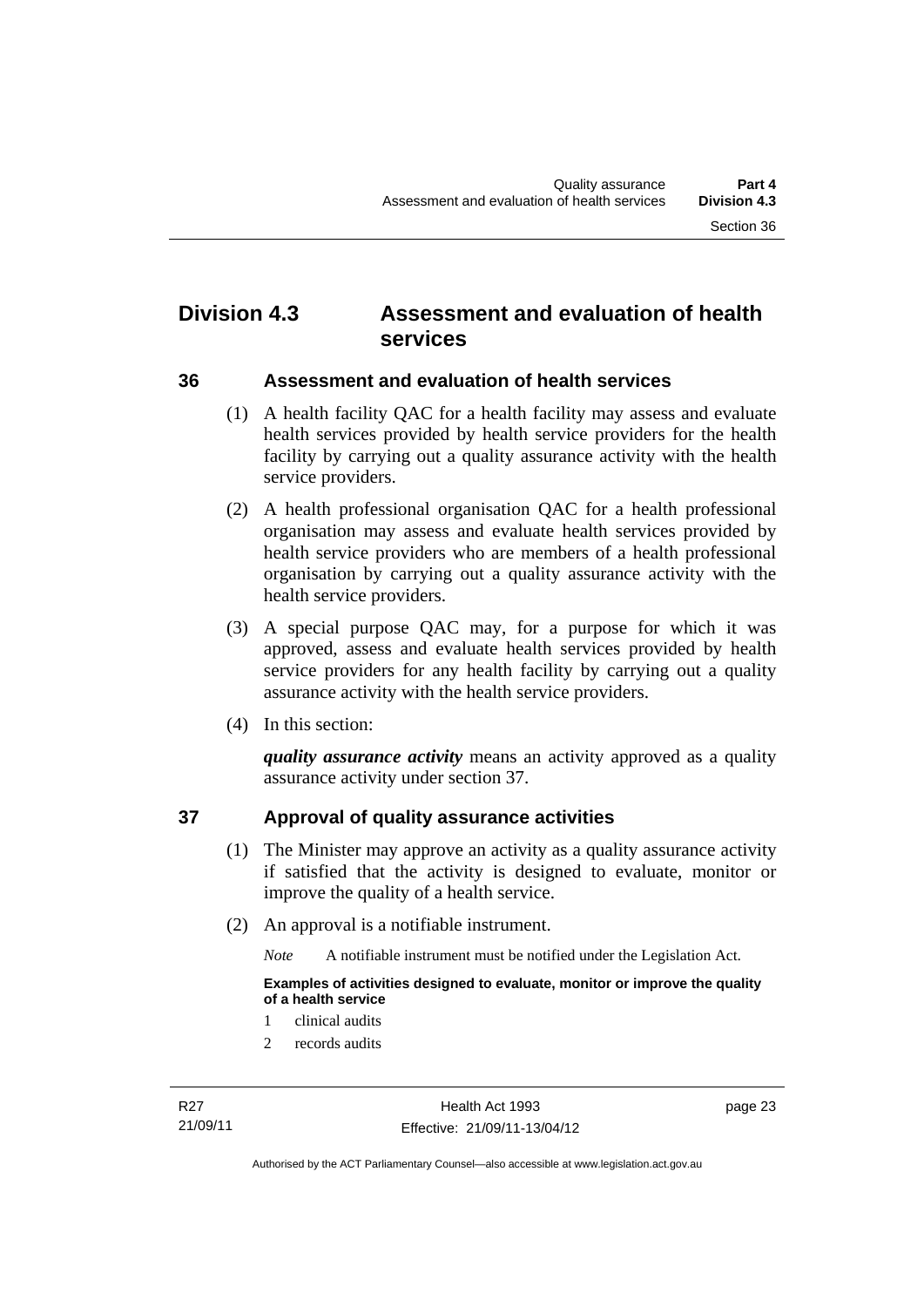- 3 peer review
- 4 quality review
- 5 investigation into disease and death.
- *Note* An example is part of the Act, is not exhaustive and may extend, but does not limit, the meaning of the provision in which it appears (see Legislation Act, s 126 and s 132).

#### <span id="page-31-0"></span>**38 Preparing health service reports**

- (1) This section applies to a quality assurance committee if it completes an assessment and evaluation under section 36.
- (2) The quality assurance committee must prepare a report (a *health service report*) about the assessment and evaluation.
	- *Note* The report must be prepared as soon as possible (see Legislation Act, s 151B).
- (3) The health service report must include the following:
	- (a) details of the health services assessed and evaluated;
	- (b) the results of the assessment and evaluation;
	- (c) the committee's conclusions;
	- (d) the committee's recommendations (if any).

#### <span id="page-31-1"></span>**38A Extraordinary reports**

- (1) This section applies if—
	- (a) a quality assurance committee is assessing and evaluating health services under section 36; and
	- (b) the quality assurance committee becomes aware of something that is sufficiently serious to require urgent action to prevent or limit any adverse effect it might have on the health service.
- (2) The quality assurance committee must report the thing to the director-general as soon as possible, even if the committee has not completed the assessment and evaluation.

R27 21/09/11

Authorised by the ACT Parliamentary Counsel—also accessible at www.legislation.act.gov.au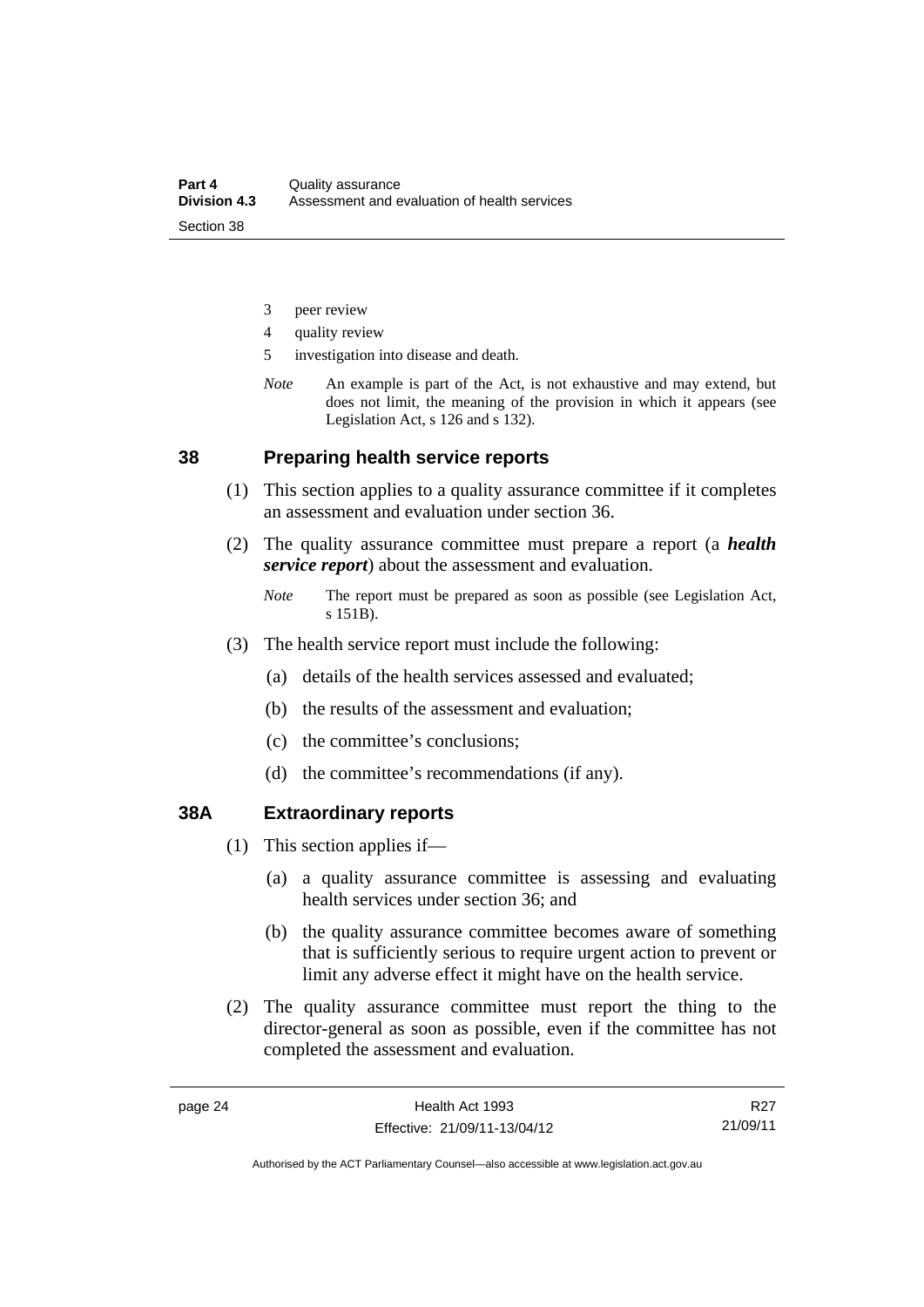- (3) Subsection (2) applies even if the thing is not related to the quality assurance activity the committee is carrying out.
- (4) A report under subsection (2) must be in writing and may include sensitive information.

*Note Sensitive information*—see s 124.

#### <span id="page-32-0"></span>**38B Interim reports**

- (1) The director-general may ask a quality assurance committee to prepare a report on its activities before it completes an assessment and evaluation under section 36.
- (2) A report prepared in response to a request under subsection (1) must include the following:
	- (a) details of the health services that are being assessed and evaluated;
	- (b) details of how the assessment and evaluation is progressing;
	- (c) details of any conclusions the committee may have reached;
	- (d) the committee's recommendations (if any).
- (3) A report under subsection (1) must be in writing and may include sensitive information.

*Note Sensitive information*—see s 124.

## <span id="page-32-1"></span>**39 Giving health service reports to CEO or director-general**

- (1) This section applies to a quality assurance committee if it prepares a health service report.
- (2) The quality assurance committee must give a copy of the report to—
	- (a) if the committee is a health facility QAC for a health facility the CEO of the health facility; or

page 25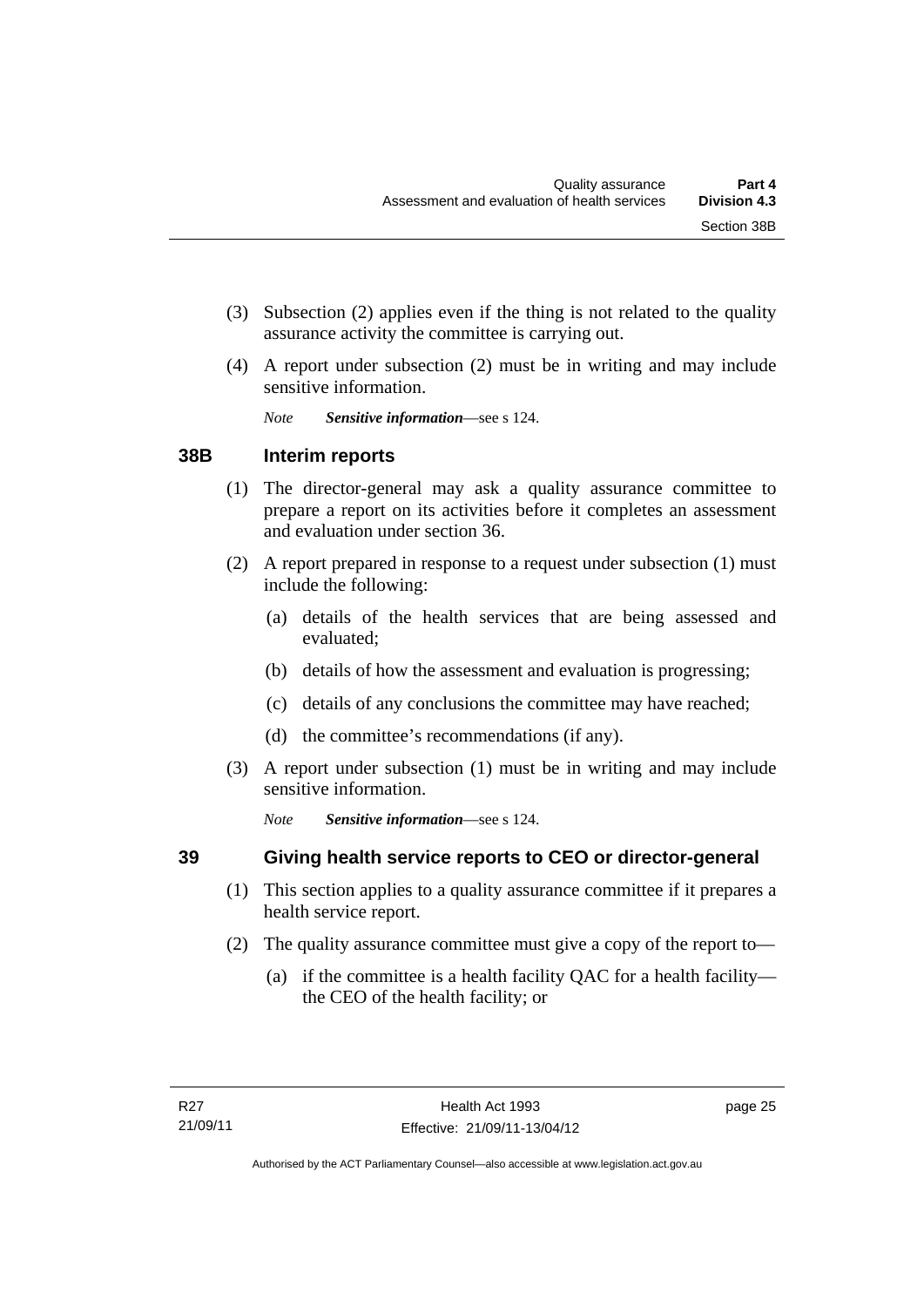- (b) if the committee is a health professional organisation QAC for a health professional organisation—the CEO of the health professional organisation; or
- (c) if the committee is a special purpose QAC—the director-general.
- *Note* The report must be given as soon as possible (see Legislation Act, s 151B).

#### <span id="page-33-0"></span>**40 Monitoring implementation of recommendations**

If a quality assurance committee makes a recommendation in a health service report, the committee may monitor the implementation of the recommendation.

# <span id="page-33-1"></span>**Division 4.4 Quality assurance committees reporting**

#### <span id="page-33-2"></span>**41 Annual quality assurance committee report to Minister**

- (1) A quality assurance committee must, for each financial year, prepare a report (a *ministerial report*) about the committee's operation during the year.
- (2) The ministerial report must include information for the financial year about—
	- (a) the committee's functions under division 4.3 (Assessment and evaluation of health services); and
	- (b) how the committee's functions were facilitated by the members, and other people mentioned in section 34, being protected from liability under section 34 (Quality assurance committees—protection of members etc from liability); and
	- (c) why it was in the public interest for part 8 (Secrecy) to apply to information held by the committee members.

R27 21/09/11

Authorised by the ACT Parliamentary Counsel—also accessible at www.legislation.act.gov.au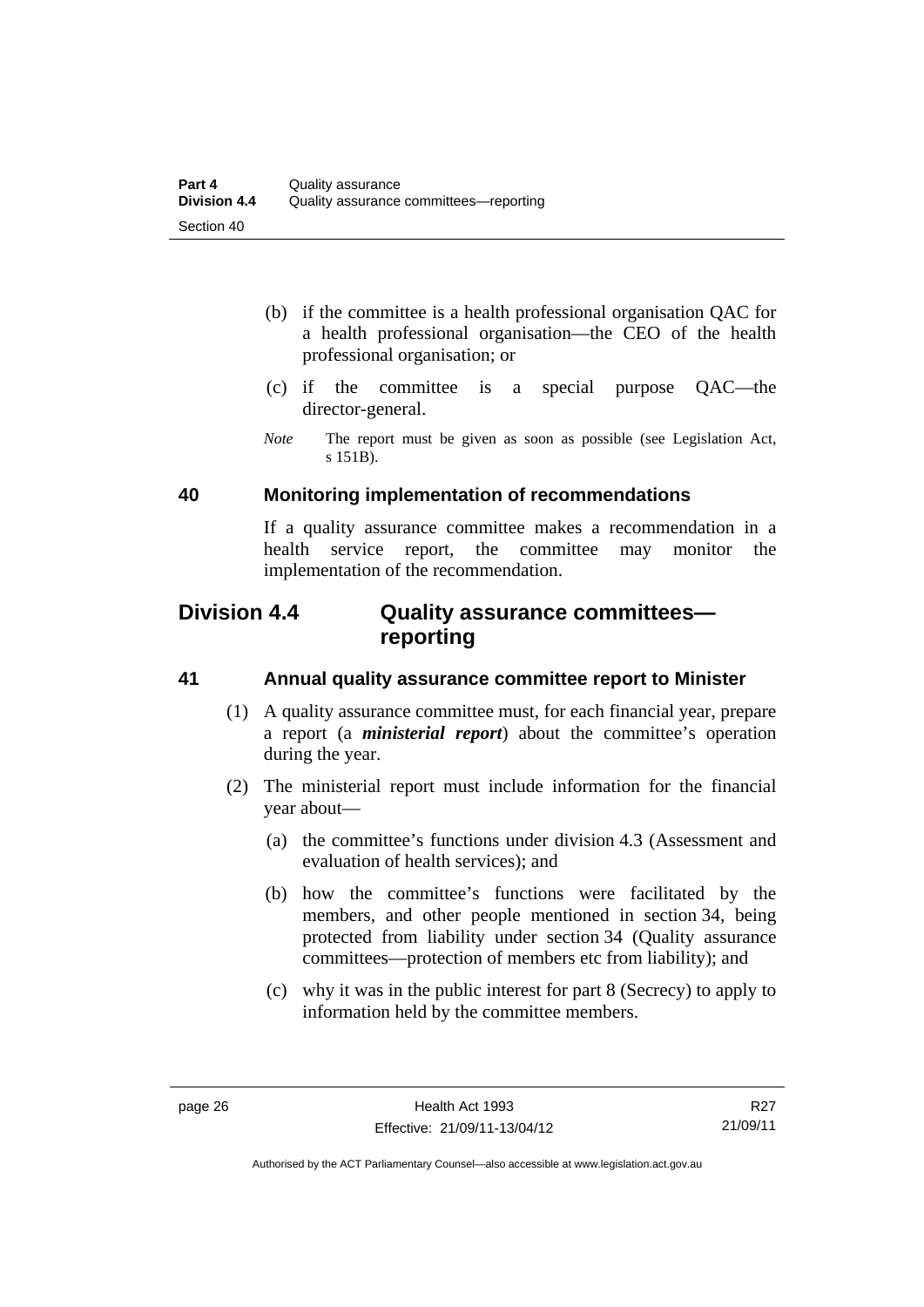- (3) The ministerial report must comply with any requirements prescribed by regulation for this section.
- (4) The ministerial report must not include sensitive information.

*Note Sensitive information* is defined in s 124.

 (5) The ministerial report must be given to the Minister not later than 3 months after the end of the financial year.

### <span id="page-34-0"></span>**42 Other quality assurance committee reports**

- (1) A quality assurance committee must prepare a report prescribed by regulation for this section.
- (2) The report must include the following information about the operation of the committee—
	- (a) how the committee's functions were facilitated by the members, and other people mentioned in section 34, being protected from liability under section 34 (Quality assurance committees—protection of members etc from liability); and
	- (b) why it was in the public interest for part 8 (Secrecy) to apply to information held by the committee members.
- (3) The report must not include sensitive information.

*Note Sensitive information* is defined in s 124.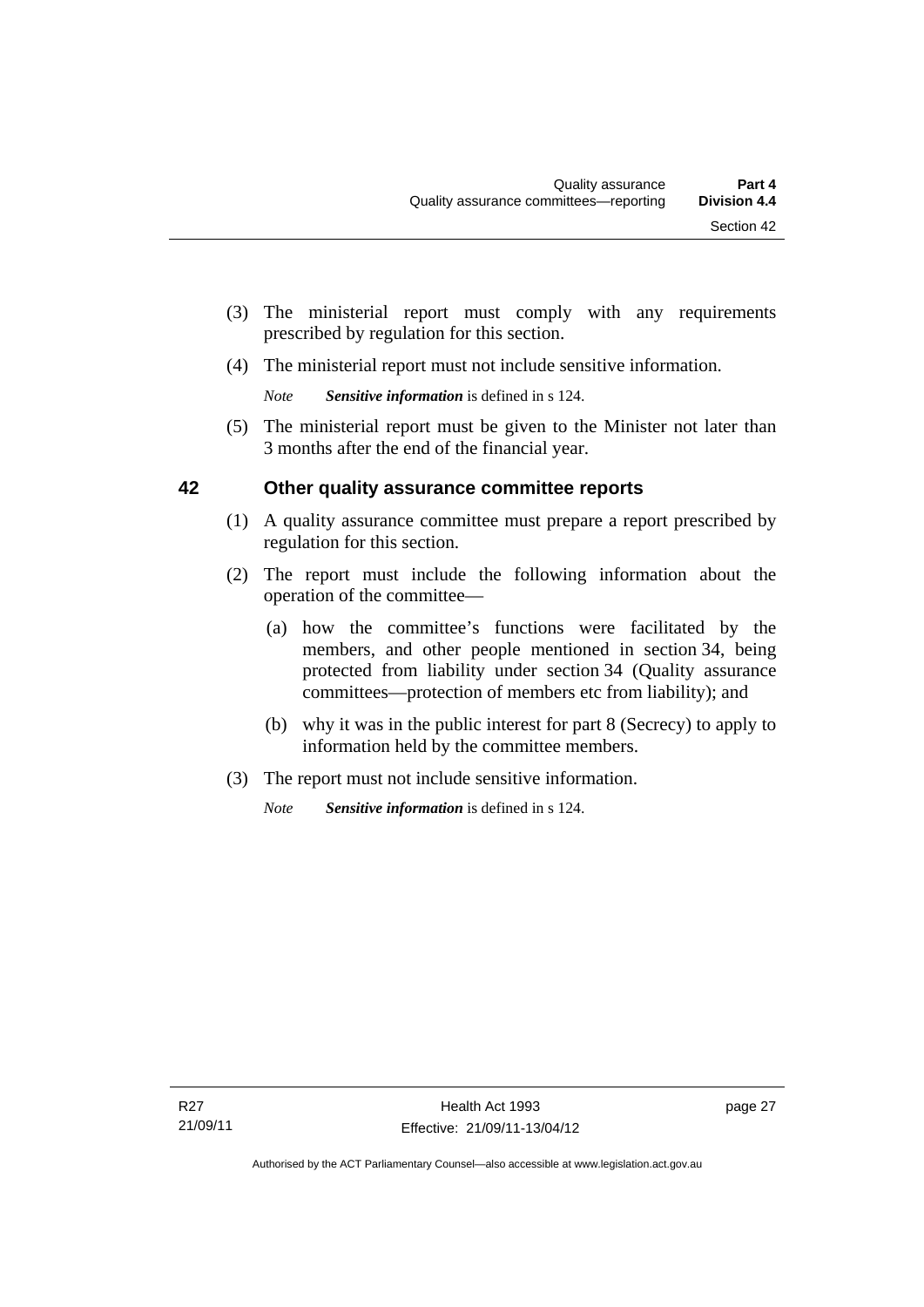# <span id="page-35-0"></span>**Division 4.5 Quality assurance committees information sharing**

#### <span id="page-35-1"></span>**43 Quality assurance committees—giving information to the Coroner's Court**

A quality assurance committee may give protected information to the Coroner's Court if the committee is satisfied that giving the information would be likely to facilitate the improvement of health services provided in the ACT.

*Note* Protected information includes sensitive information (see s 123).

#### <span id="page-35-2"></span>**44 Quality assurance committees—giving information to other quality assurance committees**

A quality assurance committee may give protected information to another quality assurance committee if the committee is satisfied that giving the information would be likely to facilitate the improvement of health services provided in the ACT.

*Note* Protected information includes sensitive information (see s 123).

<span id="page-35-3"></span>

#### **45 Quality assurance committees—giving information to health board and health services commissioner**

- (1) A quality assurance committee may give protected information to a health board if the committee is satisfied that giving the information would be likely to facilitate the improvement of health services provided in the ACT.
- (2) If a quality assurance committee gives protected information to a health board under subsection (1), the committee must also give the information to the health services commissioner.

*Note* Protected information includes sensitive information (see s 123).

Authorised by the ACT Parliamentary Counsel—also accessible at www.legislation.act.gov.au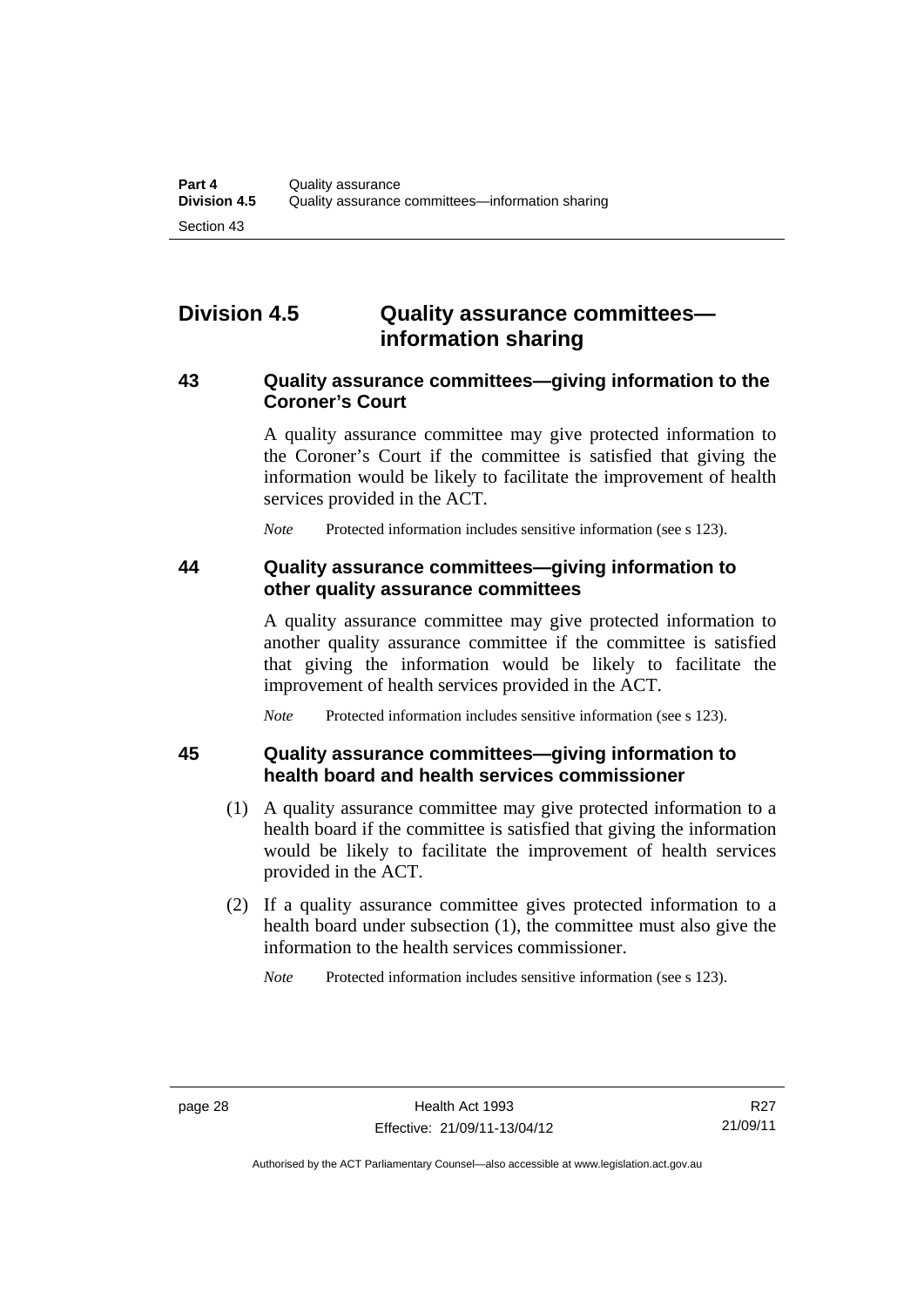# **46 Quality assurance committees—giving information to Minister**

A quality assurance committee may give protected information to the Minister if the committee is satisfied that giving the information would be likely to facilitate the improvement of health services provided in the ACT.

*Note* Protected information includes sensitive information (see s 123).

# **47 Quality assurance committees—admissibility of evidence**

- (1) The following are not admissible as evidence in a proceeding before a court:
	- (a) an oral statement made in a proceeding before a quality assurance committee;
	- (b) a document given to a quality assurance committee, but only to the extent that it was prepared only for the committee;
	- (c) a document prepared by a quality assurance committee.
- (2) In this section:

*court* includes a tribunal, authority or person with power to require the production of documents or the answering of questions.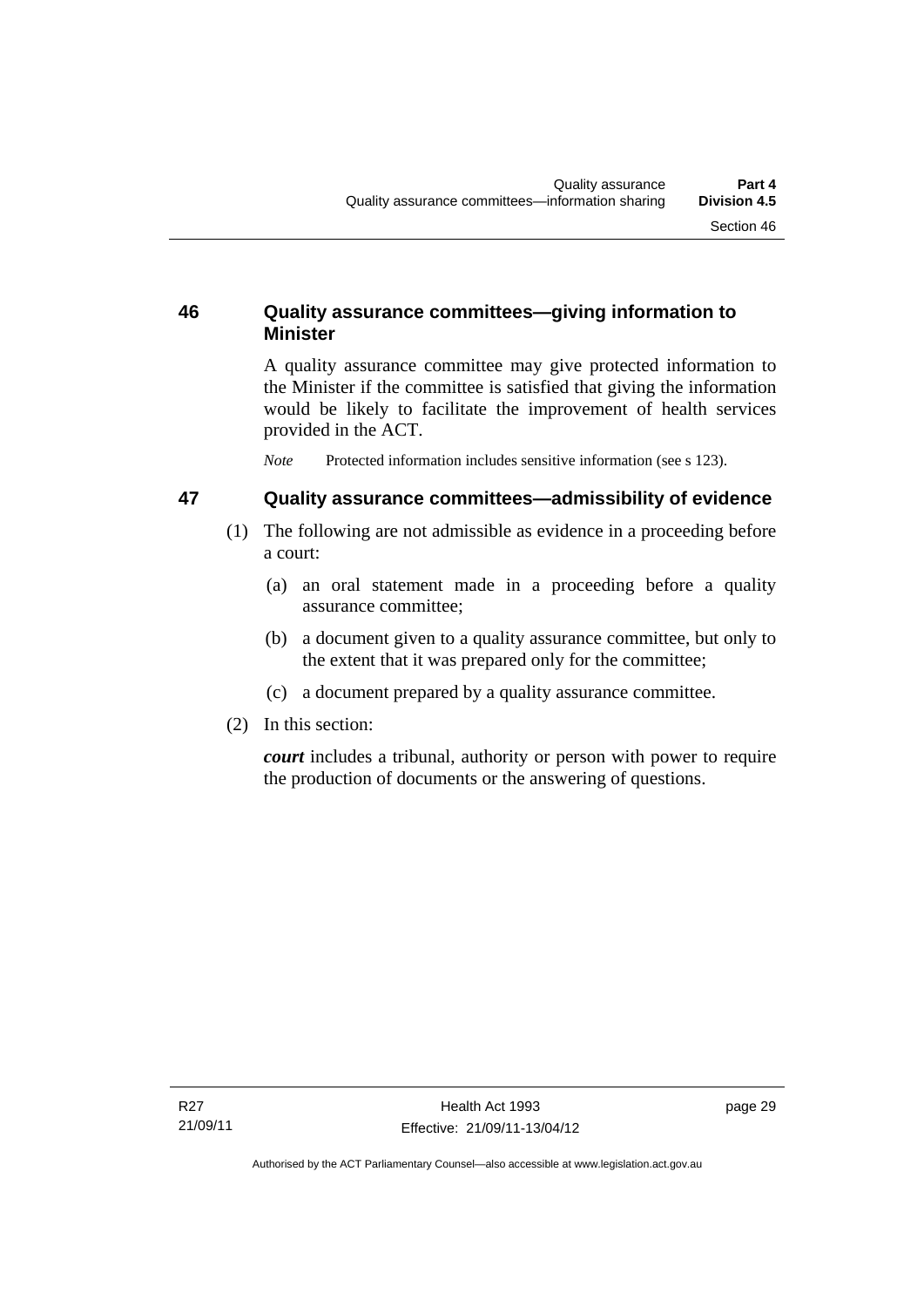# **Part 5 Reviewing scope of clinical practice**

# **50 Definitions—pt 5**

In this part:

*CEO*, of a health facility—see section 53.

*dentist*, for a health facility—see section 52.

*doctor*, for a health facility—see section 52.

*hospital* includes a day hospital.

*review*, in relation to scope of clinical practice—see section 55.

*scope of clinical practice*, of a doctor or dentist for a health facility—see section 54.

*scope of clinical practice executive decision notice*—see section 70.

*scope of clinical practice report*—see section 67.

*Note Scope of clinical practice committee* is defined for the Act in s 51.

# **51 What is a** *scope of clinical practice committee***?**

In this Act:

*scope of clinical practice committee* means a committee approved under section 56 as a scope of clinical practice committee.

# **52 Who is a** *doctor* **or** *dentist* **for a health facility?**

In this Act:

*dentist*, for a health facility, means a dentist who—

- (a) provides health services at the health facility; or
- (b) uses the equipment or other facilities of the health facility to provide health services elsewhere.

R27 21/09/11

Authorised by the ACT Parliamentary Counsel—also accessible at www.legislation.act.gov.au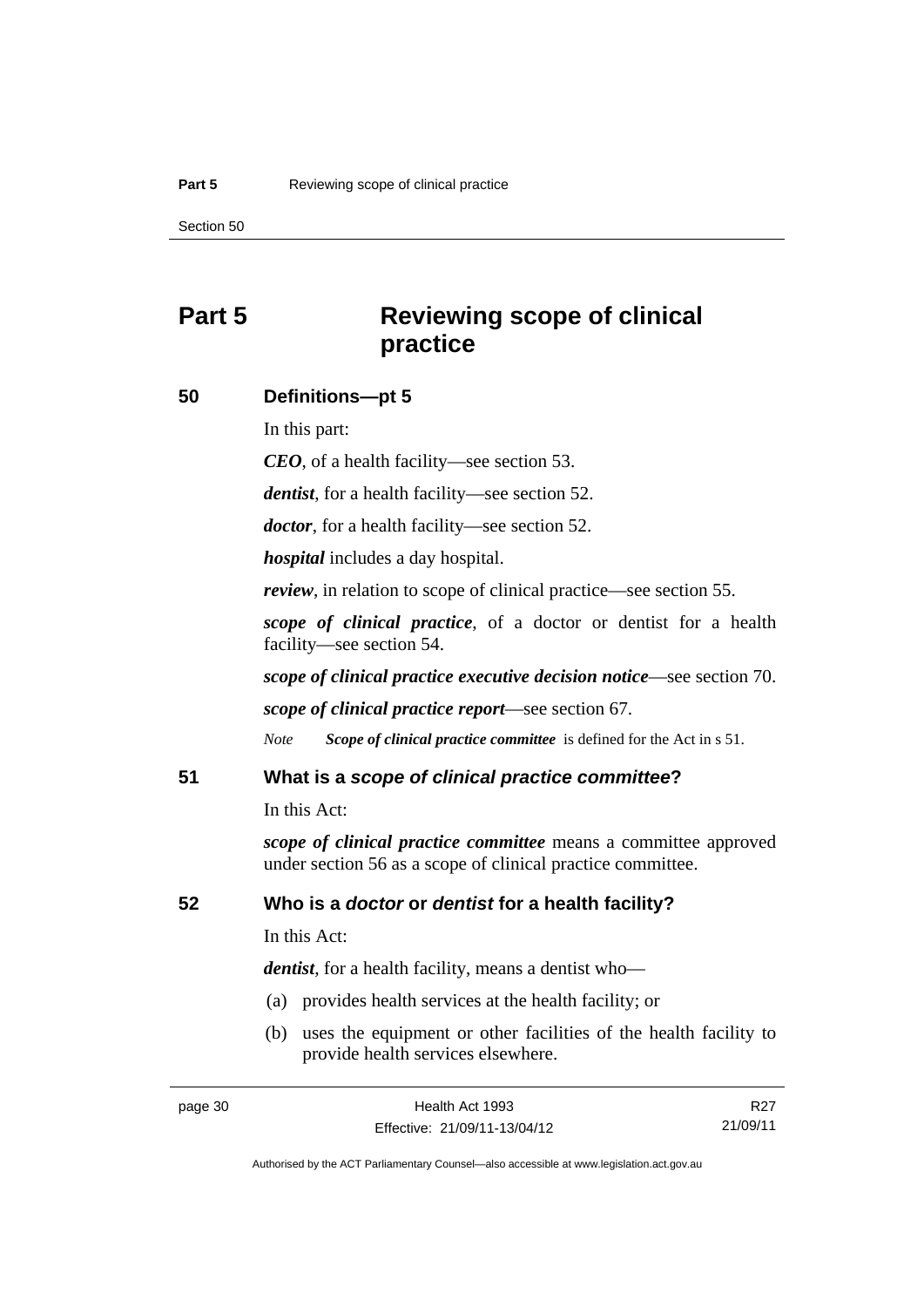*doctor*, for a health facility, means a doctor who—

- (a) provides health services at the health facility; or
- (b) uses the equipment or other facilities of the health facility to provide health services elsewhere.

# **53 Who is the** *CEO* **of a health facility?**

In this part:

*CEO*, of a health facility, means—

- (a) for a health facility operated by the Territory—the director-general; or
- (b) in any other case—the person with overall responsibility for the control of the health facility.

# **54 What is** *scope of clinical practice***?**

In this part:

*scope of clinical practice*, of a doctor or dentist for a health facility, means the rights of the doctor or dentist established by agreement between the doctor or dentist and the health facility—

- (a) to treat patients or carry out other procedures at the health facility; or
- (b) to use the equipment or other facilities of the health facility.

# **55 Meaning of** *review* **scope of clinical practice**

In this part:

*review*, in relation to the scope of clinical practice, includes assess and evaluate the scope of clinical practice.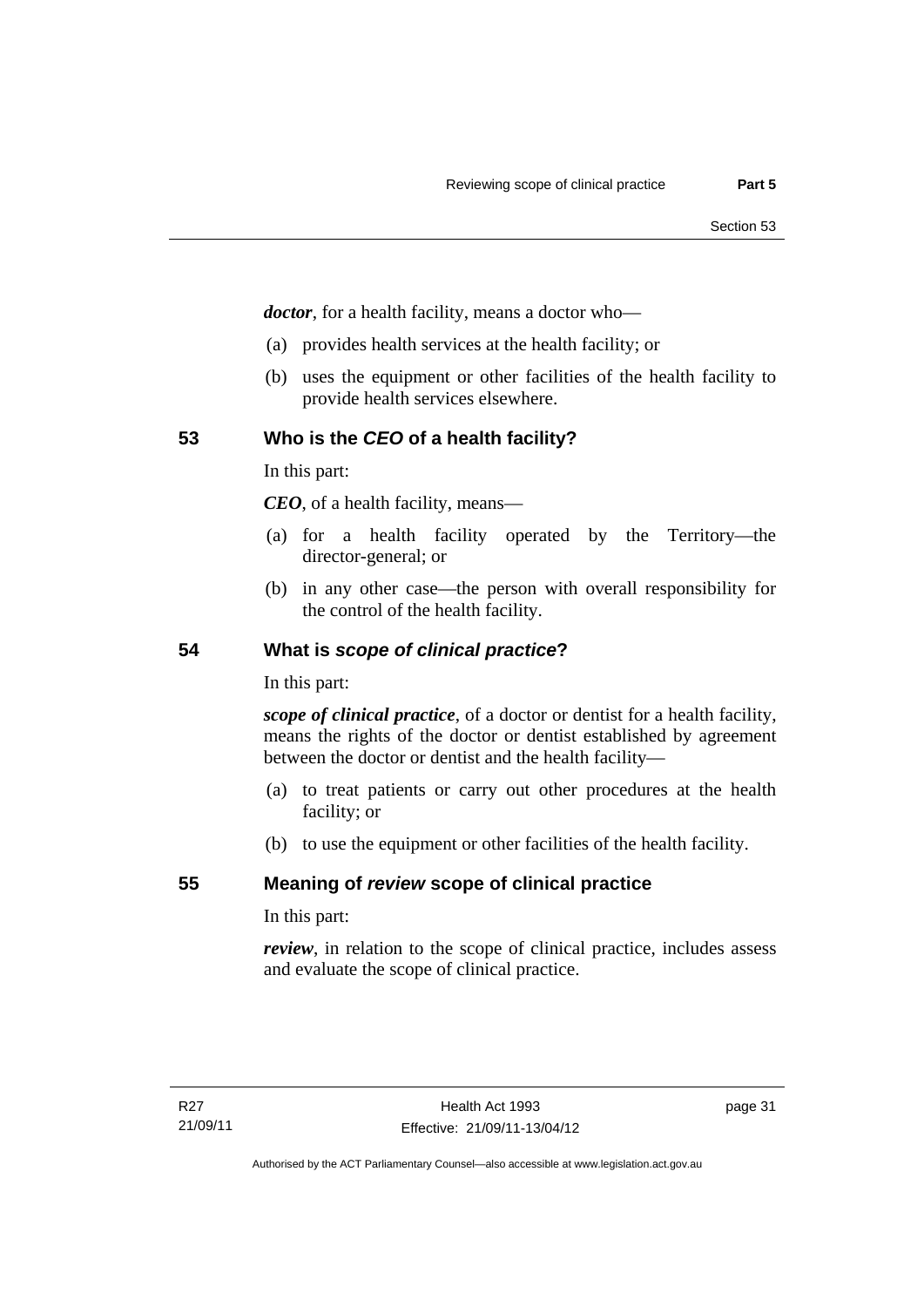## **56 Approval of scope of clinical practice committees**

- (1) The Minister may approve a committee as a scope of clinical practice committee in accordance with section 57.
- (2) An approval is a notifiable instrument.

*Note* A notifiable instrument must be notified under the Legislation Act.

# **57 Scope of clinical practice committees—criteria for approval**

The Minister may approve a committee as a scope of clinical practice committee under section 56 only if satisfied that—

- (a) the committee's functions would be facilitated by the members, and other people mentioned in section 63, being protected from liability under section 63 (Scope of clinical practice committees—protection of members etc from liability); and
- (b) it is in the public interest for part 8 (Secrecy) to apply to information held by the committee members.

# **58 Scope of clinical practice committees—revocation of approval**

The Minister may revoke the approval of a committee as a scope of clinical practice committee if the Minister is not satisfied about 1 or both of the criteria mentioned in section 57 in relation to the committee.

*Note* Power to make a statutory instrument includes power to amend or repeal the instrument. The power to amend or repeal the instrument is exercisable in the same way, and subject to the same conditions, as the power to make the instrument (see Legislation Act, s 46).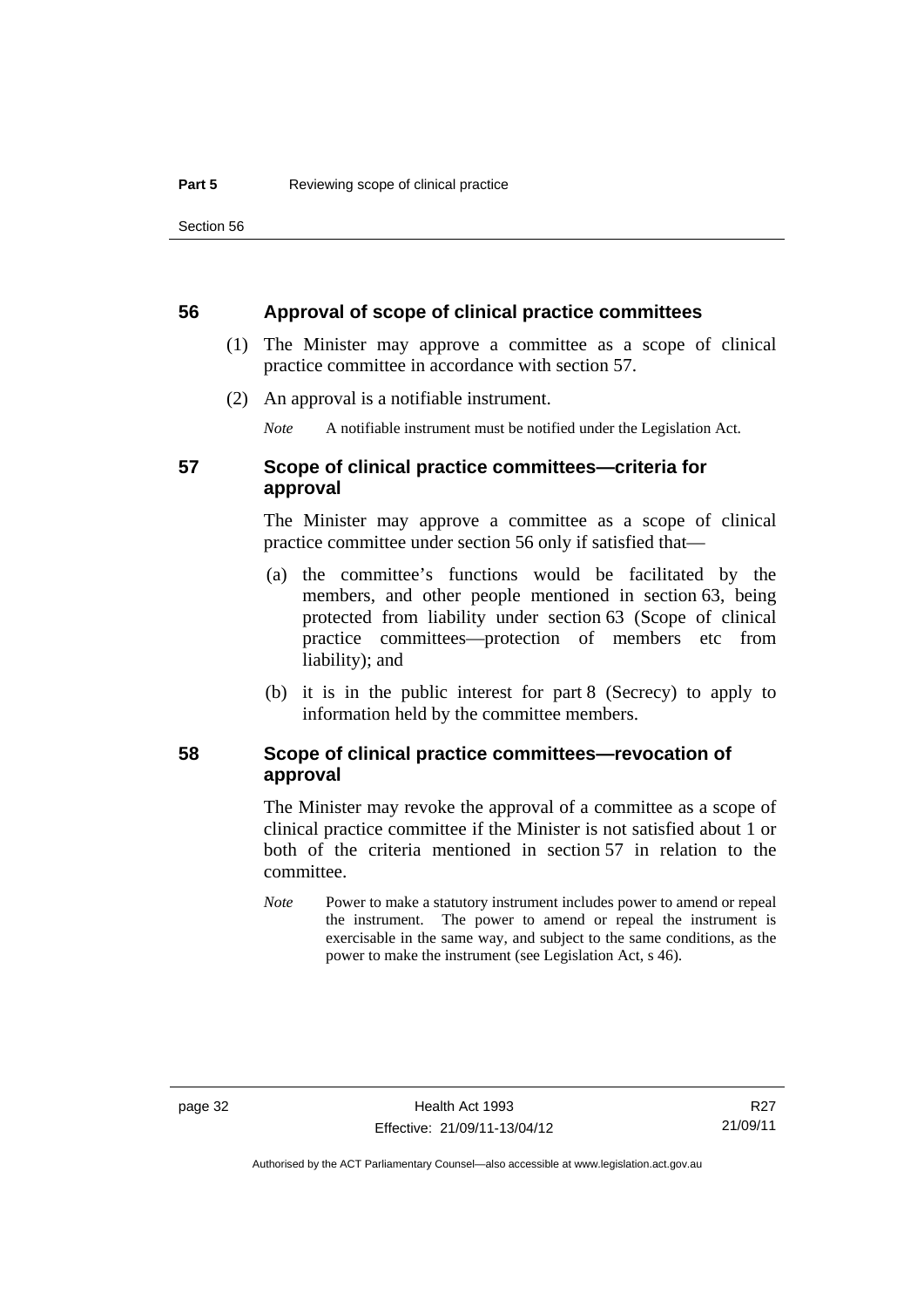# **59 Scope of clinical practice committees—functions**

- (1) A scope of clinical practice committee has the following functions:
	- (a) to decide—
		- (i) whether to credential a doctor or dentist for a health facility; and
		- (ii) the terms on which a doctor or dentist is credentialled;
	- (b) to define, and review, the scope of clinical practice of a doctor or dentist credentialled for a health facility;
	- (c) to review the scope of clinical practice of a doctor or dentist if the CEO of a health facility refers the doctor or dentist's scope of clinical practice to the committee under section 69 (5);
	- (d) to immediately withdraw or amend the scope of clinical practice of a doctor or dentist credentialled for a health facility in accordance with this Act;
	- (e) any other function given to the committee under this Act.
- (2) A reference in this section to credentialling a doctor or dentist includes re-credentialling the doctor or dentist.
- (3) A scope of clinical practice committee must, as far as practicable, exercise its functions under subsection  $(1)$   $(a)$ ,  $(b)$  and  $(c)$  in accordance with the Standard.
- (4) In this section:

*credential*, in relation to a doctor or dentist, means endorse the doctor or dentist (the *practitioner*) to provide health services based on verification and assessment of the practitioner's qualifications, experience, skill, professional standing and any other relevant professional attributes.

*Standard* means the Australian Council for Safety and Quality in Health Care, Standard for Credentialling and Defining the Scope of Clinical Practice, published in July 2004.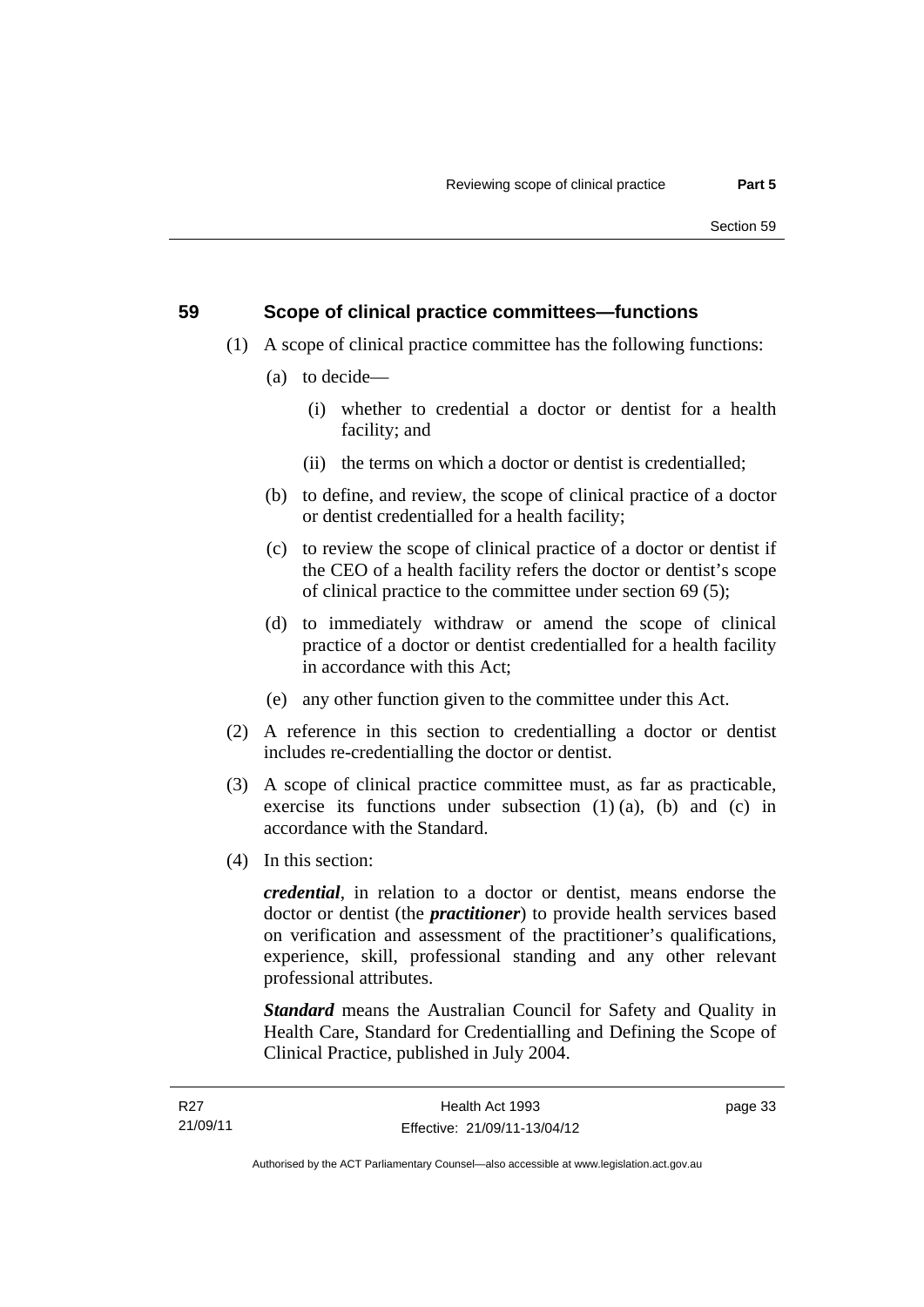# **60 Scope of clinical practice committees—appointment of members**

The director-general must appoint the members of a scope of clinical practice committee.

- *Note 1* For the making of appointments (including acting appointments), see the Legislation Act, pt 19.3.
- *Note* 2 In particular, an appointment may be made by naming a person or nominating the occupant of a position (see Legislation Act, s 207).
- *Note 3* A person may be reappointed to a position if the person is eligible to be appointed to the position (see Legislation Act, s 208 and dict, pt 1, def *appoint*).

# **61 Scope of clinical practice committees—disclosure of interests**

- (1) Section 190 (Disclosure of interests by committee members) applies to scope of clinical practice committees.
- (2) If a person acting under the direction of a scope of clinical practice committee has a material interest in an issue being considered, or about to be considered, by the committee, the person must disclose the nature of the interest at a committee meeting as soon as practicable after the relevant facts come to the person's knowledge.
- (3) In this section:

*material interest*—see section 190 (4).

# **62 Scope of clinical practice committees—procedure**

- (1) In exercising its functions, a scope of clinical practice committee—
	- (a) must comply with the rules of natural justice; and
	- (b) is not bound by the rules of evidence but may inform itself of anything in the way it considers appropriate; and
	- (c) may do whatever it considers necessary or convenient for the fair and prompt conduct of its functions.

R27 21/09/11

Authorised by the ACT Parliamentary Counsel—also accessible at www.legislation.act.gov.au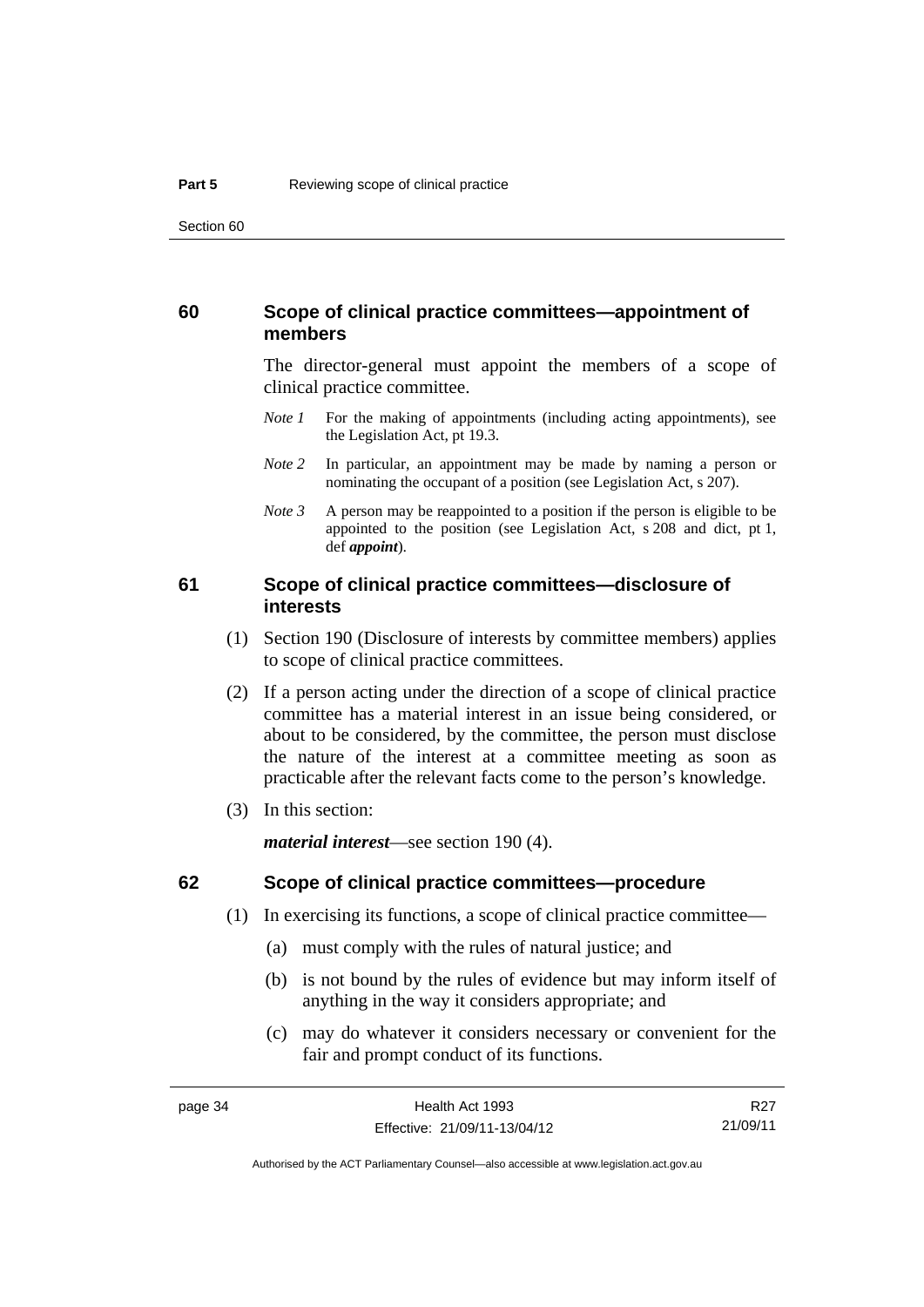(2) A scope of clinical practice committee may, by resolution, determine the procedures for carrying out its functions.

# **63 Scope of clinical practice committees—protection of members etc from liability**

- (1) A relevant person for a scope of clinical practice committee is not personally liable for anything done or omitted to be done honestly and without recklessness—
	- (a) in the exercise of a function under this Act; or
	- (b) in the reasonable belief that the act or omission was in the exercise of a function under this Act.
	- *Note* A reference to an Act includes a reference to the statutory instruments made or in force under the Act, including any regulation (see Legislation Act, s 104).
- (2) Any civil liability that would, apart from this section, attach to a relevant person for a scope of clinical practice committee attaches instead to the Territory.
- (3) In this section:

*relevant person*, for a scope of clinical practice committee—

- (a) means a person who is, or has been, a member of the committee; and
- (b) includes anyone engaging in conduct under the direction of a person who is a member of the committee.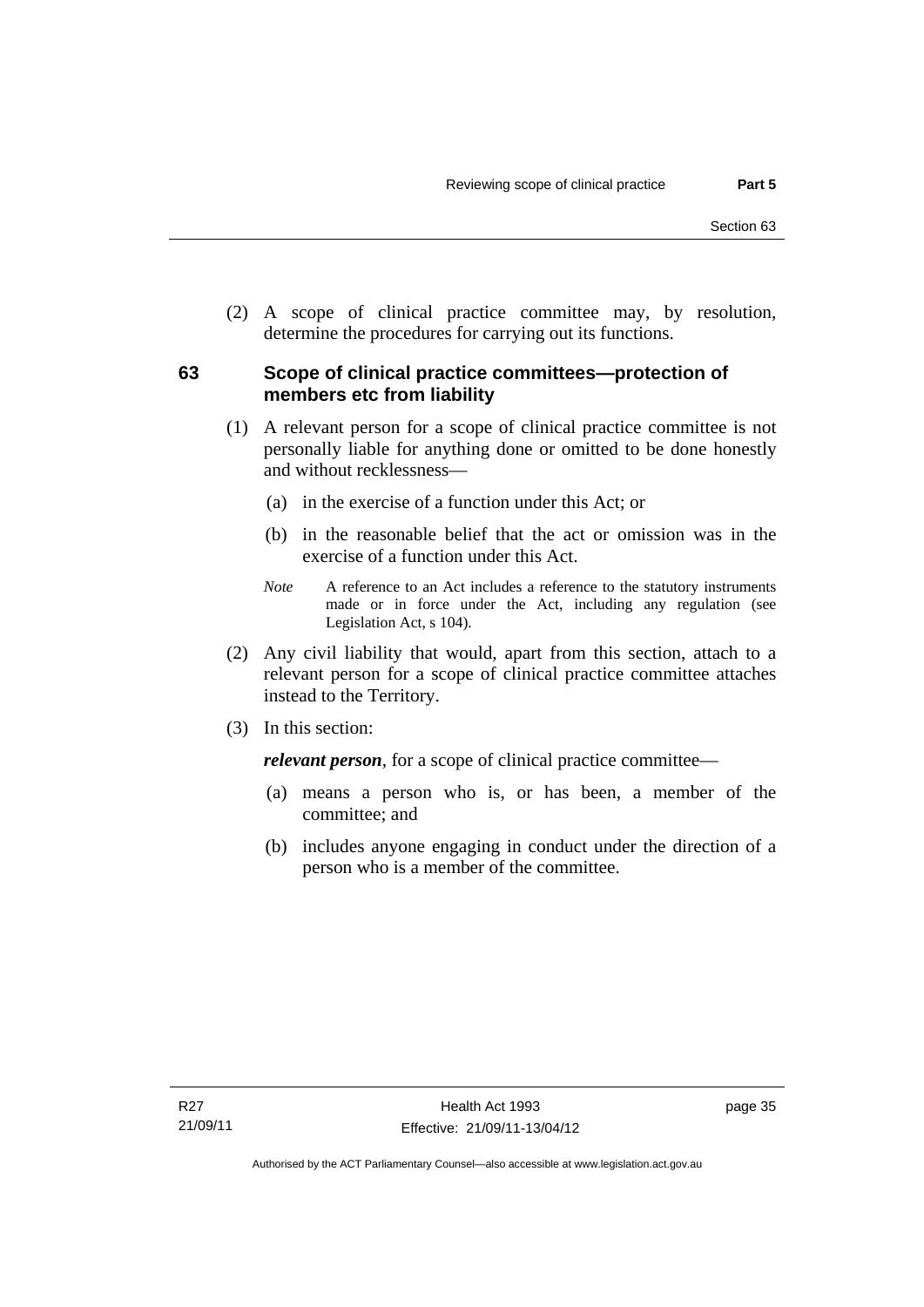# **64 Scope of clinical practice committees—obtaining information**

 (1) A scope of clinical practice committee carrying out a function under this Act may ask anyone to give the committee information, including protected information, that is relevant to the committee carrying out the function.

- (2) When asking anyone for information, the committee must tell the person that giving false or misleading information is an offence against the Criminal Code, section 338 (Giving false or misleading information).
- (3) If someone gives information honestly and without recklessness to a scope of clinical practice committee under subsection (1)—
	- (a) the giving of the information is not—
		- (i) a breach of confidence; or
		- (ii) a breach of professional etiquette or ethics; or
		- (iii) a breach of a rule of professional conduct; and
	- (b) the person does not incur civil or criminal liability only because of giving the information.

# **65 Scope of clinical practice committee must give doctor or dentist opportunity to explain**

- (1) This section applies to a scope of clinical practice committee if—
	- (a) the committee is reviewing the scope of clinical practice of a doctor or dentist for a health facility; and

*Note* The identity of a person who gives information to a committee under this section is protected (see pt 8).

R27 21/09/11

Authorised by the ACT Parliamentary Counsel—also accessible at www.legislation.act.gov.au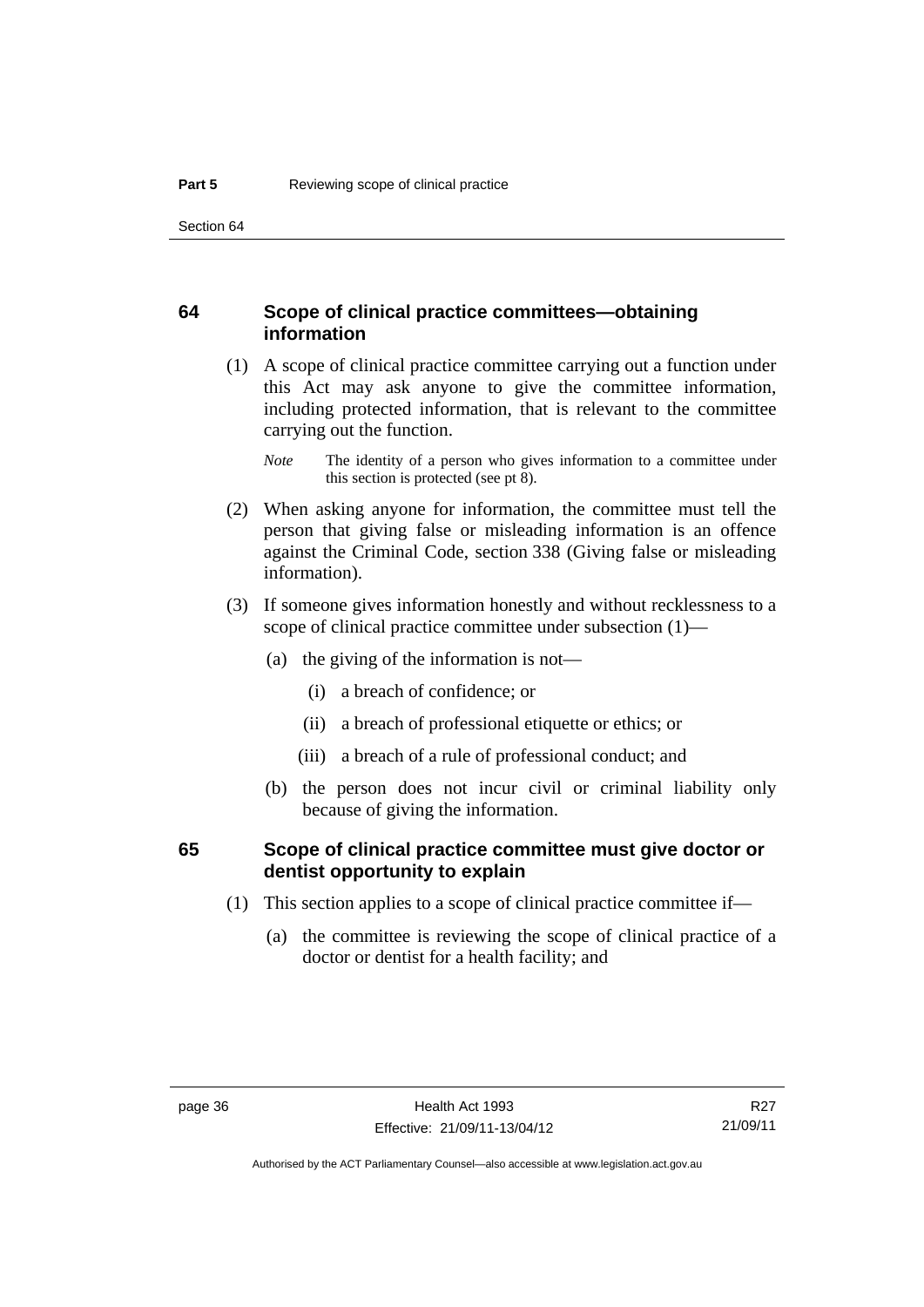- (b) the committee proposes to recommend in a scope of clinical practice report that—
	- (i) the scope of clinical practice of the doctor or dentist should be amended or withdrawn; or
	- (ii) the terms of engagement of the doctor or dentist by the health facility should be amended; or
	- (iii) the engagement of the doctor or dentist by the health facility should be suspended or ended.

*Note* Scope of clinical practice reports are prepared under s 67.

- (2) The committee must give the doctor or dentist a written notice (a *recommendation notice*) stating—
	- (a) the committee's proposed recommendation; and
	- (b) the reasons for the committee's proposed recommendation; and
	- (c) that the doctor or dentist may, not later than 21 days after the day the recommendation notice is given to the doctor or dentist, make a submission to the committee about the proposed recommendation.
- (3) A recommendation notice must not include sensitive information.

*Note Sensitive information*—see s 124.

 (4) The committee must consider any submission made by the doctor or dentist to the committee in accordance with the notice.

# **66 Interim and emergency withdrawal or amendment of scope of clinical practice by committee**

 (1) If at any time a scope of clinical practice committee forms the view that the clinical practice of a doctor or dentist at a health facility poses a threat to the safety of members of the public, the committee may withdraw or amend the scope of clinical practice of the doctor or dentist with immediate effect.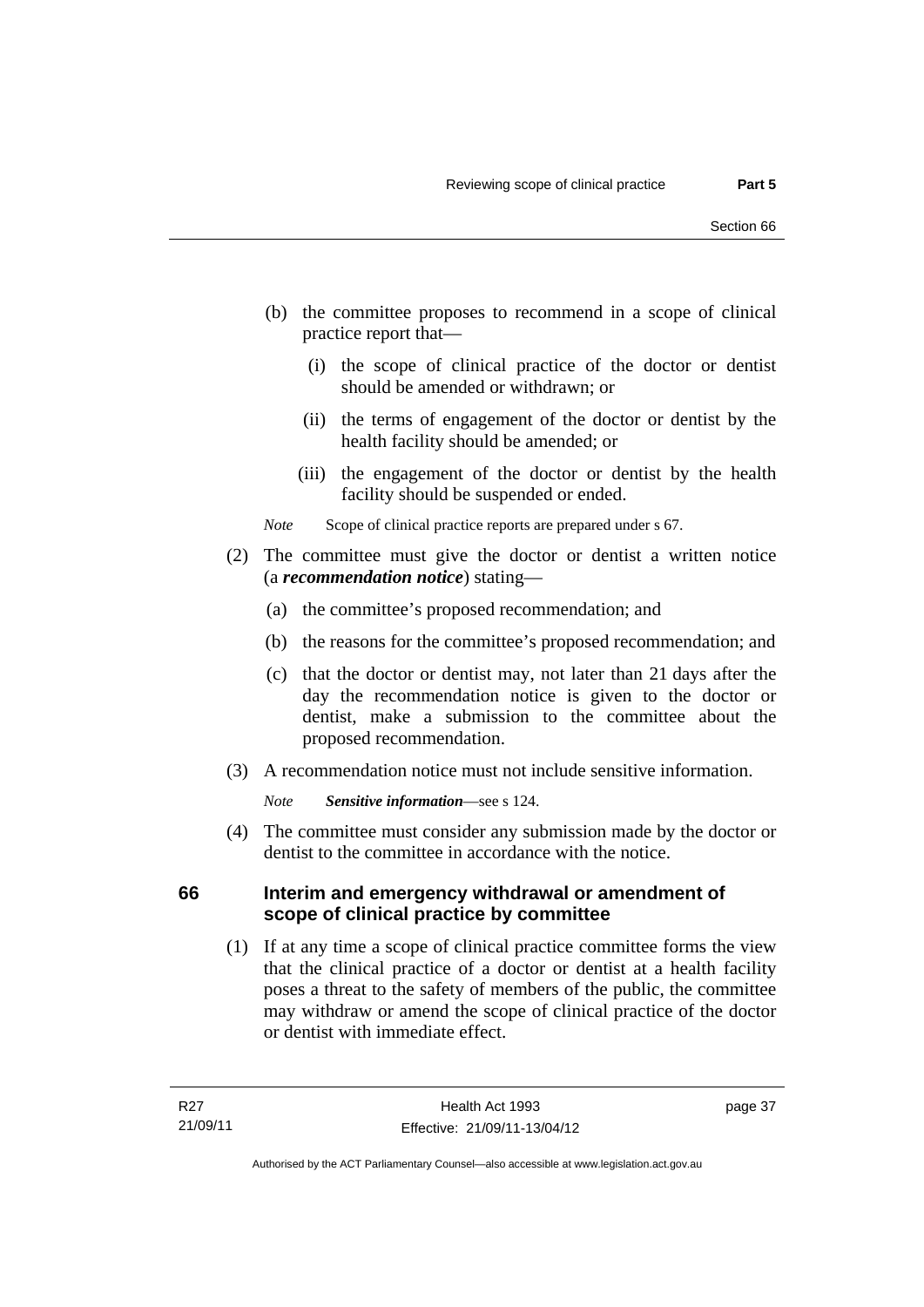- (2) The scope of clinical practice committee may take action under subsection (1) before the completion of a review by the committee of the doctor or dentist's scope of clinical practice under section 65.
- (3) Any withdrawal or amendment under this section has effect until a decision of the CEO of a health facility on the scope of clinical practice report in relation to the doctor or dentist takes effect under section 71 (When CEO decision on scope of clinical practice report takes effect).
- (4) If a scope of clinical practice committee withdraws or amends the scope of clinical practice of a doctor or dentist under subsection (1), the committee must tell the director-general and the chief executive officer, Calvary (the *executive officers*) of the committee's decision and the date of the decision, in writing, as soon as possible.
- (5) If an executive officer is told about the withdrawal or amendment of the scope of clinical practice of a doctor or dentist under this section, the executive officer must tell appropriate officers under their authority or direction of the committee's decision so that proper effect can be given to the decision.

## **Examples—appropriate officers**

- general manager of the health facility
- clinical unit director
- head of department at health facility
- immediate supervisor of doctor or dentist
- human resource personnel
- *Note* An example is part of the Act, is not exhaustive and may extend, but does not limit, the meaning of the provision in which it appears (see Legislation Act, s 126 and s 132).

# **67 Preparing scope of clinical practice reports**

- (1) This section applies to a scope of clinical practice committee if—
	- (a) the committee has reviewed the scope of clinical practice of a doctor or dentist for a health facility; and

R27 21/09/11

Authorised by the ACT Parliamentary Counsel—also accessible at www.legislation.act.gov.au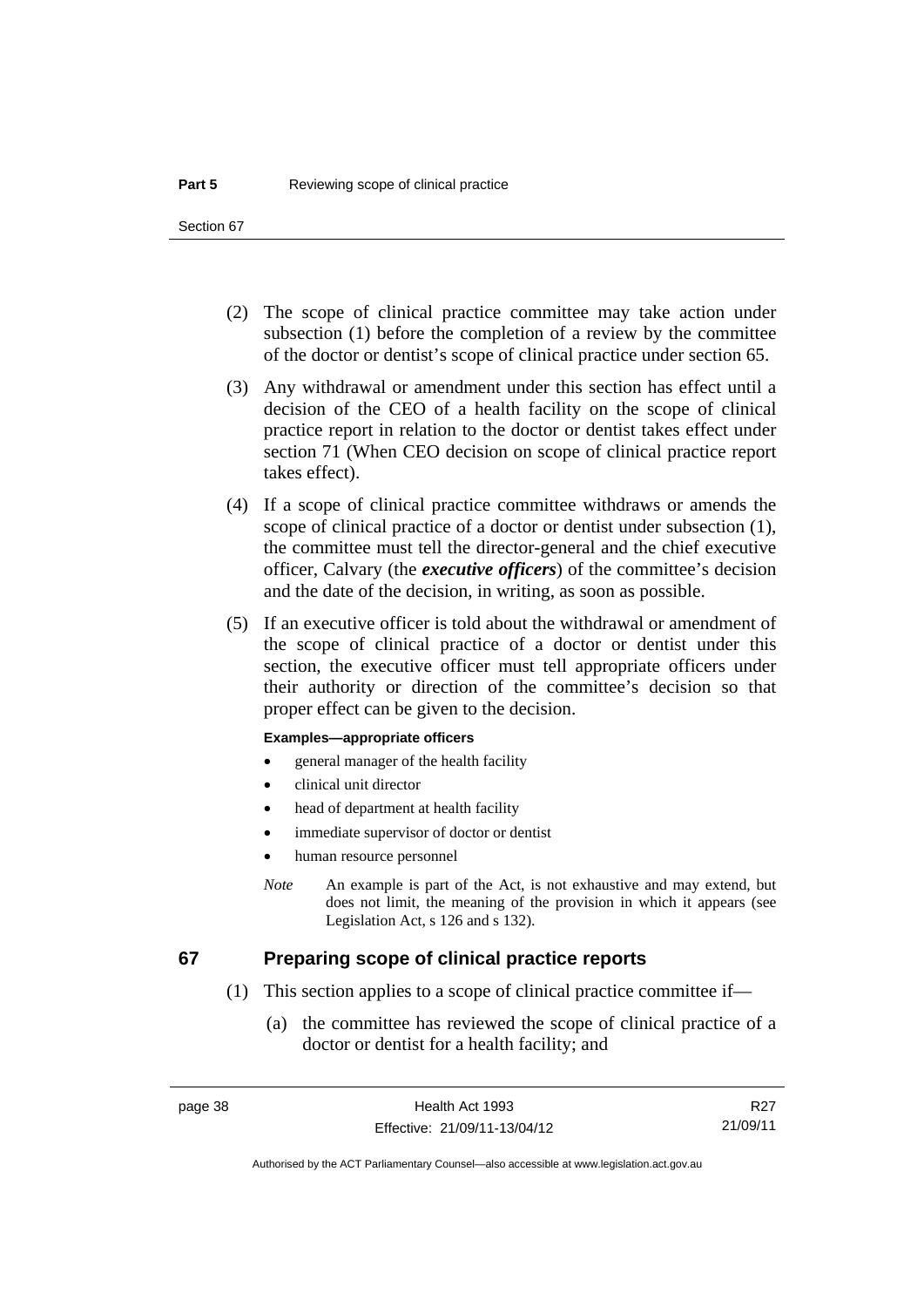- (b) if the committee has given the doctor or dentist a recommendation notice—the committee has considered any submission made by the doctor or dentist in accordance with the notice; and
- (c) the committee has completed the review.
- (2) The scope of clinical practice committee must prepare a report (a *scope of clinical practice report*) about the review.

- (3) The scope of clinical practice report must include the committee's recommendations about whether—
	- (a) the scope of clinical practice of the doctor or dentist should stay the same, be amended or be withdrawn; and
	- (b) the terms of engagement of the doctor or dentist by the health facility should be amended; and
	- (c) the engagement of the doctor or dentist by the health facility should be suspended or ended.
- (4) In this section:

*recommendation notice*—see section 65 (2).

**68 Giving scope of clinical practice reports to CEO of health facility and doctor or dentist** 

> If a scope of clinical practice committee prepares a scope of clinical practice report about a doctor or dentist for a health facility, the committee must give a copy of the report to—

- (a) the CEO of the health facility; and
- (b) the doctor or dentist.
- *Note* The report must be given as soon as possible (see Legislation Act, s 151B).

*Note* The report must be prepared as soon as possible (see Legislation Act, s 151B).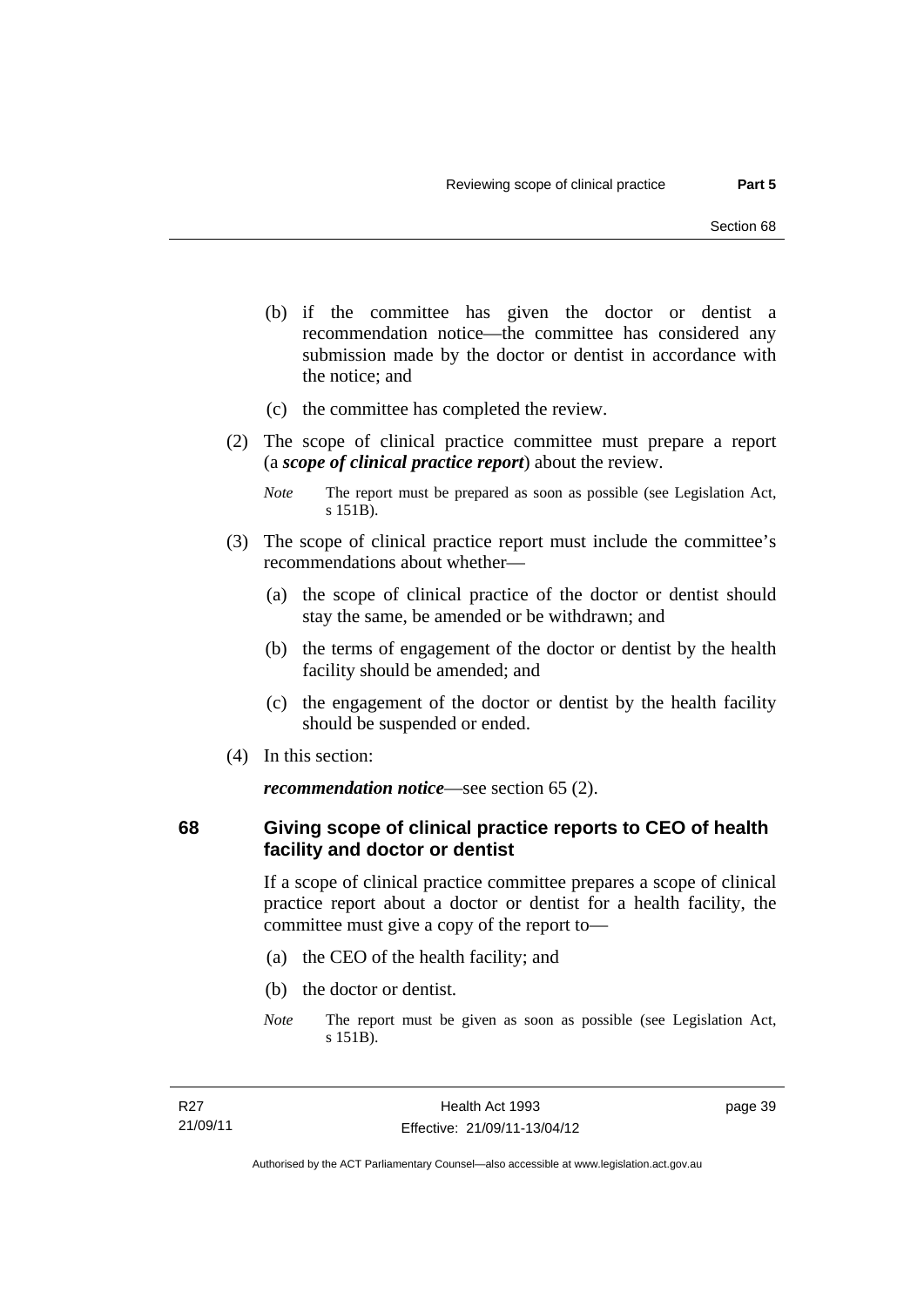# **69 CEO may make interim or emergency decision on scope of clinical practice**

- (1) If the CEO of a health facility has concerns about a doctor or dentist for a health facility of sufficient seriousness to warrant the immediate amendment or withdrawal of the scope of clinical practice of the doctor or dentist, the CEO may, by notice in writing, amend or withdraw the scope of clinical practice of the doctor or dentist with immediate effect.
- (2) The CEO may take action under subsection (1) even if a scope of clinical practice committee has not reported on, or is not currently investigating, the scope of clinical practice of the doctor or dentist.
- (3) Any amendment or withdrawal of the scope of clinical practice of a doctor or dentist under this section has effect from the day and time the notice is given to the doctor or dentist—
	- (a) if a scope of clinical practice report is prepared under section 67 in relation to the doctor or dentist—until a decision on the scope of clinical practice report takes effect under section 71; or
	- (b) in any other case—until the CEO, by notice in writing, revokes the amendment or withdrawal.
- (4) Subsection (5) applies if—
	- (a) the CEO amends or withdraws the scope of clinical practice of a doctor or dentist under subsection (1); and
	- (b) the scope of clinical practice of the doctor or dentist is not the subject of an investigation by a scope of clinical practice committee.
- (5) The CEO must immediately refer the scope of clinical practice of the doctor or dentist to a scope of clinical practice committee.

Authorised by the ACT Parliamentary Counsel—also accessible at www.legislation.act.gov.au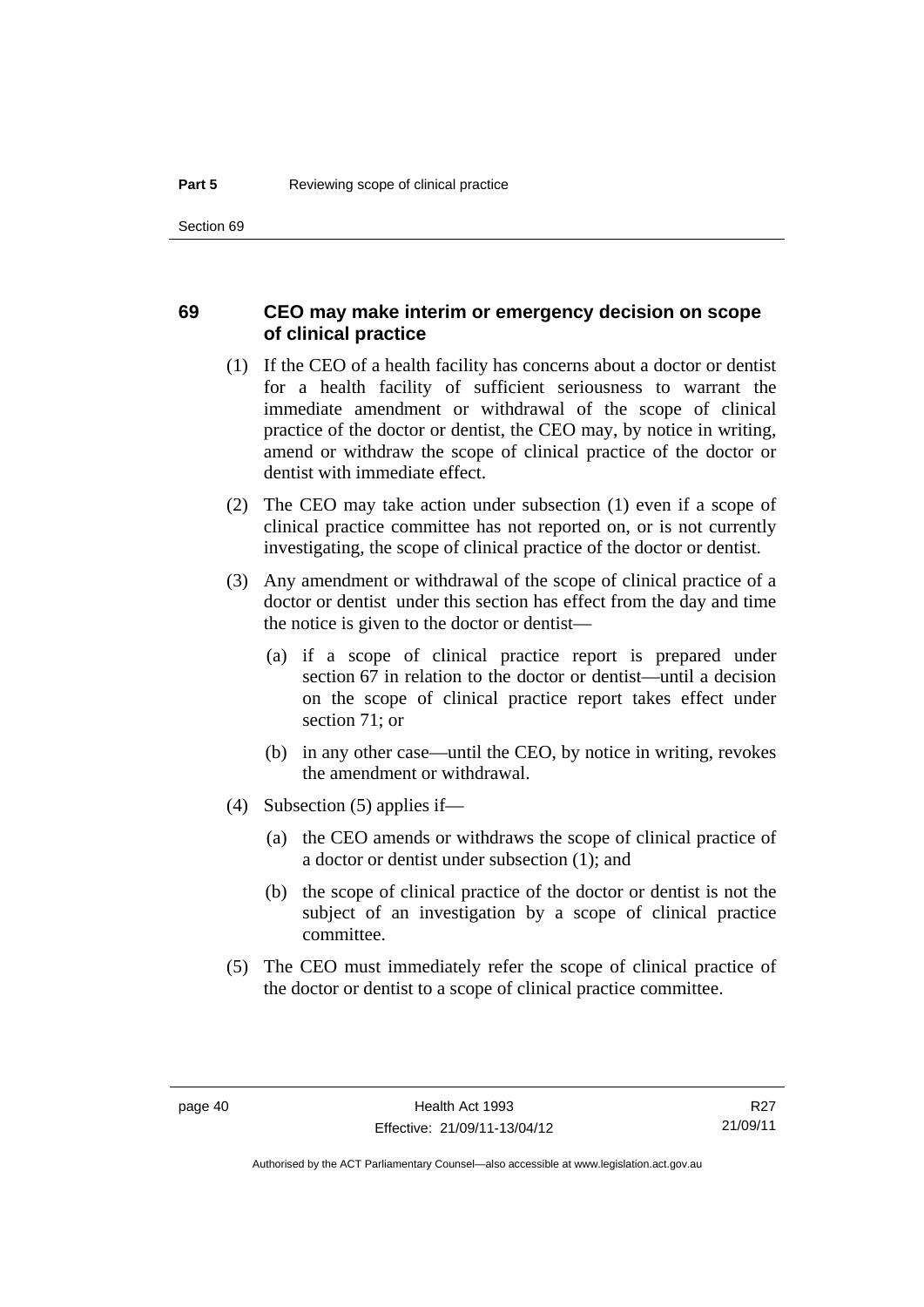- (6) If the CEO amends or withdraws the scope of clinical practice of a doctor or dentist under subsection (1), the CEO must, in writing, notify—
	- (a) the doctor or dentist; and
	- (b) if the CEO is not the director-general—the director-general; and
	- (c) if the CEO is not the chief executive officer, Calvary—the chief executive officer, Calvary; and
	- (d) the relevant health board for the doctor or dentist; and
	- (e) the health services commissioner; and
	- (f) the CEO of any other health facility at which the doctor or dentist is engaged; and
	- (g) if a scope of clinical practice committee submitted a report about the doctor or dentist under section 68 to the CEO—the scope of clinical practice committee that submitted the report; and
	- (h) all appropriate officers under the CEO's authority or direction of the committee's decision so that proper effect can be given to the decision.

## **Examples—appropriate officers**

- general manager of the health facility
- clinical unit director
- head of department at health facility
- immediate supervisor of doctor or dentist
- human resource personnel
- *Note* An example is part of the Act, is not exhaustive and may extend, but does not limit, the meaning of the provision in which it appears (see Legislation Act, s 126 and s 132).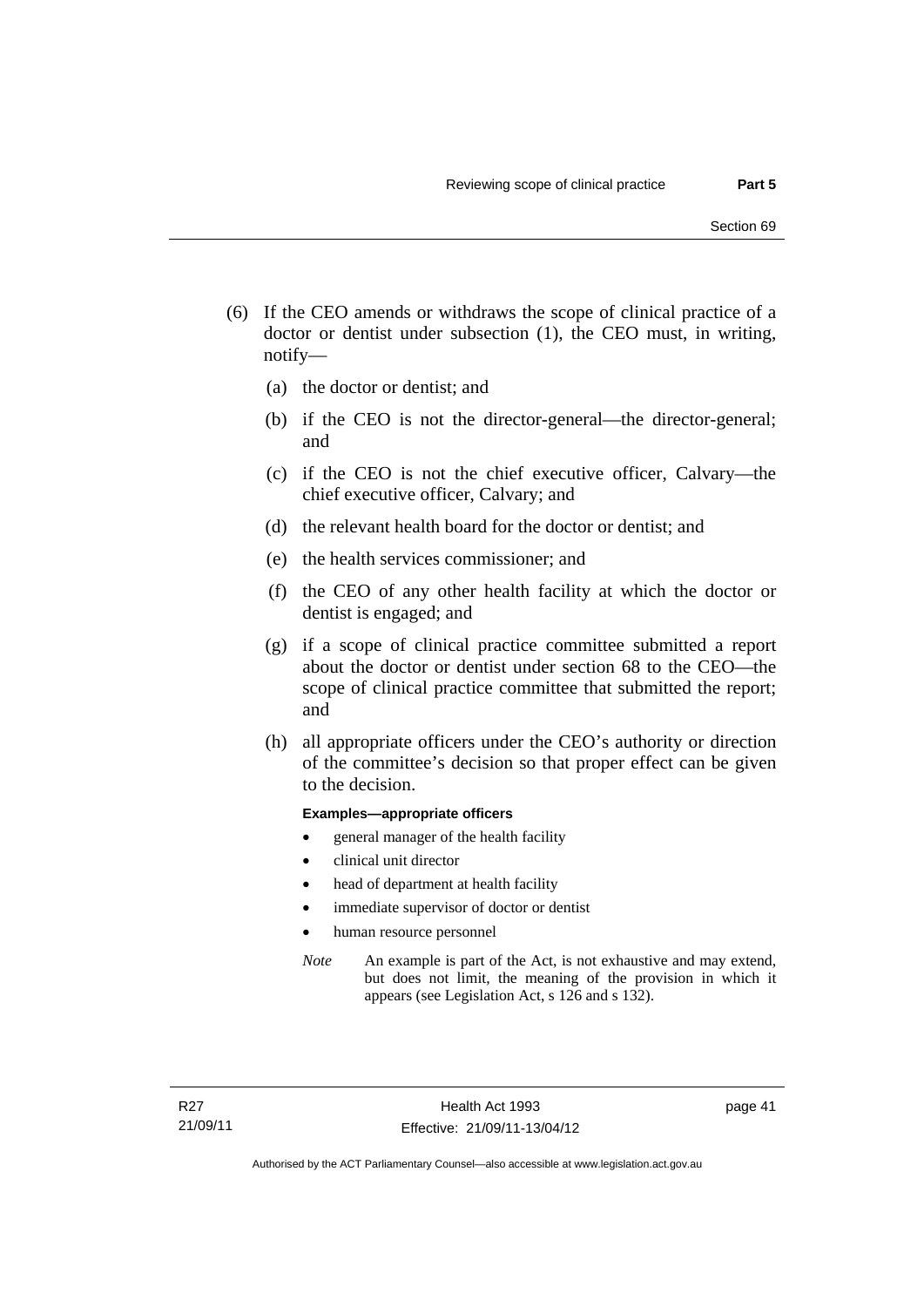# **70 CEO must make decision on scope of clinical practice report**

- (1) This section applies if the CEO of a health facility is given a scope of clinical practice report about a doctor or dentist for the health facility.
- (2) The CEO must—
	- (a) consider the recommendations in the scope of clinical practice report; and
	- (b) decide whether to take—
		- (i) the action recommended in the scope of clinical practice report; or
		- (ii) any other action that the committee could have recommended under section 67 (3) that the CEO considers appropriate.
	- *Note 1* The CEO must consider the recommendations and make a decision as soon as possible (see Legislation Act, s 151B).
	- *Note* 2 A decision of the CEO under this section is a reviewable decision (see pt 9).
- (3) After the CEO has made a decision under subsection (2), the CEO must give the following people notice in writing (a *scope of clinical practice executive decision notice*) of the decision:
	- (a) each doctor or dentist for the health facility whose scope of clinical practice or engagement will be affected by the CEO's decision;
	- (b) the scope of clinical practice committee that prepared the scope of clinical practice report;

R27 21/09/11

Authorised by the ACT Parliamentary Counsel—also accessible at www.legislation.act.gov.au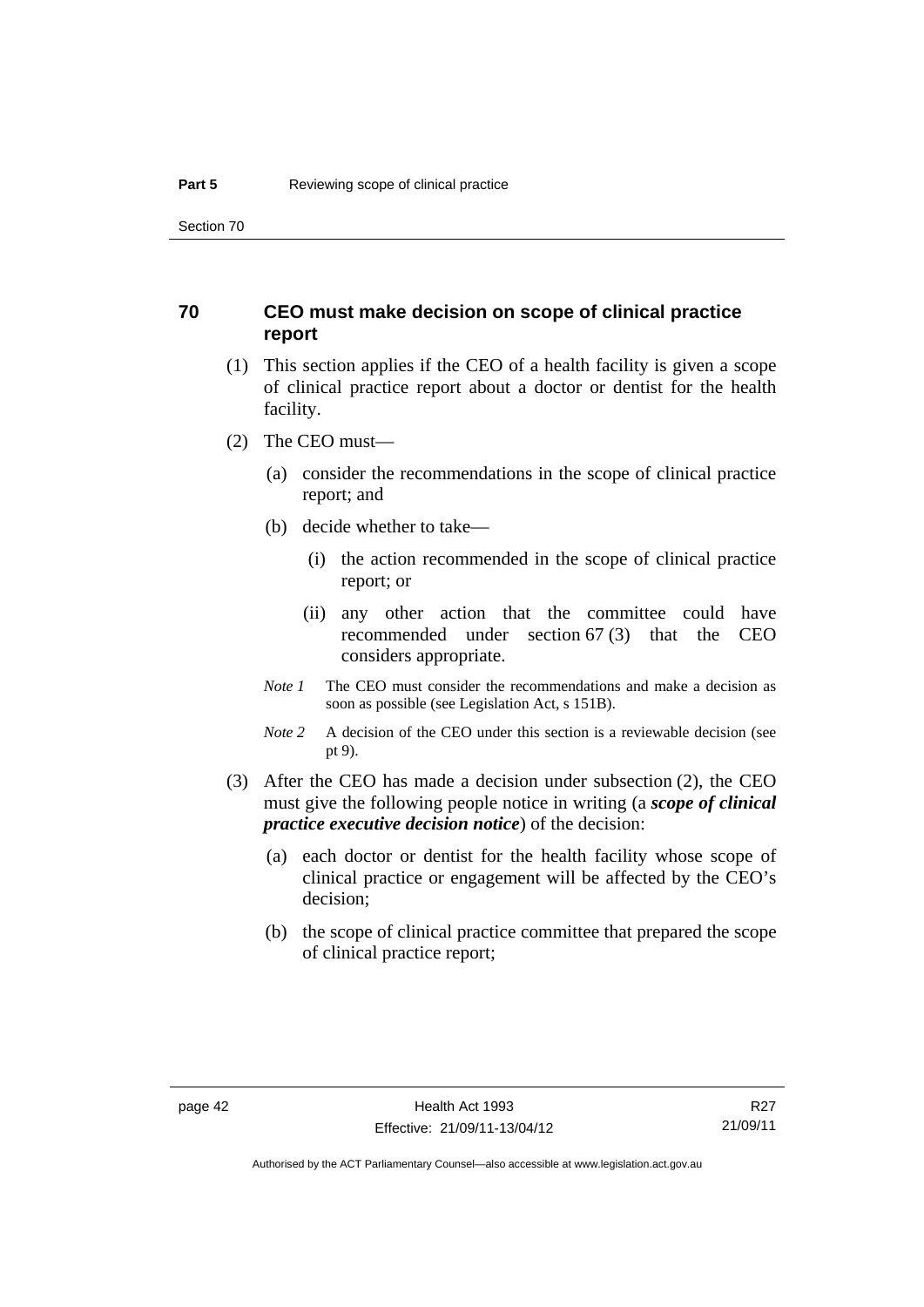(c) all appropriate officers under the CEO's authority or direction so that proper effect can be given to the decision.

## **Examples—appropriate officers**

- general manager of the health facility
- clinical unit director
- head of department at health facility
- immediate supervisor of doctor or dentist
- human resource personnel
- *Note* An example is part of the Act, is not exhaustive and may extend, but does not limit, the meaning of the provision in which it appears (see Legislation Act, s 126 and s 132).
- (4) A scope of clinical practice executive decision notice in relation to a doctor or dentist must include the following information:
	- (a) if the doctor or dentist's scope of clinical practice is to stay the same—a statement to that effect;
	- (b) if the doctor or dentist's scope of clinical practice is to be amended—how the scope of clinical practice is being amended;
	- (c) if the doctor or dentist's scope of clinical practice is to be withdrawn—a statement to that effect;
	- (d) if the term of engagement of the doctor or dentist by a health facility is to be amended—how the term is being amended;
	- (e) if the engagement of the doctor or dentist by a health facility is to be suspended—the period for which the engagement is being suspended;
	- (f) if the engagement of the doctor or dentist by a health facility is to be ended—a statement to that effect;
	- (g) if the doctor or dentist was the subject of a decision of the CEO under section 69—a statement to that effect;
	- (h) when the decision takes effect.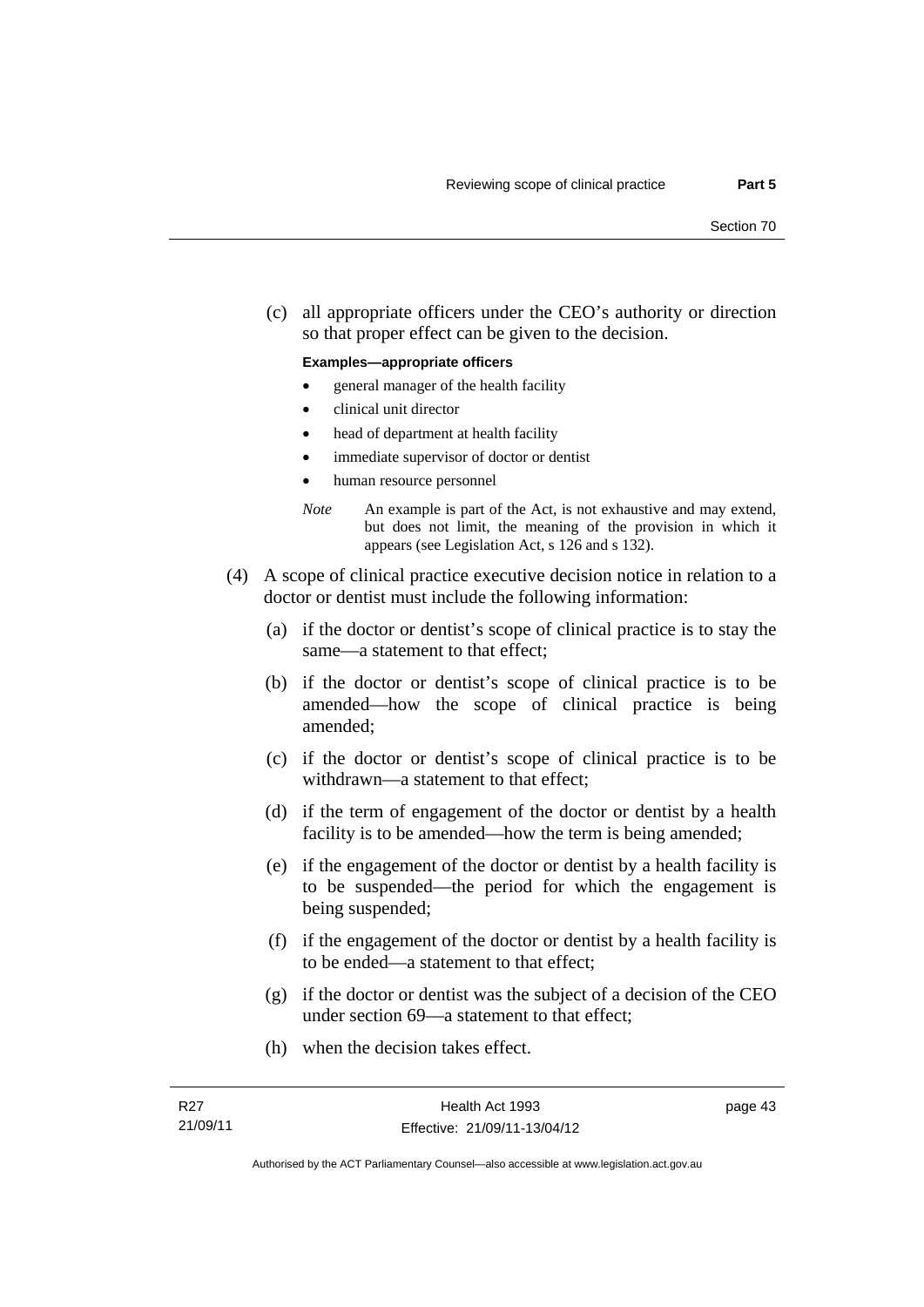- (5) The scope of clinical practice review notice must be in accordance with the requirements for a reviewable decision notice.
	- *Note* The requirements for reviewable decision notices are prescribed under the *ACT Civil and Administrative Tribunal Act 2008*.

# **71 When CEO decision on scope of clinical practice report takes effect**

- (1) A decision of the CEO of a health facility under section 69 or section 70 in relation to a doctor or dentist for the health facility takes effect on the later of the following:
	- (a) the day stated in the scope of clinical practice review notice for the decision;
	- (b) the day the scope of clinical practice review notice is given to the doctor or dentist.
- (2) For subsection (1) (b), if the notice cannot be given to the doctor or dentist in person, the notice is taken to be given to the doctor or dentist 7 days after the day it is posted to his or her last known home address.

# **72 CEO may give information about decision to health facility outside ACT**

- (1) If the CEO of a health facility makes a decision under section 69 or section 70 to amend or withdraw the scope of clinical practice of a doctor or dentist, the CEO may tell the CEO of a health facility that is outside the ACT (the *other CEO*) about the amendment or withdrawal.
- (2) However, the CEO may not tell the other CEO about the amendment or withdrawal, unless the other CEO asks, in writing, for information about the scope of clinical practice of the doctor or dentist.

Authorised by the ACT Parliamentary Counsel—also accessible at www.legislation.act.gov.au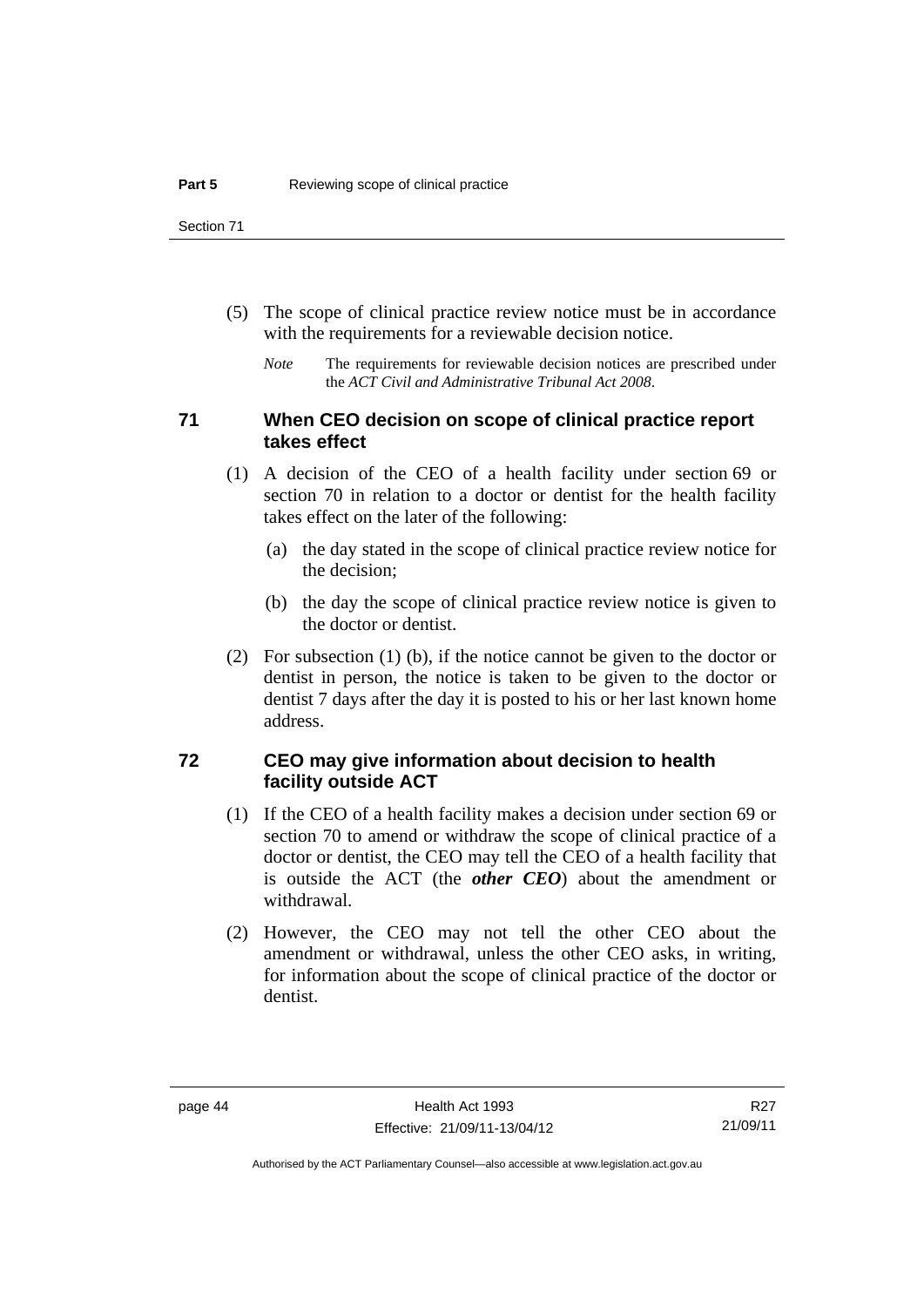# **73 Request for information by health facility outside ACT**

- (1) This section applies if a health facility outside the ACT (the *requesting facility*) asks the CEO of a health facility for clinical practice information about a doctor or dentist that has been the subject of a scope of clinical practice review at the health facility.
- (2) The CEO must—
	- (a) if the request for information is in writing—forward the request within 7 days of receiving it to the scope of clinical practice committee that reviewed the doctor or dentist's scope of clinical practice; or
	- (b) if the request is not in writing—tell the requesting facility as soon as practicable that the request must be made in writing.
- (3) A scope of clinical practice review committee that receives a request from a CEO under subsection (2) (a) may give the requesting facility—
	- (a) the following information if the information formed part of the committee's review of the doctor or dentist, and is relevant to the information asked for by the requesting facility:
		- (i) particulars of the complaint against the doctor or dentist;
		- (ii) particulars about any patients treated by the doctor or dentist;
		- (iii) health facility medical records;
		- (iv) reports from other providers of health services; and
	- (b) a summary of the committee's review report into the doctor or dentist's scope of clinical practice.
- (4) However, any information given to a requesting facility under subsection (3) must be given in a form that does not allow a person mentioned in the information, other than the doctor or dentist reviewed by the committee, to be identified.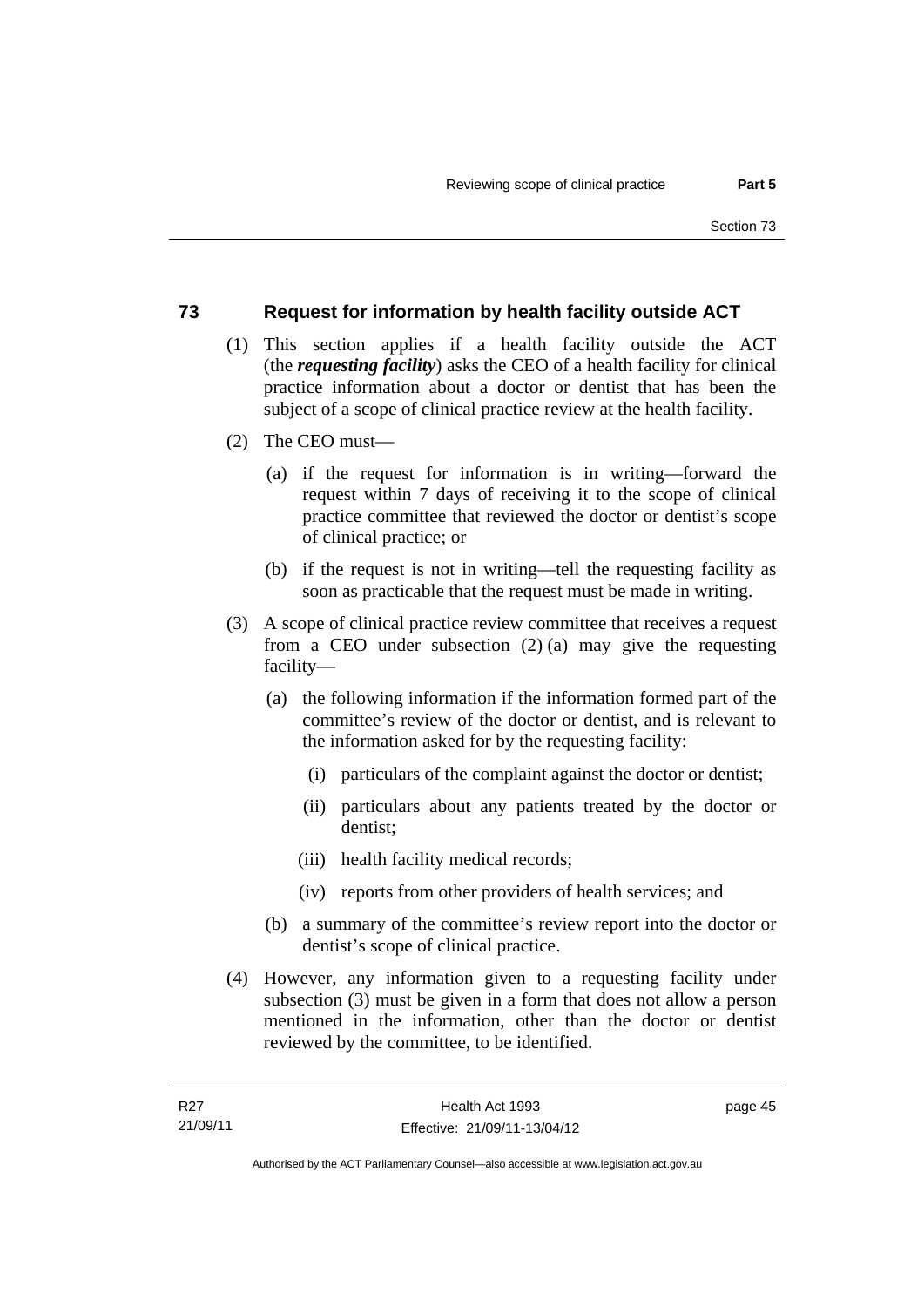(5) In this section:

*clinical practice information*, about a doctor or dentist, means information relating to the clinical competency and standards of professional conduct of the doctor or dentist.

# **74 Scope of clinical practice committees—giving information to health board and health services commissioner**

(1) A scope of clinical practice committee may give protected information to a health board if the committee is satisfied that giving the information would be likely to facilitate the improvement of health services provided in the ACT.

*Note* Protected information includes sensitive information (see s 123).

- (2) If a clinical practice committee gives protected information to a health board under subsection (1), the committee must give the information to the health services commissioner.
- (3) A scope of clinical practice committee must tell the relevant health board, and the health services commissioner, if the committee is satisfied that the clinical practice of a doctor or dentist has failed to meet the required standard of practice, or that the doctor or dentist does not satisfy the suitability to practise requirements.
- (4) In this section:

*required standard of practice*—see the *Health Professionals Act 2004*, section 18.

*Note* The *Health Practitioner Regulation National Law (ACT)*, pt 8, div 2 imposes an obligation to report misconduct or impairment.

Authorised by the ACT Parliamentary Counsel—also accessible at www.legislation.act.gov.au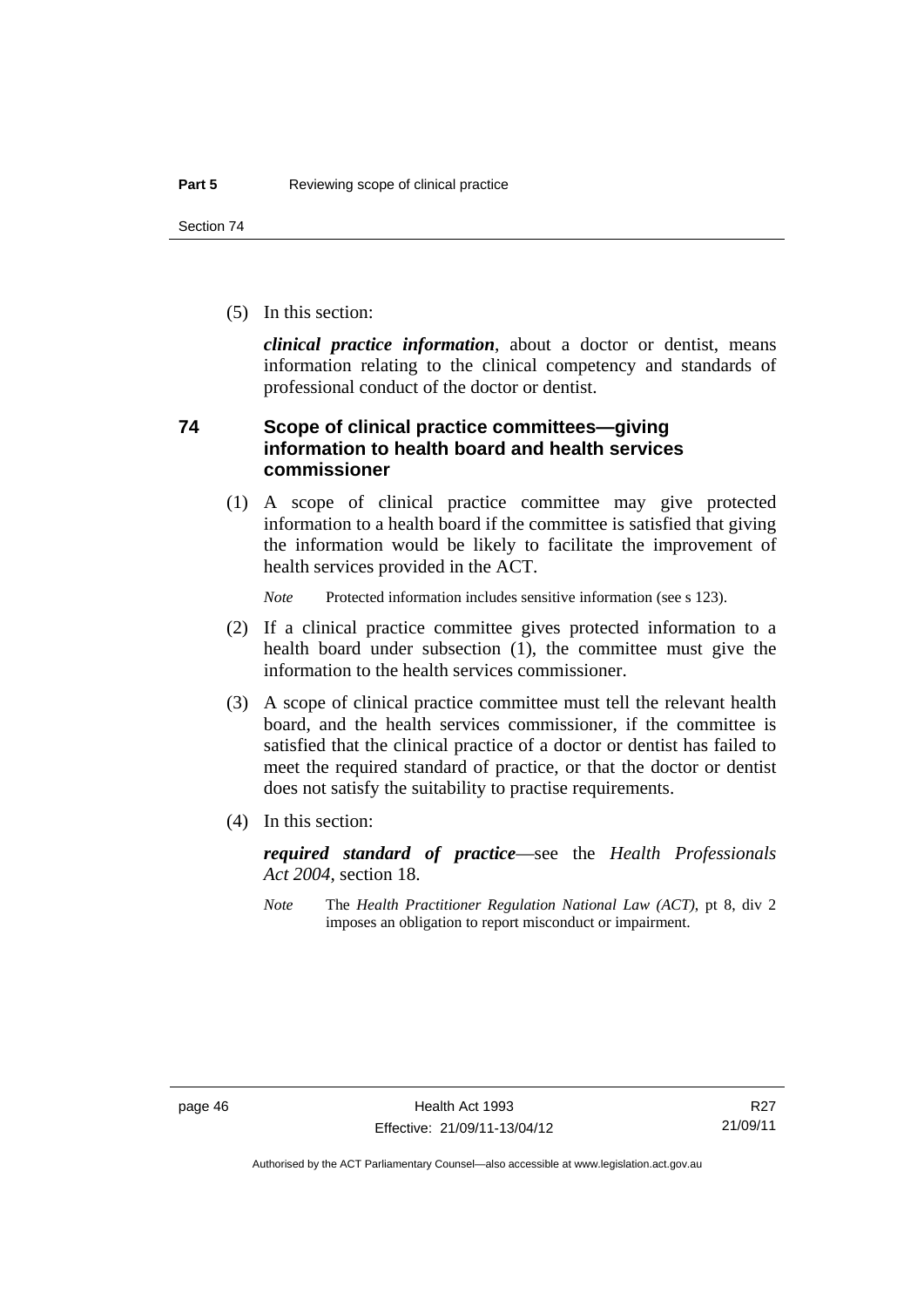# **75 Scope of clinical practice committees—admissibility of evidence**

- (1) The following are not admissible as evidence in a proceeding before a court:
	- (a) an oral statement made in a proceeding before a scope of clinical practice committee;
	- (b) a document given to a scope of clinical practice committee, but only to the extent that it was prepared only for the committee;
	- (c) a document prepared by a scope of clinical practice committee.
- (2) In this section:

*court* includes a tribunal, authority or person with power to require the production of documents or the answering of questions.

# **76 Sharing information with other committees**

A scope of clinical practice committee may share the following information, including protected information, with another scope of clinical practice committee or a quality assurance committee:

- (a) any information that comes before the committee in the course of its functions;
- (b) a decision of a CEO under section 69 or section 70 that related to a recommendation made by the committee.

# **77 Sharing information with 3rd parties**

- (1) This section applies if—
	- (a) the CEO of a health facility makes a decision, under section 69 or section 70, to amend or withdraw the scope of clinical practice of a doctor or dentist; and
	- (b) a person asks for information about the decision.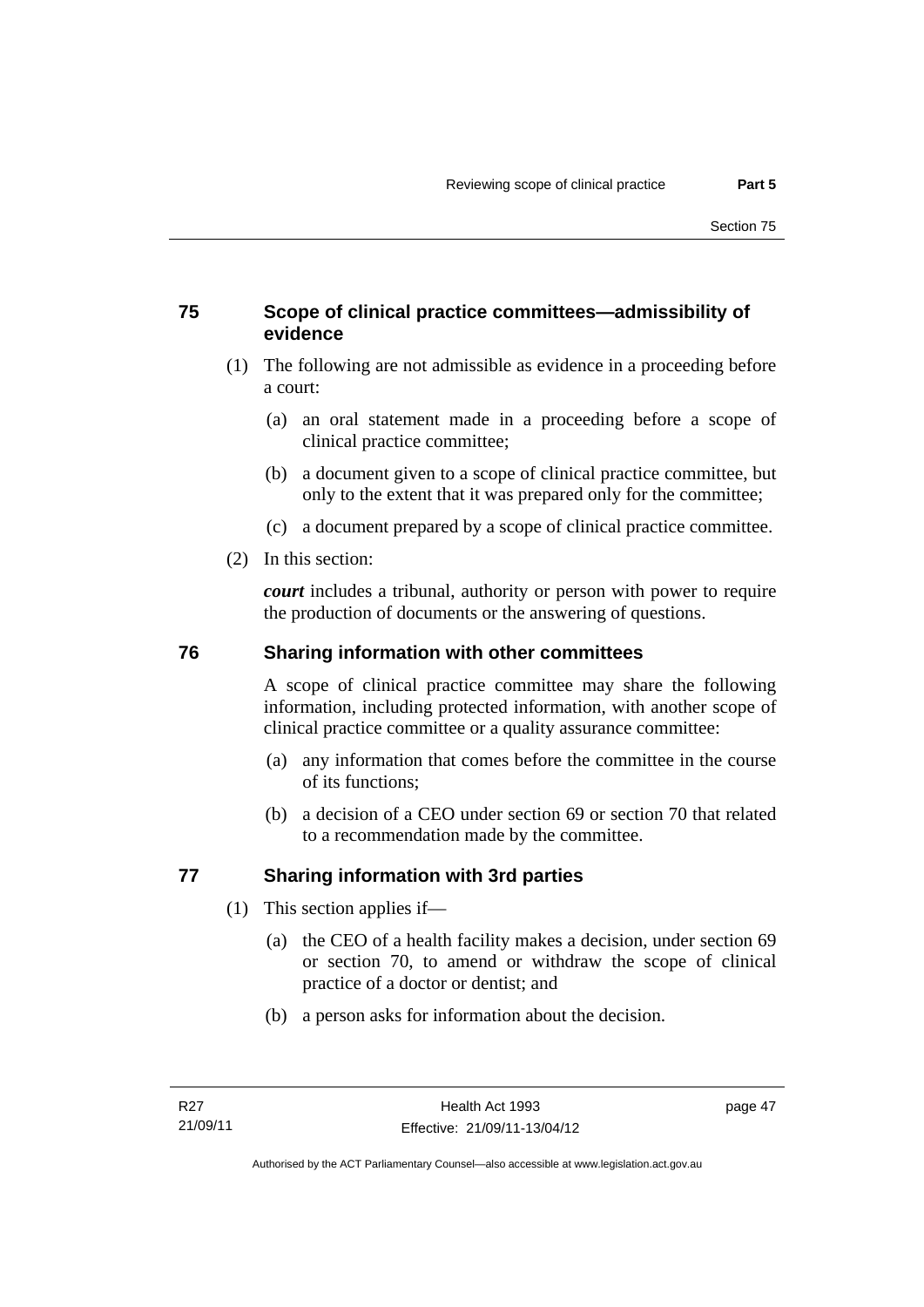(2) The CEO may give the person information about the decision, but may not disclose the identity of the doctor or dentist or any other sensitive information.

*Note Sensitive information*—see s 124.

# **78 Complainants to remain anonymous**

If a person makes a complaint about a doctor or dentist and the matter is referred to a scope of clinical practice committee, the committee—

- (a) must not disclose the identity of the complainant to the doctor, dentist or any other person who is not a member of the committee; and
- (b) if the committee provides any information to a person about a complaint—may provide information in a way that protects the identity of the complainant unless required to do otherwise by this Act or any other Territory law.

Authorised by the ACT Parliamentary Counsel—also accessible at www.legislation.act.gov.au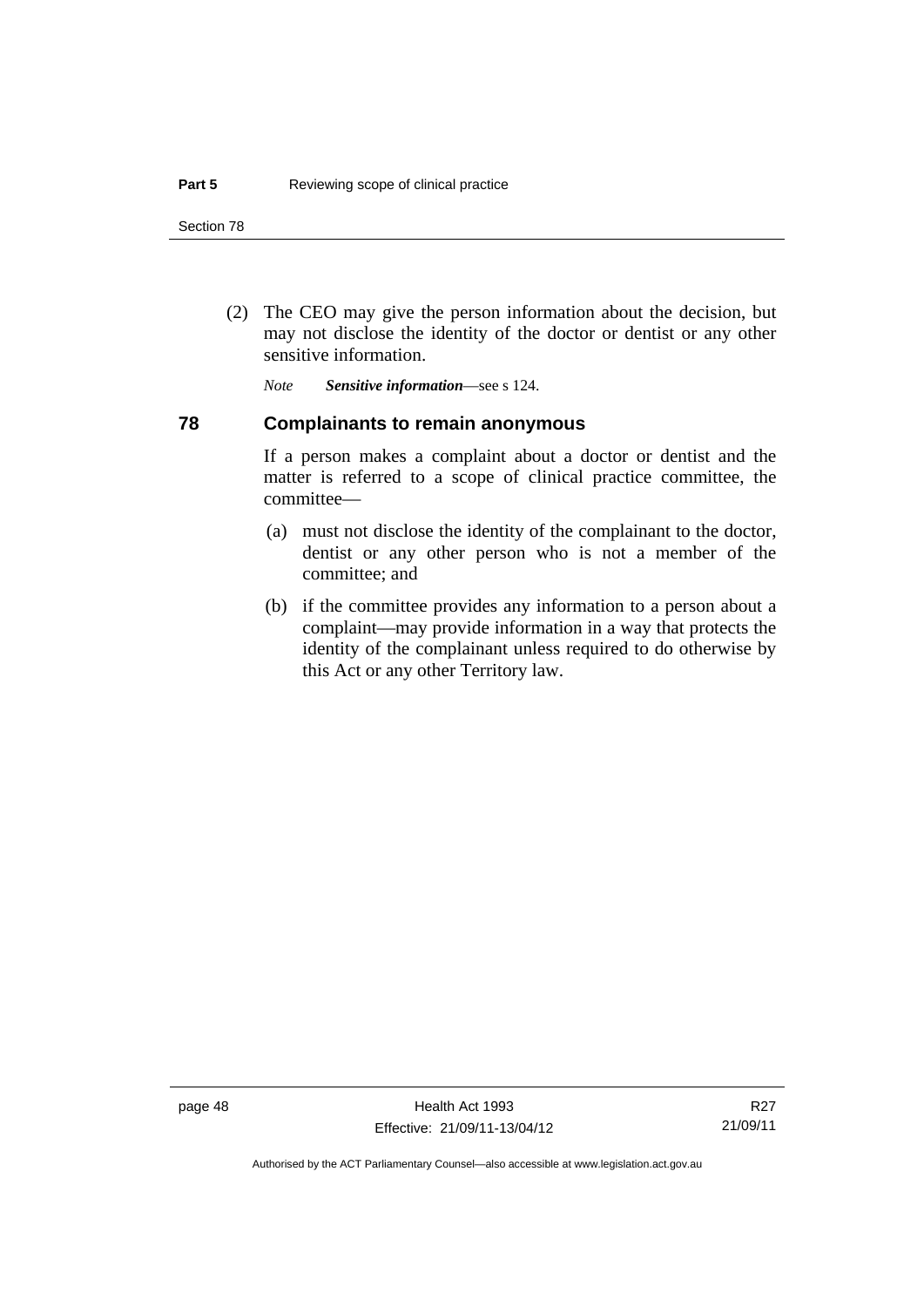# **Part 6 Abortions**

# **80 Meaning of** *abortion* **for pt 6**

In this part:

*abortion* means causing a woman's miscarriage by:

(a) administering a drug; or

- (b) using an instrument; or
- (c) any other means.

# **81 Only doctor may carry out abortion**

A person who is not a doctor must not carry out an abortion.

Maximum penalty: imprisonment for 5 years.

# **82 Abortion to be carried out in approved medical facility**

A person must not carry out an abortion except in a medical facility, or part of a medical facility, approved under section 83 (1).

Maximum penalty: 50 penalty units, imprisonment for 6 months or both.

# **83 Approval of facilities**

- (1) If a medical facility is suitable on medical grounds for carrying out abortions, the Minister may approve the medical facility or an appropriate part of the medical facility.
- (2) An approval is a notifiable instrument.

*Note* A notifiable instrument must be notified under the *Legislation Act 2001*.

 (3) The Minister must not unreasonably refuse or delay a request for approval of a medical facility under subsection (1).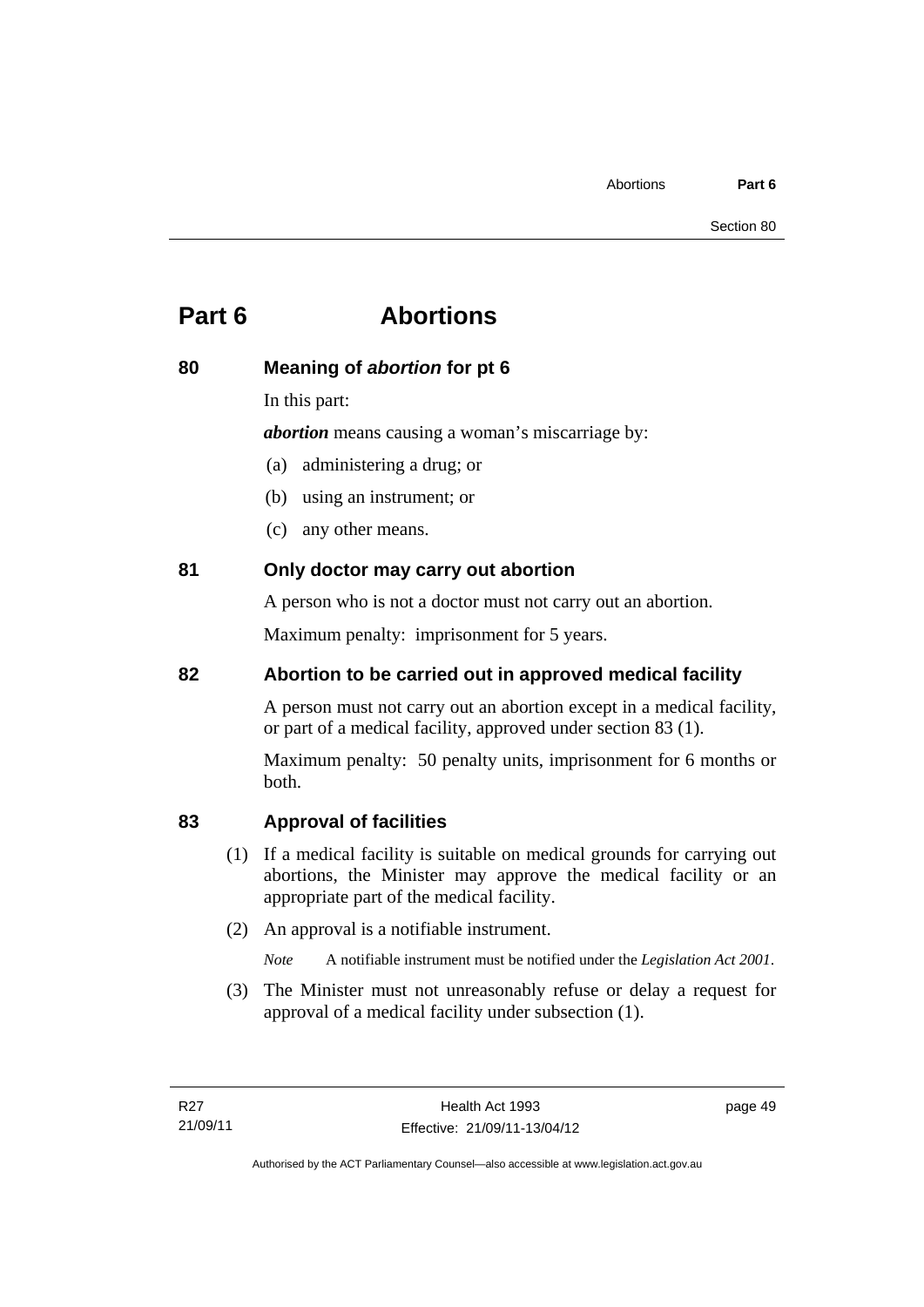## Part 6 **Abortions**

# **84 No obligation to carry out abortion**

- (1) No-one is under a duty (by contract or by statutory or other legal requirement) to carry out or assist in carrying out an abortion.
- (2) A person is entitled to refuse to assist in carrying out an abortion.

page 50 Health Act 1993 Effective: 21/09/11-13/04/12

R27 21/09/11

Authorised by the ACT Parliamentary Counsel—also accessible at www.legislation.act.gov.au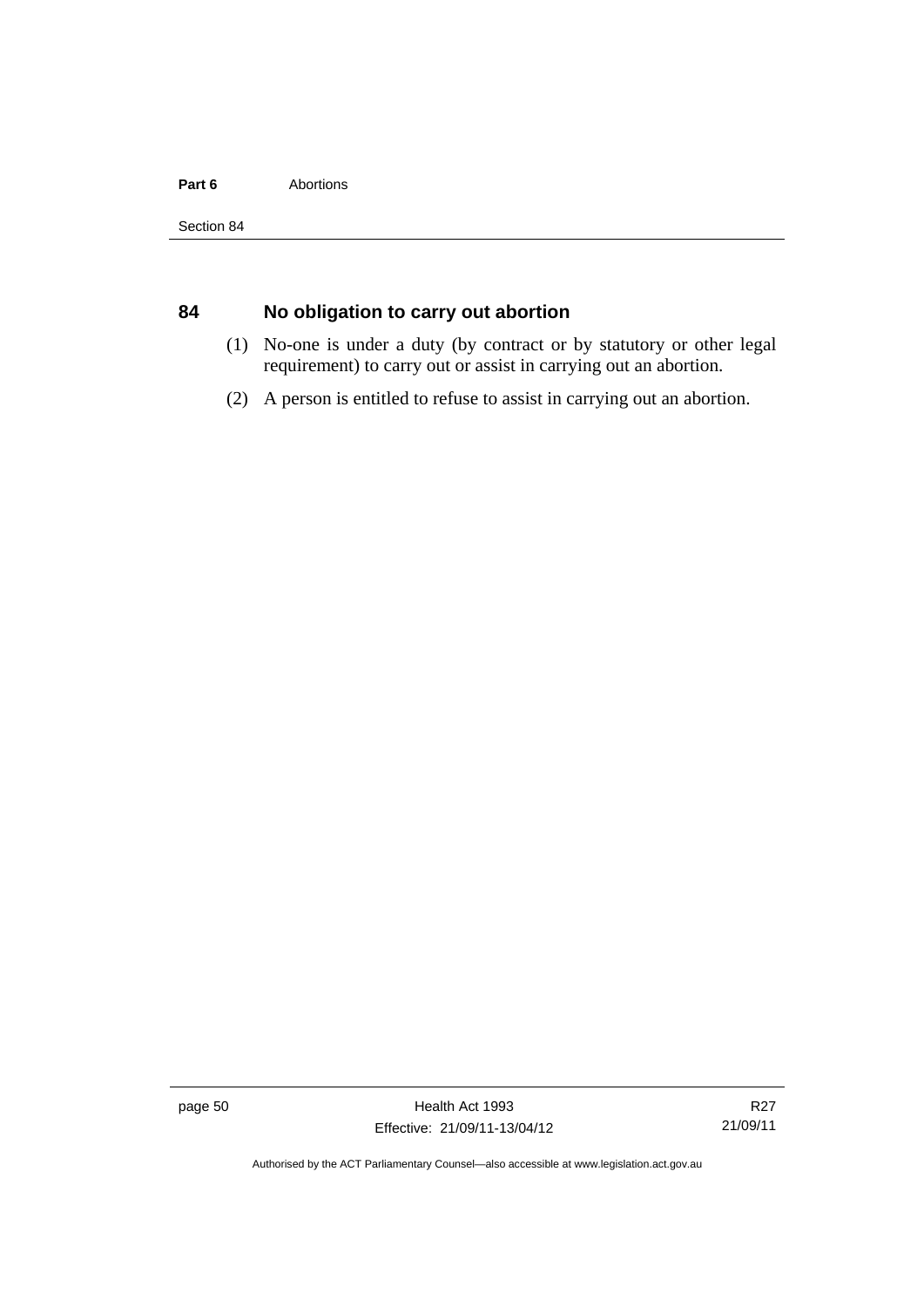# **Part 7 VMO service contracts**

# **100 Definitions for pt 7**

In this part:

*authorised representative* means an entity authorised as a representative under section 105.

*core conditions* means conditions determined under section 102.

*entity* means a corporation or an unincorporated association.

*negotiating agent* means an entity approved as a negotiating agent under section 104.

*negotiating period*—see section 103 (2).

*practice corporation*, of a VMO, means a corporation that is controlled or conducted by the VMO and by which the VMO conducts his or her practice as a doctor or dentist.

*service contract* means a contract for services, between the Territory and a VMO (or the VMO's practice corporation), under which the VMO is to provide health services to or for the Territory.

*VMO* (visiting medical officer) means a doctor or dentist who is engaged, or who the Territory proposes to engage, under a service contract.

# **101 Service contracts**

- (1) The Territory must not enter into a service contract unless it includes the core conditions that apply to the contract.
- (2) A service contract entered into in contravention of subsection (1) is void.
- (3) A condition of a service contract that is inconsistent with a core condition that applies to the contract is void to the extent of the inconsistency.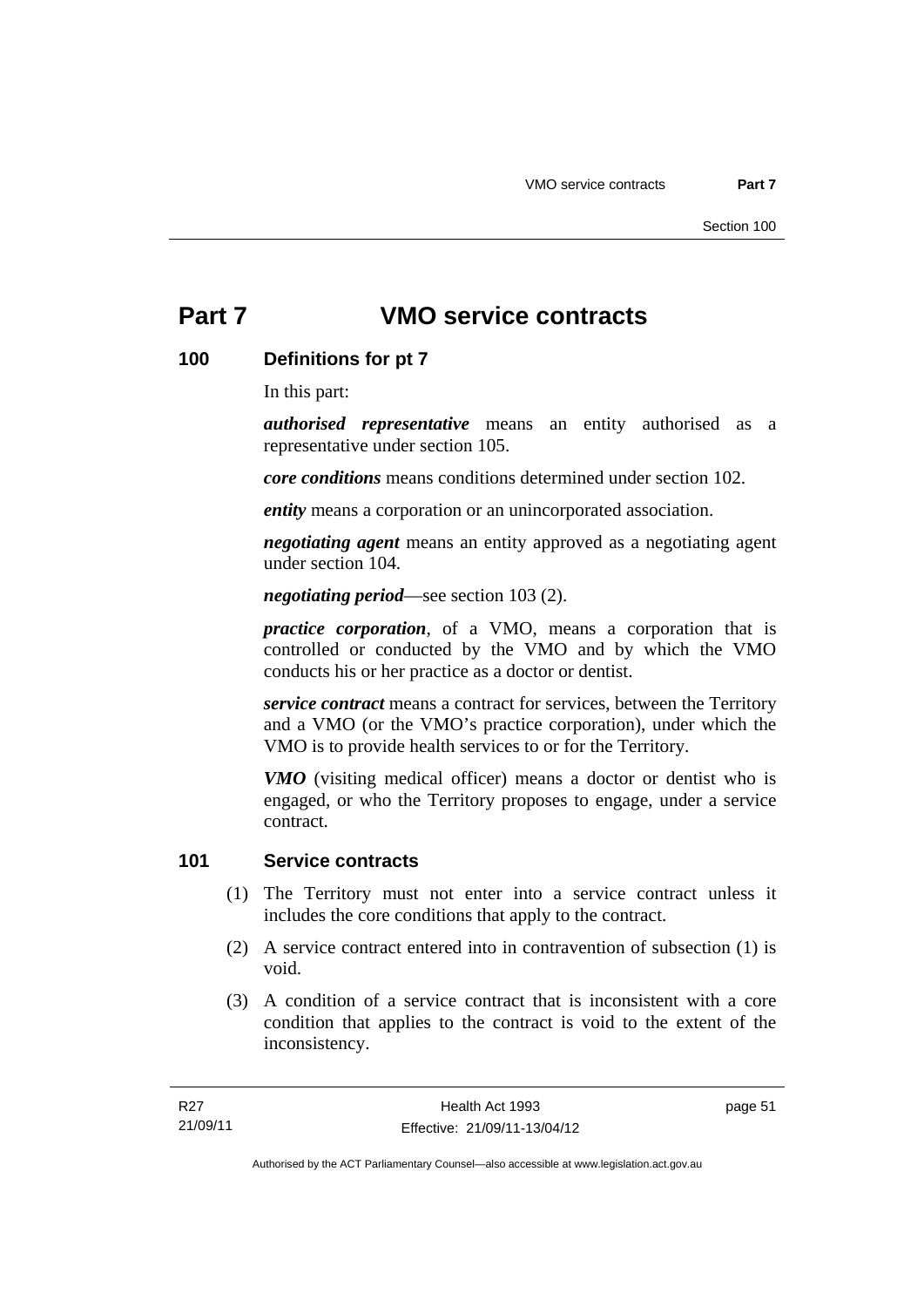### **Part 7** VMO service contracts

# **102 Core conditions**

- (1) The Minister may determine core conditions for service contracts.
- (2) The Minister must not determine a condition as a core condition unless the condition has been—
	- (a) agreed in collective negotiations under section 103; or
	- (b) decided by arbitration under section 106.
- (3) A determination of core conditions is a notifiable instrument.

*Note* A notifiable instrument must be notified under the Legislation Act.

# **103 Collective negotiations**

- (1) The Territory may negotiate with a negotiating agent, or negotiating agents, to establish proposed core conditions for service contracts.
- (2) Before beginning collective negotiations, the Minister must determine a period (the *negotiating period*) for the negotiations.
- (3) A negotiating period determined after 31 December 2003 must not be shorter than 3 months unless the parties to the negotiations agree to a shorter negotiating period.
- (4) A determination of a negotiating period is a notifiable instrument.

*Note* A notifiable instrument must be notified under the Legislation Act.

## **104 Negotiating agents**

- (1) The Minister may, in writing, approve an entity as a negotiating agent.
- (2) The Minister must not approve an entity as a negotiating agent unless the Minister is satisfied that—
	- (a) the entity is the authorised representative of at least 50 VMOs who, between them, belong to at least 3 of the following categories:

R27 21/09/11

Authorised by the ACT Parliamentary Counsel—also accessible at www.legislation.act.gov.au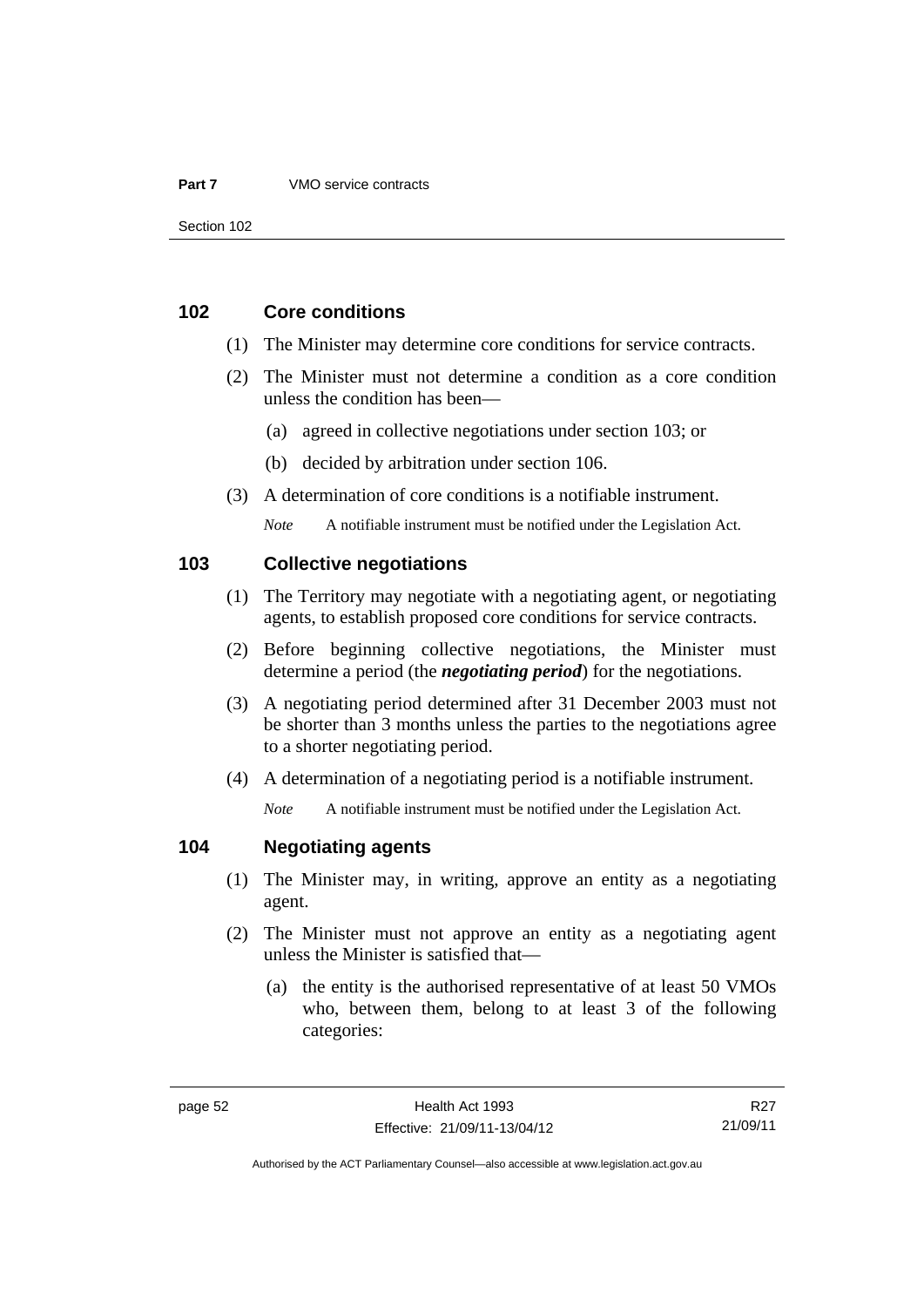- (i) physician;
- (ii) surgeon;
- (iii) obstetrician and gynaecologist;
- (iv) anaesthetist;
- (v) general practitioner or other doctor or dentist; and
- (b) the entity is not disqualified under subsection (3); and
- (c) the entity is otherwise suitable to be a negotiating agent having regard to anything that may reasonably influence that decision, including the following:
	- (i) any criminal or civil court proceedings in which the entity or an executive officer of the entity has been concerned in the previous 10 years;
	- (ii) any levy of execution against the entity or an executive officer of the entity that is not satisfied;
	- (iii) whether an executive officer of the entity has ceased to carry on business, or has been involved in the management of an entity that has ceased to carry on business, with the result that creditors were not fully paid or are unlikely to be fully paid.
- (3) For subsection (2) (b), an entity is disqualified if—
	- (a) the entity, or an executive officer of the entity, has been convicted, in the ACT or elsewhere, of—
		- (i) an offence punishable by imprisonment for longer than 1 year; or
		- (ii) an offence that involves dishonesty and is punishable by imprisonment for 3 months or longer; or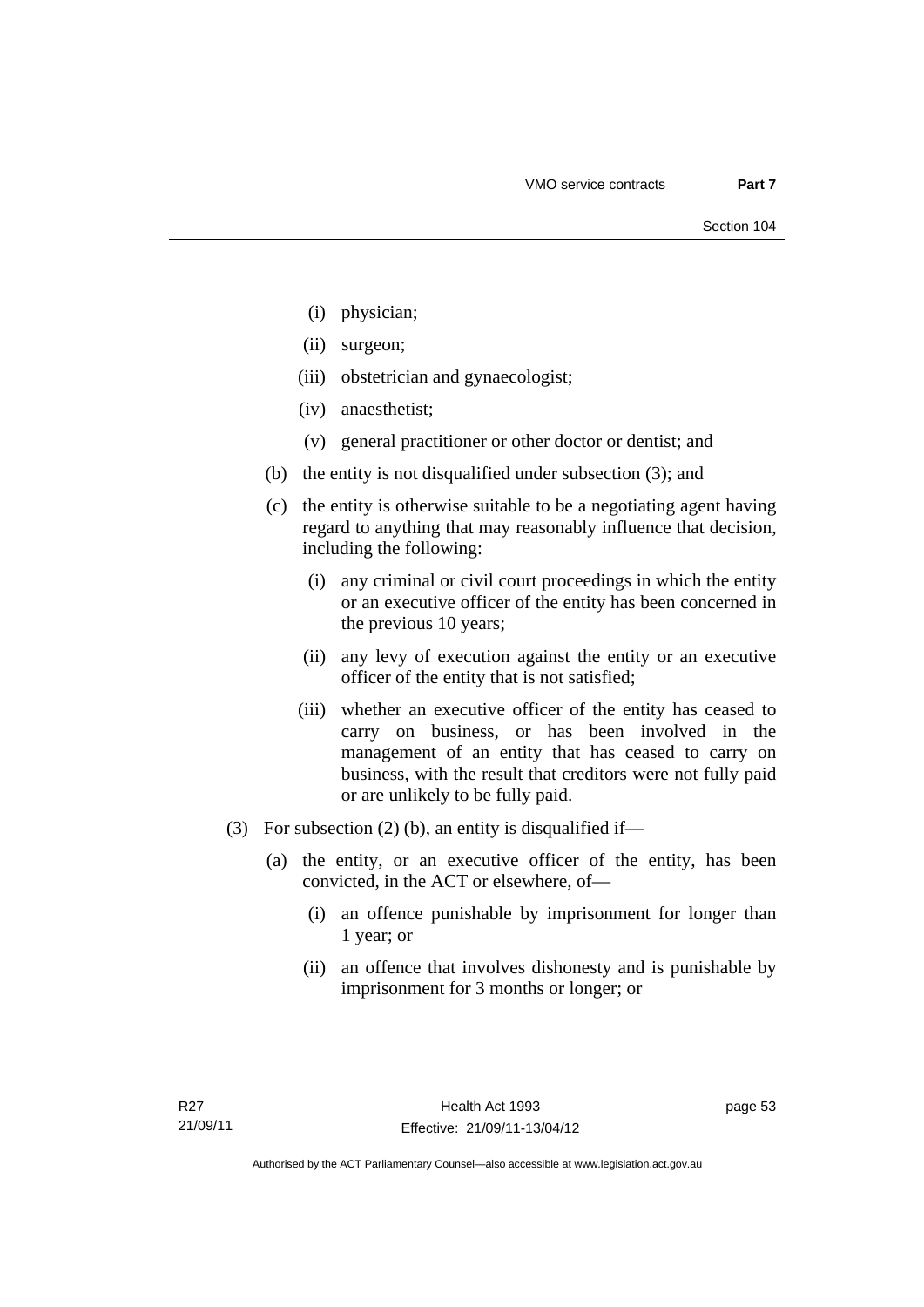### **Part 7** VMO service contracts

Section 105

- (b) the entity has a receiver, receiver and manager, or provisional liquidator appointed over part or all of its affairs, or is otherwise under external administration; or
- (c) the entity is insolvent, enters into voluntary administration or makes an arrangement with its creditors or takes the benefit of any law for the relief of insolvent debtors; or
- (d) the executive officer of the entity is disqualified from managing corporations under the Corporations Act, part 2D.6 (Disqualification from managing corporations).
- (4) In this section:

*executive officer*, of an entity, means a person, by whatever name called, and whether or not the person is a director of the entity, who is concerned with or takes part in the management of the entity.

# **105 Authorised representatives**

- (1) A VMO may, in writing, authorise 1 entity to represent the VMO in collective negotiations under section 103.
	- *Note* If a form is approved under s 194 for an authorisation, the form must be used.
- (2) The authorisation must nominate 1 of the categories mentioned in section 104 (2) (a) as the category to which the VMO belongs.

## **106 Arbitration**

- (1) This section applies if agreement is not reached in collective negotiations between the Territory and a negotiating agent or negotiating agents in relation to a matter before the end of the negotiating period.
- (2) Unless resolved by mediation beforehand, the matter must be decided by arbitration.

R27 21/09/11

Authorised by the ACT Parliamentary Counsel—also accessible at www.legislation.act.gov.au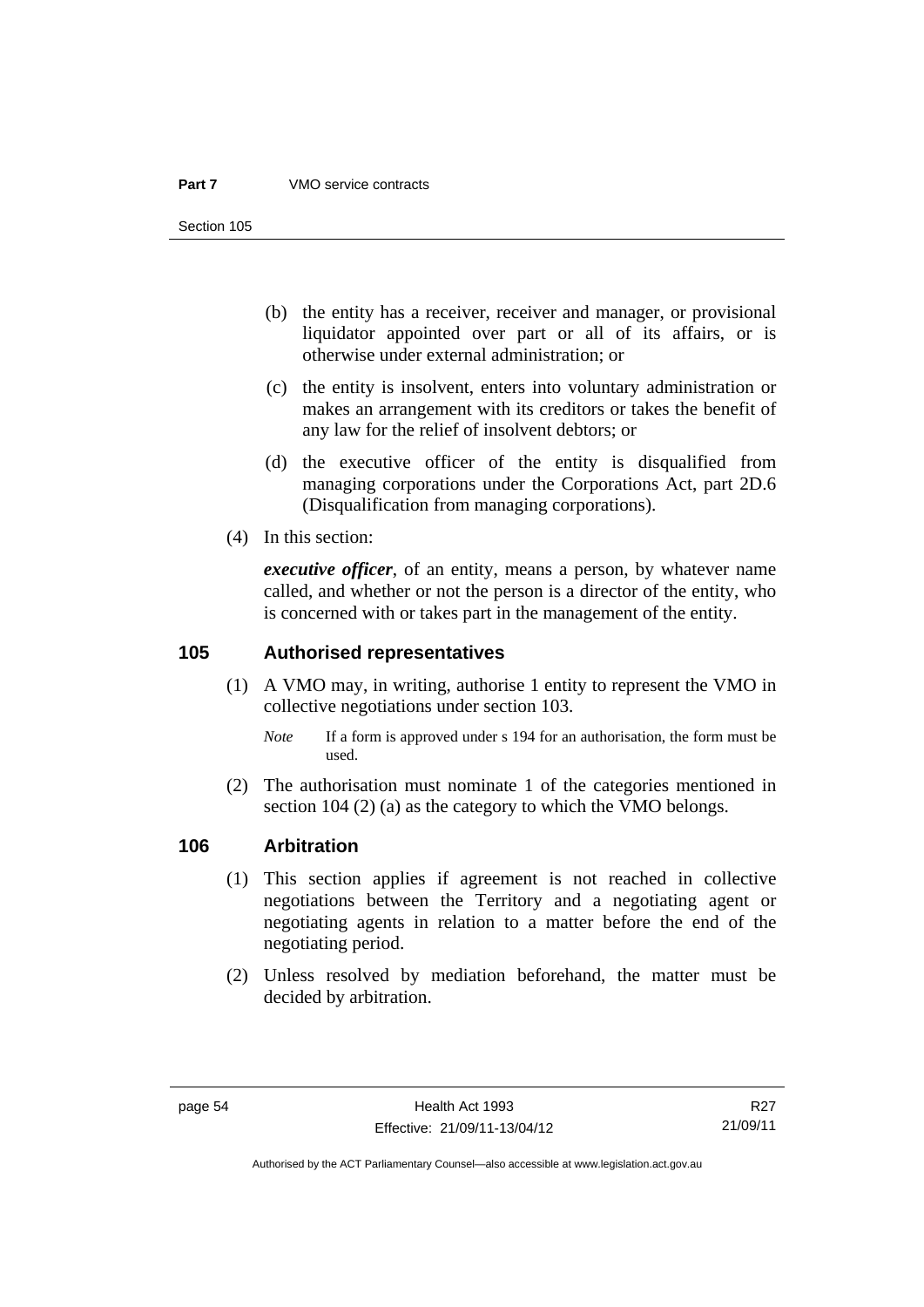- (3) The arbitration must be conducted under the *Commercial Arbitration Act 1986* and in accordance with principles and rules determined by the Minister.
- (4) That Act applies to the arbitration as if the determined principles and rules were an arbitration agreement between the Territory and the negotiating agent or negotiating agents.
- (5) The principles and rules—
	- (a) must be determined by the Minister having regard to the objective of improving the efficiency, effectiveness and quality of health services, and other public interest considerations; and
	- (b) must include a requirement that the arbitrator has appropriate experience, including in determining industrial awards; and
	- (c) must be fair and reasonable.
- (6) A determination of principles and rules for arbitration is a notifiable instrument.

*Note* A notifiable instrument must be notified under the Legislation Act.

## **107 Competition and Consumer Act authorisation**

For the *Competition and Consumer Act 2010* (Cwlth) and the Competition Code of the ACT, the following are authorised:

- (a) collective negotiations between the Territory and an approved negotiating agent, or approved negotiating agents, under this part;
- (b) the conditions agreed in those negotiations;
- (c) service contracts containing core conditions;
- (d) everything done under a service contract.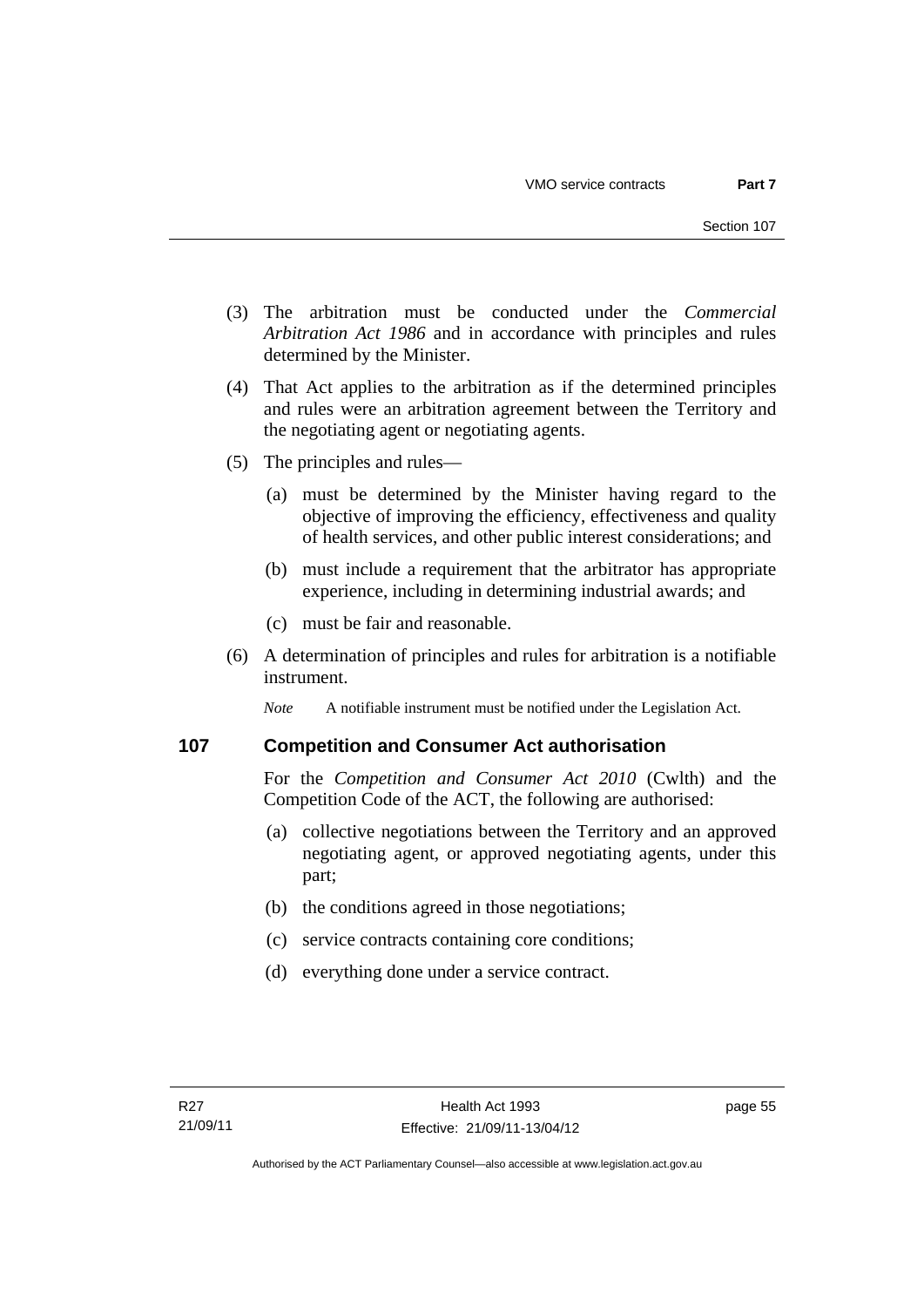### Part 8 **Secrecy**

Section 120

# **Part 8 Secrecy**

**120 Definitions—pt 8**  In this part: *divulge*—see section 121. *information holder*—see section 122. *protected information*—see section 123. *Note Sensitive information* is defined for the Act in s 124. **121 When is information** *divulged***?**  In this part: *divulge* includes communicate. **122 Who is an** *information holder***?**  For this part, a person is an *information holder* if— (a) the person is or has been— (i) a member of a quality assurance committee; or (ii) a member of a scope of clinical practice committee; or (iii) someone else exercising a function under part 4 (Quality assurance) or part 5 (Reviewing scope of clinical practice); or (iv) someone else engaged in the administration of part 4

(Quality assurance) or part 5 (Reviewing scope of clinical practice); or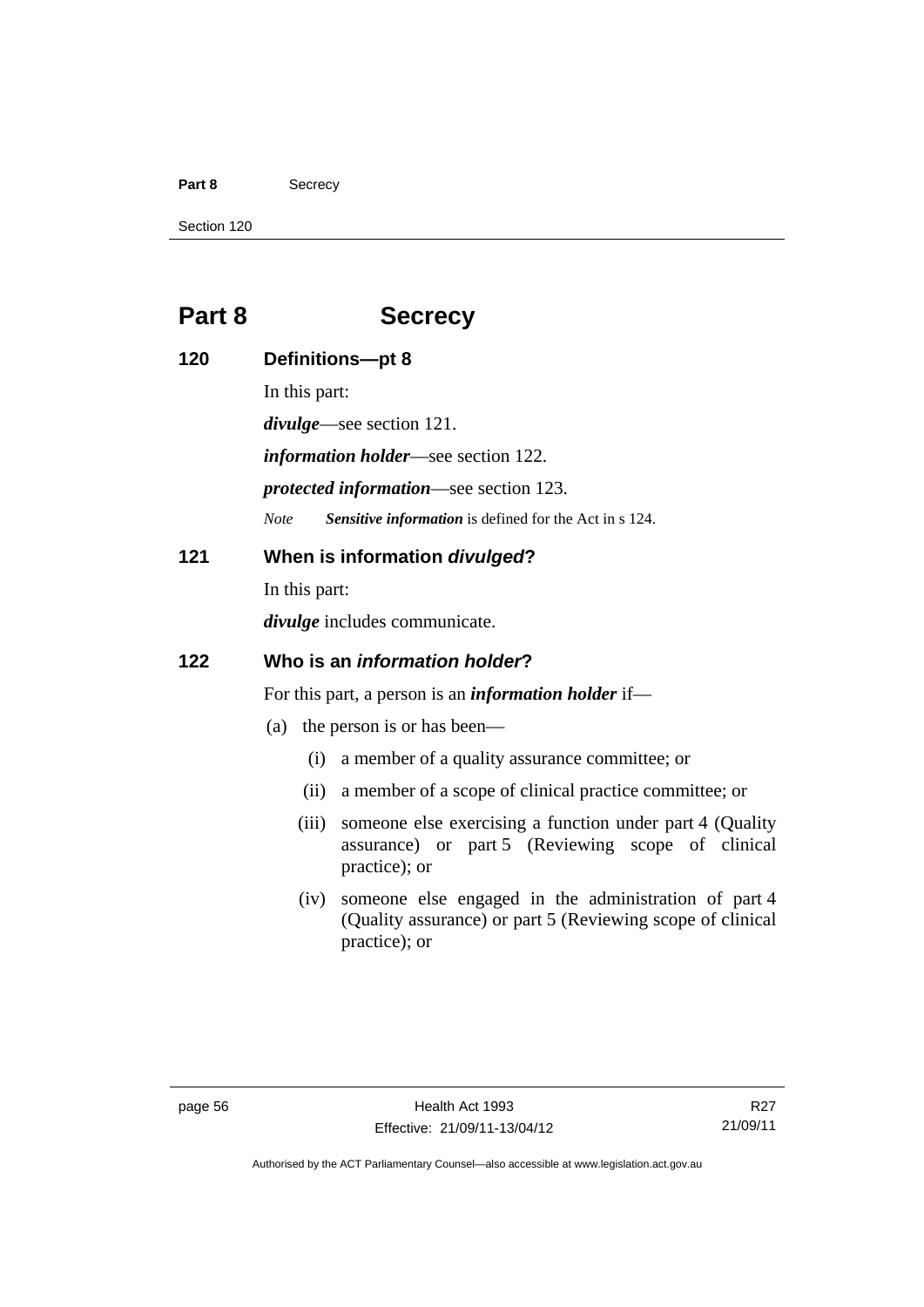- (b) the person has been given information under this Act by a person mentioned in paragraph (a).
	- *Note* Information may be given to people under various provisions of pt 4 and pt 5, including:
		- s 39 (Giving health service reports to CEO or director-general)
		- s 43 (Quality assurance committees—giving information to the Coroner's Court)
		- s 44 (Quality assurance committees—giving information to other quality assurance committees)
		- s 45 (Quality assurance committees—giving information to health board and health services commissioner).
		- s 74 (Scope of clinical practice committees—giving information to health board and health services commissioner).

# **123 What is** *protected information***?**

- (1) For this part, information is *protected information* about a person if it is information about the person that is disclosed to, or obtained by, an information holder because of the exercise of a function under this Act by the information holder or someone else.
- (2) Without limiting subsection (1), *protected information* includes sensitive information.

# **124 What is** *sensitive information***?**

In this Act:

*sensitive information* means information that—

- (a) identifies a person who—
	- (i) has received a health service; or
	- (ii) is a health service provider; or
	- (iii) has provided information to a quality assurance committee under section 35 (Quality assurance

Authorised by the ACT Parliamentary Counsel—also accessible at www.legislation.act.gov.au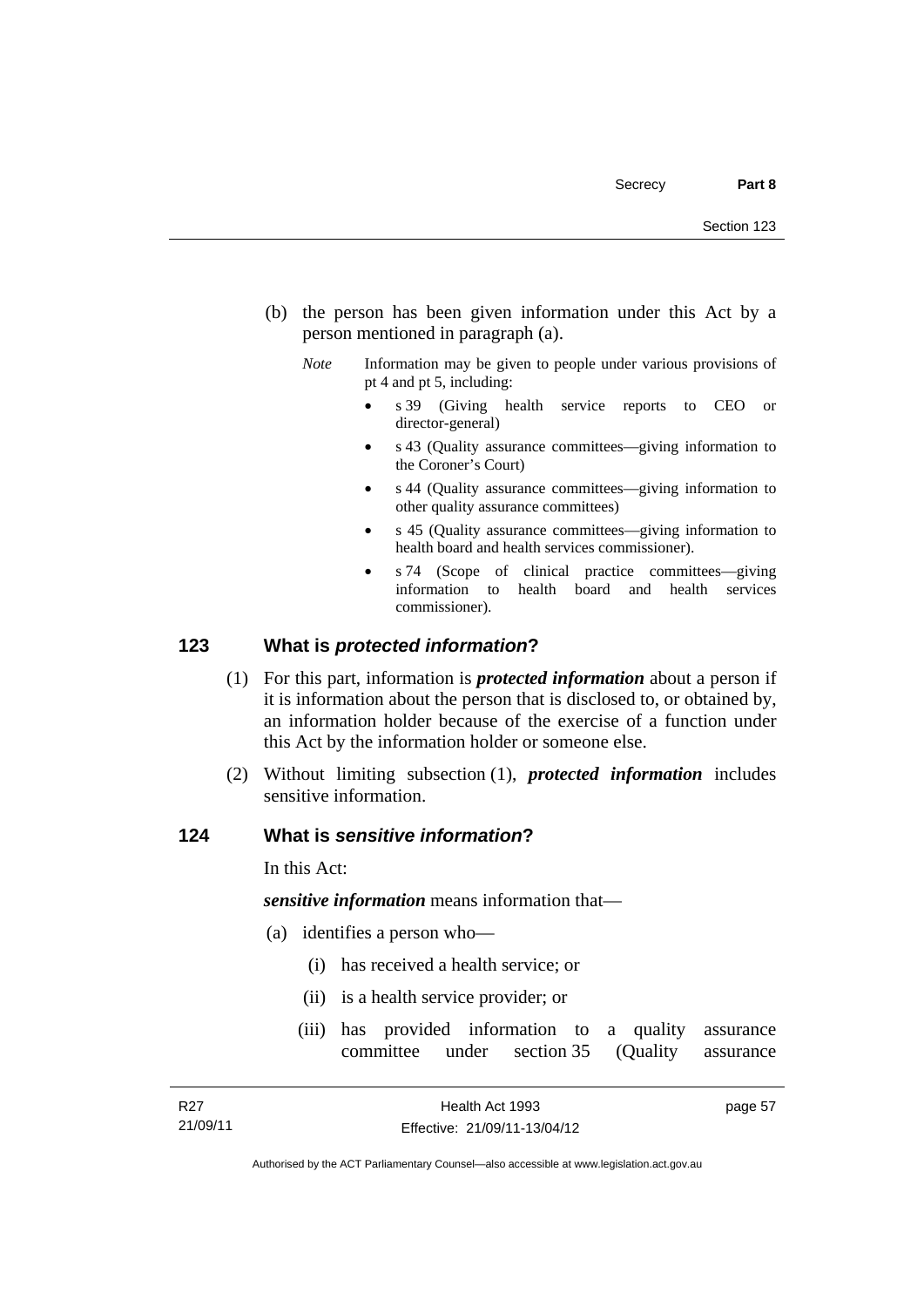### Part 8 **Secrecy**

committees—obtaining information) or otherwise in the course of the committee carrying out the committee's functions under this Act; or

- (iv) has provided information to a scope of clinical practice committee under section 64 (Scope of clinical practice committees—obtaining information) or otherwise in the course of the committee carrying out the committee's functions under this Act; or
- (b) would allow the identity of the person to be worked out.

# **125 Offence—secrecy of protected information**

- (1) An information holder commits an offence if—
	- (a) the information holder—
		- (i) makes a record of protected information about someone else; and
		- (ii) is reckless about whether the information is protected information about someone else; or
	- (b) the information holder—
		- (i) does something that divulges protected information about someone else; and
		- (ii) is reckless about whether—
			- (A) the information is protected information about someone else; and
			- (B) doing the thing would result in the information being divulged to another person.

Maximum penalty: 50 penalty units, imprisonment for 6 months or both.

R27 21/09/11

Authorised by the ACT Parliamentary Counsel—also accessible at www.legislation.act.gov.au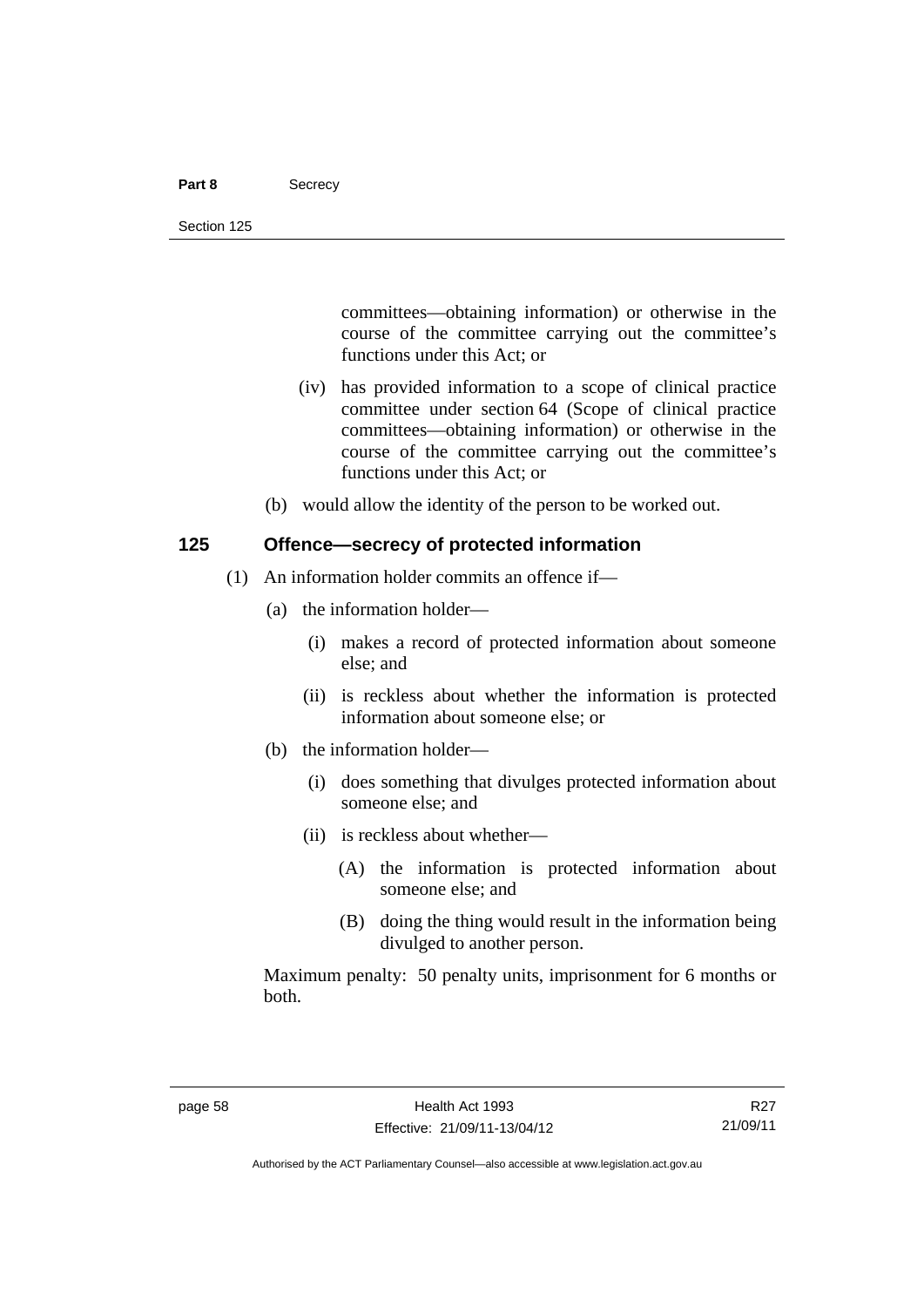- (2) This section does not apply to the making of a record or the divulging of information if the record is made or the information divulged—
	- (a) under this Act; or
	- (b) in the exercise of a function, as an information holder, under this Act.
- (3) This section does not apply to the making of a record or the divulging of information if—
	- (a) the protected information is not sensitive information; and
	- (b) the record is made or the information divulged—
		- (i) under another territory law; or
		- (ii) in the exercise of a function, as an information holder, under another territory law.
- (4) This section does not apply to the divulging of protected information about someone with the person's agreement.
- (5) An information holder must not divulge protected information to a court, or produce a document containing protected information to a court, unless it is necessary to do so for this Act.
	- *Note* A quality assurance committee may give protected information to the Coroner's Court (see s 43).
- (6) In this section:

*court* includes a tribunal, authority or person with power to require the production of documents or the answering of questions.

*produce* includes allow access to.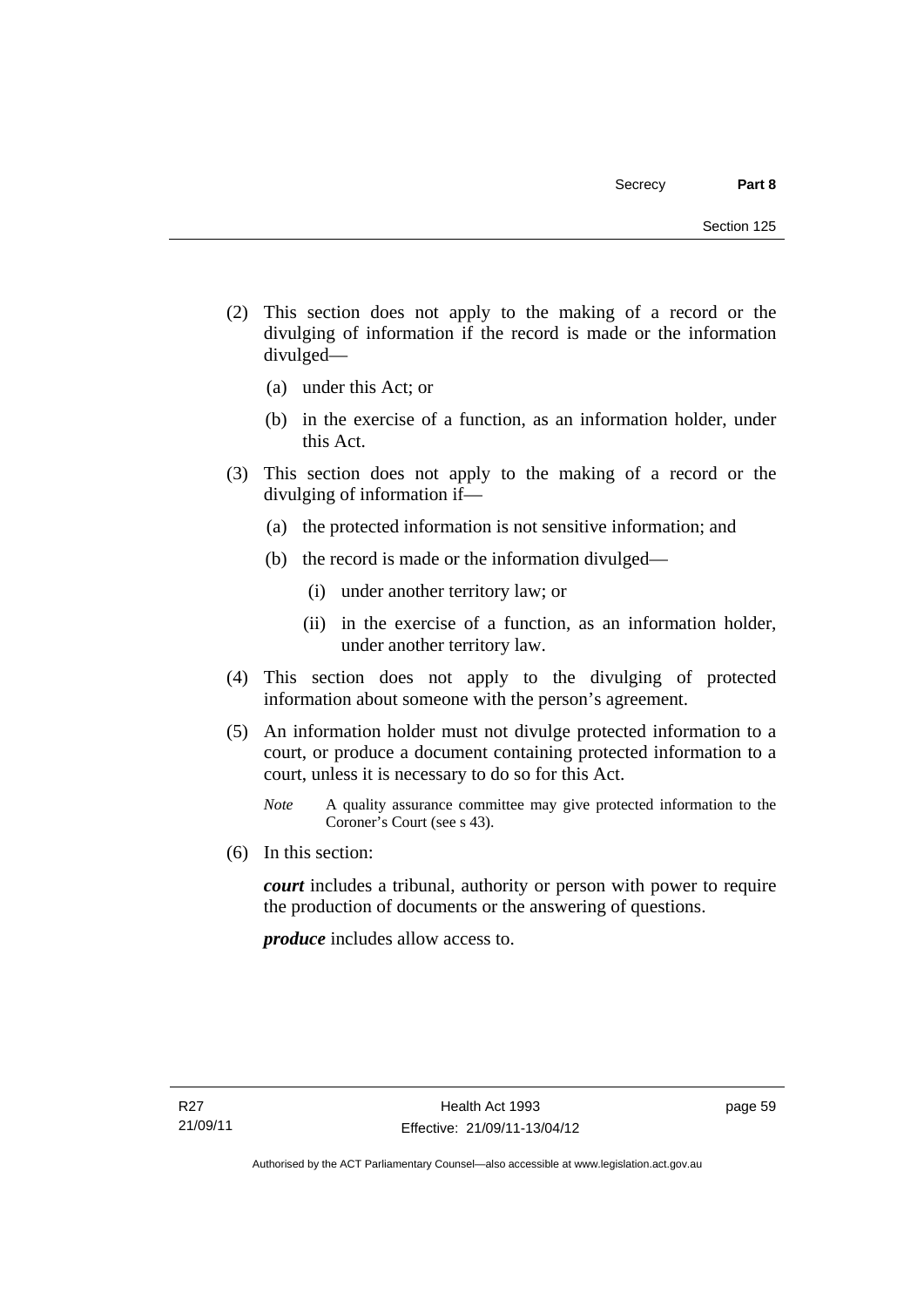#### Part 8 **Secrecy**

Section 126

# **126 Information may be given to Medicare Australia**

- (1) The CEO of a health facility may give protected information about a health service provided by a health service provider for the health facility to—
	- (a) Medicare Australia; or
	- (b) the auditor-general.
	- *Note* Protected information includes sensitive information (see s 123).
- (2) However, the CEO must not give the information unless—
	- (a) the CEO is satisfied that the giving of the information will help the prevention or detection of fraud; and
	- (b) the Minister agrees, in writing, to the giving of the information.
- (3) In this section:

*CEO*, of a health facility—see section 22.

*Medicare Australia*—see the *Medicare Australia Act 1973* (Cwlth).

Authorised by the ACT Parliamentary Counsel—also accessible at www.legislation.act.gov.au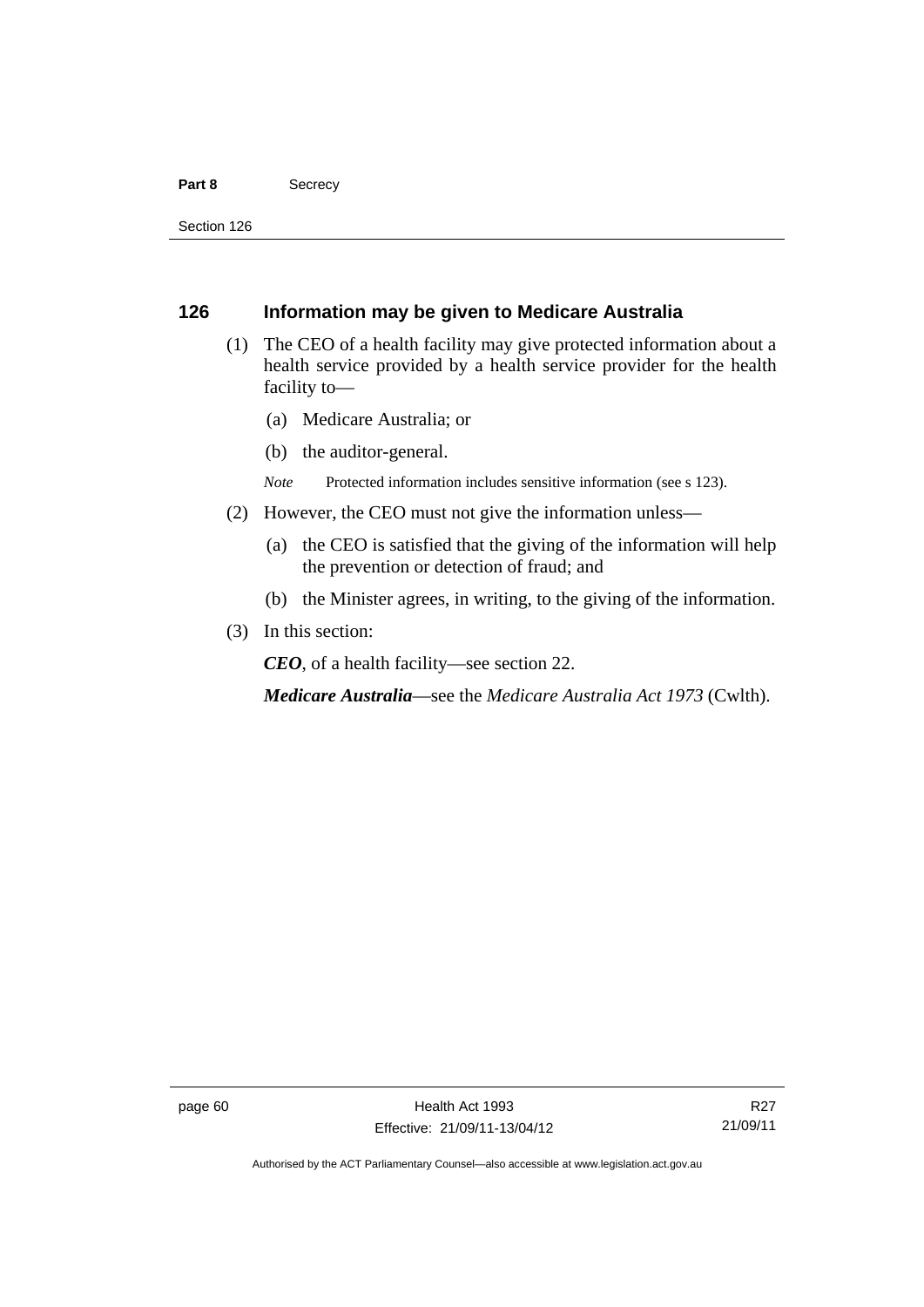# **Part 8A Offence—provision of health services by non-health practitioners**

# **127 Provision of regulated health service by person not health practitioner**

- (1) A person commits an offence if—
	- (a) the person intentionally provides a regulated health service; and
	- (b) the person is not a health practitioner.

Maximum penalty: 50 penalty units, imprisonment for 6 months or both.

## **Example—someone providing a regulated health service to someone in the ACT when not a health practitioner**

A person (*Dr W*) provides a medical service by a video link from an island in the south Pacific to Mary Smith in the ACT. Dr W advises Mary that she needs to have her tonsils removed. Dr W is not a health practitioner. Dr W contravenes this subsection.

- *Note* An example is part of the Act, is not exhaustive and may extend, but does not limit, the meaning of the provision in which it appears (see Legislation Act, s 126 and s 132).
- (2) This section does not apply to—
	- (a) a health service provided in an emergency; or
	- (b) the provision, by mail order, or over the internet or by other electronic means, of manufactured aids to rehabilitation or surgical prosthetics and orthotics; or
	- (c) a health service ordinarily provided in the ordinary course of business by people other than health practitioners.

## **Example—par (b)**

dental restorative or corrective devices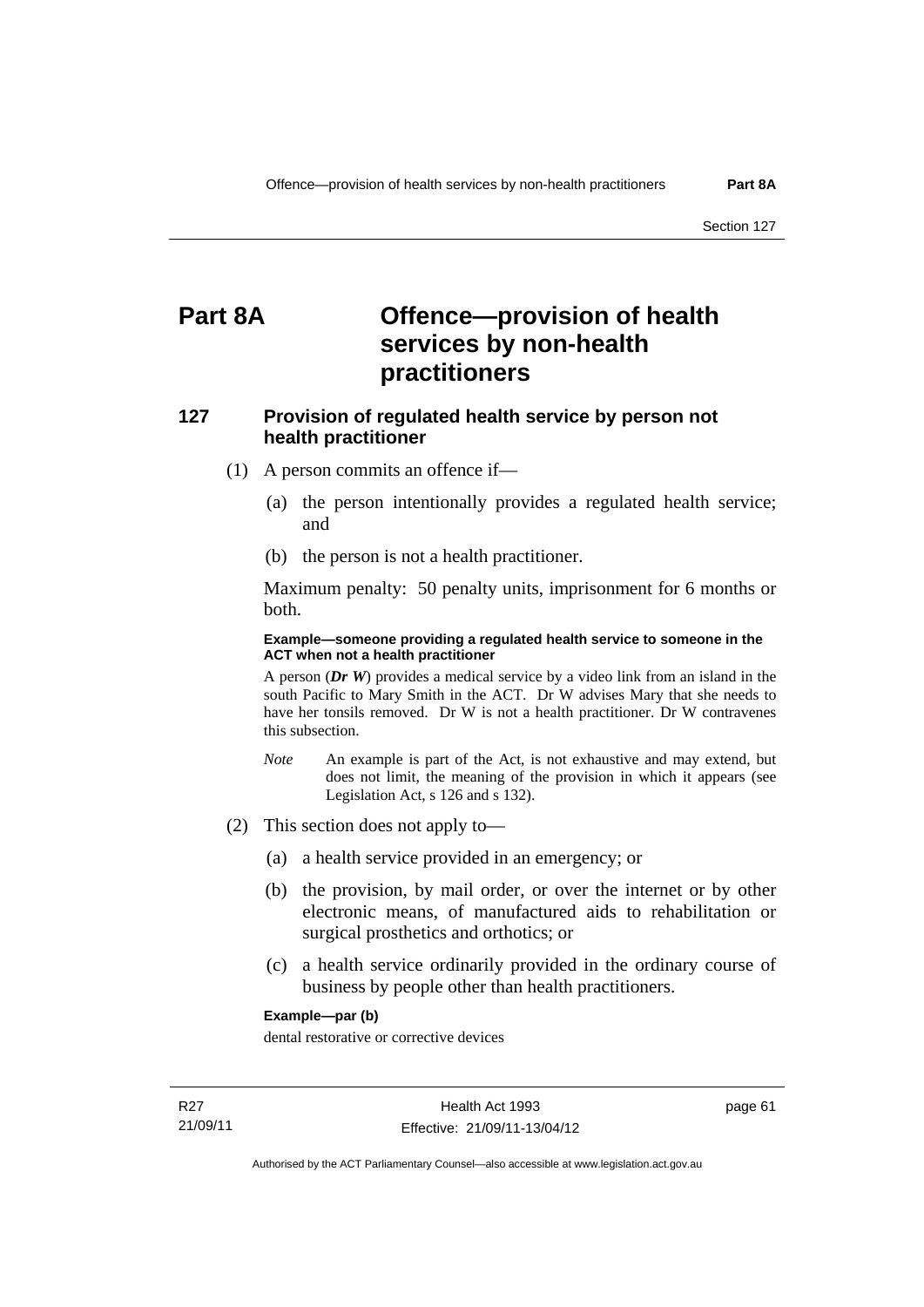## Part 8A Offence—provision of health services by non-health practitioners

Section 127

(3) In this section:

*regulated health service* means a health service ordinarily provided by a health practitioner.

page 62 Health Act 1993 Effective: 21/09/11-13/04/12

R27 21/09/11

Authorised by the ACT Parliamentary Counsel—also accessible at www.legislation.act.gov.au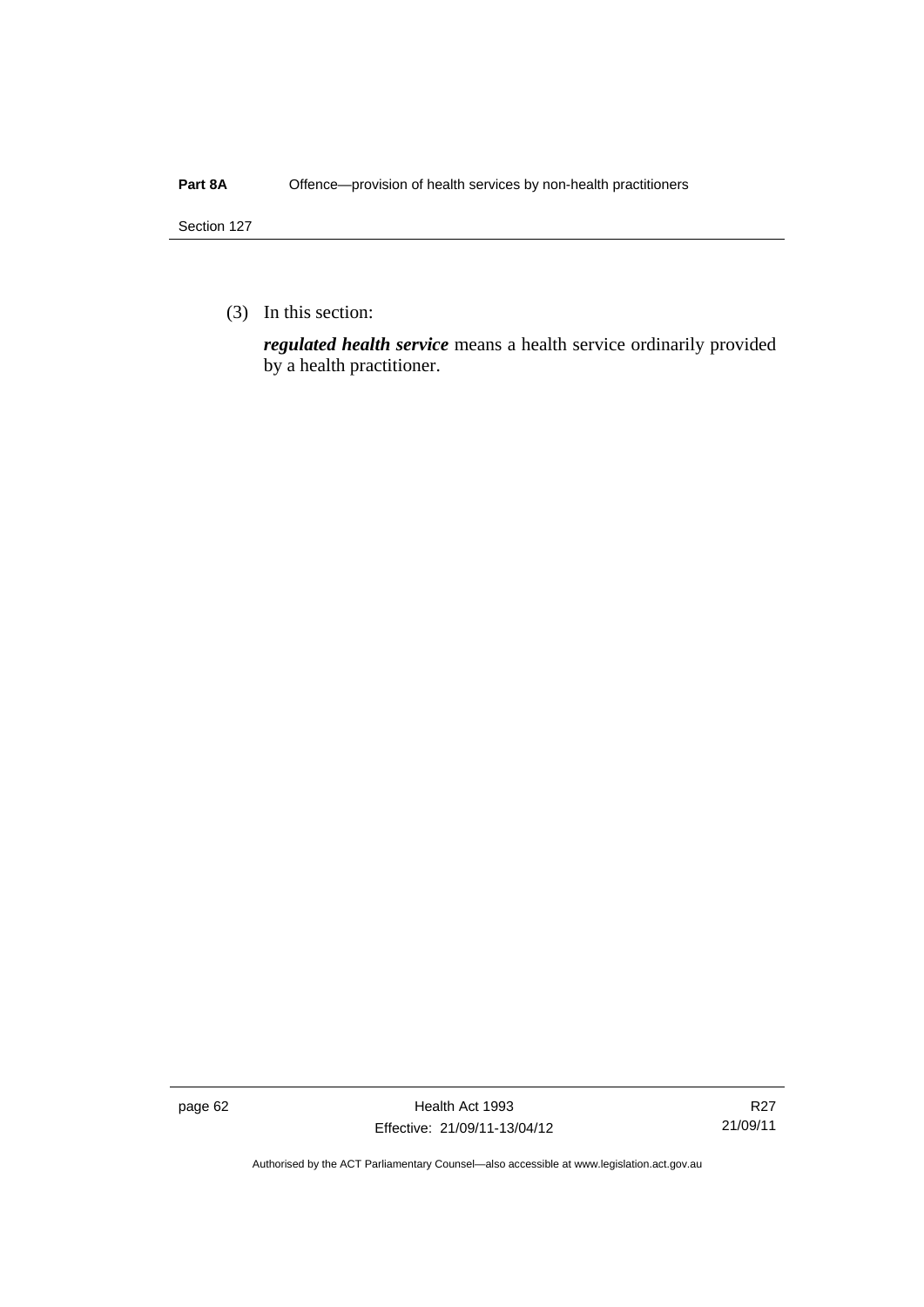# **Part 9 Pharmacists and pharmacy premises**

# **128 Meaning of** *community pharmacy***—pt 9**

In this part:

*community pharmacy*—see the *Medicines, Poisons and Therapeutic Goods Act 2008*, dictionary.

# **128A Complying pharmacy corporation**

A corporation is a *complying pharmacy corporation* if the corporation—

- (a) has a constitution that provides that—
	- (i) the object of the corporation is to practise as a pharmacist; and
	- (ii) only an individual who is a pharmacist may be a director; and
	- (iii) a director cannot be a director of another incorporated pharmacist without the written consent of the board; and
	- (iv) all voting rights exercisable at a general meeting of the corporation are exercisable only by or on behalf of pharmacists who are directors or employees of the corporation; and
	- (v) a shareholder in the corporation must be either a pharmacist or a close relative of a shareholder; and
- (b) has a constitution that ensures that each share in the corporation is beneficially owned by—
	- (i) a pharmacist who is a director or employee of the corporation; or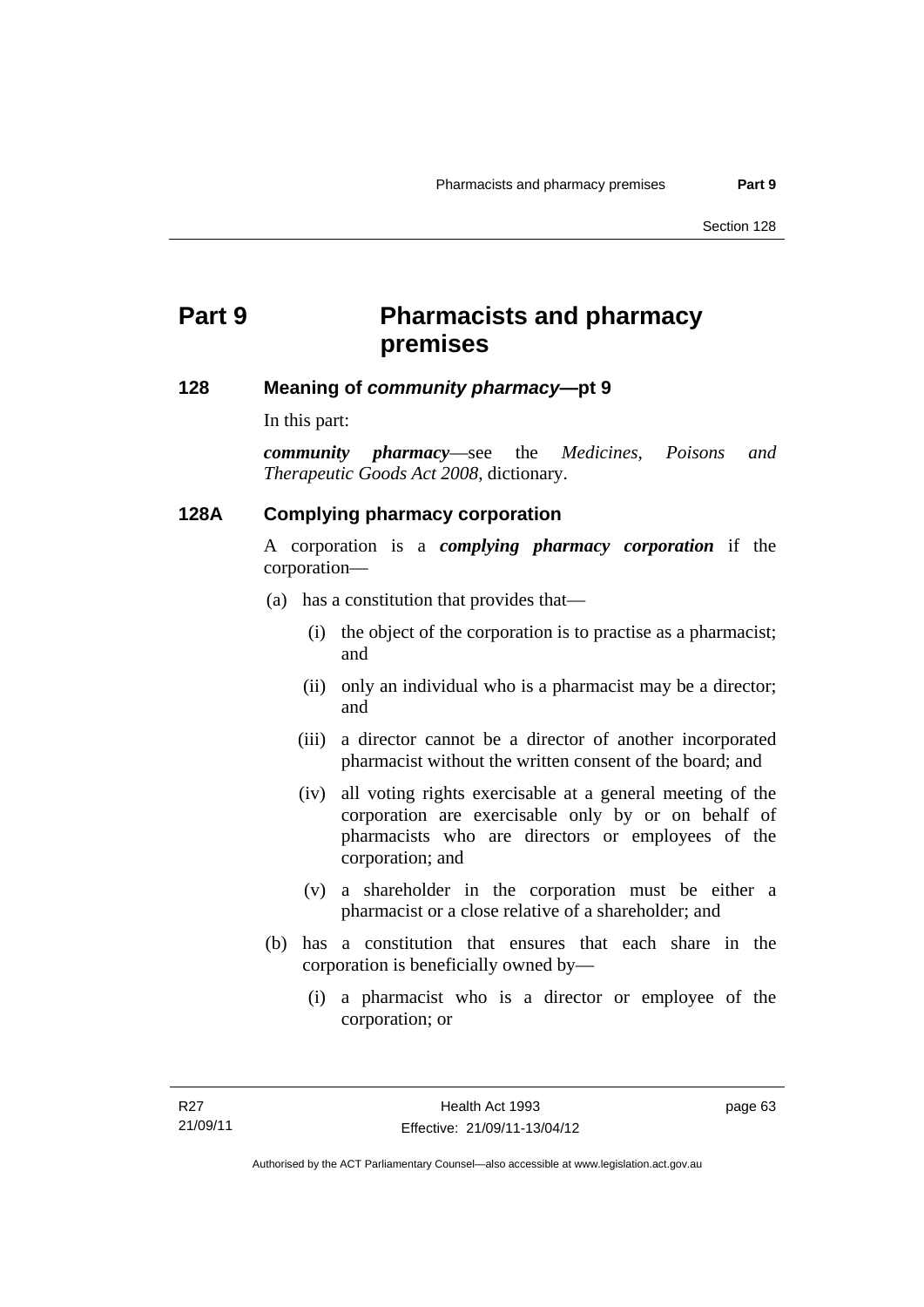- (ii) a close relative of a person mentioned in subparagraph (i); and
- (c) for a corporation that is to practise pharmacy as a trustee—is only a party to a trust deed that relates to the corporation's practice as a pharmacist if—
	- (i) the deed provides that all beneficiaries are to be pharmacists who are directors or employees of the corporation or close relatives of the pharmacists; and
	- (ii) the proposed trust deed has been approved in writing by the national board; and
- (d) has a constitution that is appropriate to a corporation formed to practise as a pharmacist.

# **128B Standard of premises**

- (1) To protect the public, premises where a pharmacist operates a community pharmacy must—
	- (a) be under the direct, personal control of a pharmacist; and
	- (b) have direct access, or through access, to the premises; and
	- (c) comply with standards approved under subsection (2).
- (2) The Minister may approve standards about premises for community pharmacies for subsection (1) (c).
- (3) An approved standard is a notifiable instrument.

*Note* A notifiable instrument must be notified under the Legislation Act.

- (4) A pharmacist must comply with any standard approved under this section.
- (5) In this section:

*through access*, to premises, means access to the premises through the public area of a shopping centre, mall, plaza or health centre.

R27 21/09/11

Authorised by the ACT Parliamentary Counsel—also accessible at www.legislation.act.gov.au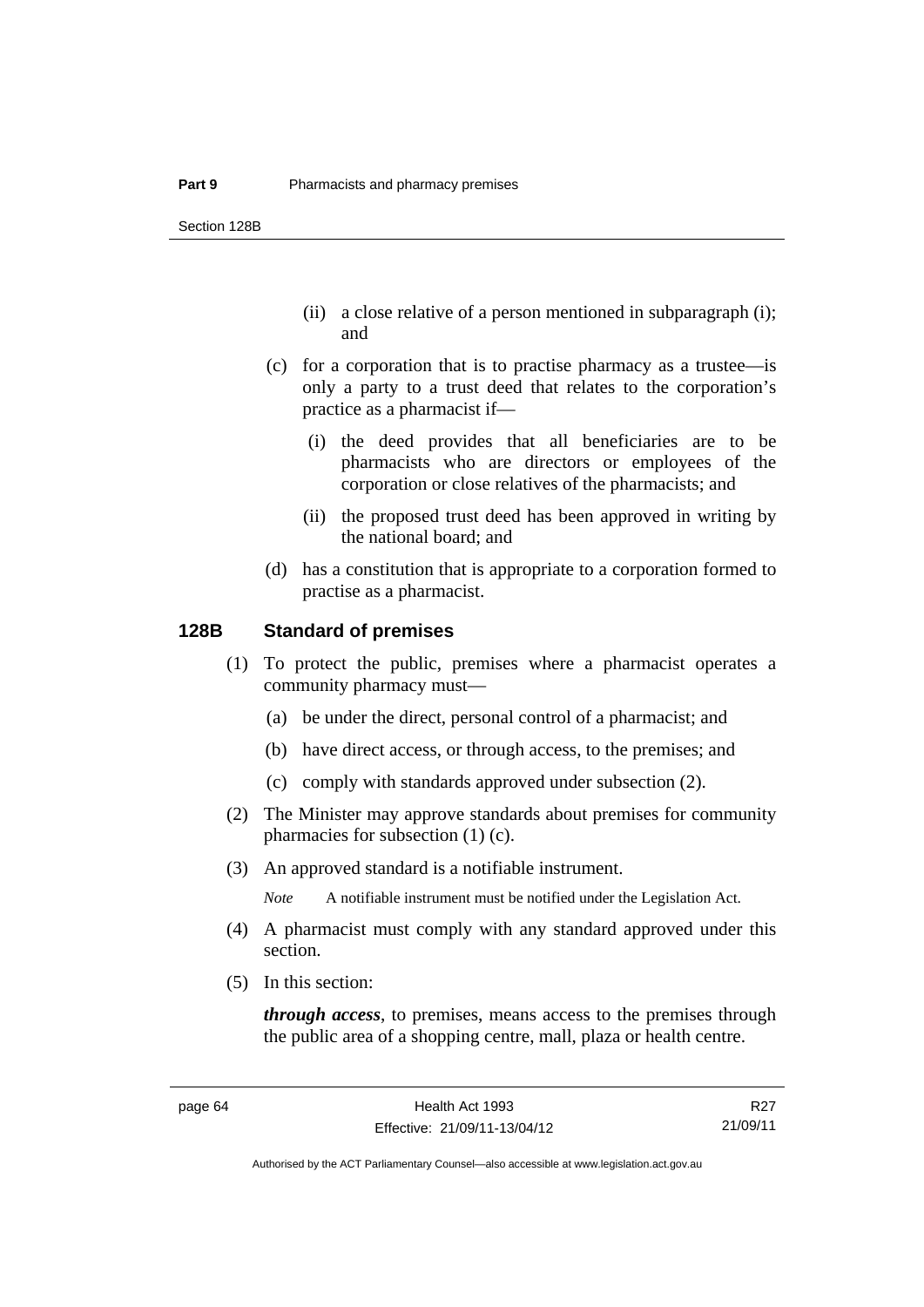### **129 Restriction on pharmacy premises—supermarkets**

 (1) A person commits an offence if the person operates a community pharmacy inside, or partly inside, premises being used as a supermarket.

Maximum penalty: 200 penalty units, imprisonment for 2 years or both.

 (2) A pharmacist commits an offence if the pharmacist practises as a pharmacist in a community pharmacy inside, or partly inside, premises being used as a supermarket.

Maximum penalty: 200 penalty units, imprisonment for 2 years or both.

(3) In this section:

*supermarket* means a large shop selling food and other household items where the selection of goods is organised on a self-serve basis.

*Note* This definition is the same as the definition of *supermarket* in the territory plan.

### **M 129A Ownership of pharmacy business**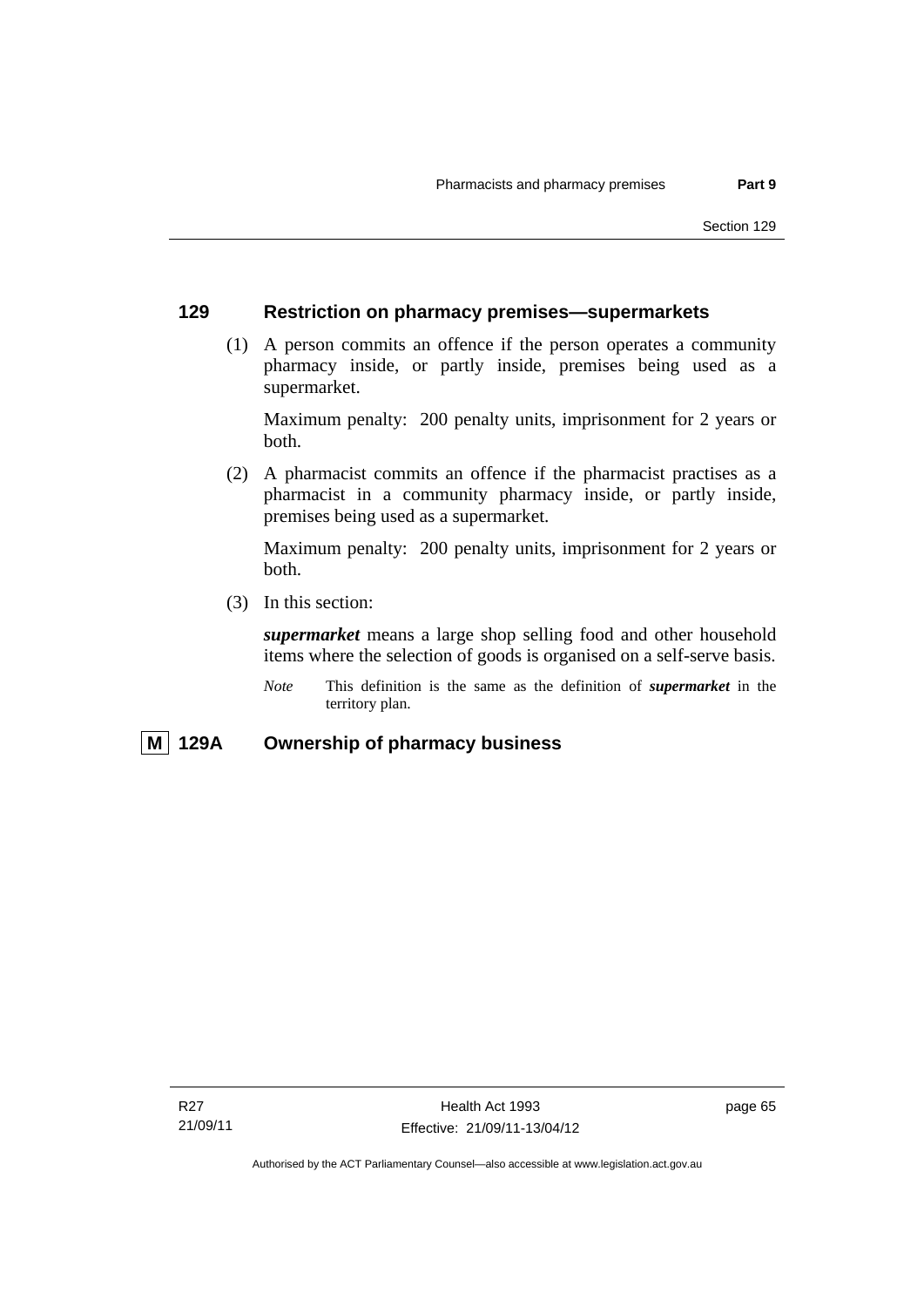### **Part 10** Review of decisions

Section 130

## **Part 10 Review of decisions**

### **130 Review of decisions**

A doctor, or dentist, for a health facility may apply to the ACAT for review of a decision of the CEO of the health facility under section 69—

- (a) to amend or withdraw the scope of clinical practice of the doctor or dentist; or
- (b) to amend the terms of engagement of the doctor or dentist; or
- (c) to suspend or end the engagement of the doctor or dentist.

### **131 Pt 9 obligations—no contracting out**

To remove any doubt, this part applies in relation to a doctor, or dentist, for a health facility despite anything to the contrary in a term of the doctor's or dentist's engagement.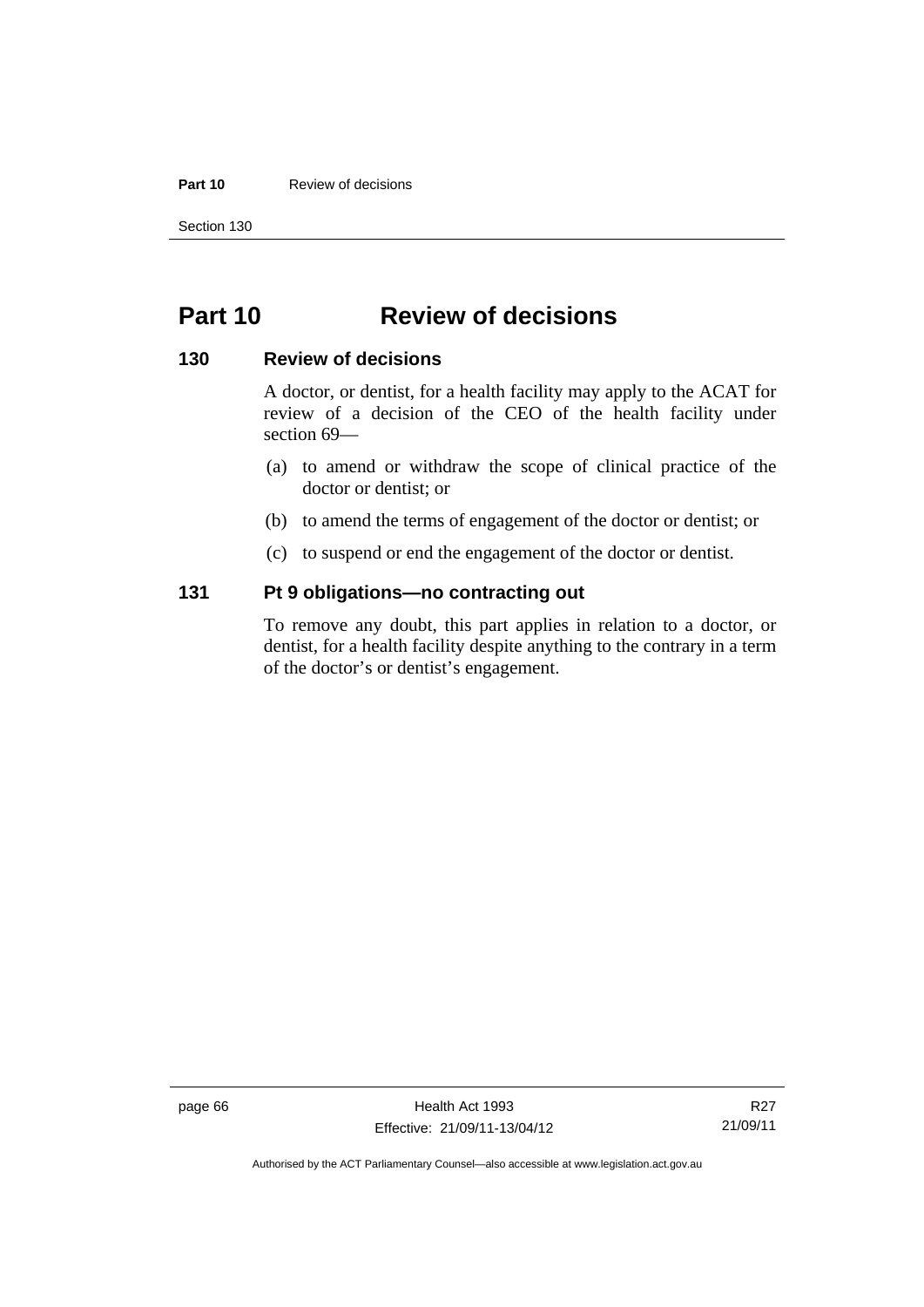# **Part 15 Miscellaneous**

### **189 Protection of doctor or dentist from liability in emergency**

- (1) A doctor or dentist for a health facility does not incur personal civil liability for an act done or omission made that falls outside the doctor or dentist's scope of clinical practice at the health facility if done or made honestly and without recklessness to assist, or give advice about the assistance to be given to, a person who is apparently—
	- (a) injured or at risk of being injured; or
	- (b) in need of emergency medical assistance.
- (2) However, the protection does not apply if—
	- (a) there is in force a professional indemnity insurance arrangement that covers the liability; or
	- (b) the doctor or dentist's capacity to exercise appropriate care and skill was, at the relevant time, significantly impaired by a recreational drug.
- (3) In this section:

*recreational drug* means a drug consumed voluntarily for non-medicinal purposes, and includes alcohol.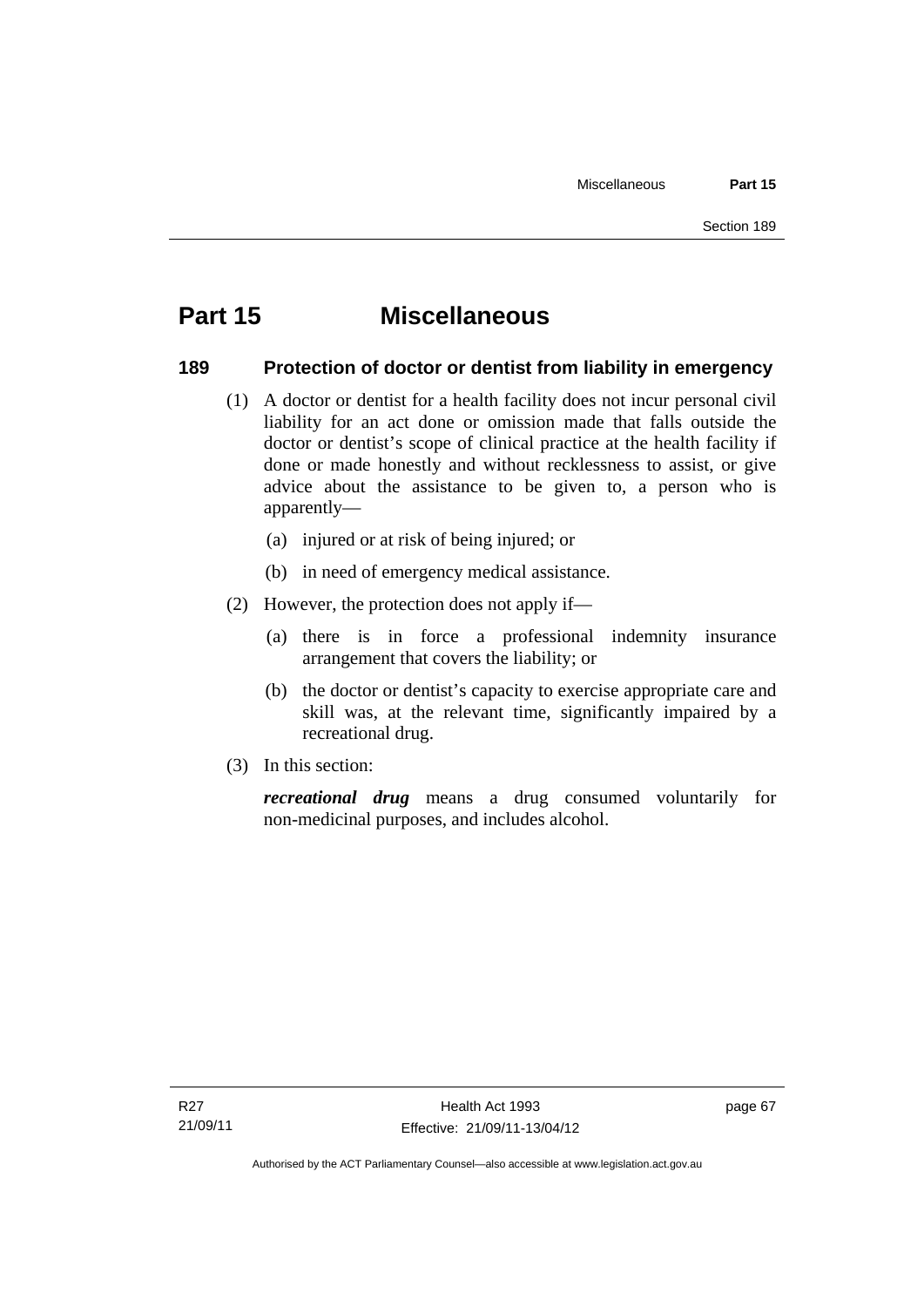#### **Part 15** Miscellaneous

### **190 Disclosure of interests by committee members**

- (1) If a member of a committee to which this section applies has a material interest in an issue being considered, or about to be considered, by the committee, the member must disclose the nature of the interest at a committee meeting as soon as practicable after the relevant facts come to the member's knowledge.
	- *Note 1* This section applies to the council (see s 19E), a quality assurance committee (see s 32) and a scope of clinical practice committee (see s 61).
	- *Note 2 Material interest* is defined in s (4). The definition of *indirect interest* in s (4) applies to the definition of *material interest*.
- (2) The disclosure must be recorded in the committee's minutes and, unless the committee otherwise decides, the member must not—
	- (a) be present when the committee considers the issue; or
	- (b) take part in a decision of the committee on the issue.

#### **Example**

Adam, Ben and Charlotte are members of a quality assurance committee. They have an interest in an issue being considered at a committee meeting and they disclose the interest as soon as they become aware of it. Adam's and Ben's interests are minor but Charlotte has a direct financial interest in the issue.

The committee considers the disclosures and decides that because of the nature of the interests:

- Adam may be present when the committee considers the issue but not take part in the decision
- Ben may be present for the consideration and take part in the decision.

The committee does not make a decision allowing Charlotte to be present or take part in the committee's decision. Accordingly, since Charlotte has a material interest she cannot be present for the consideration of the issue or take part in the decision.

*Note* An example is part of the Act, is not exhaustive and may extend, but does not limit, the meaning of the provision in which it appears (see Legislation Act, s 126 and s 132).

R27 21/09/11

Authorised by the ACT Parliamentary Counsel—also accessible at www.legislation.act.gov.au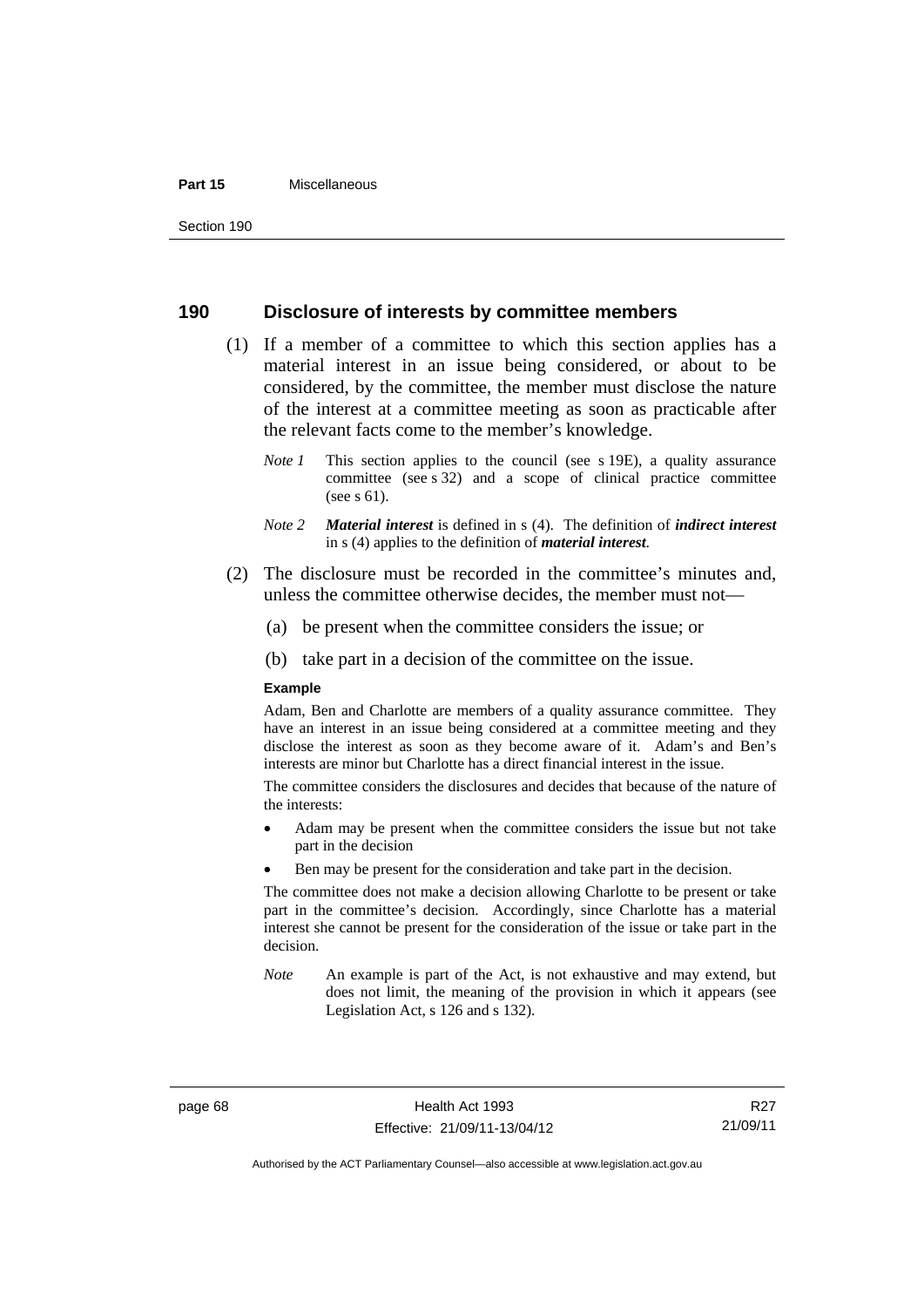- (3) Any other committee member who also has a material interest in the issue must not be present when the committee is considering its decision under subsection (2).
- (4) In this section:

*associate*, of a person, means—

- (a) the person's business partner; or
- (b) a close friend of the person; or
- (c) a family member of the person.

*executive officer*, of a corporation, means a person (however described) who is concerned with, or takes part in, the corporation's management, whether or not the person is a director of the corporation.

*indirect interest*—without limiting the kinds of indirect interests a person may have, a person has an *indirect interest* in an issue if any of the following has an interest in the issue:

- (a) an associate of the person;
- (b) a corporation if the corporation has not more than 100 members and the person, or an associate of the person, is a member of the corporation;
- (c) a subsidiary of a corporation mentioned in paragraph (b);
- (d) a corporation if the person, or an associate of the person, is an executive officer of the corporation;
- (e) the trustee of a trust if the person, or an associate of the person, is a beneficiary of the trust;
- (f) a member of a firm or partnership if the person, or an associate of the person, is a member of the firm or partnership;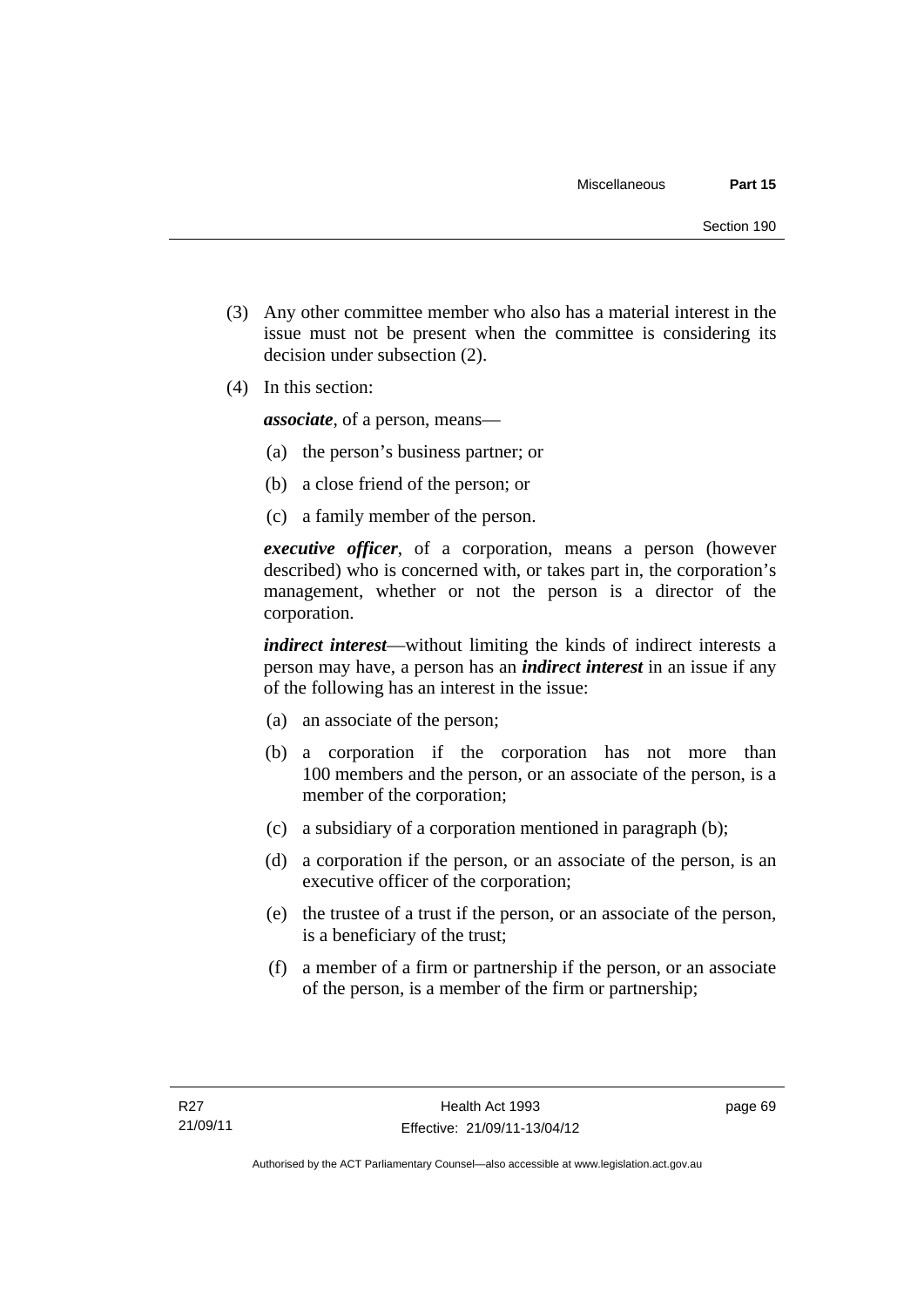#### **Part 15** Miscellaneous

Section 191

 (g) someone else carrying on a business if the person, or an associate of the person, has a direct or indirect right to participate in the profits of the business.

*material interest*—a committee member has a *material interest* in an issue if the member has—

- (a) a direct or indirect financial interest in the issue; or
- (b) a direct or indirect interest of any other kind if the interest could conflict with the proper exercise of the member's functions in relation to the committee's consideration of the issue.

### **191 References to Health and Community Care Service**

- (1) In any Act, instrument made under an Act, contract or other document, a reference to the *Health and Community Care Service* is, for the application of that Act, instrument, contract or other document after the commencement of this section, a reference to the Territory.
- (2) In this section:

*Health and Community Care Service* means the Australian Capital Territory Health and Community Care Service established by the *Health and Community Care Services Act 1996* (repealed).

### **192 Determination of fees**

- (1) The Minister may determine fees for this Act.
	- *Note* The Legislation Act contains provisions about the making of determinations and regulations relating to fees (see pt 6.3)
- (2) Without limiting subsection (1), the Minister may determine fees in relation to the provision of health and community care services.
- (3) A determination is a disallowable instrument.
	- *Note* A disallowable instrument must be notified, and presented to the Legislative Assembly, under the Legislation Act.

R27 21/09/11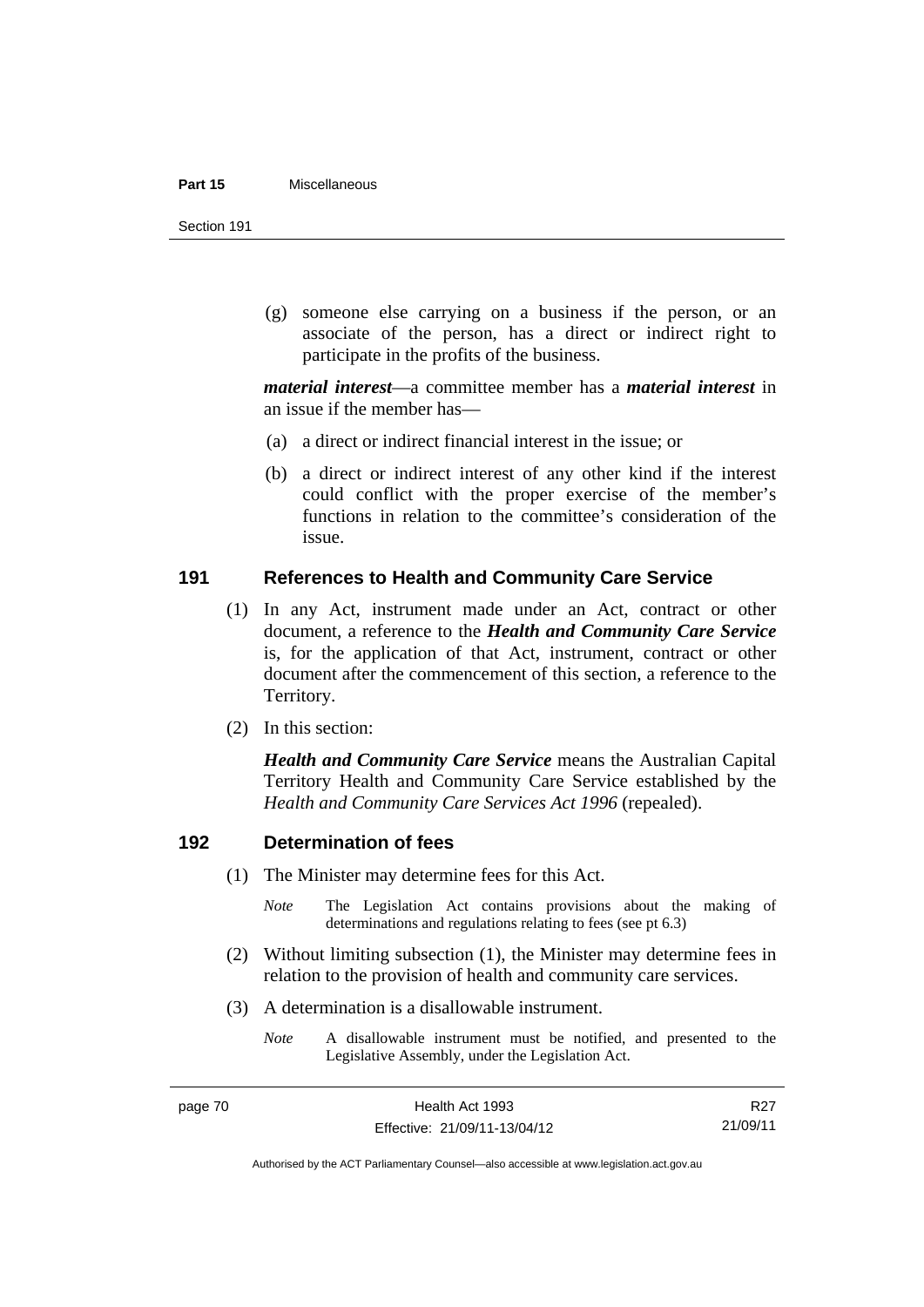- (4) A determination may adopt a Commonwealth law or a health benefits agreement (or a provision of a Commonwealth law or health benefits agreement) as in force from time to time.
	- *Note 1* The text of an applied, adopted or incorporated law or instrument, whether applied as in force from time to time or at a particular time, is taken to be a notifiable instrument if the operation of the Legislation Act, s 47 (5) or (6) is not disapplied (see s 47 (7)).
	- *Note 2* A notifiable instrument must be notified under the Legislation Act.
- (5) In this section:

*Commonwealth law* means a Commonwealth Act, or any regulations, rules, ordinance or disallowable instrument under a Commonwealth Act.

*disallowable instrument*, for a Commonwealth Act, means a disallowable instrument under the *Acts Interpretation Act 1901* (Cwlth), section 46A.

*health benefits agreement* means an agreement between the Territory and an entity that provides health benefits to contributors of a health benefits fund conducted by the entity.

### **193 Payment of fees and interest**

- (1) A fee is payable to the Territory on or before the payment date.
- (2) If an amount for a fee remains unpaid after the payment date, in addition to that amount, interest calculated on the aggregate amount at the rate determined by the Minister is payable to the Territory in relation to every month or part of a month that the aggregate amount remains unpaid.
- (3) A determination is a disallowable instrument.
	- *Note* A disallowable instrument must be notified, and presented to the Legislative Assembly, under the Legislation Act.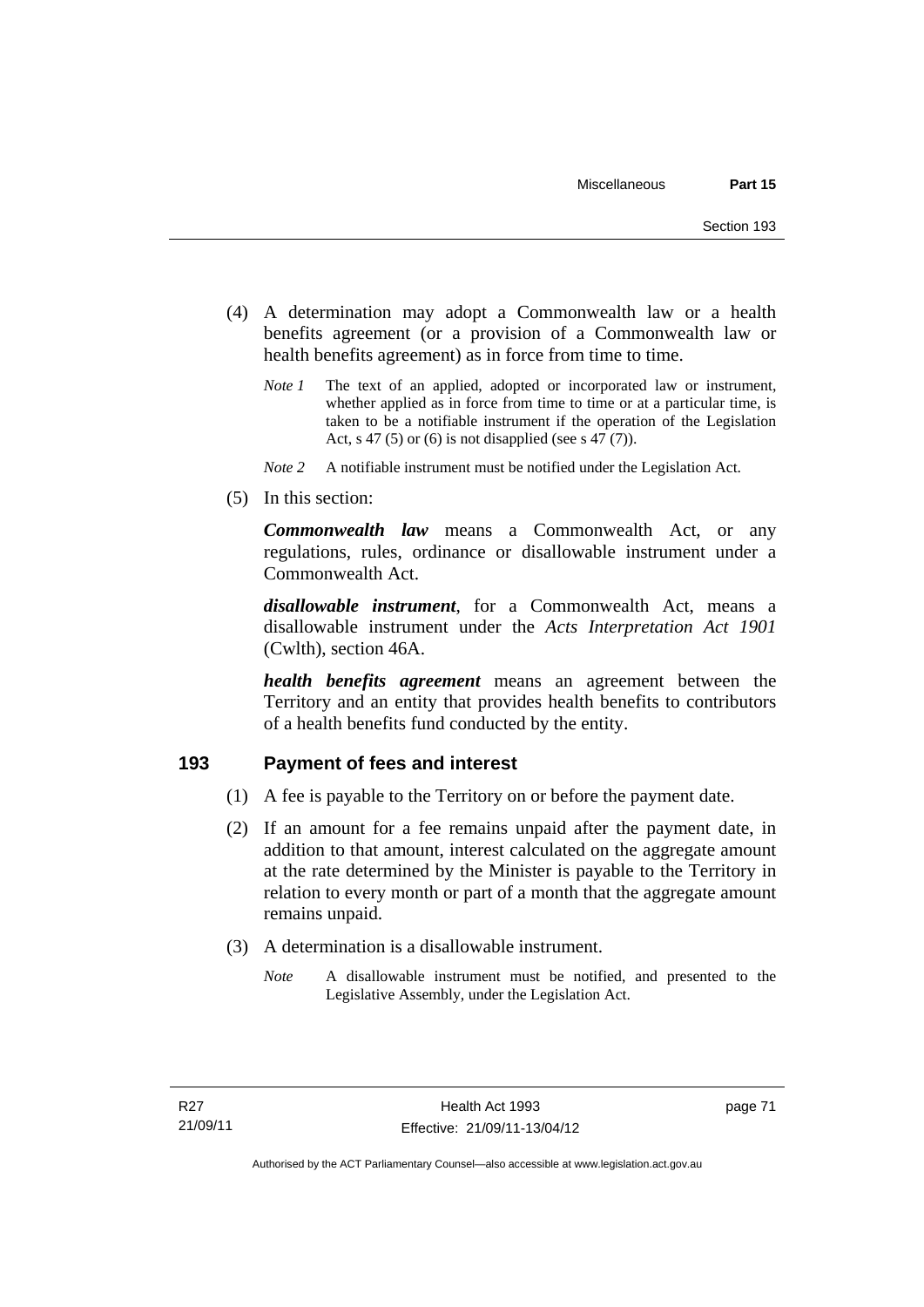#### **Part 15** Miscellaneous

(4) In this section:

*aggregate amount*, for a month, means the total of—

- (a) the amount of the fee; and
- (b) the amount of interest;

remaining unpaid at the end of the previous month.

*payment date*, for a fee, means the 28th day after the day when the account for the fee was issued.

### **194 Approved forms**

- (1) The Minister may approve forms for this Act.
- (2) If the Minister approves a form for a particular purpose, the form must be used for that purpose.

*Note* For other provisions about forms, see Legislation Act, s 255.

(3) An approved form is a notifiable instrument.

*Note* A notifiable instrument must be notified under the Legislation Act.

### **195 Regulations about nurse practitioners**

- (1) The regulations may make provision in relation to nurse practitioner positions and the scopes of practice for nurse practitioner positions.
- (2) In this section:

*nurse practitioner position* means a position approved under the regulations as a nurse practitioner position.

*position* means a position (however described) in the public or private sector, whether or not the occupant is an employee.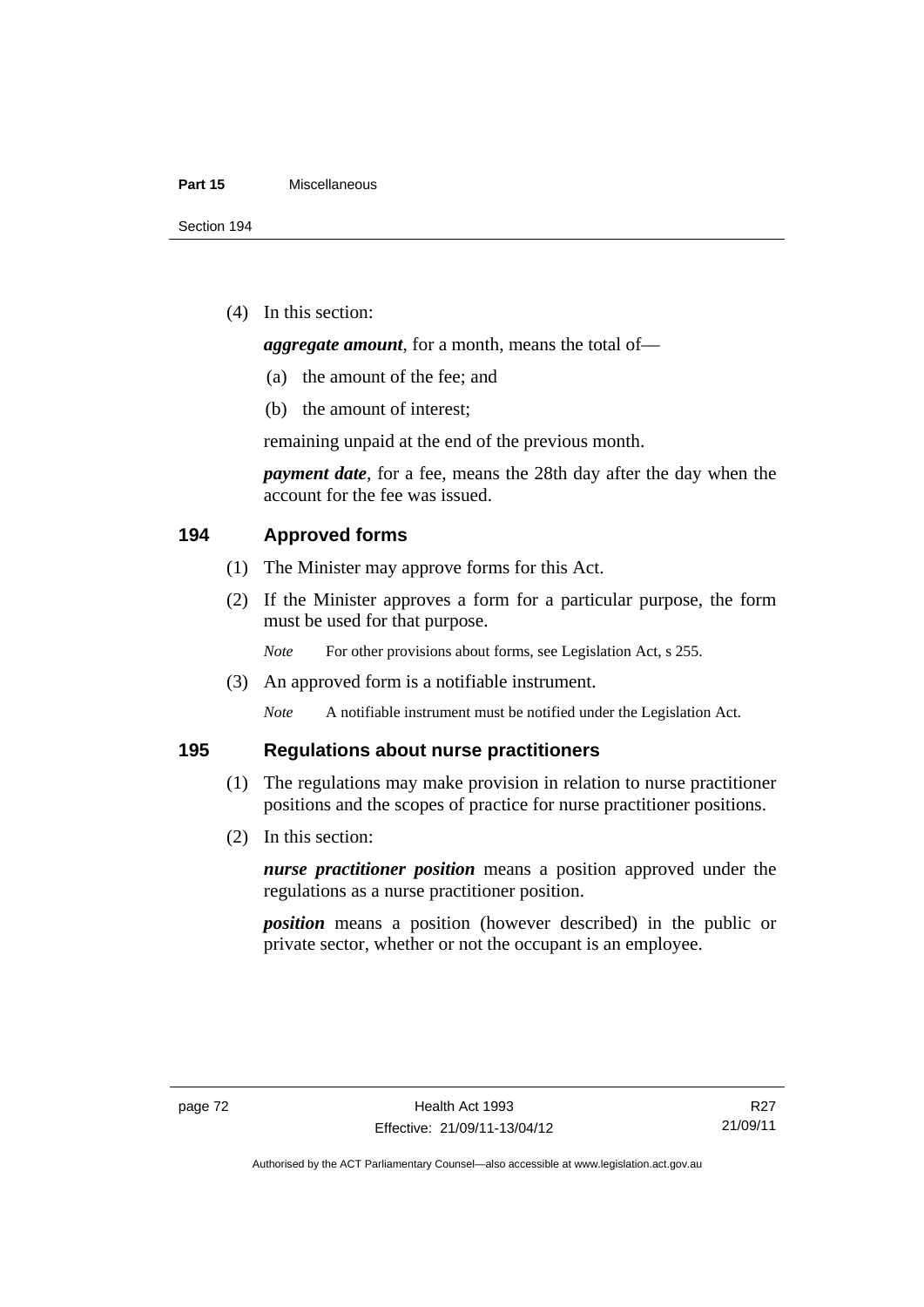*scope of practice*, for a nurse practitioner position, means the manner in which the nurse practitioner who occupies the position may practise as a nurse practitioner, including, for example, the aspects of practice that the nurse practitioner may perform as a nurse practitioner.

#### **Examples for def** *scope of practice*

- 1 prescribing particular medication
- 2 referring patients to other health care professionals
- 3 ordering particular diagnostic investigations
- *Note* An example is part of the regulations, is not exhaustive and may extend, but does not limit, the meaning of the provision in which it appears (see Legislation Act, s 126 and s 132).

### **196 Regulation-making power**

The Executive may make regulations for this Act.

*Note* Regulations must be notified, and presented to the Legislative Assembly, under the Legislation Act.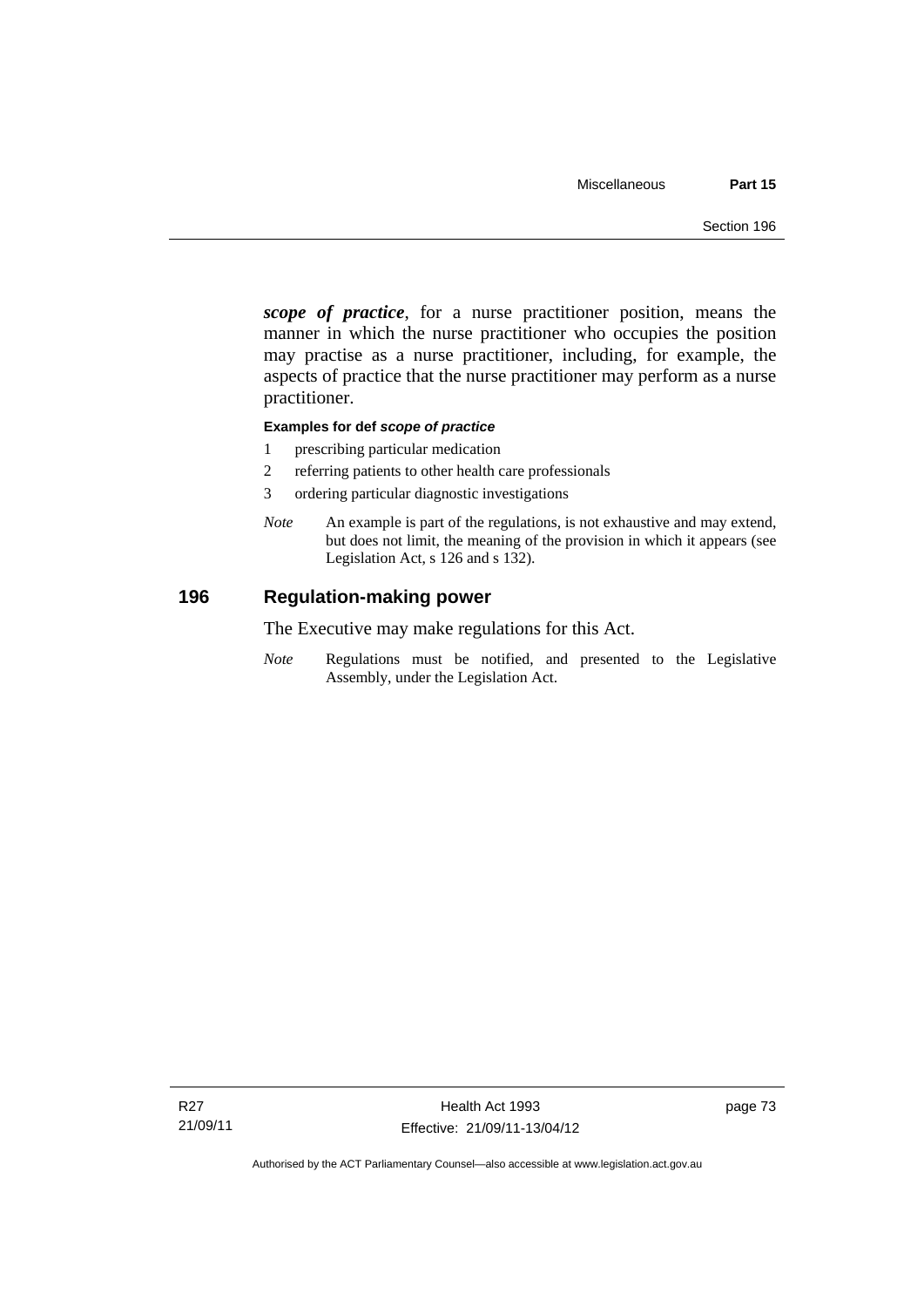Section 255

# **Part 22 Transitional—Health Amendment Act 2011**

### **255 Definitions—pt 22**

In this part:

*clinical privileges committee* means a stated committee approved as a clinical privileges committee by the Minister under section 56 (Approval of clinical privileges committees) as in force immediately before the commencement day.

*commencement day* means the day the *Health Amendment Act 2011*, section 9 commences.

### **256 Transitional—quality assurance committee already appointed**

If a quality assurance committee was approved under section 25, section 26 or section 27, as in force immediately before the *Health Amendment Act 2011*, section 6 commences, the approval expires 3 years after the commencement day.

### **257 Transitional—clinical privileges—review not begun**

- (1) This section applies if, before the commencement day—
	- (a) a clinical privileges committee has decided to review the clinical privileges of a doctor or dentist for a health facility; and
	- (b) the committee has not begun the review.
- (2) The decision of the clinical privileges committee to review the clinical privileges of the doctor or dentist is taken to be a decision of a scope of clinical practice committee to review the scope of clinical practice of the doctor or dentist under section 59 (1) (b) (Scope of clinical practice committees—functions).

R27 21/09/11

Authorised by the ACT Parliamentary Counsel—also accessible at www.legislation.act.gov.au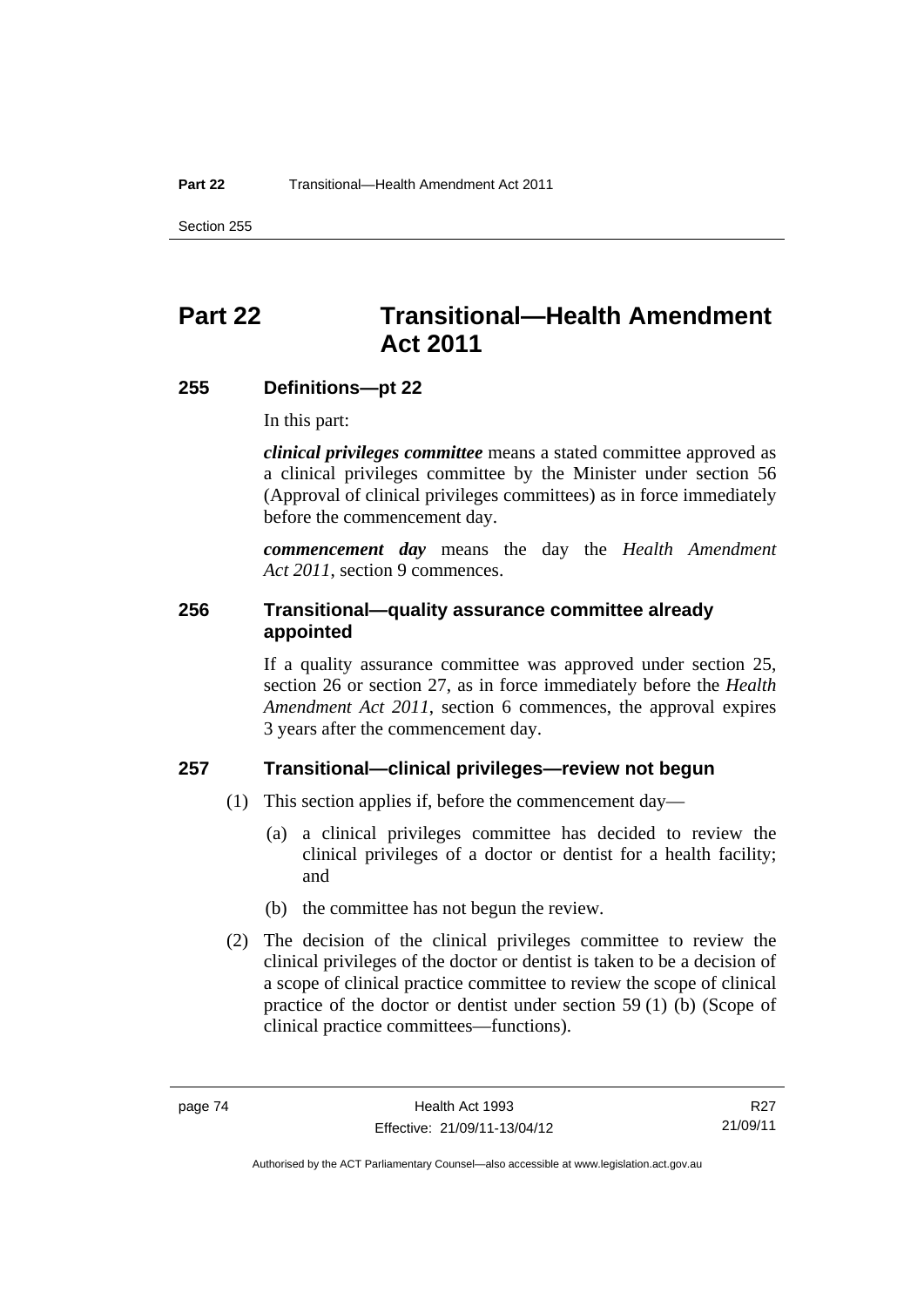### **258 Transitional—clinical privileges—review begun**

- (1) This section applies if, before the commencement day—
	- (a) a clinical privileges committee has decided to review the clinical privileges of a doctor or dentist for a health facility; and
	- (b) the committee has begun the review.
- (2) The Act, as in force immediately before the commencement day, continues to apply to the following:
	- (a) the review, and any reporting and information sharing requirements that apply to the committee after the completion of the review;
		- *Note* Pt 5, as in force immediately before the commencement day, required the committee to report to the CEO of the health facility, and prevented the committee giving information to a health board unless the information facilitated the improvement of health services in the ACT.
	- (b) the requirement for the CEO of the health facility to make a decision on a report of the committee;
	- (c) the decision of the CEO on the report.

### **259 Transitional—clinical privileges committees admissibility of evidence**

Section 75 (Clinical privileges committees—admissibility of evidence), as in force immediately before the commencement day, continues to apply.

### **260 Expiry—pt 22**

This part expires 1 year after the commencement day.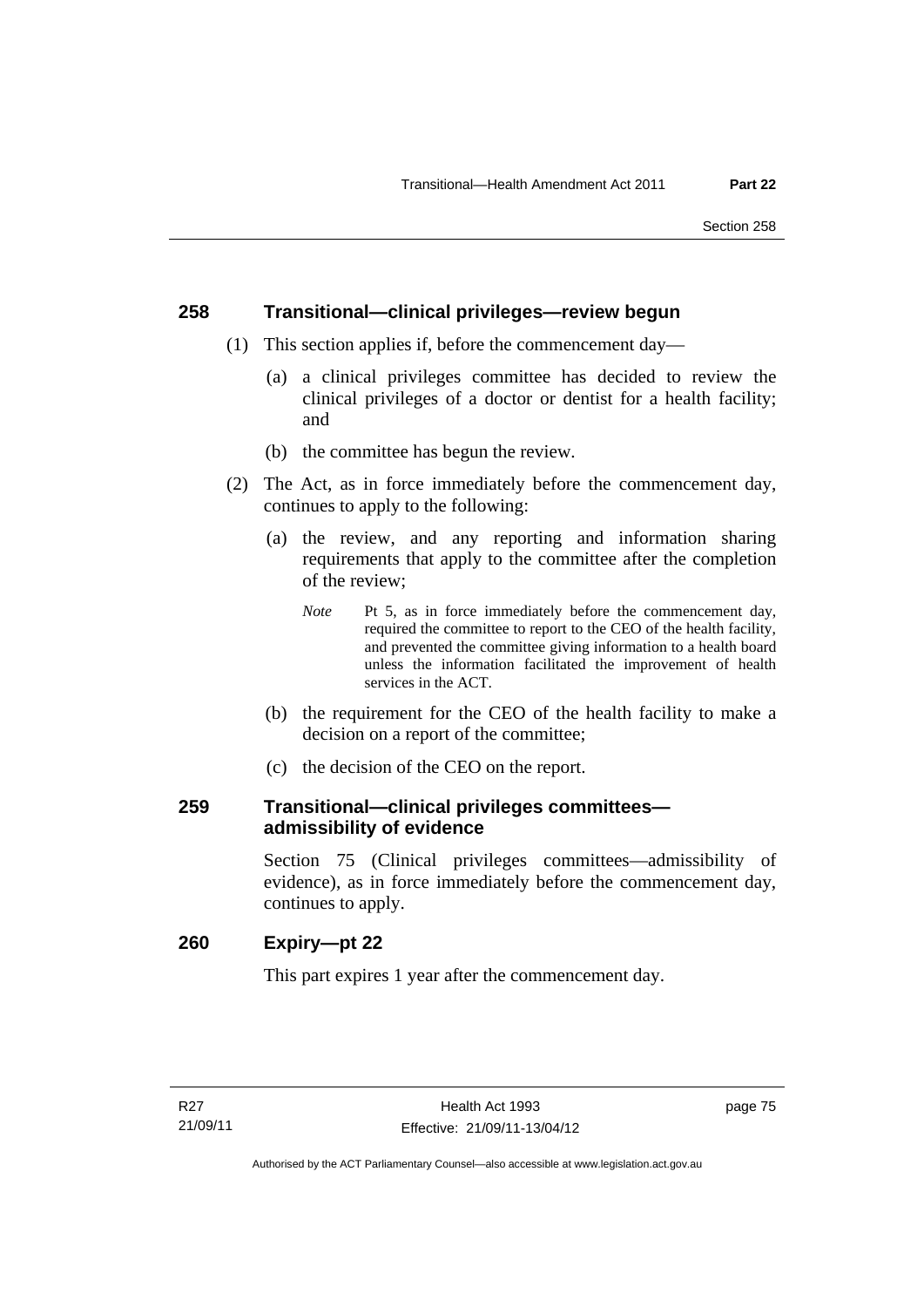# **Dictionary**

(see s 2)

- *Note 1* The Legislation Act contains definitions and other provisions relevant to this Act.
- *Note 2* For example, the Legislation Act, dict, pt 1 defines the following terms:
	- ACAT
	- Act
	- ACT
	- appoint
	- Commonwealth
	- Coroner's Court
	- director-general (see s 163)
	- entity
	- exercise
	- function
	- health practitioner
	- in relation to
	- interest
	- make
	- pharmacist
	- proceeding
	- sitting day
	- territory authority
	- territory law
	- the Territory
	- tribunal.

*abortion*, for part 6 (Abortions)—see section 80.

*authorised representative*, for part 7 (VMO service contracts)—see section 100.

R27 21/09/11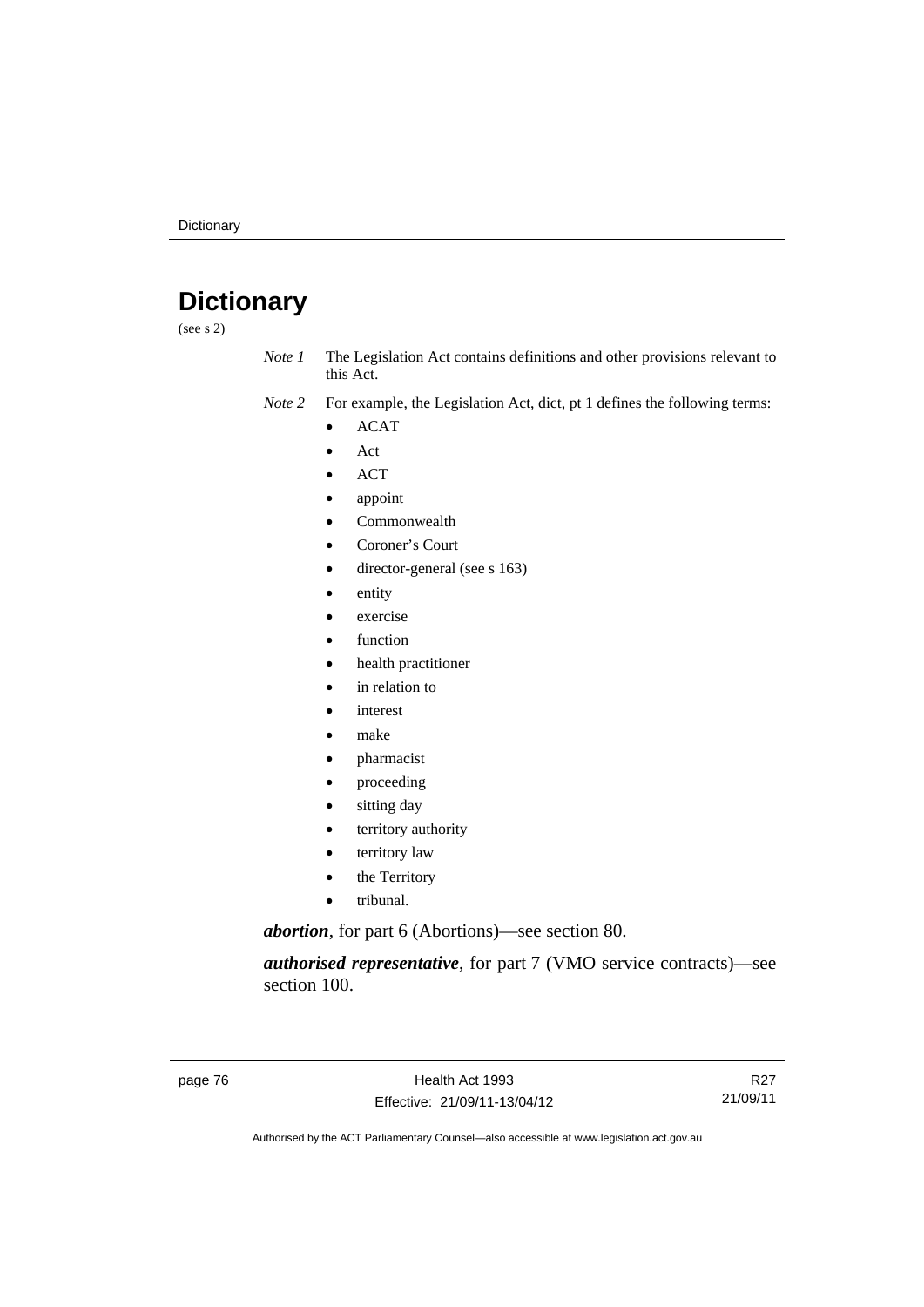### *CEO*—

- (a) of a health facility, for part 4 (Quality assurance)—see section 22; and
- (b) of a health professional organisation, for part 4 (Quality assurance)—see section 23; and
- (c) of a health facility, for part 5 (Reviewing scope of clinical practice)—see section 53.

*chief executive officer, Calvary* means the person engaged to exercise the functions of the position of chief executive officer (however described) of Calvary Health Care ACT Limited (Public Division) under the rules of Calvary Health Care ACT Limited.

*community pharmacy*, for part 9 (Pharmacists and pharmacy premises)—see section 128.

*core conditions*, for part 7 (VMO service contracts)—see section 100.

*council* means the Local Hospital Network Council established under section 13.

*day hospital* means a facility where a person is admitted for surgical or medical treatment and discharged on the same day.

*dental technical work* means work involving the making, altering, repairing or maintaining of dental prosthetic appliances.

#### **Example—dental technical work**

shade-taking for dental prosthetic appliances

*Note* An example is part of the Act, is not exhaustive and may extend, but does not limit, the meaning of the provision in which it appears (see Legislation Act, s 126 and s 132).

*dental technician* means a person who does dental technical work and either—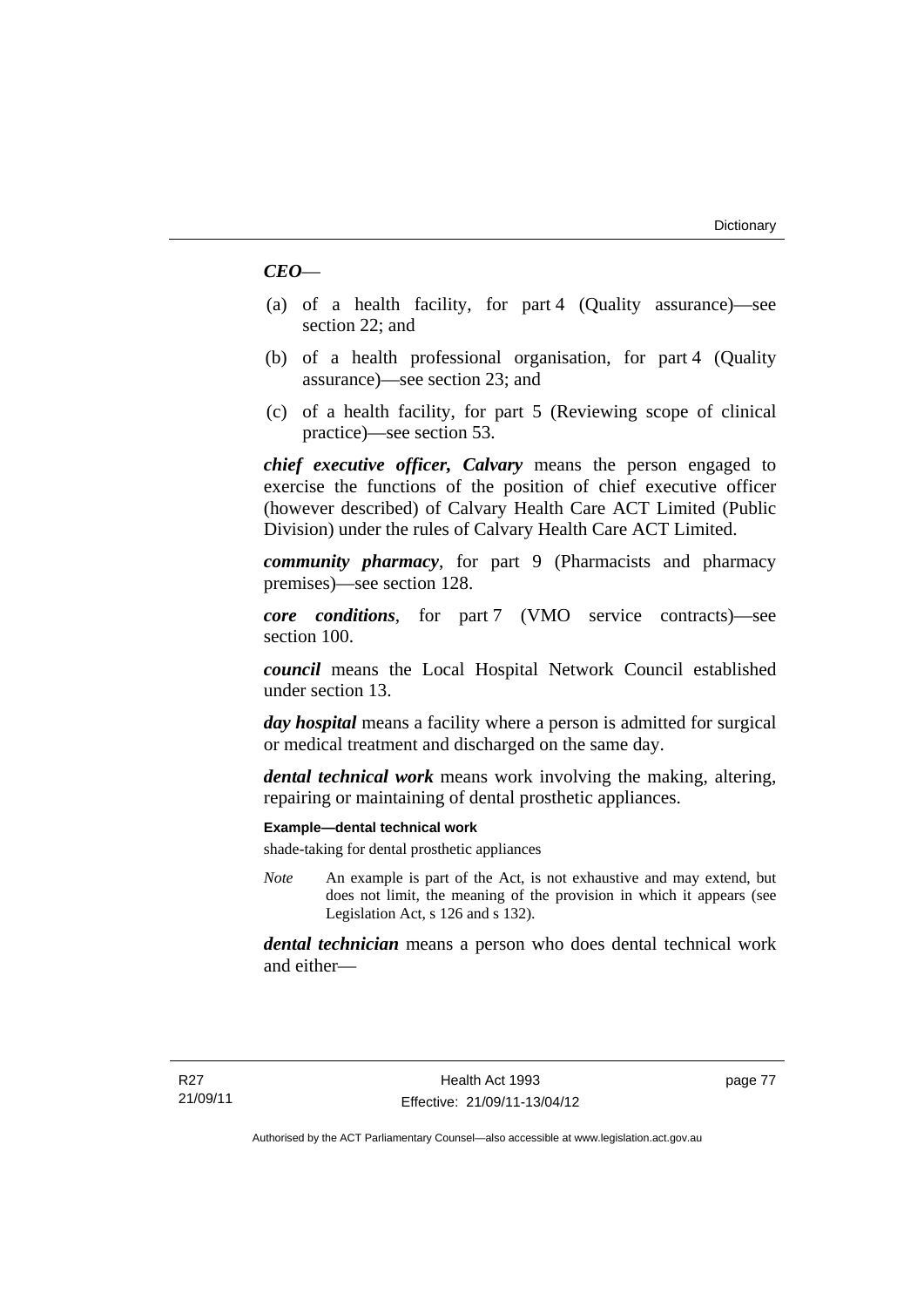- (a) is a graduate of a course of education in dental technical work accredited by the Council of Regulating Authorities for Dental Technicians and Dental Prosthetists (*CORA*); or
- $(b)$  has
	- (i) completed a course of education or training in dental prosthetic work outside Australia that is accredited by CORA; and
	- (ii) passed an exam in dental prosthetic work accredited by CORA.

*dentist*, for a health facility, for part 5 (Reviewing scope of clinical practice)—see section 52.

*divulge*, for part 8 (Secrecy)—see section 121.

*doctor*, for a health facility, for part 5 (Reviewing scope of clinical practice)—see section 52.

*engage* in conduct means—

- (a) do an act; or
- (b) omit to do an act.

*entity*, for part 7 (VMO service contracts)—see section 100.

*health board* means—

- (a) a national board under the *Health Practitioner Regulation National Law (ACT)*; or
- (b) a health profession board under the *Health Professionals Act 2004*.

*health facility*—see section 6.

*health facility QAC*, for a health facility, for part 4 (Quality assurance)—see section 20.

*health professional organisation*, for part 4 (Quality assurance) see section 21.

R27 21/09/11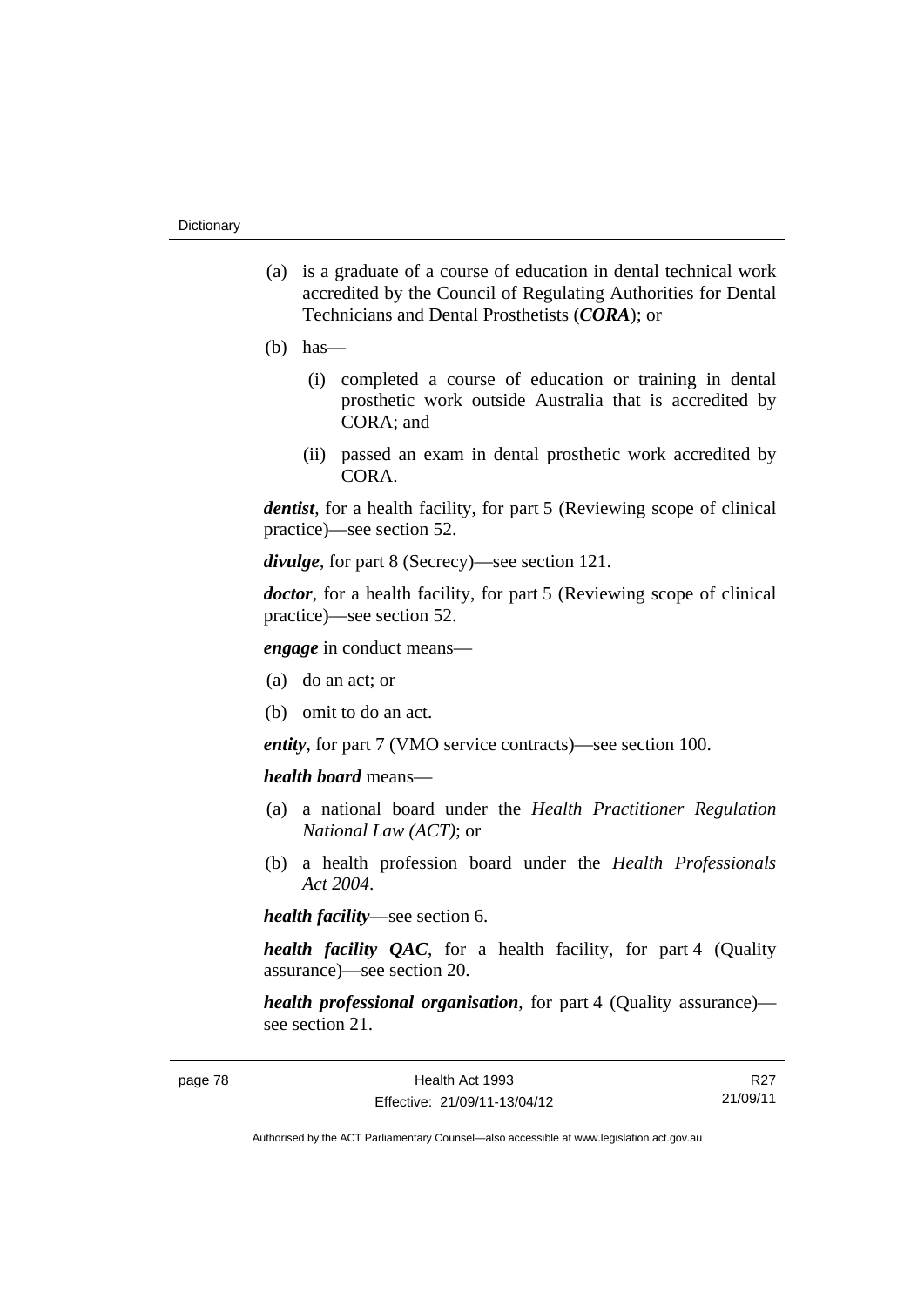*health professional organisation QAC*, for a health professional organisation, for part 4 (Quality assurance)—see section 20.

*health service*—see section 5.

*health service provider*—see section 7.

*health service report*, for part 4 (Quality assurance)—see section 38.

*hospital*, for part 5 (Reviewing scope of clinical practice)—see section 50.

*information holder*, for part 8 (Secrecy)—see section 122.

*local hospital network*—see section 8.

*ministerial report*, for part 4 (Quality assurance)—section 41.

*negotiating agent*, for part 7 (VMO service contracts)—see section 100.

*negotiating period*, for part 7 (VMO service contracts)—see section 103 (2).

*practice corporation*, for part 7 (VMO service contracts)—see section 100.

*protected information*, for part 8 (Secrecy)—see section 123.

*quality assurance committee*—see section 24.

*review*, in relation to the scope of clinical practice, for part 5 (Reviewing scope of clinical practice)—see section 55.

*scope of clinical practice*, of a doctor or dentist, for a health facility, for part 5 (Reviewing scope of clinical practice)—see section 54.

*scope of clinical practice committee*—see section 51.

*scope of clinical practice executive decision notice*, for part 5 (Reviewing scope of clinical practice)—see section 70.

*scope of clinical practice report*, for part 5 (Reviewing scope of clinical practice)—see section 67.

| R <sub>27</sub> | Health Act 1993              | page 79 |
|-----------------|------------------------------|---------|
| 21/09/11        | Effective: 21/09/11-13/04/12 |         |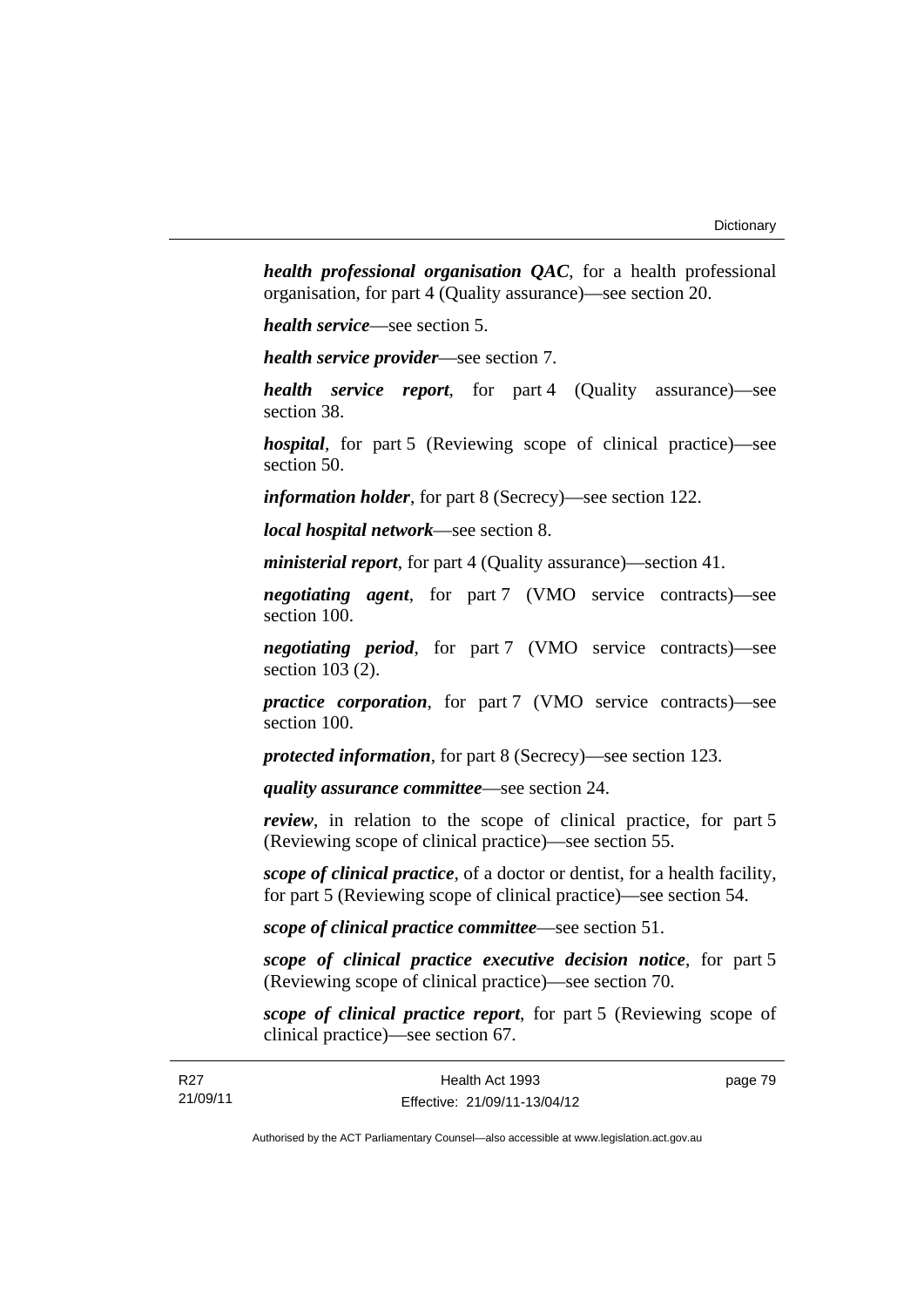*sensitive information*—see section 124.

*service contract*, for part 7 (VMO service contracts)—see section 100.

*special purpose QAC*, for part 4 (Quality assurance), for a purpose stated in the approval—see section 20.

*VMO*, or visiting medical officer, for part 7 (VMO service contracts)—see section 100.

page 80 Health Act 1993 Effective: 21/09/11-13/04/12

R27 21/09/11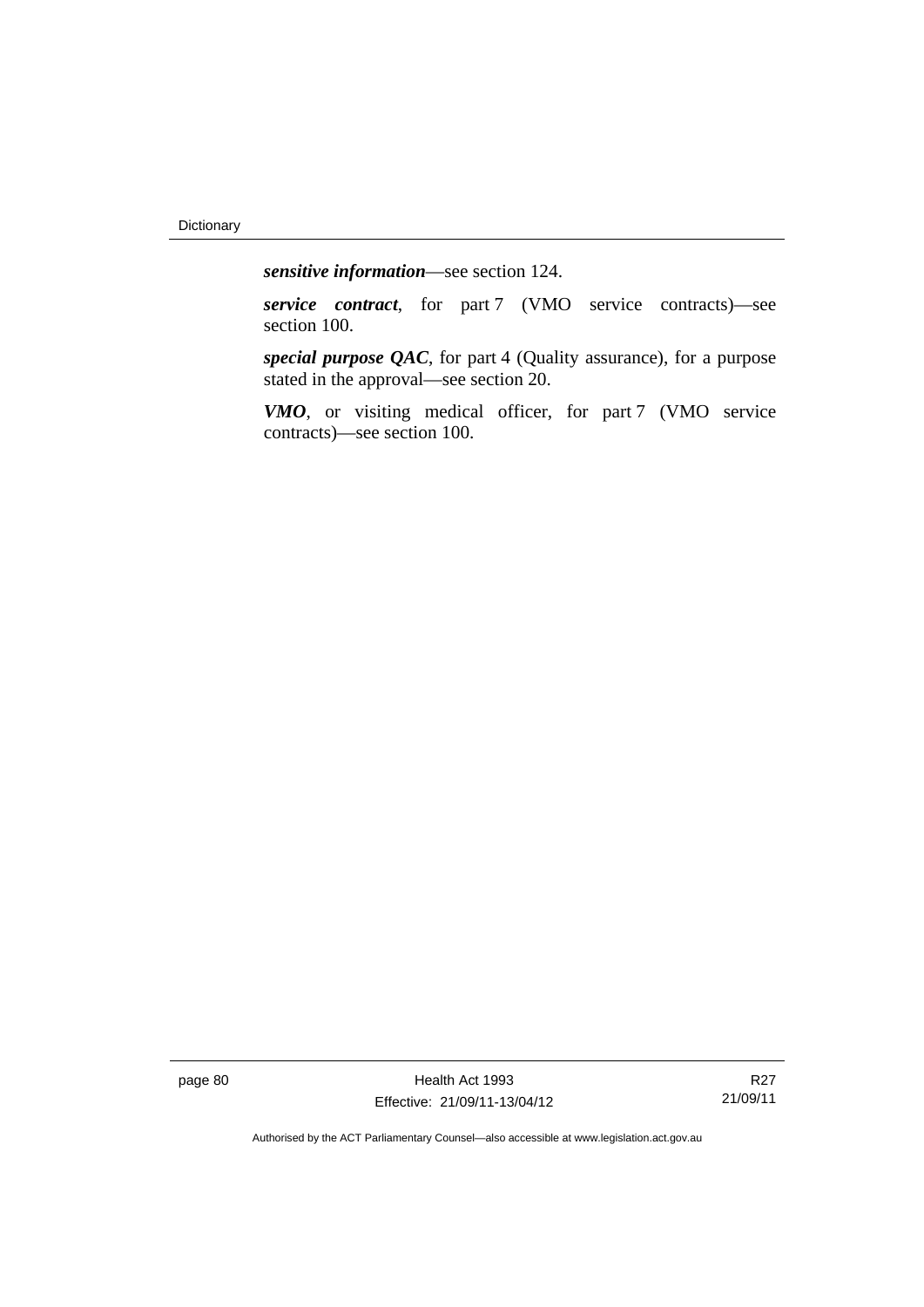### **Endnotes**

### **1 About the endnotes**

Amending and modifying laws are annotated in the legislation history and the amendment history. Current modifications are not included in the republished law but are set out in the endnotes.

Not all editorial amendments made under the *Legislation Act 2001*, part 11.3 are annotated in the amendment history. Full details of any amendments can be obtained from the Parliamentary Counsel's Office.

Uncommenced amending laws are not included in the republished law. The details of these laws are underlined in the legislation history. Uncommenced expiries are underlined in the legislation history and amendment history.

If all the provisions of the law have been renumbered, a table of renumbered provisions gives details of previous and current numbering.

The endnotes also include a table of earlier republications.

| $A = Act$                                    | $NI = Notifiable$ instrument              |
|----------------------------------------------|-------------------------------------------|
| $AF =$ Approved form                         | $o = order$                               |
| $am = amended$                               | $om = omitted/repealed$                   |
| $amdt = amendment$                           | $ord = ordinance$                         |
| $AR = Assembly resolution$                   | $orig = original$                         |
| $ch = chapter$                               | par = paragraph/subparagraph              |
| $CN =$ Commencement notice                   | $pres = present$                          |
| $def = definition$                           | $prev = previous$                         |
| $DI = Disallowable instrument$               | $(\text{prev}) = \text{previously}$       |
| $dict = dictionary$                          | $pt = part$                               |
| disallowed = disallowed by the Legislative   | $r = rule/subrule$                        |
| Assembly                                     | $reloc = relocated$                       |
| $div = division$                             | $renum = renumbered$                      |
| $exp = expires/expired$                      | $R[X]$ = Republication No                 |
| $Gaz = gazette$                              | $RI = reissue$                            |
| $hdg = heading$                              | $s = section/subsection$                  |
| $IA = Interpretation Act 1967$               | $sch = schedule$                          |
| ins = inserted/added                         | $sdiv = subdivision$                      |
| $LA =$ Legislation Act 2001                  | $SL = Subordinate$ law                    |
| $LR =$ legislation register                  | $sub =$ substituted                       |
| $LRA =$ Legislation (Republication) Act 1996 | underlining = whole or part not commenced |
| $mod = modified/modification$                | or to be expired                          |
|                                              |                                           |

### **2 Abbreviation key**

R27 21/09/11

Health Act 1993 Effective: 21/09/11-13/04/12 page 81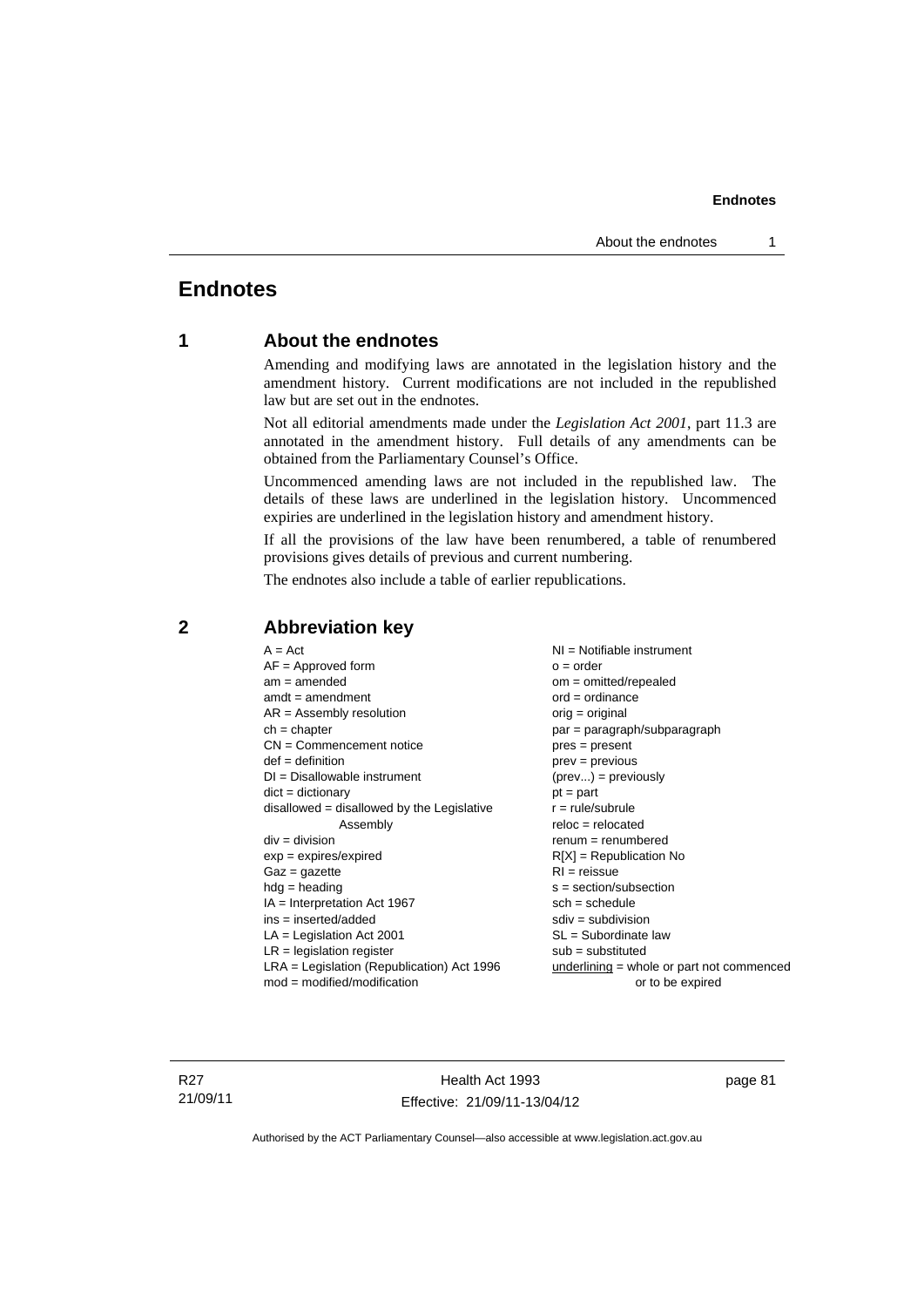3 Legislation history

### **3 Legislation history**

#### **Health Act 1993 No 13**

notified 1 March 1993 (Gaz 1993 No S23) commenced 1 March 1993 (s 2)

as amended by

#### **Health (Amendment) Act 1994 No 23**

notified 20 May 1994 (Gaz 1994 No S87) commenced 20 May 1994 (s 2)

#### **Public Sector Management (Consequential and Transitional Provisions) Act 1994 No 38 sch 1 pt 44**

notified 30 June 1994 (Gaz 1994 No S121) s 1, s 2 commenced 30 June 1994 (s 2 (1)) sch 1 pt 44 commenced 1 July 1994 (s 2 (2) and Gaz 1994 No S142)

### **Administrative Appeals (Consequential Amendments) Act 1994 No 60 sch 1**

notified 11 October 1994 (Gaz 1994 No S197) s 1, s 2 commenced 11 October 1994 (s 2 (1)) sch 1 commenced 14 November 1994 (s 2 (2) and see Gaz 1994 No S250)

### **Health and Community Care Services (Consequential Provisions) Act 1996 No 35 sch**

notified 1 July 1996 (Gaz 1996 No S130) commenced 1 July 1996 (s 2)

### **Health (Amendment) Act 1998 No 50**

notified 16 November 1998 (Gaz 1998 No S205) commenced 16 November 1998 (s 2)

### **Statute Law Revision (Penalties) Act 1998 No 54 sch**

notified 27 November 1998 (Gaz 1998 No S207) s 1, s 2 commenced 27 November 1998 (s 2 (1)) sch commenced 9 December 1998 (s 2 (2) and Gaz 1998 No 49)

page 82 Health Act 1993 Effective: 21/09/11-13/04/12

R27 21/09/11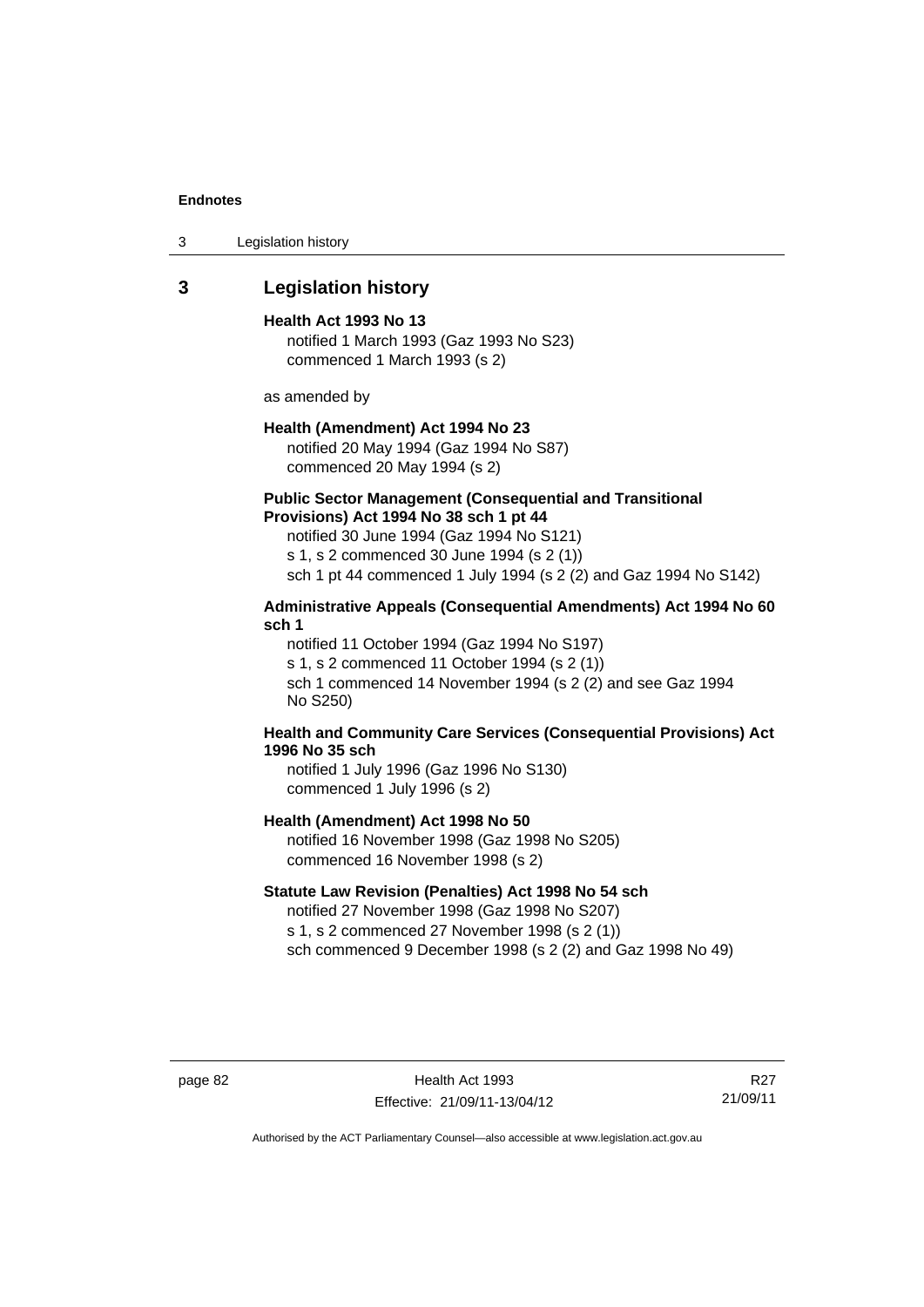### **Legislation (Consequential Amendments) Act 2001 No 44 pt 175**

notified 26 July 2001 (Gaz 2001 No 30)

s 1, s 2 commenced 26 July 2001 (IA s 10B) pt 175 commenced 12 September 2001 (s 2 and see Gaz 2001 No S65)

#### **Statute Law Amendment Act 2001 (No 2) 2001 No 56 pt 1.3**

notified 5 September 2001 (Gaz 2001 No S65) s 1, s 2 commenced 5 September 2001 (IA s 10B) amdts 1.3-1.8, 1.10-1.13, 1.15, 1.16, 1.17, 1.35 commenced 12 September 2001 (s 2 (2)) pt 1.3 remainder commenced 5 September 2001 (s 2 (1))

### **Health and Community Care Services (Repeal and Consequential Amendments) Act 2002 No 47 pt 1.2**

notified LR 20 December 2002

s 1, s 2 commenced 20 December 2002 (LA s 75 (1))

pt 1.2 commenced 31 December 2002 (s 2)

#### **Statute Law Amendment Act 2003 A2003-41 sch 1 pt 1.1**

notified LR 11 September 2003 s 1, s 2 commenced 11 September 2003 (LA s 75 (1)) sch 1 pt 1.1 commenced 9 October 2003 (s 2 (1))

#### **Health Amendment Act 2003 A2003-43**

notified LR 29 September 2003 s 1, s 2 commenced 29 September 2003 (LA s 75 (1))

remainder commenced 30 September 2003 (s 2)

### **Nurse Practitioners Legislation Amendment Act 2004 A2004-10 pt 2**

notified LR 19 March 2004 s 1, s 2 commenced 19 March 2004 (LA s 75 (1)) pt 2 commenced 27 May 2004 (s 2 and CN2004-9)

#### **Health Professionals Legislation Amendment Act 2004 A2004-39 sch 1 pt 1.3**

notified LR 8 July 2004 s 1, s 2 commenced 8 July 2004 (LA s 75 (1)) sch 1 pt 1.3 commenced 7 July 2005 (s 2 and see Health Professionals Act 2004 A2004-38, s 2 and CN2005-11)

page 83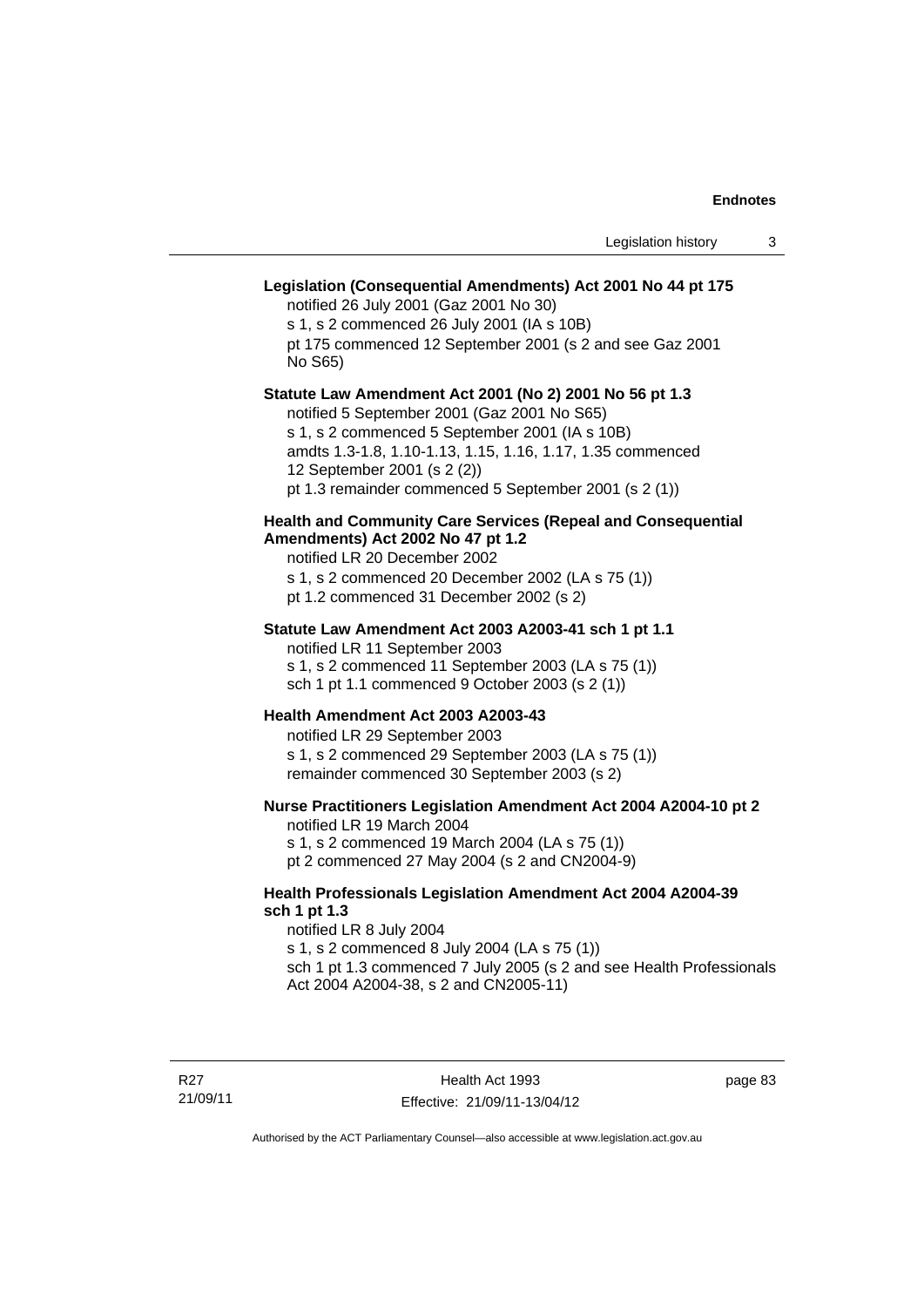| 3 | Legislation history                                                                                                                                                                                                                                                                                                                             |
|---|-------------------------------------------------------------------------------------------------------------------------------------------------------------------------------------------------------------------------------------------------------------------------------------------------------------------------------------------------|
|   | Health Legislation Amendment Act 2005 A2005-28 amdt 1.70<br>notified LR 6 July 2005<br>s 1, s 2 commenced 6 July 2005 (LA s 75 (1))<br>amdt 1.70 commenced 7 July 2005 (s 2)<br>Criminal Code Harmonisation Act 2005 A2005-54 sch 1 pt 1.24<br>notified LR 27 October 2005<br>s 1, s 2 commenced 27 October 2005 (LA s 75 (1))                  |
|   | sch 1 pt 1.24 commenced 24 November 2005 (s 2)<br>Statute Law Amendment Act 2005 (No 2) A2005-62 sch 3 pt 3.10                                                                                                                                                                                                                                  |
|   | notified LR 21 December 2005<br>s 1, s 2 commenced 21 December 2005 (LA s 75 (1))<br>sch 3 pt 3.10 commenced 11 January 2006 (s 2 (1))                                                                                                                                                                                                          |
|   | Health Legislation Amendment Act 2006 A2006-27 pt 2, sch 1<br>notified LR 14 June 2006<br>s 1, s 2 commenced 14 June 2006 (LA s 75 (1))<br>pt 2, sch 1 commenced 14 December 2006 (s 2 and LA s 79)                                                                                                                                             |
|   | Health Legislation Amendment Act 2006 (No 2) A2006-46 sch 2 pt 2.8<br>notified LR 17 November 2006<br>s 1, s 2 commenced 17 November 2006 (LA s 75 (1))<br>sch 2 pt 2.8 commenced 18 November 2006 (s 2 (2))                                                                                                                                    |
|   | Statute Law Amendment Act 2007 (No 2) A2007-16 sch 3 pt 3.18<br>notified LR 20 June 2007<br>s 1, s 2 taken to have commenced 12 April 2007 (LA s 75 (2))<br>sch 3 pt 3.18 commenced 11 July 2007 (s 2 (1))                                                                                                                                      |
|   | Medicines, Poisons and Therapeutic Goods Act 2008 A2008-26<br>sch 2 pt 2.12<br>notified LR 14 August 2008<br>s 1, s 2 commenced 14 August 2008 (LA s 75 (1))<br>sch 2 pt 2.12 commenced 14 February 2009 (s 2 and LA s 79)                                                                                                                      |
|   | <b>ACT Civil and Administrative Tribunal Legislation Amendment</b><br>Act 2008 (No 2) A2008-37 sch 1 pt 1.53<br>notified LR 4 September 2008<br>s 1, s 2 commenced 4 September 2008 (LA s 75 (1))<br>sch 1 pt 1.53 commenced 2 February 2009 (s 2 (1) and see ACT Civil<br>and Administrative Tribunal Act 2008 A2008-35, s 2 (1) and CN2009-2) |

R27 21/09/11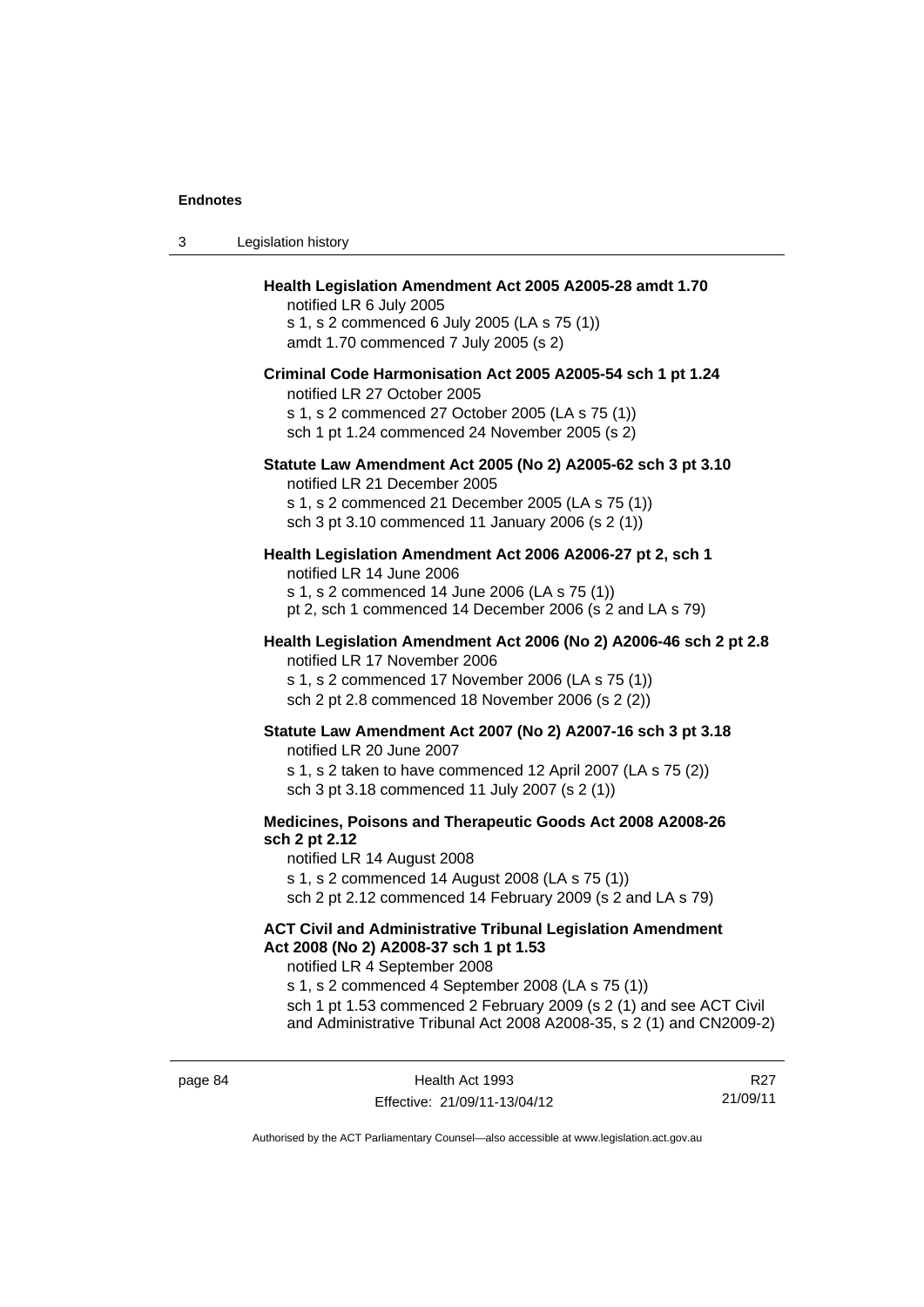### **Health Practitioner Regulation National Law (ACT) Act 2010 A2010-10 sch 2 pt 2.7**

notified LR 31 March 2010 s 1, s 2 commenced 31 March 2010 (LA s 75 (1)) sch 2 pt 2.7 commenced 1 July 2010 (s 2 (1) (a))

as modified by

### **Health Practitioner Regulation National Law (ACT) (Transitional Provisions) Regulation 2010 (No 2) SL2010-39 s 3 and sch 1**

notified LR 11 October 2010

s 1, s 2 commenced 11 October 2010 (LA s 75 (1))

s 3 and sch 1 commenced 12 October 2010 (s 2*)*

as amended by

### **Fair Trading (Australian Consumer Law) Amendment Act 2010 A2010-54 sch 3 pt 3.11**

notified LR 16 December 2010 s 1, s 2 commenced 16 December 2010 (LA s 75 (1)) sch 3 pt 3.11 commenced 1 January 2011 (s 2 (1))

#### **Statute Law Amendment Act 2011 A2011-3 sch 3 pt 3.22**

notified LR 22 February 2011 s 1, s 2 commenced 22 February 2011 (LA s 75 (1)) sch 3 pt 3.22 commenced 1 March 2011 (s 2)

### **Health Amendment Act 2011 A2011-11**

notified LR 12 April 2011 s 1, s 2 commenced 12 April 2011 (LA s 75 (1)) s 4, s 5 commenced 1 July 2011 (s 2 (2)) remainder commenced 13 April 2011 (s 2 (1))

page 85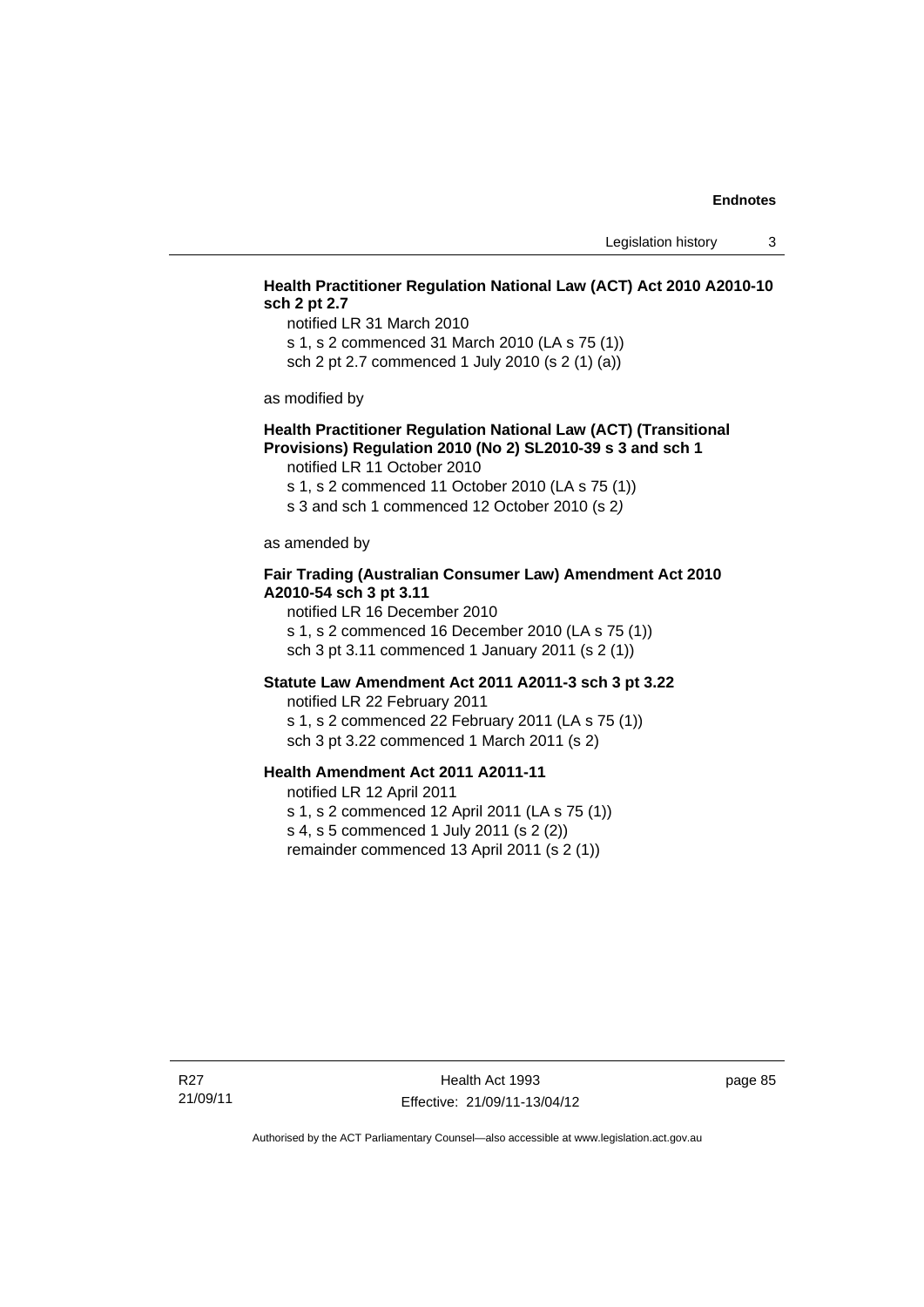3 Legislation history

### **Administrative (One ACT Public Service Miscellaneous Amendments) Act 2011 A2011-22 sch 1 pt 1.76**

notified LR 30 June 2011 s 1, s 2 commenced 30 June 2011 (LA s 75 (1)) sch 1 pt 1.76 commenced 1 July 2011 (s 2 (1))

### **Statute Law Amendment Act 2011 (No 2) A2011-28 sch 3 pt 3.18**

notified LR 31 August 2011

s 1, s 2 commenced 31 August 2011 (LA s 75 (1))

sch 3 pt 3.18 commenced 21 September 2011 (s 2 (1))

page 86 Health Act 1993 Effective: 21/09/11-13/04/12

R27 21/09/11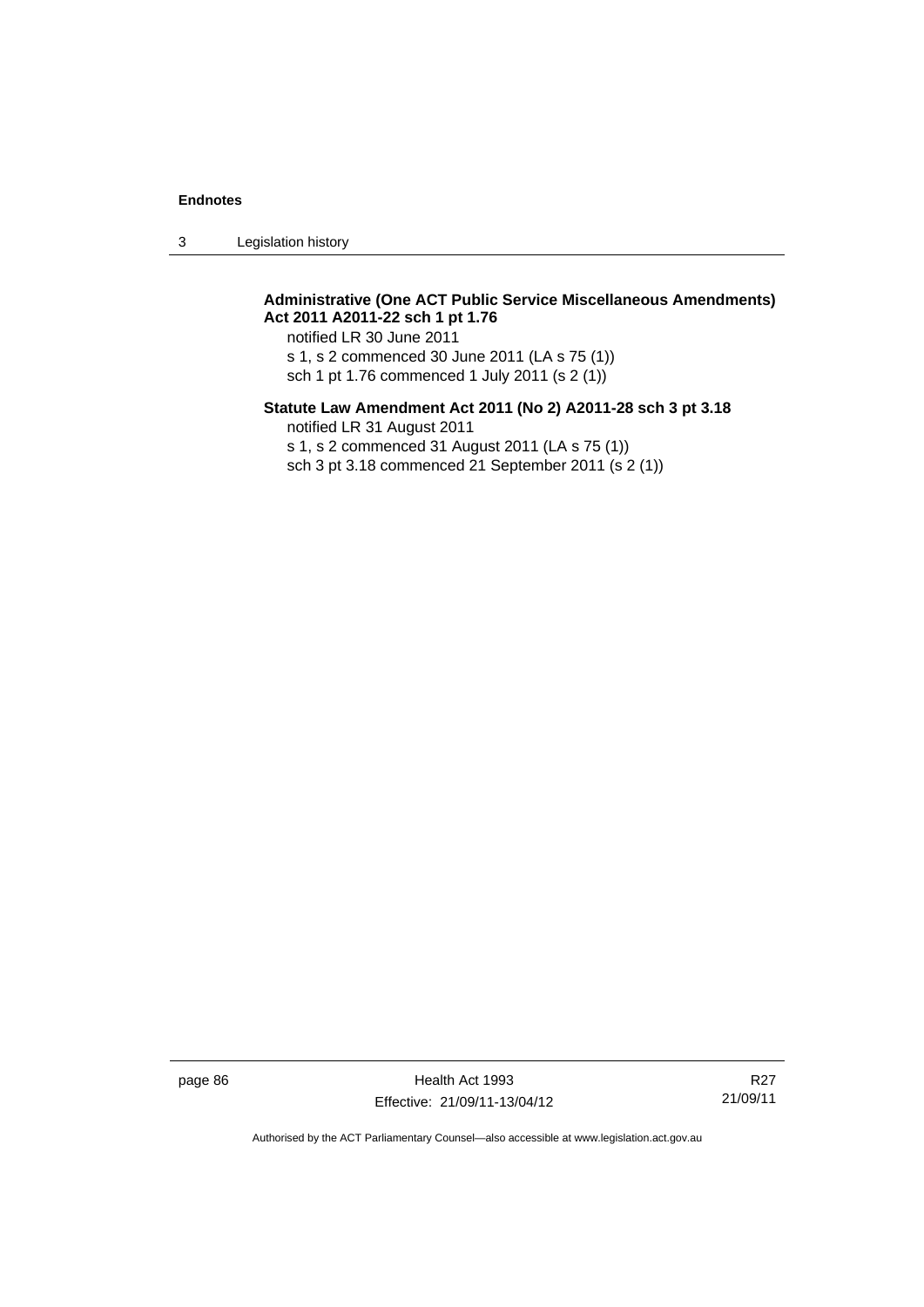### R27 Health Act 1993 **4 Amendment history Long title**  sub 1998 No 50 s 4 am 2002 No 47 amdt 1.10 **Name of Act**  s 1 sub 2001 No 56 amdt 1.3 **Dictionary**  s 2 om 2001 No 44 amdt 1.2022 ins 2001 No 56 amdt 1.3 am A2006-27 s 4; A2010-10 amdt 2.27 **Notes**  s 3 defs reloc to dict 2001 No 56 amdt 1.6 sub 2001 No 56 amdt 1.7 **Declaration of quality assurance activity**  s 3A renum as s 4 **Offences against Act—application of Criminal Code etc** s 4 orig s 4 s 4 **orig s 4** renum as s 5 and then s 10 **prev s 4**  (prev s 3A) ins 2001 No 56 amdt 1.8 renum as s 4 R4 LA (see 2001 No 56 amdt 1.36) om A2006-27 s 5 **pres s 4**  (prev s 3A) ins A2005-54 amdt 1.167 renum as s 4 A2006-27 amdt 1.1 **Important concepts**  pt 2 hdg **orig pt 2 hdg** renum as pt 3 hdg **pres pt 2 hdg**  ins A2006-27 s 5 **What is a** *health service***?** s 5 **orig s 5**  renum as s 6 and then s 11 **prev s 5**  renum as s 10 **pres s 5**  ins A2006-27 s 5 **What is a** *health facility***?** s 6 **orig s 6**  renum as s 7 and then s 12 **prev s 6**  renum as s 11

page 87

Authorised by the ACT Parliamentary Counsel—also accessible at www.legislation.act.gov.au

Effective: 21/09/11-13/04/12

21/09/11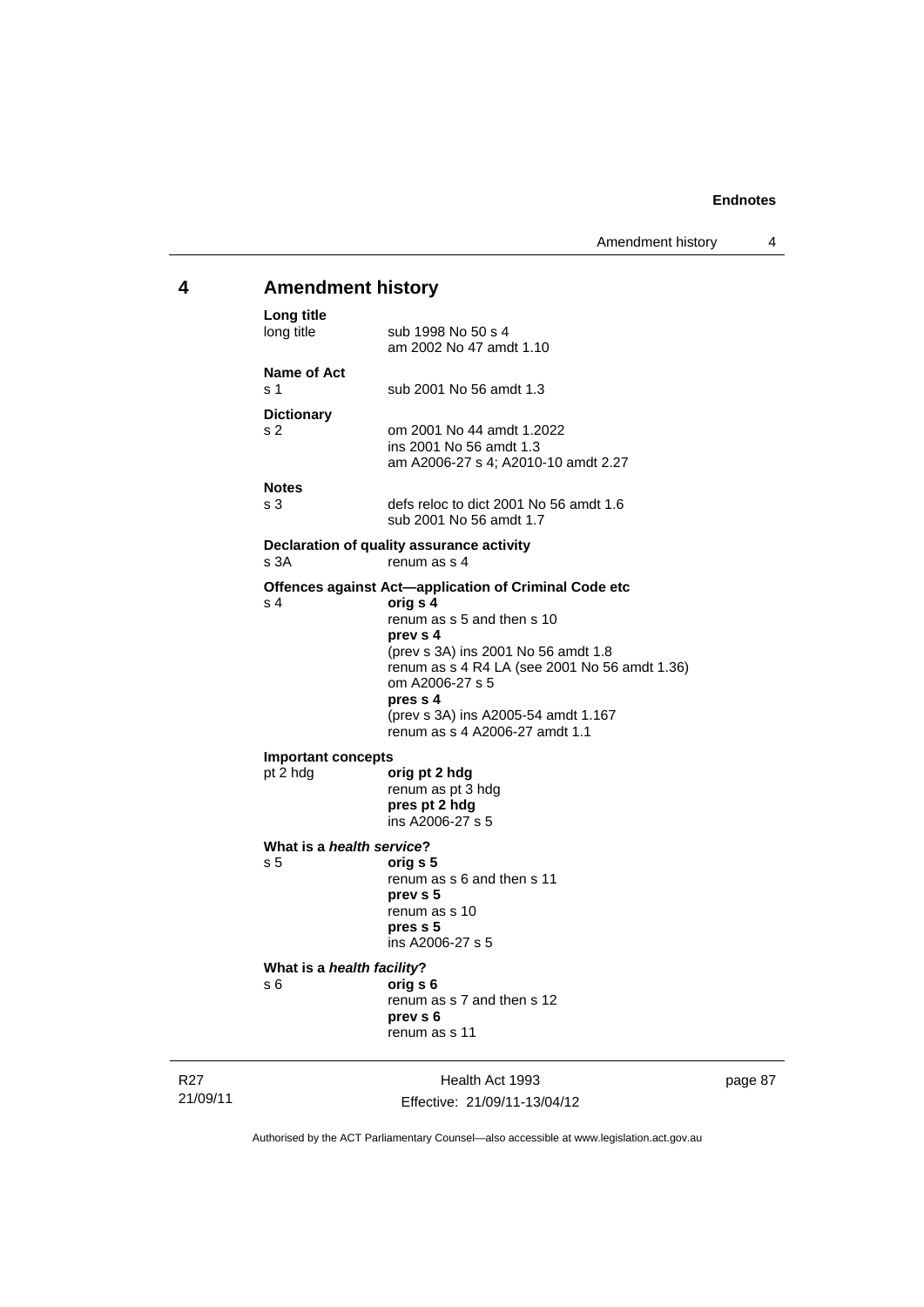4 Amendment history

**pres s 6**  ins A2006-27 s 5 am A2010-10 amdt 2.28 **Who is a** *health service provider***?**  s 7 **orig s 7**  renum as s 8 **prev s 7**  renum as s 12 **pres s 7**  ins A2006-27 s 5 am A2010-10 amdt 2.29 **Appointment of members**  s 7A renum as s 9 **What is the** *local hospital network***?** s 8 hdg (prev s 7 hdg) sub 2001 No 56 amdt 1.10<br>s 8 (prev s 7) am 1994 No 38 sch 1 pt 44; 199 (prev s 7) am 1994 No 38 sch 1 pt 44; 1996 No 35 sch; 2001 No 56 amdts 1.10-1.12 renum as s 8 R4 LA (see 2001 No 56 amdt 1.36) am 2002 No 47 amdt 1.12, amdt 1.13 om A2006-27 s 6 ins A2011-11 s 4 **Disclosure of interest**<br>s 8A ren renum as s 11 **Appointment of members**  s 9 (prev s 7A) ins 2001 No 56 amdt 1.13 renum as  $\sin 9$  R4 LA (see 2001 No 56 amdt 1.36) om A2006-27 s 6 **Health care principles** pt 3 hdg **orig pt 3 hdg** sub 1998 No 50 s 6 om A2006-27 s 6 **pres pt 3 hdg**  (prev pt 2 hdg) renum as pt 3 hdg A2006-27 amdt 1.2 **General**  div 3.1 hdg (prev pt 3 div 1 hdg) renum R4 LA (see 2001 No 56 amdt 1.36) om A2006-27 s 6 **Confidentiality and evidentiary matters**  div 3.2 hdg (prev pt 3 div 2 hdg) renum R4 LA (see 2001 No 56 amdt 1.36) om A2006-27 s 6

page 88 Health Act 1993 Effective: 21/09/11-13/04/12

R27 21/09/11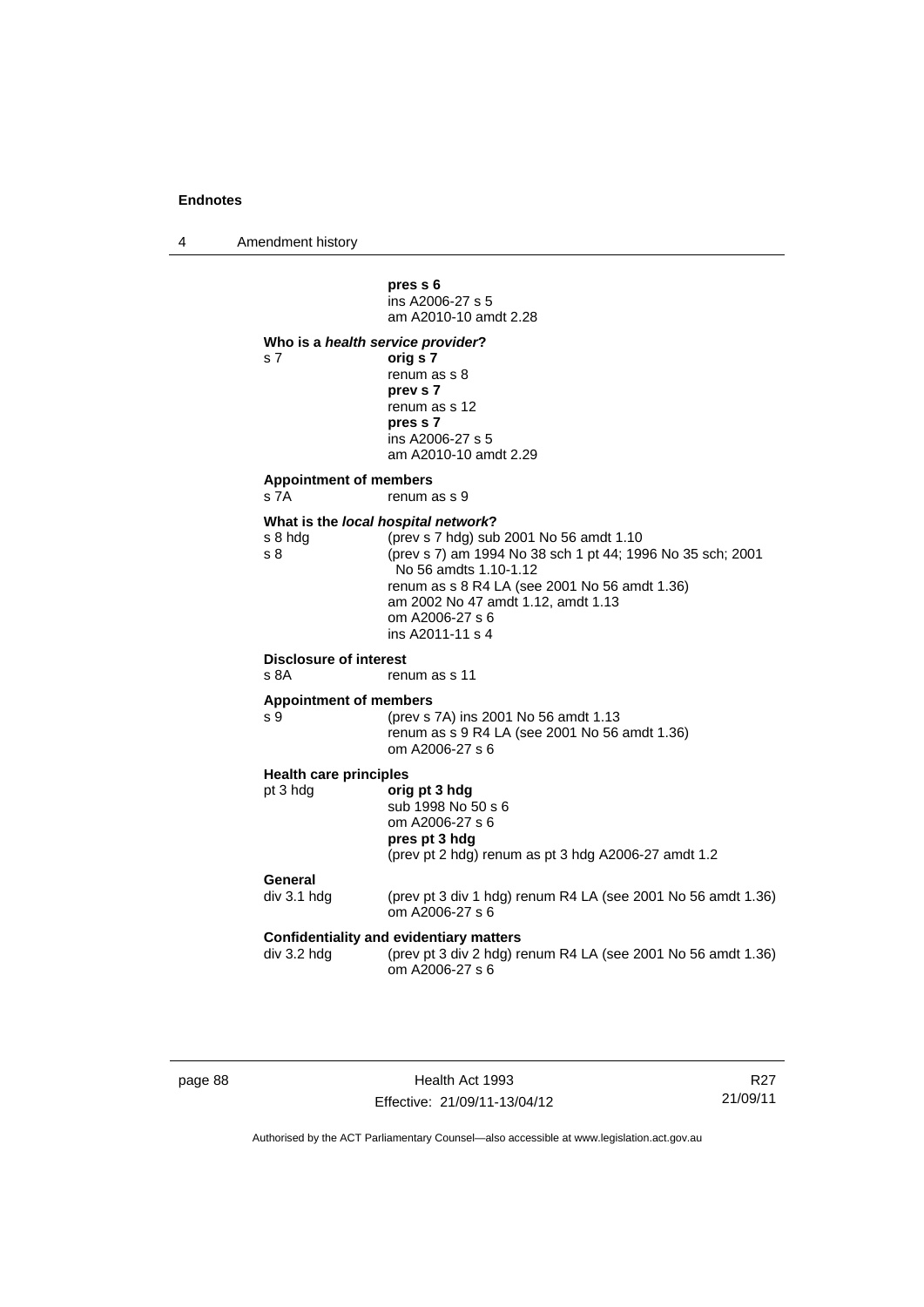#### **Objectives**<br>s 10 s 10 **orig s 10**  renum as s 13 **prev s 10**  (prev s 8) am 1998 No 50 s 7 renum as s 10 R4 LA (see 2001 No 56 amdt 1.36) om A2006-27 s 6 **pres s 10**  (prev s 4) am 1996 No 35 sch renum as s 5 R4 LA (see 2001 No 56 amdt 1.36) am 2002 No 47 amdt 1.11 renum as s 10 A2006-27 amdt 1.3 am A2011-3 amdt 3.220 **Medicare principles and commitments** s 11 **orig s 11**  renum as s 14 **prev s 11**  (prev s 8A) ins 1998 No 50 s 8 renum as s 11 R4 LA (see 2001 No 56 amdt 1.36) om A2006-27 s 6 **pres s 11**  (prev s 5) am 1994 No 23 s 4; 2001 No 56 amdt 1.9 renum as s 6 R4 LA (see 2001 No 56 amdt 1.36) renum as s 11 A2006-27 amdt 1.3 **Legal effect** s 12 **orig s 12**  renum as s 15 **prev s 12**  (prev s 9) am 1998 No 50 s 9; 2001 No 56 amdts 1.14-1.17 renum as s 12 R4 LA (see 2001 No 56 amdt 1.36) am A2003-41 amdt 1.1 om A2006-27 s 6 **pres s 12**  (prev s 6) renum as s 7 R4 LA (see 2001 No 56 amdt 1.36) renum as s 12 A2006-27 amdt 1.3 **Local Health and Hospitals Network**  pt 3A hdg **orig pt 3A hdg** renum as pt 4 hdg **pres pt 3A hdg**  ins A2011-11 s 5 **Establishment, functions and members of Local Hospital Network Council**  ins A2011-11 s 5

R27 21/09/11

Health Act 1993 Effective: 21/09/11-13/04/12 page 89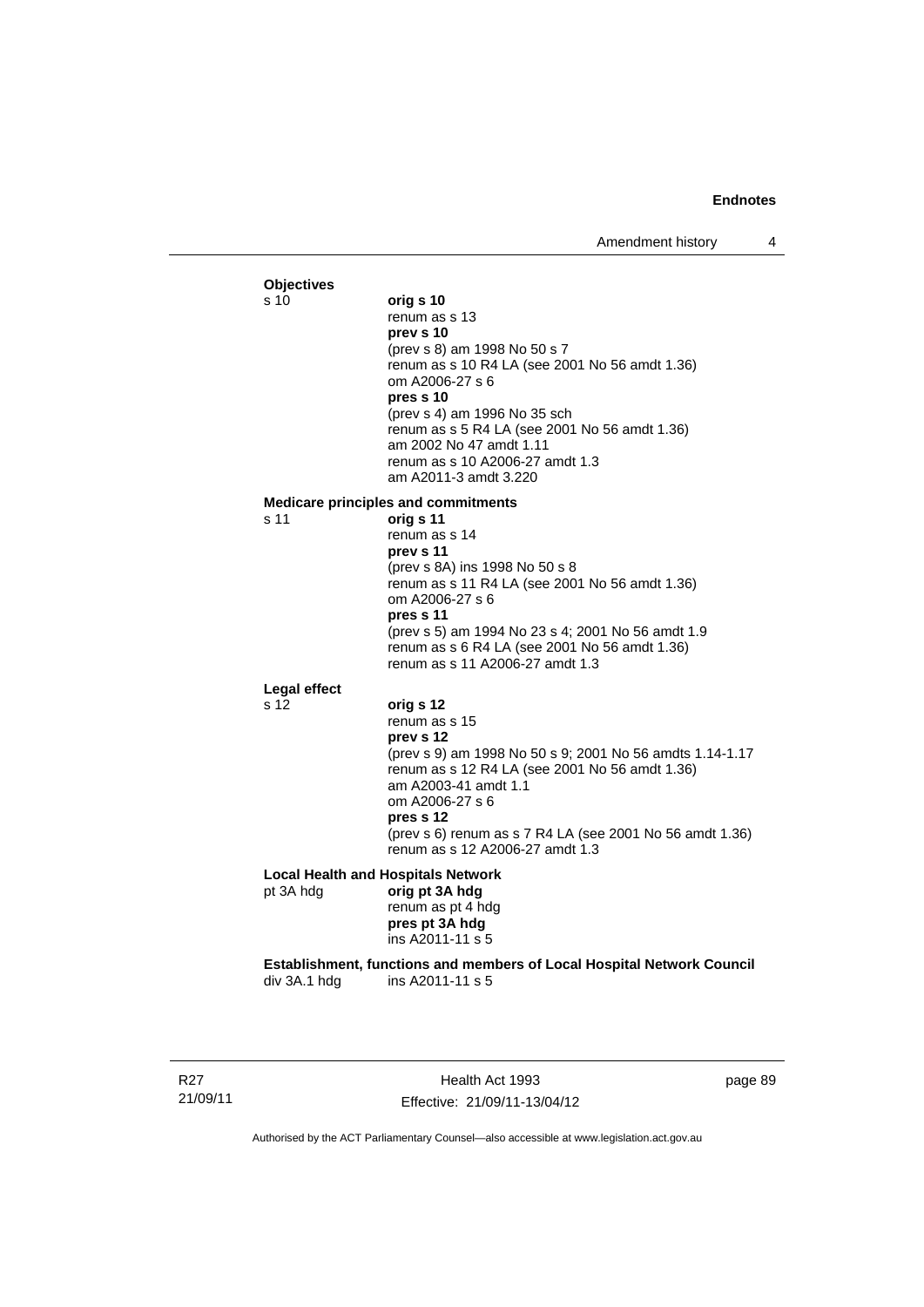page 90

4 Amendment history

| <b>Local Hospital Network Council</b><br>s 13                                              | (prev s 10) am 1998 No 50 s 10; 1998 No 54 sch<br>renum as s 13 R4 LA (see 2001 No 56 amdt 1.36)<br>sub A2005-54 amdt 1.168<br>om A2006-27 s 6<br>ins A2011-11 s 5 |  |
|--------------------------------------------------------------------------------------------|--------------------------------------------------------------------------------------------------------------------------------------------------------------------|--|
| s 13AA                                                                                     | Protection of people assisting committee<br>renum as s 17                                                                                                          |  |
| Definitions for pt 4<br>s 13AB                                                             | renum as s 18                                                                                                                                                      |  |
| <b>Committee to be approved</b><br>s 13AC                                                  | renum as s 19                                                                                                                                                      |  |
| <b>Procedure and conduct of matters</b><br>s 13AD                                          | renum as s 20                                                                                                                                                      |  |
| <b>Disclosure of interest</b><br>s 13AE                                                    | renum as s 21                                                                                                                                                      |  |
| <b>Nondisclosure of identity</b><br>s 13AF                                                 | renum as s 22                                                                                                                                                      |  |
| <b>Admissibility of evidence</b><br>s 13AG                                                 | renum as s 23                                                                                                                                                      |  |
| <b>Members not compellable</b><br>s 13AH                                                   | renum as s 24                                                                                                                                                      |  |
| <b>Protection of members</b><br>s 13AI                                                     | renum as s 25                                                                                                                                                      |  |
| s 13AJ                                                                                     | Protection of people assisting committee<br>renum as s 26                                                                                                          |  |
| Interpretation for pt 5<br>s 13A                                                           | renum as s 27                                                                                                                                                      |  |
| <b>Functions of council</b><br>s 14                                                        | (prev s 11) sub 1998 No 50 s 11<br>renum as s 14 R4 LA (see 2001 No 56 amdt 1.36)<br>om A2006-27 s 6<br>ins A2011-11 s 5<br>am A2011-22 amdt 1.239                 |  |
| <b>Council report to Minister etc</b><br>(prev s 12 hdg) sub A2003-41 amdt 1.1<br>s 15 hdg |                                                                                                                                                                    |  |
| s 15                                                                                       | (prev s 12) am 1998 No 50 s 12<br>renum as s 15 R4 LA (see 2001 No 56 amdt 1.36)<br>om A2006-27 s 6<br>ins A2011-11 s 5                                            |  |
|                                                                                            | Health Act 1993                                                                                                                                                    |  |

Authorised by the ACT Parliamentary Counsel—also accessible at www.legislation.act.gov.au

R27 21/09/11

Effective: 21/09/11-13/04/12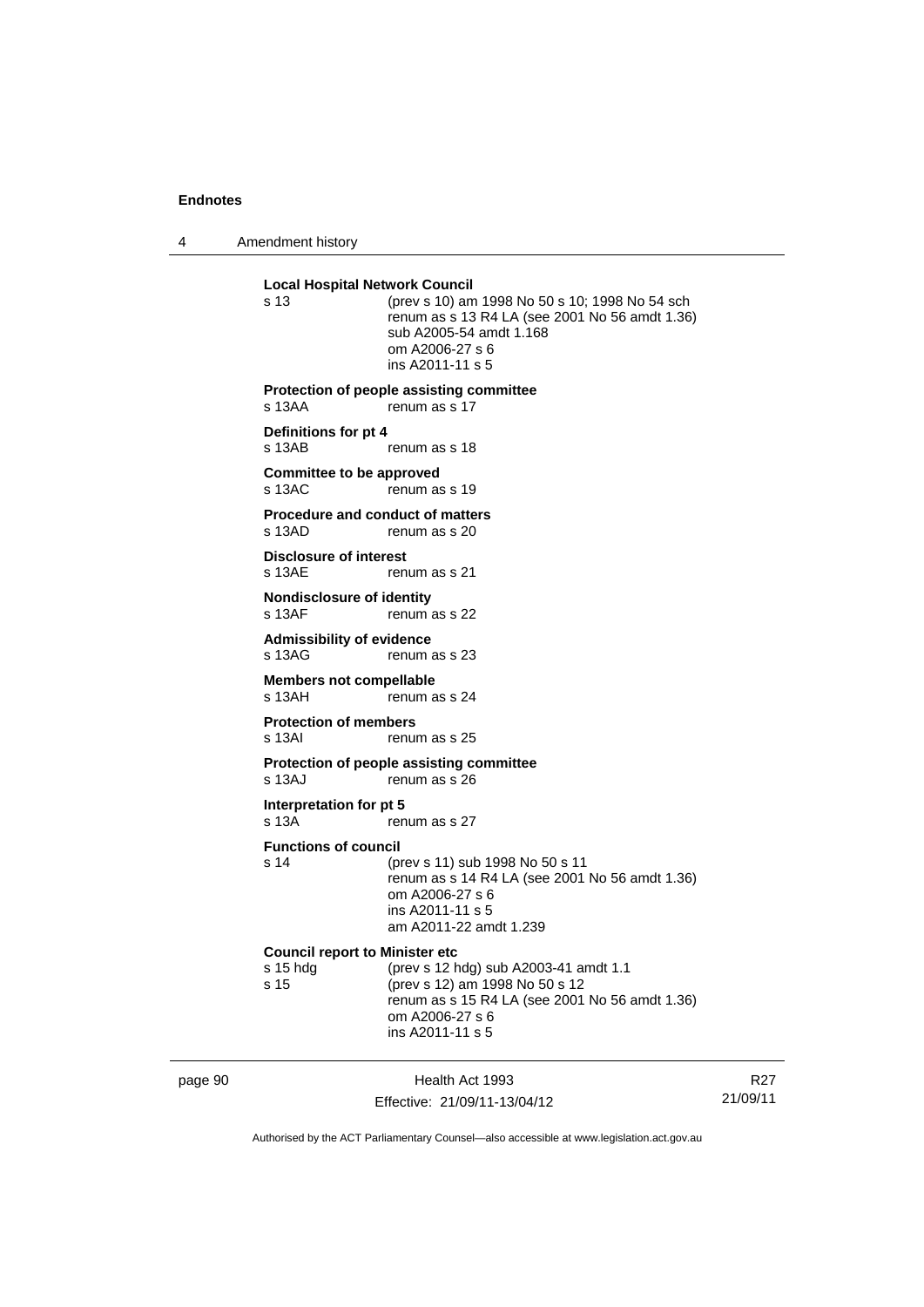#### **Membership of council** s 16 (prev s 13) am 1996 No 35 sch; 1998 No 50 s 13; 2001 No 56 amdts 1.18-1.24 renum as s 16 R4 LA (see 2001 No 56 amdt 1.36) am 2002 No 47 amdt 1.14 om A2006-27 s 6 ins A2011-11 s 5 **Members of council** s 17 **orig s 17** om 1996 No 35 sch **pres s 17**  (prev s 13AA) ins 1998 No 50 s 14 am 2001 No 56 amdt 1.25 renum as s 17 R4 LA (see 2001 No 56 amdt 1.36) am 2002 No 47 amdt 1.14 om A2006-27 s 6 ins A2011-11 s 5 **Chair and deputy chair** s 18 **orig s 18** om 1996 No 35 sch **pres s 18**  (prev s 13AB) ins 1998 No 50 s 15 def *prescribed body* ins 1998 No 50 s 15 am 2001 No 56 amdt 1.26 def *private day hospital facility* ins 1998 No 50 s 15 renum as s 18 R4 LA (see 2001 No 56 amdt 1.36) om A2006-27 s 6 ins A2011-11 s 5 **Term of appointment of members** s 19 (prev s 13AC) ins 1998 No 50 s 15 am 2001 No 44 amdt 1.2023, amdt 1.2024 renum as s 19 R4 LA (see 2001 No 56 amdt 1.36) om A2006-27 s 6 ins A2011-11 s 5 **Ending of appointment of members**  s 19A **orig s 19A** renum as s 31 **pres s 19A**  ins A2011-11 s 5 **Conditions of appointment generally**  s 19B ins A2011-11 s 5

**Proceedings of council<br>div 3A.2 hdg ins A.** ins A2011-11 s 5

R27 21/09/11

Health Act 1993 Effective: 21/09/11-13/04/12 page 91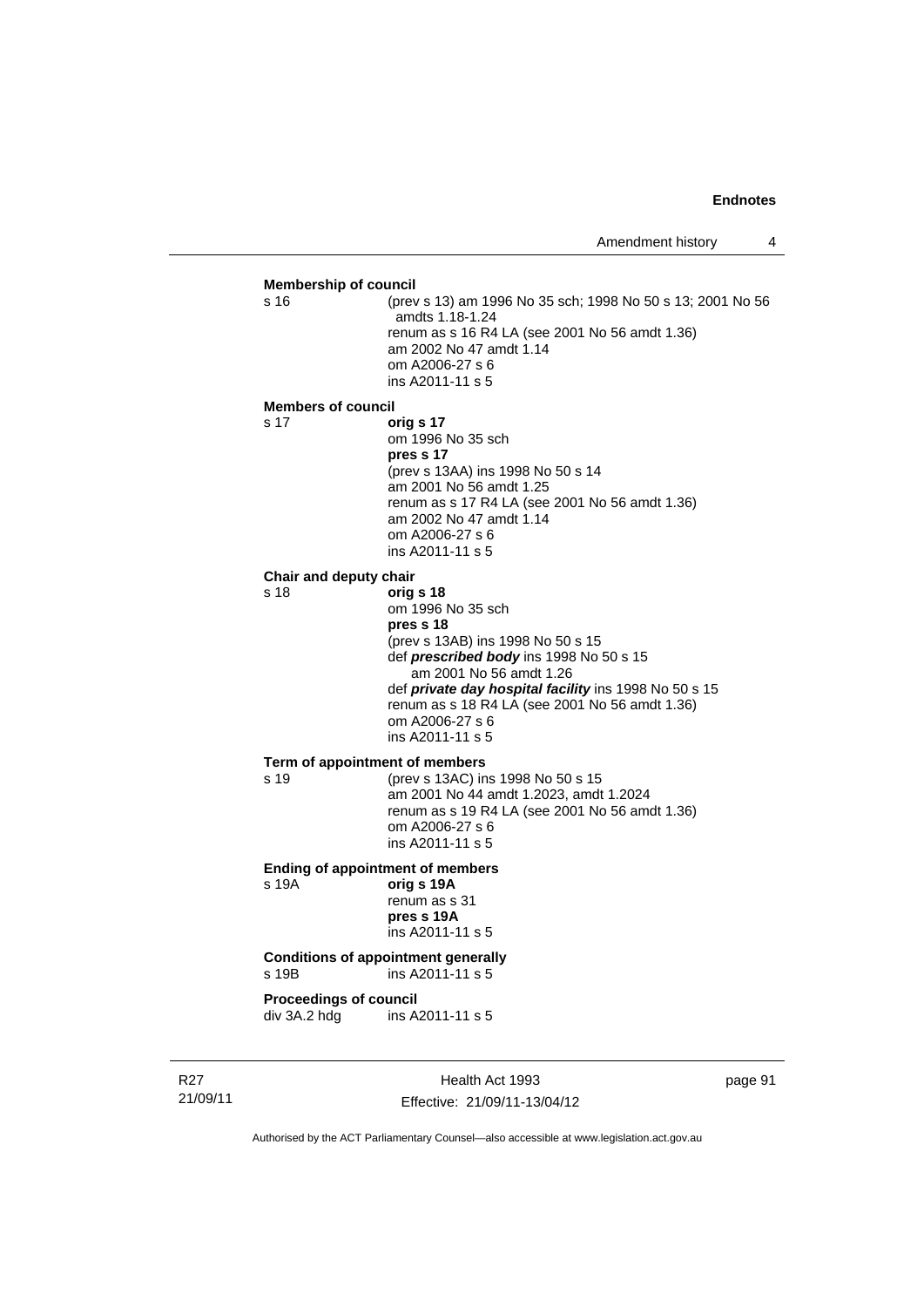4 Amendment history

| Time and place of meetings of council<br>s 19C<br>ins A2011-11 s 5<br>am A2011-22 amdt 1.239 |                                                                                                                                                                                                                                                                                                                                                                                                                                                   |  |
|----------------------------------------------------------------------------------------------|---------------------------------------------------------------------------------------------------------------------------------------------------------------------------------------------------------------------------------------------------------------------------------------------------------------------------------------------------------------------------------------------------------------------------------------------------|--|
| s 19D                                                                                        | Procedures governing proceedings of council<br>ins A2011-11 s 5<br>am A2011-22 amdt 1.239                                                                                                                                                                                                                                                                                                                                                         |  |
| <b>Council-disclosure of interests</b><br>s 19E                                              | ins A2011-11 s 5                                                                                                                                                                                                                                                                                                                                                                                                                                  |  |
| Review of pt 3A<br>div 3A.3 hdg                                                              | ins A2011-11 s 5<br>exp 1 July 2013 (s 19F (3))                                                                                                                                                                                                                                                                                                                                                                                                   |  |
| <b>Review of pt 3A</b><br>s 19F                                                              | ins A2011-11 s 5<br>exp 1 July 2013 (s 19F (3))                                                                                                                                                                                                                                                                                                                                                                                                   |  |
| <b>Quality assurance</b><br>pt 4 hdg                                                         | (prev pt 3A hdg) ins 1998 No 50 s 15<br>renum as pt 4 hdg R4 LA (see 2001 No 56 amdt 1.36)<br>sub A2006-27 s 6                                                                                                                                                                                                                                                                                                                                    |  |
| div 4.1 hdg                                                                                  | Quality assurance-important concepts<br>(prev pt 3A div 1 hdg) renum R4 LA (see 2001 No 56<br>amdt 1.36)<br>sub A2006-27 s 6                                                                                                                                                                                                                                                                                                                      |  |
| Definitions-pt 4<br>s 20                                                                     | (prev s 13AD) ins 1998 No 50 s 15<br>renum as s 20 R4 LA (see 2001 No 56 amdt 1.36)<br>sub A2006-27 s 6<br>def CEO ins A2006-27 s 6<br>def health facility QAC ins A2006-27 s 6<br>def health professional organisation ins A2006-27 s 6<br>def health professional organisation QAC ins A2006-27 s 6<br>def health service report ins A2006-27 s 6<br>def <i>ministerial report</i> ins A2006-27 s 6<br>def special purpose QAC ins A2006-27 s 6 |  |
| s 21                                                                                         | What is a health professional organisation?<br>orig s 21<br>renum as s 34<br>pres s 21<br>(prev s 13AE) ins 1998 No 50 s 15<br>renum as s 21 R4 LA (see 2001 No 56 amdt 1.36)<br>sub A2006-27 s 6                                                                                                                                                                                                                                                 |  |

page 92 Health Act 1993 Effective: 21/09/11-13/04/12

R27 21/09/11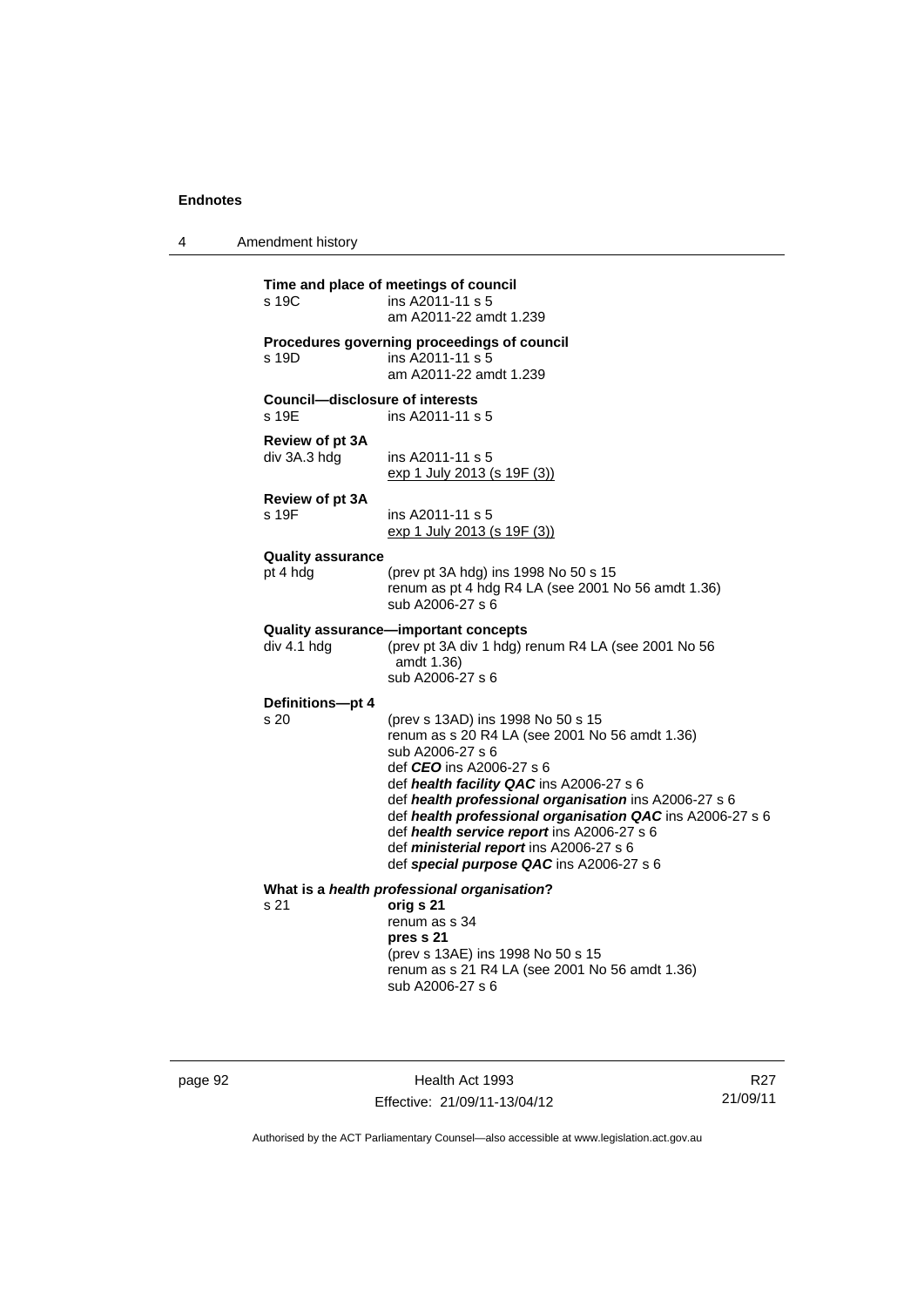### **Who is the** *CEO* **of a health facility?** s 22 **orig s 22**  renum as s 35 and then s 191 **pres s 22**  (prev s 13AF) ins 1998 No 50 s 15 renum as s 22 R4 LA (see 2001 No 56 amdt 1.36) sub A2005-54 amdt 1.169; A2006-27 s 6 am A2011-22 amdt 1.238 **Who is the** *CEO* **of a health professional organisation?** s 23 (prev s 13AG) ins 1998 No 50 s 15 renum as s 23 R4 LA (see 2001 No 56 amdt 1.36) sub A2006-27 s 6 **Quality assurance—quality assurance committees**  div 4.2 hdg (prev pt 3A div 2 hdg) renum R4 LA (see 2001 No 56 amdt 1.36) sub A2006-27 s 6 **What is a** *quality assurance committee***?** s 24 (prev s 13AH) ins 1998 No 50 s 15 renum as s 24 R4 LA (see 2001 No 56 amdt 1.36) sub A2006-27 s 6 **Approval of health facility QACs** s 25 (prev s 13AI) ins 1998 No 50 s 15 am 2001 No 56 amdts 1.27-1.33 renum as s 25 R4 LA (see 2001 No 56 amdt 1.36) sub A2006-27 s 6 **Approval of health professional organisation QACs** s 26 (prev s 13AJ) ins 1998 No 50 s 15 am 2001 No 56 amdt 1.34 renum as s 26 R4 LA (see 2001 No 56 amdt 1.36) sub A2006-27 s 6 **Approval of special purpose QACs** s 27 (prev s 13A) ins 1996 No 35 sch renum as s 27 R4 LA (see 2001 No 56 amdt 1.36) sub A2006-27 s 6 **Quality Assurance Committees—term**   $ins$  A2011-11 s 6 **Quality assurance committees—criteria for approval**

s 28 (prev s 14) am 1994 No 38 sch 1 pt 44; 1998 No 50 s 16 renum as s 28 R4 LA (see 2001 No 56 amdt 1.36) sub A2006-27 s 6

R27 21/09/11

Health Act 1993 Effective: 21/09/11-13/04/12 page 93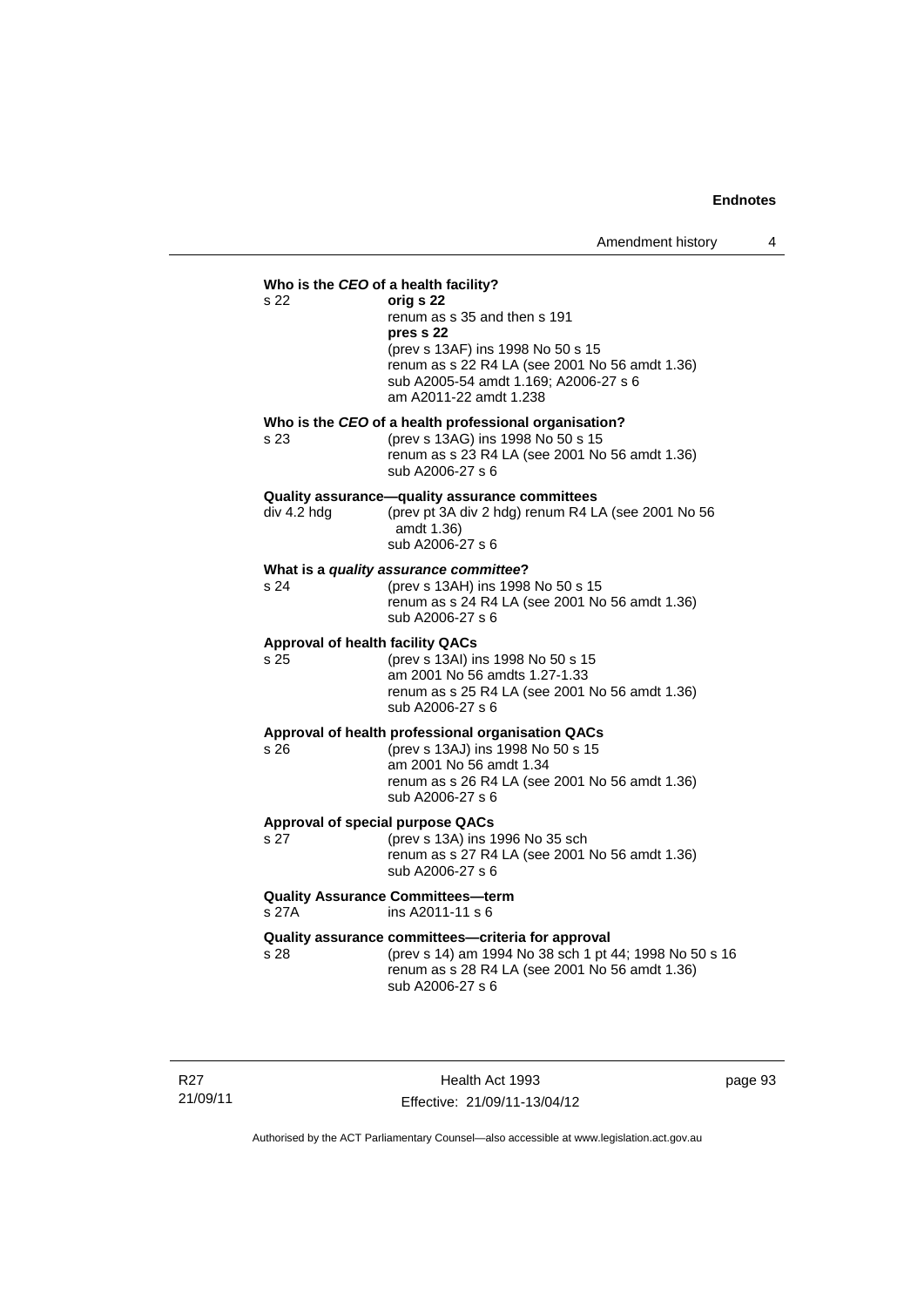4 Amendment history **Quality assurance committees—revocation of approval**  s 29 (prev s 15) renum as s 29 R4 LA (see 2001 No 56 amdt 1.36) sub A2006-27 s 6 **Quality assurance committees—functions**  s 30 (prev s 16) renum as s 30 R4 LA (see 2001 No 56 amdt 1.36) sub A2006-27 s 6 **Meaning of** *abortion* **for pt 6**  s 30A renum as s 80 **Only doctor may carry out abortion**  s 30B renum as s 81 **Abortion to be carried out in approved medical facility**  renum as s 82 **Approval of facilities**  s 30D renum as s 83 **No obligation to carry out abortion**  s 30E renum as s 84 **Quality assurance committees—appointment of members** s 31 (prev s 19A) ins 1996 No 35 sch renum as s 31 R4 LA (see 2001 No 56 amdt 1.36) sub A2006-27 s 6 am A2011-22 amdt 1.238 **Quality assurance committees—disclosure of interests** s 32 (prev s 19) am 1994 No 38 sch 1 pt 44; 1994 No 60 sch 1 sub 1998 No 50 s 17 renum as s 32 R4 LA (see 2001 No 56 amdt 1.36) sub A2006-27 s 6 **Quality assurance committees—procedure** s 33 (prev s 20) am 1994 No 38 sch 1 pt 44; 1994 No 60 sch 1 sub 1998 No 50 s 17 renum as s 33 R4 LA (see 2001 No 56 amdt 1.36) sub A2006-27 s 6 **Definitions for pt 7**  s 33A renum as s 100 **Service contracts**  renum as s 101 **Core conditions**  s 33C renum as s 102 **Collective negotiations**  s 33D renum as s 103

page 94 Health Act 1993 Effective: 21/09/11-13/04/12

R27 21/09/11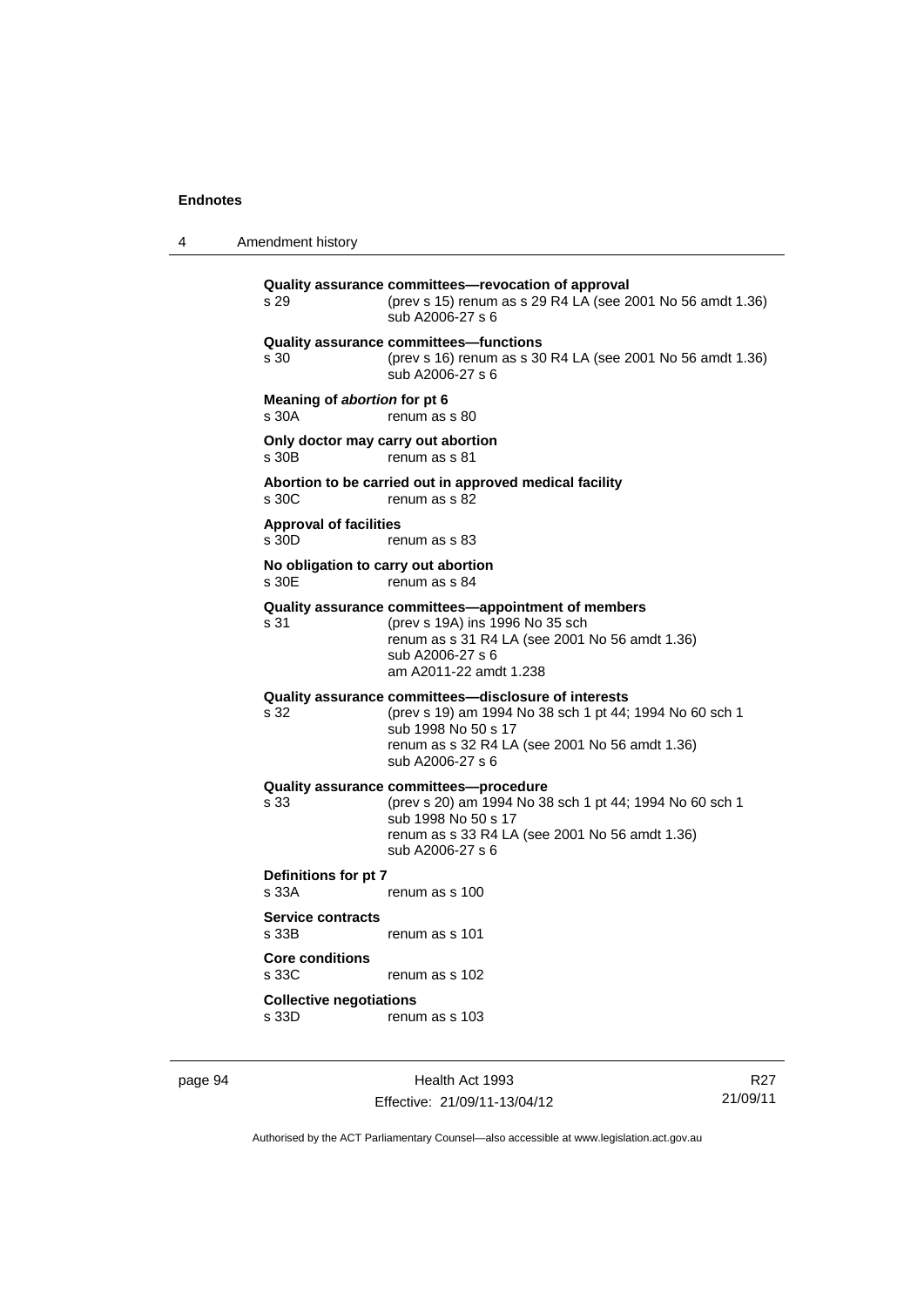**Negotiating agents**  renum as s 104 **Authorised representatives**  renum as s 105 **Arbitration**  renum as s 106 **Trade Practices Act authorisation**  s 33H renum as s 107 **Quality assurance committees—protection of members etc from liability**<br>s 34 (prev s 21) ins 1994 No 23 s 5 s 34 (prev s 21) ins 1994 No 23 s 5 renum as s 34 R4 LA (see 2001 No 56 amdt 1.36) om A2006-27 amdt 1.25 ins A2006-27 s 6 **Quality assurance committees—obtaining information** s 35 **orig s 35**  renum as s 191 **pres s 35**  ins A2006-27 s 6 **Assessment and evaluation of health services**  ins A2006-27 s 6 **Assessment and evaluation of health services**  s 36 **orig s 36**  renum as s 192 **pres s 36**  ins A2006-27 s 6 **Approval of quality assurance activities**  s 37 **orig s 37**  renum as s 193 **pres s 37**  ins A2006-27 s 6 **Approved forms**  s 37A renum as s 194 **Regulations about nurse practitioners**  s 37B renum as s 195 **Preparing health service reports**  s 38 **orig s 38** renum as s 196 **pres s 38**  ins A2006-27 s 6

R27 21/09/11

Health Act 1993 Effective: 21/09/11-13/04/12 page 95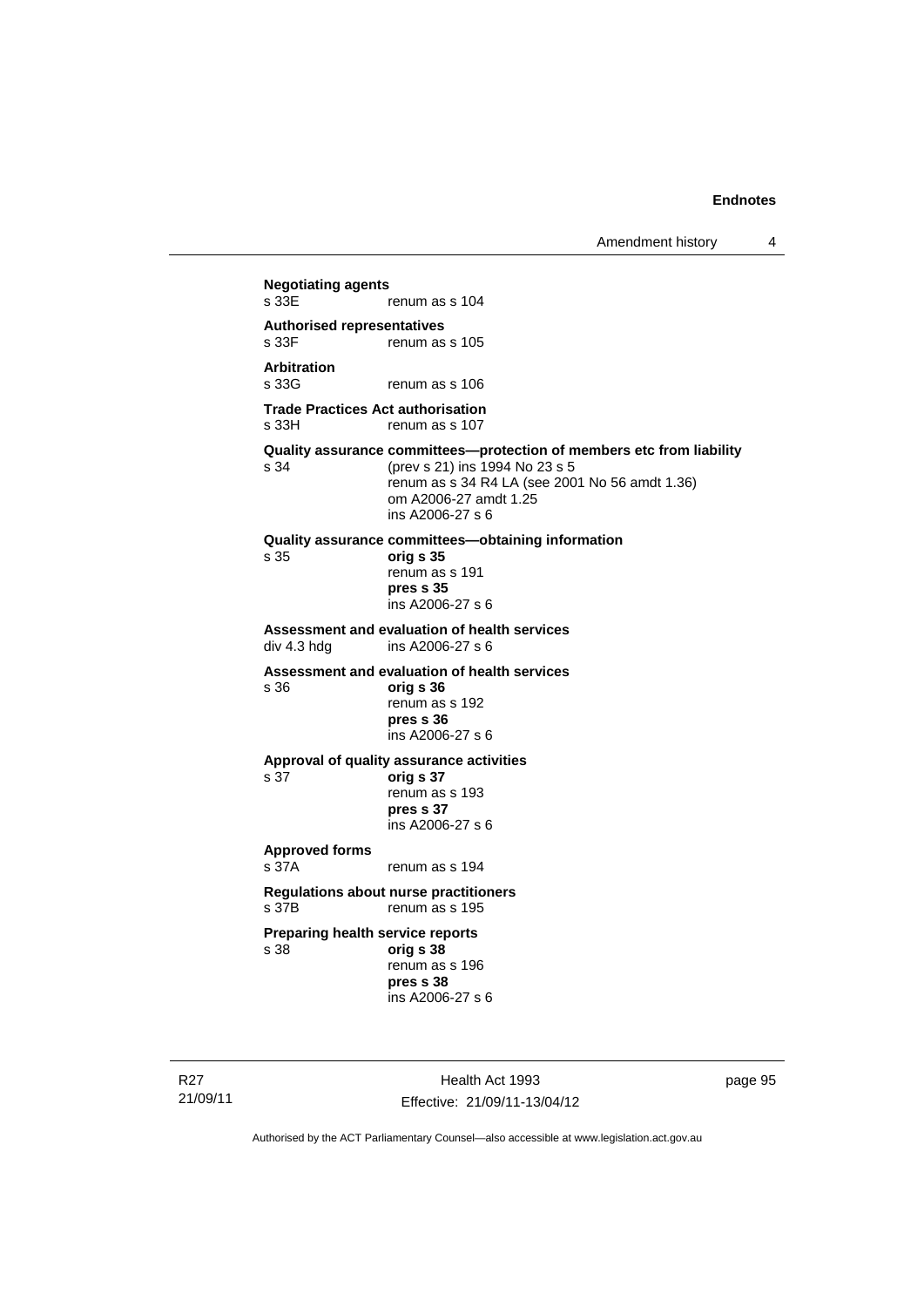4 Amendment history

| <b>Extraordinary reports</b><br>s 38A | ins A2011-11 s 7<br>am A2011-22 amdt 1.238                                                                                                                                                                                                           |
|---------------------------------------|------------------------------------------------------------------------------------------------------------------------------------------------------------------------------------------------------------------------------------------------------|
| Interim reports<br>s 38B              | ins A2011-11 s 7<br>am A2011-22 amdt 1.238                                                                                                                                                                                                           |
| s 39 hdg<br>s 39                      | Giving health service reports to CEO or director-general<br>am A2011-22 amdt 1.238<br>orig s 39<br>ins 2002 No 47 amdt 1.16<br>exp 31 December 2003 (s 46)<br>prev s 39<br>renum as s 240<br>pres s 39<br>ins A2006-27 s 6<br>am A2011-22 amdt 1.238 |
| s 40                                  | Monitoring implementation of recommendations<br>orig s 40<br>ins 2002 No 47 amdt 1.16<br>exp 31 December 2003 (s 46)<br>prev s 40<br>renum as s 241<br>pres s 40<br>ins A2006-27 s 6                                                                 |
| div 4.4 hdg                           | Quality assurance committees-reporting<br>ins A2006-27 s 6                                                                                                                                                                                           |
| s 41                                  | Annual quality assurance committee report to Minister<br>ins 2002 No 47 amdt 1.16<br>exp 31 December 2003 (s 46)<br>ins A2006-27 s 6                                                                                                                 |
| s 42                                  | Other quality assurance committee reports<br>ins 2002 No 47 amdt 1.16<br>exp 31 December 2003 (s 46)<br>ins A2006-27 s 6                                                                                                                             |
| div 4.5 hdg                           | Quality assurance committees-information sharing<br>ins A2006-27 s 6                                                                                                                                                                                 |
| s 43                                  | Quality assurance committees-giving information to the Coroner's Court<br>ins 2002 No 47 amdt 1.16<br>exp 31 December 2003 (s 46)<br>ins A2006-27 s 6<br>sub A2011-11 s 8                                                                            |

page 96 **Health Act 1993** Effective: 21/09/11-13/04/12

R27 21/09/11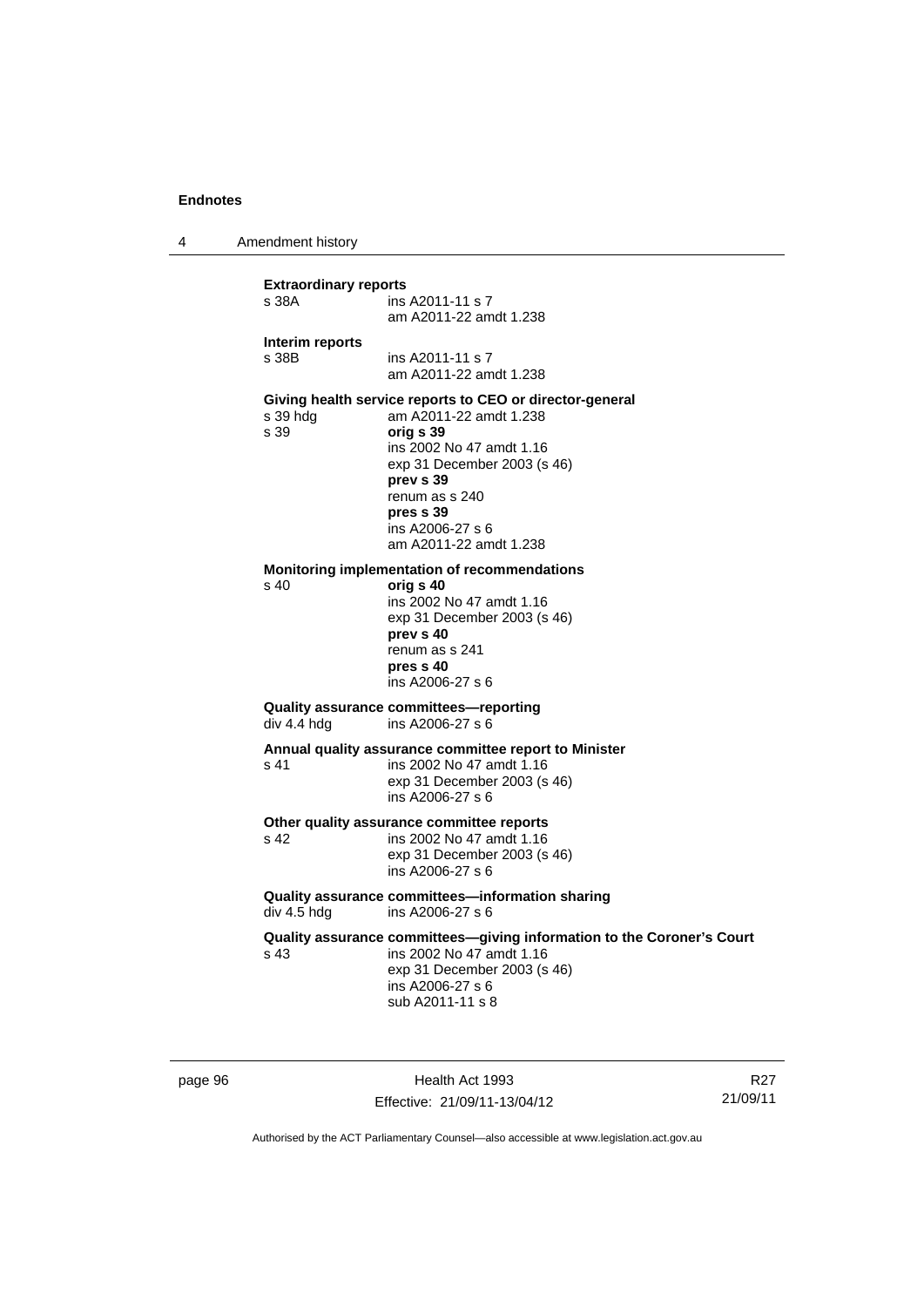| assurance committees<br>$s$ 44 | ins 2002 No 47 amdt 1.16                                                                            |
|--------------------------------|-----------------------------------------------------------------------------------------------------|
|                                | exp 31 December 2003 (s 46)                                                                         |
|                                | ins A2006-27 s 6                                                                                    |
|                                | sub A2011-11 s 8                                                                                    |
|                                | Quality assurance committees-giving information to health board and<br>health services commissioner |
| s 45 hdg                       | am A2010-10 amdt 2.30                                                                               |
| s 45                           | ins 2002 No 47 amdt 1.16                                                                            |
|                                | exp 31 December 2003 (s 46)                                                                         |
|                                | ins A2006-27 s 6<br>am A2010-10 amdt 2.30                                                           |
|                                | sub A2011-11 s 8                                                                                    |
|                                | Quality assurance committees-giving information to Minister                                         |
| s 46                           | ins 2002 No 47 amdt 1.16                                                                            |
|                                | exp 31 December 2003 (s 46)                                                                         |
|                                | ins A2006-27 s 6<br>sub A2011-11 s 8                                                                |
|                                |                                                                                                     |
| s 47                           | Quality assurance committees-admissibility of evidence<br>ins A2006-27 s 6                          |
|                                | Reviewing scope of clinical practice                                                                |
| pt 5 hdg                       | orig pt 5 hdg                                                                                       |
|                                | om 1996 No 35 sch<br>pres pt 5 hdg                                                                  |
|                                | (prev pt 4 hdg) renum as pt 5 hdg R4 LA (see 2001 No 56                                             |
|                                | amdt 1.36)                                                                                          |
|                                | sub A2006-27 s 6; A2011-11 s 9                                                                      |
| Definitions-pt 5               |                                                                                                     |
| s 50                           | ins A2006-27 s 6                                                                                    |
|                                | def <i>CEO</i> ins A2006-27 s 6<br>def clinical privileges ins A2006-27 s 6                         |
|                                |                                                                                                     |
|                                |                                                                                                     |
|                                | om A2011-11 s 10                                                                                    |
|                                | def clinical privileges report ins A2006-27 s 6<br>om A2011-11 s 10                                 |
|                                |                                                                                                     |
|                                | om A2011-11 s 10                                                                                    |
|                                | def <i>dentist</i> ins $A2006-27$ s 6                                                               |
|                                | def <i>doctor</i> ins A2006-27 s 6                                                                  |
|                                | def hospital ins A2006-27 s 6<br>def review ins A2006-27 s 6                                        |
|                                | def clinical privileges review notice ins A2006-27 s 6<br>sub A2011-11 s 11                         |

R27 21/09/11

Health Act 1993 Effective: 21/09/11-13/04/12 page 97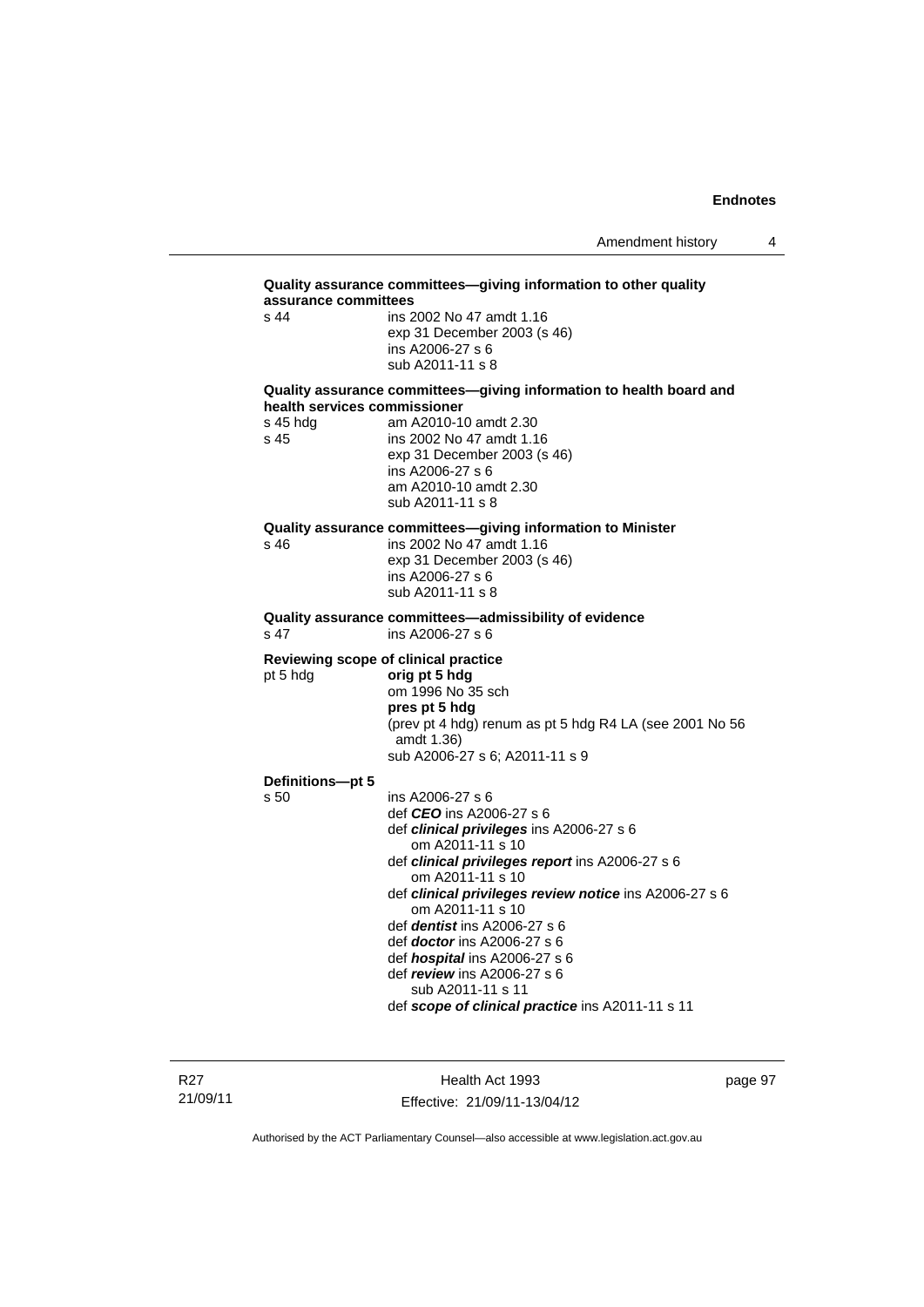4 Amendment history

 def *scope of clinical practice executive decision notice* ins A2011-11 s 11 def *scope of clinical practice report* ins A2011-11 s 11 **What is a** *scope of clinical practice committee***?**  s 51 ins A2006-27 s 6 sub A2011-11 s 12 **Who is a** *doctor* **or** *dentist* **for a health facility?**  s 52 ins A2006-27 s 6 **Who is the** *CEO* **of a health facility?**  s 53 ins A2006-27 s 6 am A2011-22 amdt 1.238 **What is** *scope of clinical practice***?**  s 54 ins A2006-27 s 6 sub A2011-11 s 13 **Meaning of** *review* **scope of clinical practice**  s 55 ins A2006-27 s 6 sub A2011-11 s 13 **Approval of scope of clinical practice committees**  s 56 ins A2006-27 s 6 sub A2011-11 s 13 **Scope of clinical practice committees—criteria for approval**  s 57 ins A2006-27 s 6 sub A2011-11 s 13 **Scope of clinical practice committees—revocation of approval**  s 58 ins A2006-27 s 6 sub A2011-11 s 13 **Scope of clinical practice committees—functions**  s 59 ins A2006-27 s 6 sub A2011-11 s 13 **Scope of clinical practice committees—appointment of members**  s 60 ins A2006-27 s 6 sub A2011-11 s 13 am A2011-22 amdt 1.238 **Scope of clinical practice committees—disclosure of interests**  s 61 ins A2006-27 s 6 sub A2011-11 s 13 **Scope of clinical practice committees—procedure**  s 62 ins A2006-27 s 6 sub A2011-11 s 13

page 98 Health Act 1993 Effective: 21/09/11-13/04/12

R27 21/09/11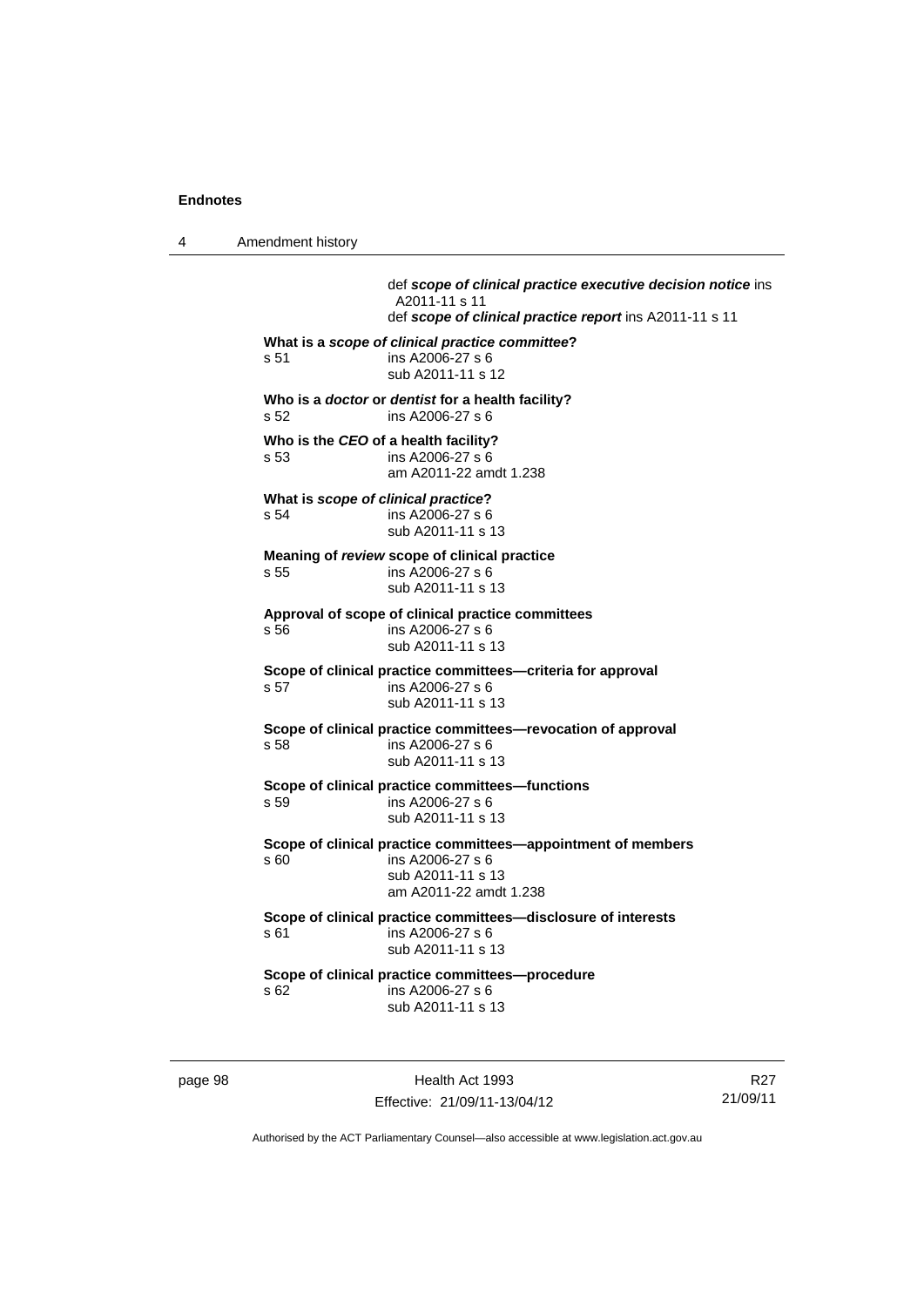|                             | liability                                                                                    | Scope of clinical practice committees-protection of members etc from                                                                                              |         |  |
|-----------------------------|----------------------------------------------------------------------------------------------|-------------------------------------------------------------------------------------------------------------------------------------------------------------------|---------|--|
|                             | s 63                                                                                         | ins A2006-27 s 6<br>sub A2011-11 s 13                                                                                                                             |         |  |
|                             | s 64                                                                                         | Scope of clinical practice committees-obtaining information<br>ins A2006-27 s 6<br>sub A2011-11 s 13                                                              |         |  |
|                             | Scope of clinical practice committee must give doctor or dentist opportunity<br>to explain   |                                                                                                                                                                   |         |  |
|                             | s 65                                                                                         | ins A2006-27 s 6<br>sub A2011-11 s 13                                                                                                                             |         |  |
|                             | Interim and emergency withdrawal or amendment of scope of clinical<br>practice by committee  |                                                                                                                                                                   |         |  |
|                             | s 66                                                                                         | ins A2006-27 s 6<br>sub A2011-11 s 13<br>am A2011-22 amdt 1.235                                                                                                   |         |  |
|                             | s 67                                                                                         | Preparing scope of clinical practice reports<br>ins A2006-27 s 6<br>sub A2011-11 s 13                                                                             |         |  |
|                             | Giving scope of clinical practice reports to CEO of health facility and doctor<br>or dentist |                                                                                                                                                                   |         |  |
|                             | s 68                                                                                         | ins A2006-27 s 6<br>sub A2011-11 s 13                                                                                                                             |         |  |
|                             | s 69                                                                                         | CEO may make interim or emergency decision on scope of clinical practice<br>ins A2006-27 s 6<br>sub A2011-11 s 13<br>am A2011-22 amdt 1.238                       |         |  |
|                             | s 70                                                                                         | CEO must make decision on scope of clinical practice report<br>ins A2006-27 s 6<br>am A2008-37 amdt 1.232<br>sub A2011-11 s 13                                    |         |  |
|                             | s 71                                                                                         | When CEO decision on scope of clinical practice report takes effect<br>ins A2006-27 s 6<br>sub A2011-11 s 13                                                      |         |  |
|                             | s 72 hdg<br>s 72                                                                             | CEO may give information about decision to health facility outside ACT<br>am A2010-10 amdt 2.30<br>ins A2006-27 s 6<br>am A2010-10 amdt 2.30<br>sub A2011-11 s 13 |         |  |
|                             | s 73                                                                                         | Request for information by health facility outside ACT<br>ins A2006-27 s 6<br>sub A2011-11 s 13                                                                   |         |  |
| R <sub>27</sub><br>21/09/11 |                                                                                              | Health Act 1993<br>Effective: 21/09/11-13/04/12                                                                                                                   | page 99 |  |

Authorised by the ACT Parliamentary Counsel—also accessible at www.legislation.act.gov.au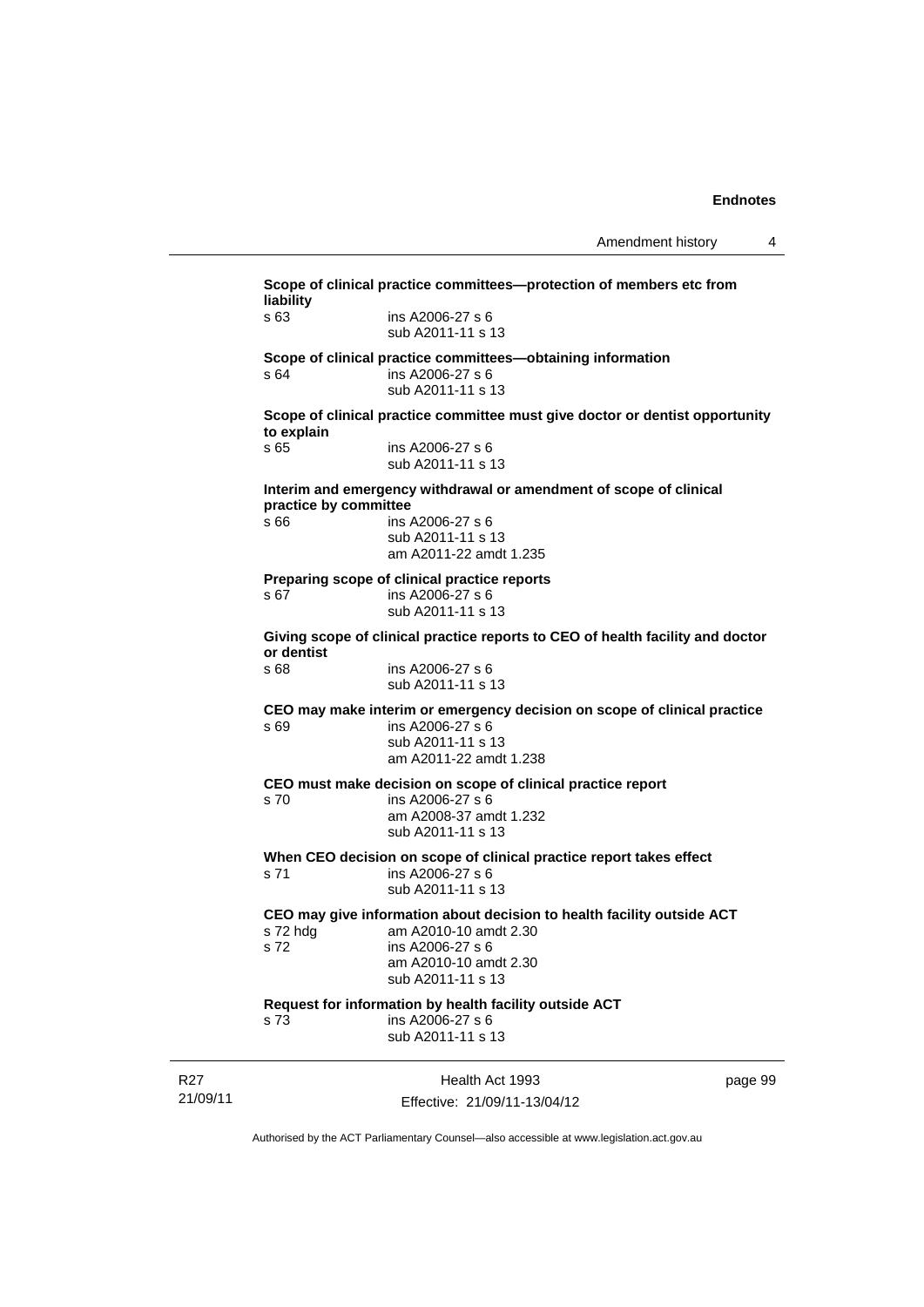| 4 | Amendment history                                |                                                                                                                                                                                                             |
|---|--------------------------------------------------|-------------------------------------------------------------------------------------------------------------------------------------------------------------------------------------------------------------|
|   | and health services commissioner<br>s 74         | Scope of clinical practice committees-giving information to health board<br>ins A2006-27 s 6<br>sub A2011-11 s 13                                                                                           |
|   | s <sub>75</sub>                                  | Scope of clinical practice committees-admissibility of evidence<br>ins A2011-11 s 13                                                                                                                        |
|   | s 76                                             | Sharing information with other committees<br>ins A2011-11 s 13                                                                                                                                              |
|   | s 77                                             | <b>Sharing information with 3rd parties</b><br>ins A2011-11 s 13                                                                                                                                            |
|   | s 78                                             | <b>Complainants to remain anonymous</b><br>ins A2011-11 s 13                                                                                                                                                |
|   | <b>Abortions</b><br>pt 5A hdg                    | renum as pt 6 hdg                                                                                                                                                                                           |
|   | <b>Abortions</b><br>pt 6 hdg                     | orig pt 6 hdg<br>om A2006-27 amdt 1.9<br>pres pt 6 hdg<br>(prev pt 5A hdg) reloc from Medical Practitioners Act 1930<br>pt 4B by A2005-28 amdt 1.70<br>renum as pt 6 hdg A2006-27 amdt 1.4                  |
|   | Meaning of abortion for pt 6<br>s 80 hdg<br>s 80 | (prev s 30A hdg) am A2006-27 amdt 1.5<br>(prev s 30A) reloc from Medical Practitioners Act 1930 s 55A<br>by A2005-28 amdt 1.70<br>renum as s 80 A2006-27 amdt 1.6                                           |
|   | Only doctor may carry out abortion<br>s 81       | (prev s 30B) reloc from Medical Practitioners Act 1930 s 55B<br>by A2005-28 amdt 1.70<br>renum as s 81 A2006-27 amdt 1.6                                                                                    |
|   | s 82                                             | Abortion to be carried out in approved medical facility<br>(prev s 30C) reloc from Medical Practitioners Act 1930 s 55C<br>by A2005-28 amdt 1.70<br>am A2006-27 amdt 1.7<br>renum as s 82 A2006-27 amdt 1.8 |
|   | <b>Approval of facilities</b><br>s 83            | (prev s 30D) reloc from Medical Practitioners Act 1930 s 55D<br>by A2005-28 amdt 1.70<br>renum as s 83 A2006-27 amdt 1.8<br>am A2011-3 amdt 3.221                                                           |

page 100 **Health Act 1993** Effective: 21/09/11-13/04/12

R27 21/09/11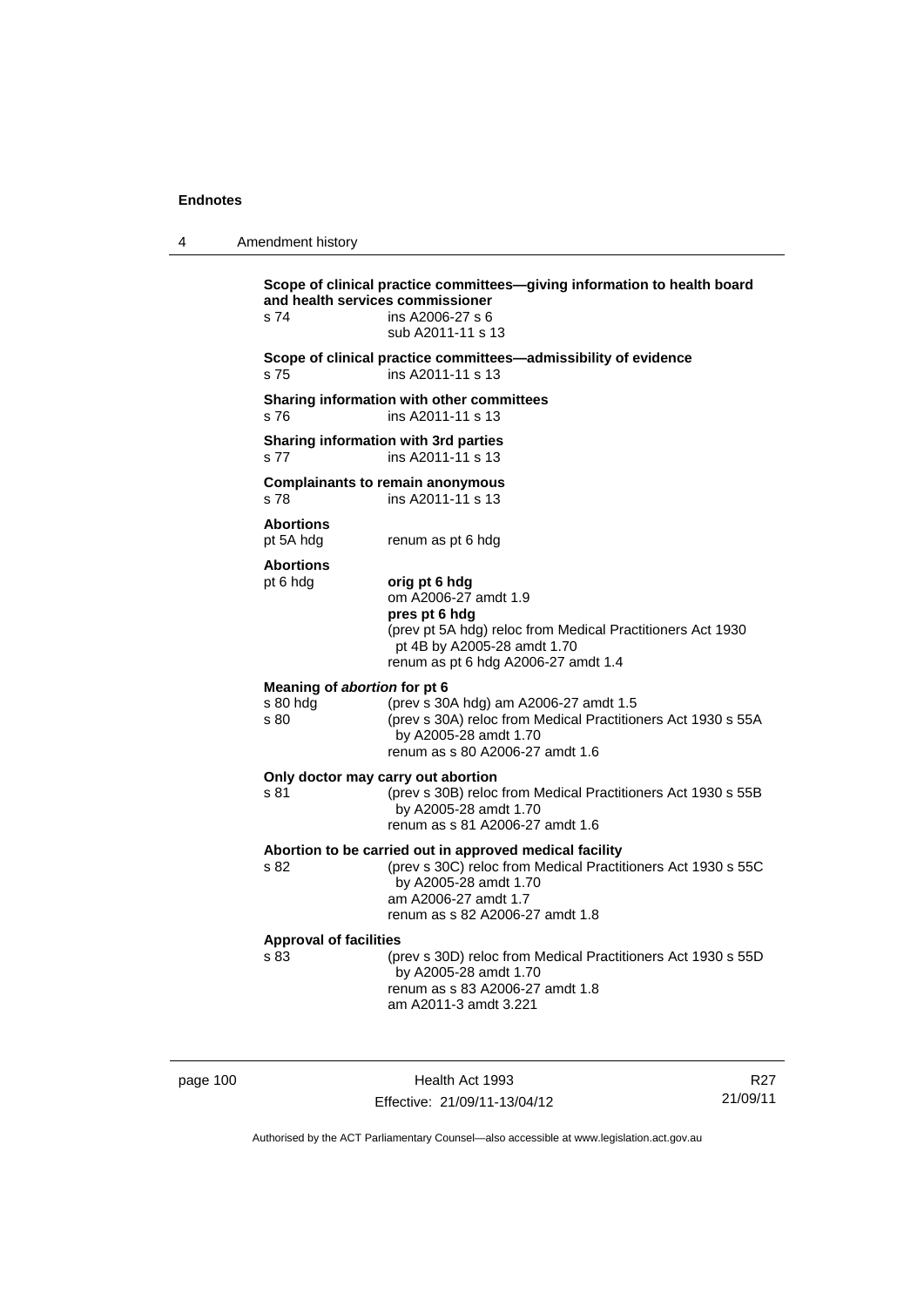| s 84                              | (prev s 30E) reloc from Medical Practitioners Act 1930 s 55E<br>by A2005-28 amdt 1.70<br>renum as s 84 A2006-27 amdt 1.8 |         |
|-----------------------------------|--------------------------------------------------------------------------------------------------------------------------|---------|
| <b>VMO service contracts</b>      |                                                                                                                          |         |
| pt 7 hdg                          | orig pt 7 hdg                                                                                                            |         |
|                                   | renum as pt 15 hdg                                                                                                       |         |
|                                   | pres pt 7 hdg<br>(prev pt 6A hdg) ins A2003-43 s 4                                                                       |         |
|                                   | renum as pt 7 hdg A2006-27 amdt 1.10                                                                                     |         |
| Definitions for pt 7              |                                                                                                                          |         |
| s 100 hdg                         | (prev s 33A hdg) am A2006-27 amdt 1.11                                                                                   |         |
| s 100                             | (prev s 33A) ins A2003-43 s 4                                                                                            |         |
|                                   | renum as s 100 A2006-27 amdt 1.16                                                                                        |         |
|                                   | def <b>authorised representative</b> ins A2003-43 s 4                                                                    |         |
|                                   | am A2006-27 amdt 1.12                                                                                                    |         |
|                                   | def core conditions ins A2003-43 s 4                                                                                     |         |
|                                   | am A2006-27 amdt 1.13<br>def entity ins A2003-43 s 4                                                                     |         |
|                                   | def negotiating agent ins A2003-43 s 4                                                                                   |         |
|                                   | am A2006-27 amdt 1.14                                                                                                    |         |
|                                   | def <i>negotiating period</i> ins A2003-43 s 4                                                                           |         |
|                                   | am A2006-27 amdt 1.15                                                                                                    |         |
|                                   | def <i>practice corporation</i> ins A2003-43 s 4                                                                         |         |
|                                   | def service contract ins A2003-43 s 4                                                                                    |         |
|                                   | def <b>VMO</b> ins A2003-43 s 4                                                                                          |         |
| <b>Service contracts</b>          |                                                                                                                          |         |
| s 101                             | (prev s 33B) ins A2003-43 s 4                                                                                            |         |
|                                   | renum as s 101 A2006-27 amdt 1.16                                                                                        |         |
| <b>Core conditions</b>            |                                                                                                                          |         |
| s 102                             | (prev s 33C) ins A2003-43 s 4                                                                                            |         |
|                                   | am A2006-27 amdt 1.17, amdt 1.18                                                                                         |         |
|                                   | renum as s 102 A2006-27 amdt 1.19                                                                                        |         |
|                                   | am A2011-3 amdt 3.222                                                                                                    |         |
| <b>Collective negotiations</b>    |                                                                                                                          |         |
| s 103                             | (prev s 33D) ins A2003-43 s 4                                                                                            |         |
|                                   | renum as s 103 A2006-27 amdt 1.19                                                                                        |         |
| <b>Negotiating agents</b>         |                                                                                                                          |         |
| s 104                             | (prev s 33E) ins A2003-43 s 4                                                                                            |         |
|                                   | am A2005-62 amdt 3.119                                                                                                   |         |
|                                   | renum as s 104 A2006-27 amdt 1.19                                                                                        |         |
| <b>Authorised representatives</b> |                                                                                                                          |         |
| s 105                             | (prev s 33F) ins A2003-43 s 4                                                                                            |         |
|                                   |                                                                                                                          |         |
|                                   | $H_{\alpha\alpha}$ <sub>th</sub> $\Lambda_{\alpha\beta}$ 1002                                                            | nogo 11 |

R27 21/09/11

Health Act 1993 Effective: 21/09/11-13/04/12 page 101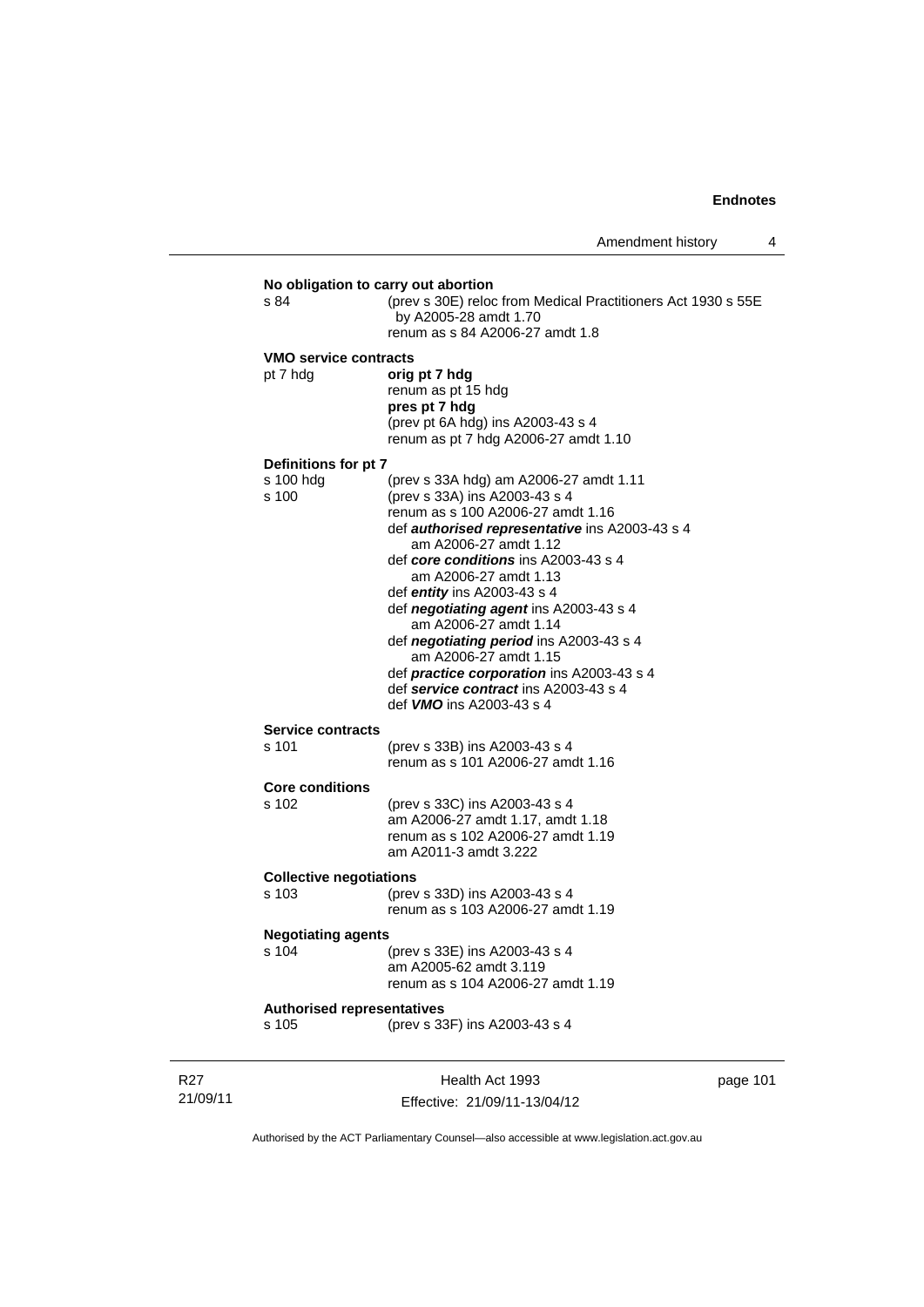| 4 | Amendment history                       |                                                                                                                                                                           |
|---|-----------------------------------------|---------------------------------------------------------------------------------------------------------------------------------------------------------------------------|
|   |                                         | am A2006-27 amdts 1.20-1.22<br>renum as s 105 A2006-27 amdt 1.23                                                                                                          |
|   | <b>Arbitration</b><br>s 106             | (prev s 33G) ins A2003-43 s 4<br>renum as s 106 A2006-27 amdt 1.23<br>am A2011-3 amdt 3.223                                                                               |
|   | s 107 hdg<br>s 107                      | <b>Competition and Consumer Act authorisation</b><br>am A2010-54 amdt 3.32<br>(prev s 33H) ins A2003-43 s 4<br>renum as s 107 A2006-27 amdt 1.23<br>am A2010-54 amdt 3.33 |
|   | <b>Secrecy</b><br>pt 8 hdg              | orig pt 8 hdg<br>ins 2002 No 47 amdt 1.16<br>exp 31 December 2003 (s 46)<br>prev pt 8 hdg<br>renum as pt 20 hdg<br>pres pt 8 hdg<br>ins A2006-27 s 7                      |
|   | Definitions-pt 8<br>s 120               | ins A2006-27 s 7<br>def <i>divulge</i> ins A2006-27 s 7<br>def information holder ins A2006-27 s 7<br>def protected information ins A2006-27 s 7                          |
|   | When is information divulged?<br>s 121  | ins A2006-27 s 7                                                                                                                                                          |
|   | Who is an information holder?<br>s 122  | ins A2006-27 s 7<br>am A2010-10 amdt 2.31; A2011-11 s 14, s 15; A2011-22<br>amdt 1.238                                                                                    |
|   | What is protected information?<br>s 123 | ins A2006-27 s 7                                                                                                                                                          |
|   | What is sensitive information?<br>s 124 | ins A2006-27 s 7<br>am A2011-11 s 16                                                                                                                                      |
|   | s 125                                   | Offence-secrecy of protected information<br>ins A2006-27 s 7<br>am A2011-3 amdt 3.224                                                                                     |
|   | s 126                                   | Information may be given to Medicare Australia<br>ins A2006-27 s 7                                                                                                        |

page 102 **Health Act 1993** Effective: 21/09/11-13/04/12

R27 21/09/11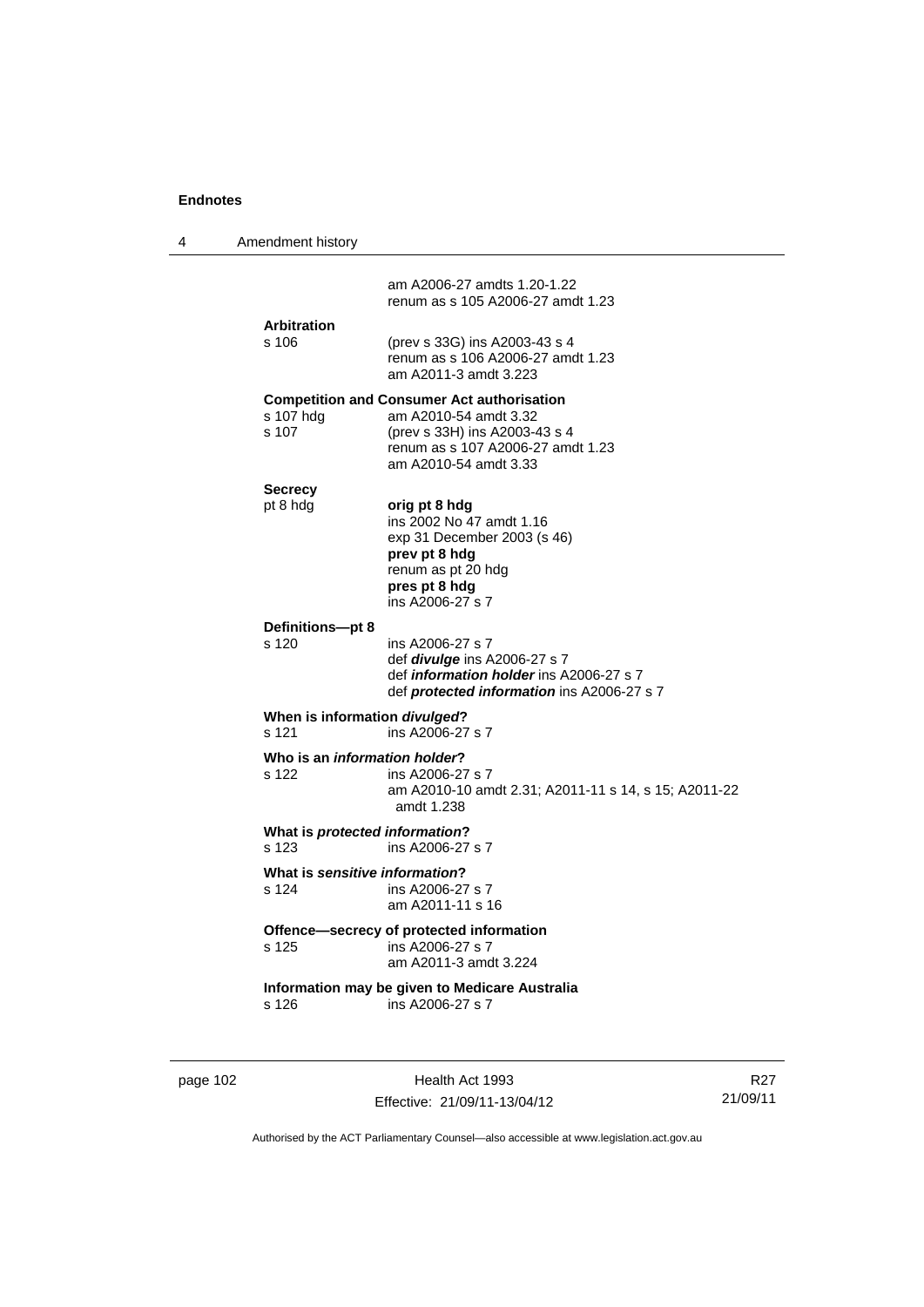**Offence—provision of health services by non-health practitioners**  pt 8A hdg ins A2010-10 amdt 2.32 **Provision of regulated health service by person not health practitioner**  s 127 ins A2010-10 amdt 2.32 **Pharmacists and pharmacy premises**  pt 9 hdg orig pt 9 hdg renum as pt 10 hdg ins A2008-26 amdt 2.74 sub A2010-10 amdt 2.33 **Meaning of** *community pharmacy***—pt 9**  s 128 ins A2010-10 amdt 2.33 **Complying pharmacy corporation**<br>s 128A **ins A2010-10** an ins A2010-10 amdt 2.33 **Standard of premises**  s 128B ins A2010-10 amdt 2.33 **Restriction on pharmacy premises—supermarkets**  s 129 ins A2008-26 amdt 2.74 am A2010-10 amdt 2.34 **Ownership of pharmacy business**  s 129A ins as mod SL2010-39 mod 1.1 (see endnote 7) exp 1 July 2012 (see A2010-10 s 12A (2)) **Review of decisions**  pt 10 hdg (prev pt 9 hdg) ins A2006-27 s 7 renum as pt 10 hdg A2008-26 amdt 2.75 **Review of decisions**  ins A2006-27 s 7 am A2008-37 amdt 1.233; A2011-11 s 17 **Pt 9 obligations—no contracting out**  s 131 ins A2006-27 s 7 **Miscellaneous** pt 15 hdg (prev pt 7 hdg) ins 1994 No 23 s 5 renum as pt 15 hdg A2006-27 amdt 1.24 **Protection of doctor or dentist from liability in emergency**  ins A2011-11 s 18 **Disclosure of interests by committee members**  s 190 ins A2006-27 s 8 am A2011-11 s 19

R27 21/09/11

Health Act 1993 Effective: 21/09/11-13/04/12 page 103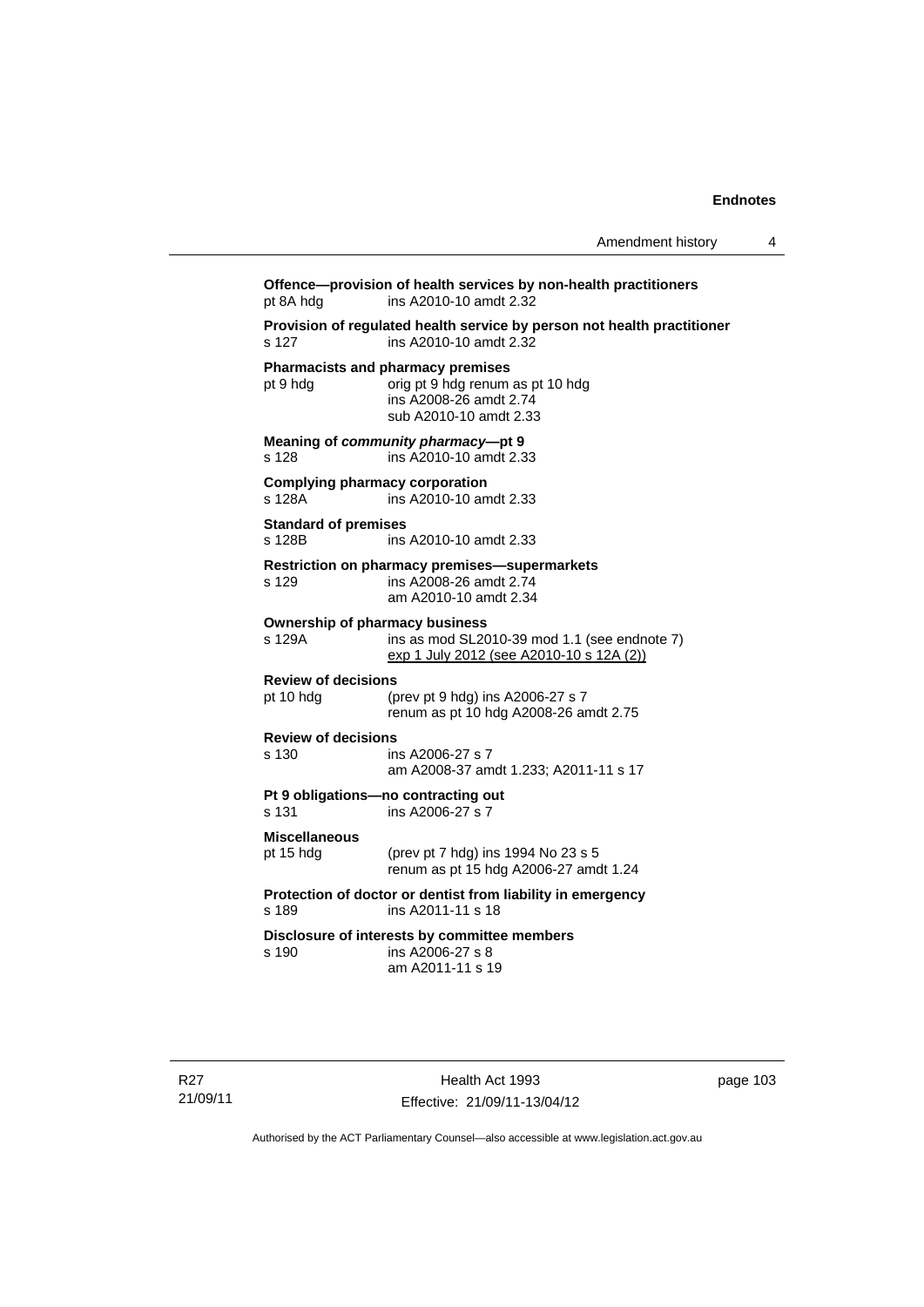| 4 | Amendment history                            |                                                                                                                                                                                                                                           |
|---|----------------------------------------------|-------------------------------------------------------------------------------------------------------------------------------------------------------------------------------------------------------------------------------------------|
|   | s 191                                        | <b>References to Health and Community Care Service</b><br>(prev s 22) ins 1994 No 23 s 5<br>sub 2001 No 44 amdt 1.2025<br>renum as s 35 R4 LA (see 2001 No 56 amdt 1.36)<br>sub 2002 No 47 amdt 1.15<br>renum as s 191 A2006-27 amdt 1.26 |
|   | <b>Determination of fees</b><br>s 192        | (prev s 36) ins 2002 No 47 amdt 1.15<br>renum as s 192 A2006-27 amdt 1.26<br>am A2011-3 amdt 3.225                                                                                                                                        |
|   | <b>Payment of fees and interest</b><br>s 193 | (prev s 37) ins 2002 No 47 amdt 1.15<br>renum as s 193 A2006-27 amdt 1.26<br>am A2011-3 amdt 3.226                                                                                                                                        |
|   | <b>Approved forms</b><br>s 194               | (prev s 37A) ins A2003-43 s 5<br>renum as s 194 A2006-27 amdt 1.26<br>am A2011-3 amdt 3.227                                                                                                                                               |
|   | s 195                                        | <b>Regulations about nurse practitioners</b><br>(prev s 37B) ins A2004-10 s 4<br>renum as s 195 A2006-27 amdt 1.26                                                                                                                        |
|   | <b>Regulation-making power</b><br>s 196      | (prev s 38) ins 2002 No 47 amdt 1.15<br>renum as s 196 A2006-27 amdt 1.26                                                                                                                                                                 |
|   | pt 20 hdg                                    | Transitional—Health Professionals Act 2004<br>(prev pt 8 hdg) ins A2004-39 amdt 1.15<br>renum as pt 20 hdg A2006-27 amdt 1.27<br>exp 9 January 2009 (s 241)                                                                               |
|   | s 240 hdg<br>s 240                           | Transitional-definitions in Health (Fees) Determination<br>(prev s 39 hdg) sub A2006-27 amdt 1.28<br>(prev s 39) ins A2004-39 amdt 1.15<br>renum as s 240 A2006-27 amdt 1.28<br>exp 9 January 2009 (s 241)                                |
|   | Expiry-pt 20<br>s 241 hdg<br>s 241           | (prev s 40 hdg) sub A2006-27 amdt 1.29<br>(prev s 40) ins A2004-39 amdt 1.15<br>renum as s 241 A2006-27 amdt 1.29<br>exp 9 January 2009 (s 241)                                                                                           |
|   | pt 21 hdg                                    | <b>Transitional-Health Legislation Amendment Act 2006</b><br>ins A2006-27 s 9<br>exp 14 December 2007 (s 243)                                                                                                                             |

page 104 **Health Act 1993** Effective: 21/09/11-13/04/12

R27 21/09/11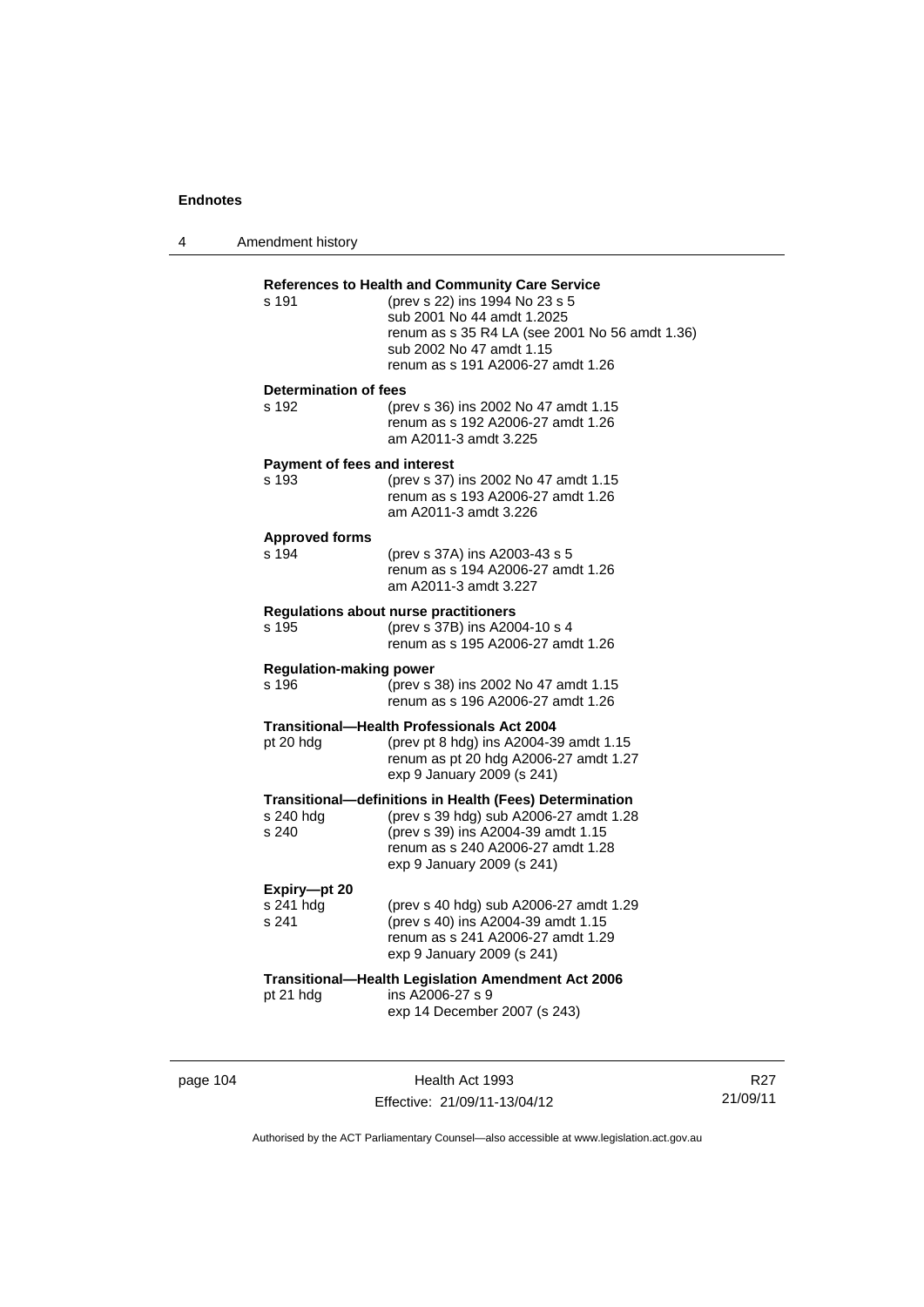| s 242             | ins A2006-27 s 9<br>exp 14 December 2007 (s 243)                                                                    |          |
|-------------------|---------------------------------------------------------------------------------------------------------------------|----------|
| Expiry-pt 21      |                                                                                                                     |          |
| s 243             | ins A2006-27 s 9<br>am A2007-16 amdt 3.68<br>exp 14 December 2007 (s 243)                                           |          |
|                   | Approval of facilities-transitional                                                                                 |          |
| s 250             | ins A2006-46 amdt 2.25<br>exp 18 November 2006 (s 250 (3) (LA s 88 declaration<br>applies))                         |          |
|                   | <b>Transitional-Health Amendment Act 2011</b>                                                                       |          |
| pt 22 hdg         | ins A2011-11 s 20                                                                                                   |          |
|                   | <u>exp 13 April 2012 (s 260)</u>                                                                                    |          |
| Definitions-pt 22 |                                                                                                                     |          |
| s 255             | ins 2011-11 s 20                                                                                                    |          |
|                   | exp 13 April 2012 (s 260)                                                                                           |          |
|                   | def clinical privileges committee ins A2011-11 s 20<br>exp 13 April 2012 (s 260)                                    |          |
|                   | def commencement day ins A2011-11 s 20                                                                              |          |
|                   | exp 13 April 2012 (s 260)                                                                                           |          |
| s 256             | Transitional-quality assurance committee already appointed<br>ins A2011-11 s 20<br><u>exp 13 April 2012 (s 260)</u> |          |
|                   | Transitional-clinical privileges-review not begun                                                                   |          |
| s 257             | ins A2011-11 s 20                                                                                                   |          |
|                   | <u>exp 13 April 2012 (s 260)</u>                                                                                    |          |
|                   | Transitional-clinical privileges-review begun                                                                       |          |
| s 258             | ins A2011-11 s 20                                                                                                   |          |
|                   | exp 13 April 2012 (s 260)                                                                                           |          |
|                   | Transitional—clinical privileges committees—admissibility of evidence                                               |          |
| s 259             | ins A2011-11 s 20                                                                                                   |          |
|                   | exp 13 April 2012 (s 260)                                                                                           |          |
| Expiry-pt 22      |                                                                                                                     |          |
| s 260             | ins A2011-11 s 20                                                                                                   |          |
|                   | <u>exp 13 April 2012 (s 260)</u>                                                                                    |          |
| <b>Dictionary</b> |                                                                                                                     |          |
| dict              | ins 2001 No 56 amdt 1.35                                                                                            |          |
|                   | sub A2006-27 s 10<br>am A2008-37 amdt 1.234, amdt 1.235; A2010-10 amdt 2.35;                                        |          |
|                   | A2011-11 s 21; A2011-22 amdt 1.236, amdt 1.237                                                                      |          |
|                   | def <i>abortion</i> ins R17 LA                                                                                      |          |
|                   |                                                                                                                     |          |
|                   | Health Act 1993                                                                                                     | page 105 |
|                   | Effective: 21/09/11-13/04/12                                                                                        |          |

Authorised by the ACT Parliamentary Counsel—also accessible at www.legislation.act.gov.au

R27 21/09/11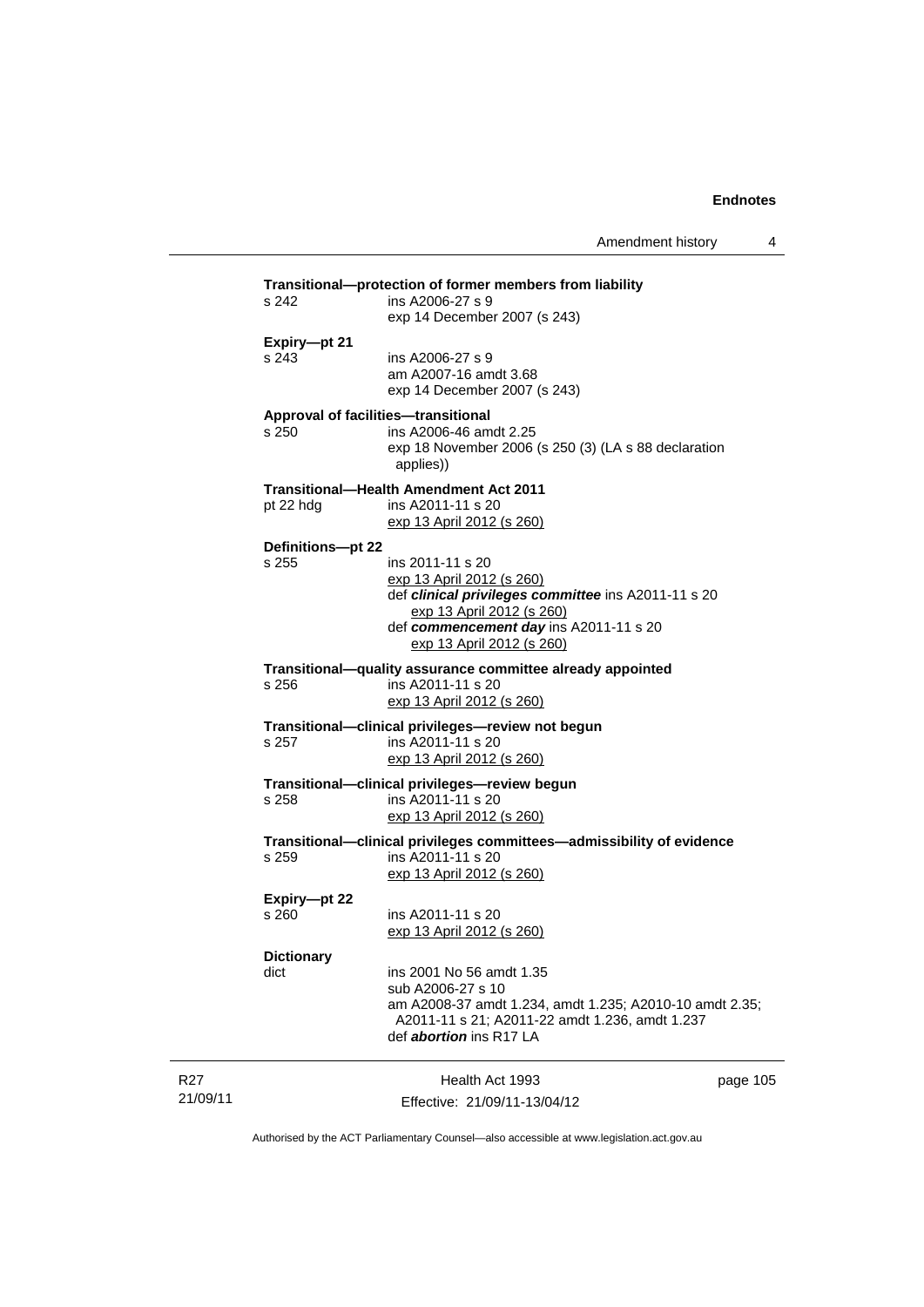4 Amendment history

 def *approved committee* om 1998 No 50 s 5 def *approved private sector committee* ins 1998 No 50 s 5 om A2006-27 s 10 def *approved public sector committee* ins 1998 No 50 s 5 sub 2001 No 56 amdt 1.4 am A2003-41 amdt 1.2 om A2006-27 s 10 def *authorised representative* ins A2003-43 s 6 sub A2006-27 s 10 def *CEO* ins A2006-27 s 10 def *chief executive officer, Calvary* ins A2011-11 s 22 def *clinical privileges* sub A2006-27 s 10 om A2011-11 s 23 def *clinical privileges committee* ins A2006-27 s 10 om A2011-11 s 23 def *clinical privileges report* ins A2006-27 s 10 om A2011-11 s 23 def *clinical privileges review notice* ins A2006-27 s 10 om A2011-11 s 23 def *community pharmacy* ins A2010-10 amdt 2.36 def *core conditions* ins A2003-43 s 6 sub A2006-27 s 10 def *council* ins A2011-11 s 24 def *day hospital* ins A2006-27 s 10 def *dental technical work* ins A2011-28 amdt 3.129 def *dental technician* ins A2011-28 amdt 3.129 def *dentist* ins A2006-27 s 10 sub A2011-11 s 25 def *divulge* ins A2006-27 s 10 def *doctor* ins A2006-27 s 10 sub A2011-11 s 26 def *engage* ins A2006-27 s 10 def *entity* ins A2006-27 s 10 def *health board* ins A2010-10 amdt 2.36 def *health facility* am 1996 No 35 sch; 2002 No 47 amdt 1.17 sub A2006-27 s 10 def *health facility QAC* ins A2006-27 s 10 def *health profession board* ins A2006-27 s 10 om A2010-10 amdt 2.37 def *health professional* ins A2006-27 s 10 om A2010-10 amdt 2.37 def *health professional organisation* ins A2006-27 s 10 def *health professional organisation QAC* ins A2006-27 s 10 def *health service* ins A2006-27 s 10 def *health service provider* sub A2004-39 amdt 1.16; A2006-27 s 10

page 106 Health Act 1993 Effective: 21/09/11-13/04/12

R27 21/09/11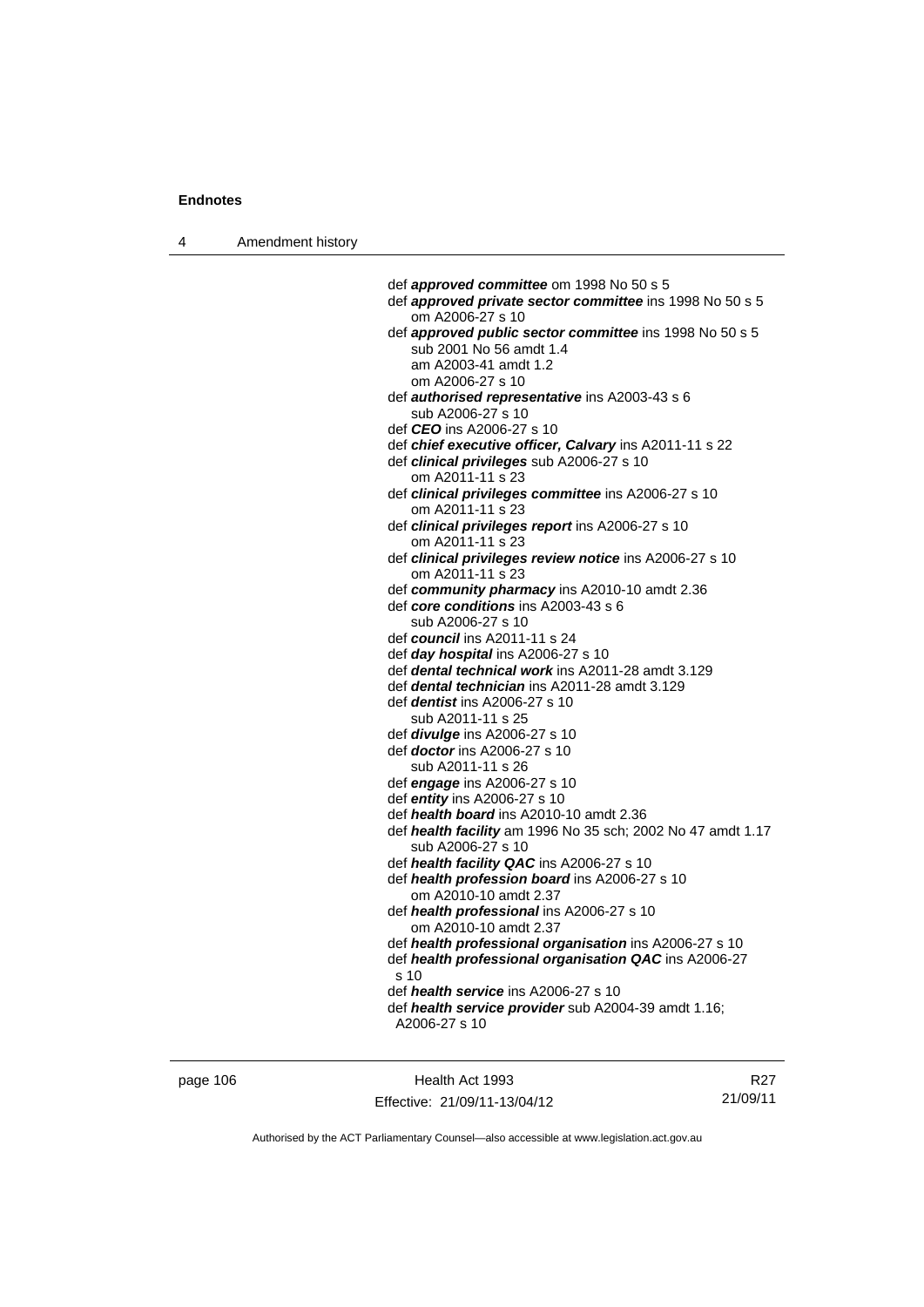def *health service report* ins A2006-27 s 10 def *hospital* ins A2006-27 s 10 sub A2011-11 s 27 def *information holder* ins A2006-27 s 10 def *local hospital network* ins A2011-11 s 28 def *ministerial report* ins A2006-27 s 10 def *negotiating agent* ins A2003-43 s 6 sub A2006-27 s 10 def *negotiating period* ins A2003-43 s 6 sub A2006-27 s 10 def *practice corporation* ins A2003-43 s 6 sub A2006-27 s 10 def *prescribed body* ins 2001 No 56 amdt 1.35 om A2006-27 s 10 def *private day hospital facility* ins 2001 No 56 amdt 1.35 om A2006-27 s 10 def *protected information* ins A2006-27 s 10 sub A2011-28 amdt 3.130 def *quality assurance activities* om 2001 No 56 amdt 1.5 def *quality assurance activity* ins 2001 No 56 amdt 1.5 om A2006-27 s 10 def *quality assurance committee* ins A2006-27 s 10 def *review* ins A2006-27 s 10 sub A2011-11 s 29 def *scope of clinical practice* ins A2011-11 s 24 def *scope of clinical practice committee* ins A2011-11 s 24 def scope of clinical practice executive decision notice ins A2011-11 s 24 def *scope of clinical practice report* ins A2011-11 s 24 def *sensitive information* ins A2006-27 s 10 def *service contract* ins A2003-43 s 6 sub A2006-27 s 10 def *special purpose QAC* ins A2006-27 s 10 def *tribunal* om 1994 No 60 sch 1 def *VMO* ins A2003-43 s 6 sub A2006-27 s 10

Health Act 1993 Effective: 21/09/11-13/04/12 page 107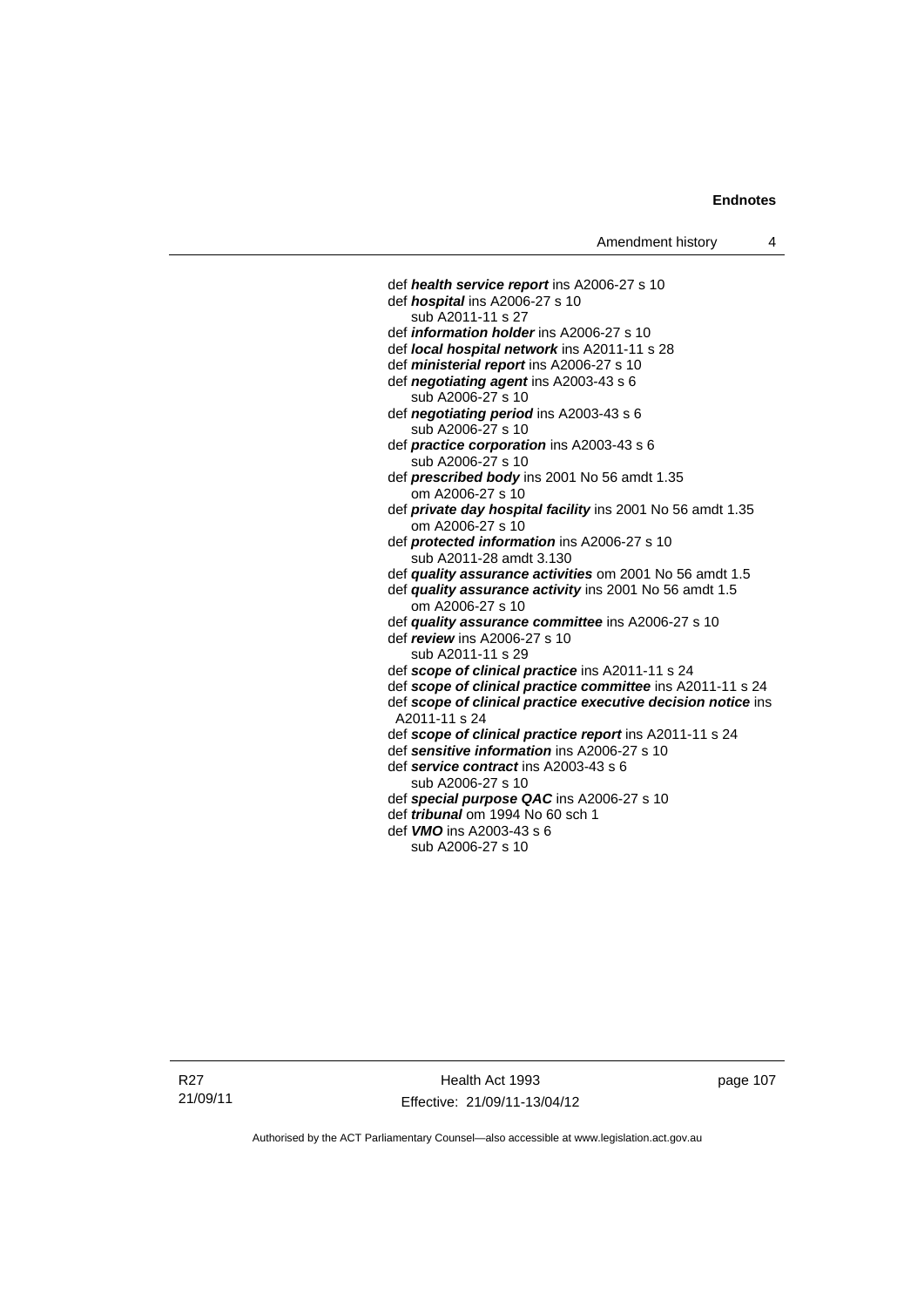5 Earlier republications

### **5 Earlier republications**

Some earlier republications were not numbered. The number in column 1 refers to the publication order.

Since 12 September 2001 every authorised republication has been published in electronic pdf format on the ACT legislation register. A selection of authorised republications have also been published in printed format. These republications are marked with an asterisk (\*) in column 1. Electronic and printed versions of an authorised republication are identical.

| <b>Republication No</b> | <b>Amendments to</b> | <b>Republication date</b> |
|-------------------------|----------------------|---------------------------|
| 1                       | Act 1994 No 60       | 28 February 1995          |
| $\overline{c}$          | Act 1996 No 35       | 31 January 1998           |
| 3                       | Act 1998 No 54       | 28 February 1999          |
| $\overline{4}$          | Act 2001 No 56       | 19 April 2002             |
| 5                       | A2002-47             | 31 December 2002          |
| 6                       | A2003-43             | 30 September 2003         |
| $\overline{7}$          | A2003-43             | 9 October 2003            |
| 8                       | A2003-43             | 24 December 2003          |
| 9                       | A2004-10             | 27 May 2004               |
| 10                      | A2005-28             | 7 July 2005               |
| 11                      | A2005-54             | 24 November 2005          |
| $12*$                   | A2005-62             | 11 January 2006           |
| 13                      | A2006-46             | 18 November 2006          |
| 14                      | A2006-46             | 19 November 2006          |
| 15                      | A2006-46             | 14 December 2006          |
| 16                      | A2007-16             | 11 July 2007              |
| 17                      | A2007-16             | 15 December 2007          |
| 18                      | A2008-37             | 10 January 2009           |
| 19                      | A2008-37             | 2 February 2009           |
| 20                      | A2008-37             | 14 February 2009          |
| $21*$                   | A2010-10             | 1 July 2010               |
| 22                      | A2010-10             | 12 October 2010           |
|                         |                      |                           |

page 108 Health Act 1993 Effective: 21/09/11-13/04/12

R27 21/09/11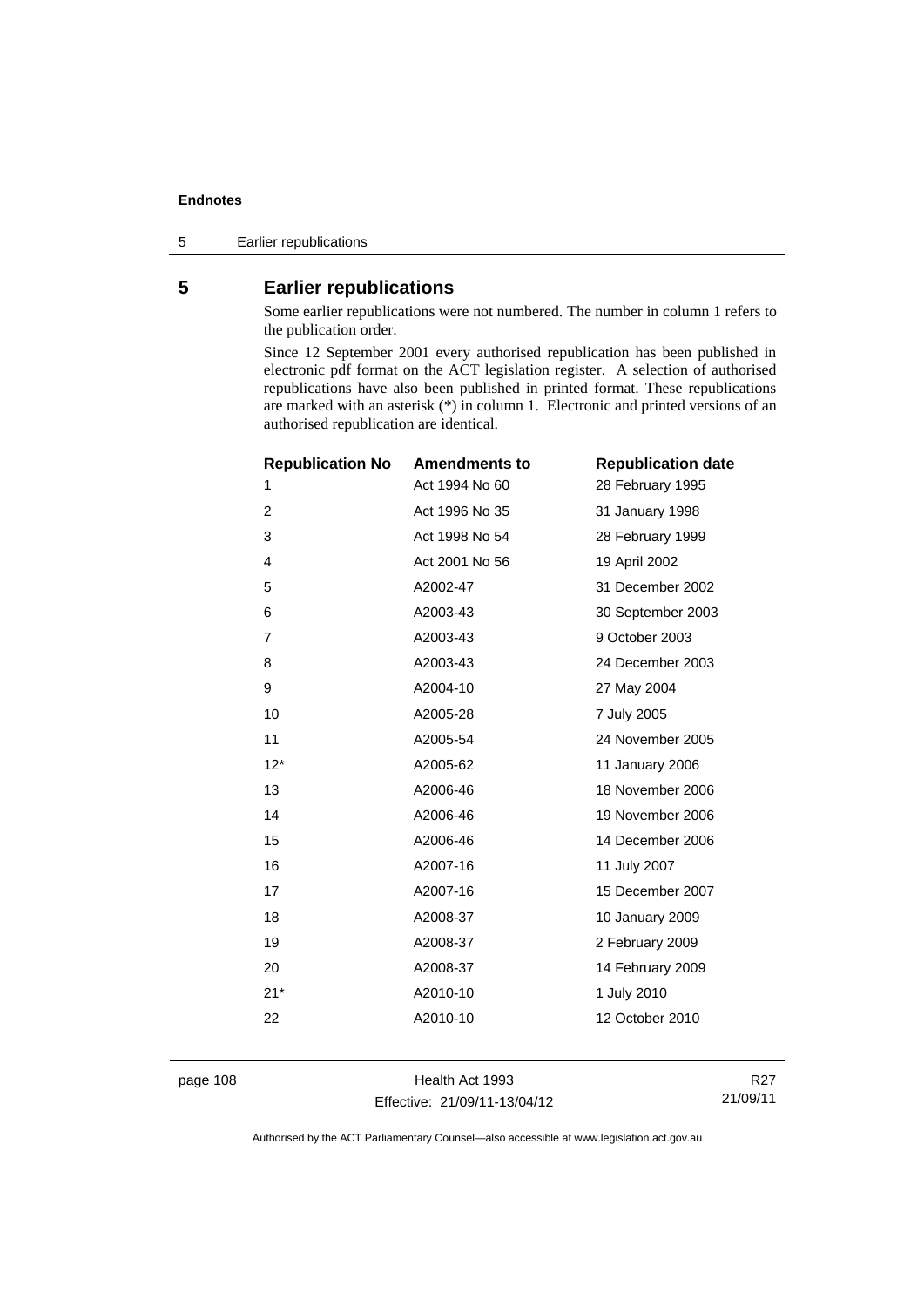|                         | Renumbered provisions |                           |  |
|-------------------------|-----------------------|---------------------------|--|
| <b>Republication No</b> | <b>Amendments to</b>  | <b>Republication date</b> |  |
| 23                      | A2010-54              | 1 January 2011            |  |
| 24                      | A2011-3               | 1 March 2011              |  |
| 25                      | A2011-11              | 13 April 2011             |  |
| 26                      | A2011-22              | 1 July 2011               |  |
|                         |                       |                           |  |

# **6 Renumbered provisions**

This Act was renumbered under the *Legislation Act 2001*, in R4 (see Act 2001 No 56). Details of renumbered provisions are shown in endnote 4 (Amendment history). For a table showing the renumbered provisions, see R4.

Health Act 1993 Effective: 21/09/11-13/04/12 page 109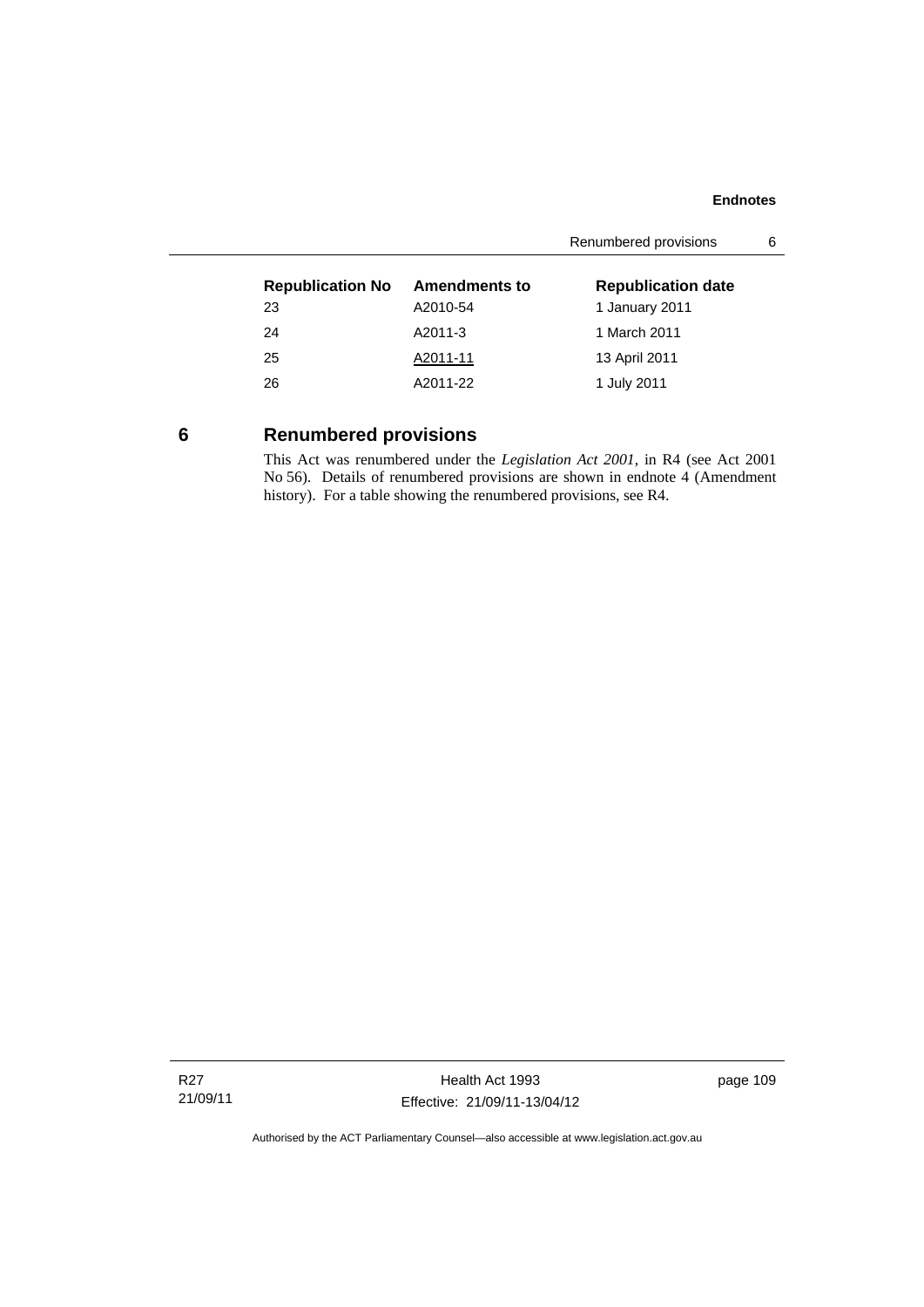7 Modifications of republished law with temporary effect

# **7 Modifications of republished law with temporary effect**  The following modifications have not been included in this republication:

# **Health Practitioner Regulation National Law (ACT) (Transitional Provisions) Regulation 2010 (No 2) SL2010-39 s 3 and sch 1**

# **3 Modification of Act, pt 3—Act, s 13 (2)**

The Act, part 3 applies as if the following section were inserted in division 3.1:

# **'12A Modification—Health Act 1993**

- (1) The *Health Act 1993* is modified as set out in the *Health Practitioner Regulation National Law (ACT) (Transitional Provisions) Regulation 2010 (No 2)*, schedule 1.
- (2) This section expires on the day the *Health Practitioner Regulation National Law (ACT) (Transitional Provisions) Regulation 2010 (No 2)* expires.'

# **Schedule 1 Modification—Health Act 1993**

(see s 3)

### **[1.1] New section 129A**

*in part 9, insert* 

# **129A Ownership of pharmacy business**

- (1) A person must not own a pharmacy business unless the person is—
	- (a) a pharmacist; or
	- (b) a complying pharmacy corporation.

Maximum penalty: 200 penalty units.

R27 21/09/11